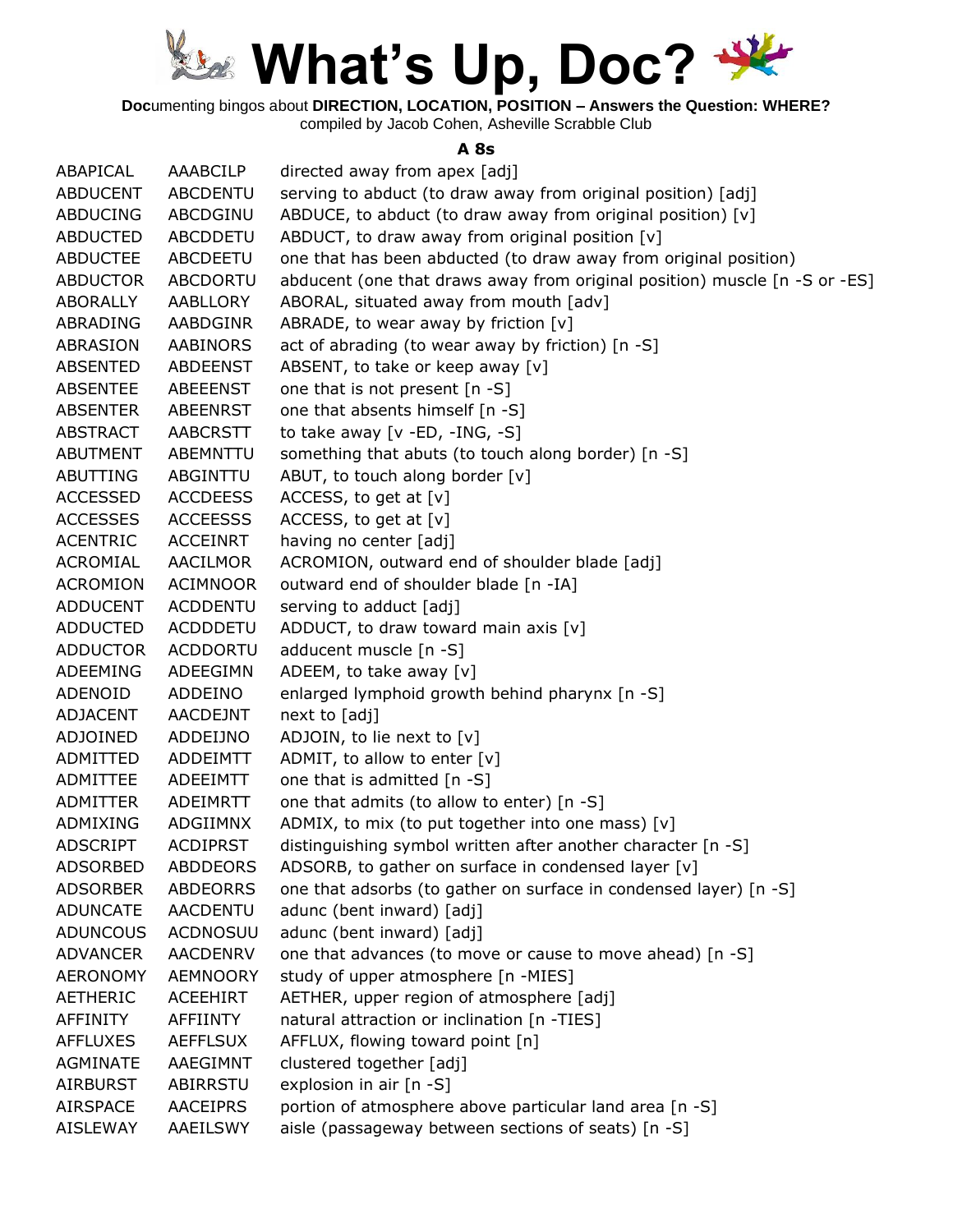**Doc**umenting bingos about **DIRECTION, LOCATION, POSITION – Answers the Question: WHERE?**

| <b>ALBURNUM</b> | ABLMNRUU        | sapwood (newly formed outer wood of tree) [n -S]                             |
|-----------------|-----------------|------------------------------------------------------------------------------|
| <b>ALFRESCO</b> | <b>ACEFLORS</b> | outdoors [adv]                                                               |
| ALIENAGE        | <b>AAEEGILN</b> | state of being foreign (situated outside place or country) [n -S]            |
| <b>ALIENISM</b> | <b>AEIILMNS</b> | alienage (state of being foreign (situated outside place or country)) [n -S] |
| <b>ALIGHTED</b> | ADEGHILT        | ALIGHT, to come down from something [v]                                      |
| <b>ALIGNING</b> | <b>AGGIILNN</b> | ALIGN, to arrange in straight line [v]                                       |
| <b>ALLOCATE</b> | <b>AACELLOT</b> | to set apart for particular purpose [v -D, TING, -S]                         |
| <b>ALPINISM</b> | <b>AIILMNPS</b> | mountain climbing $[n - S]$                                                  |
| <b>ALPINIST</b> | AIILNPST        | mountain climber [n -S]                                                      |
| <b>ALTITUDE</b> | ADEILTTU        | vertical elevation of object above given level [n -S]                        |
| <b>ALVEOLAR</b> | AAELLORV        | sound produced with tongue touching place just behind front teeth [n -S]     |
| AMASSING        | <b>AAGIMNSS</b> | AMASS, to gather (to bring together into one place or group) [v]             |
| <b>AMBUSHED</b> | <b>ABDEHMSU</b> | AMBUSH, to attack from concealed place [v]                                   |
| <b>AMBUSHER</b> | ABEHMRSU        | one that ambushes (to attack from concealed place) [n -S]                    |
| <b>AMBUSHES</b> | ABEHMSSU        | AMBUSH, to attack from concealed place [v]                                   |
| AMIDSHIP        | <b>ADHIIMPS</b> | toward middle of ship [adv]                                                  |
| <b>ANABASIS</b> | <b>AAABINSS</b> | military advance [n -SES]                                                    |
| ANABATIC        | AAABCINT        | pertaining to rising wind currents [adj]                                     |
| ANEARING        | AAEGINNR        | ANEAR, to approach (to come near or nearer to) $[v]$                         |
| ANHEDRAL        | <b>AADEHLNR</b> | downward inclination of aircraft's wing [n -S]                               |
| ANKYLOSE        | <b>AEKLNOSY</b> | unite or grow together, as bones of joint $[v -D, -SING, -S]$                |
| ANNEXING        | AEGINNNX        | ANNEX, to add or attach [v]                                                  |
| ANTECEDE        | <b>ACDEEENT</b> | to precede (to go before) [v -D, -DING, -S]                                  |
| ANTERIOR        | AEINORRT        | situated in or toward front [adj]                                            |
| <b>ANTEROOM</b> | <b>AEMNOORT</b> | waiting room [n -S]                                                          |
| ANTEVERT        | AEENRTTV        | to displace by tipping forward [v -ED, -ING, -S]                             |
| <b>ANTHELIA</b> | AAEHILNT        | halolike areas seen in sky opposite sun [n ANTHELIA]                         |
| <b>ANTHELIX</b> | <b>AEHILNTX</b> | inner curved ridge on cartilage of external ear [n -ICES, -ES]               |
| ANTIMERE        | AEEIMNRT        | part of organism symmetrical with part on opposite side of main axis [n -S]  |
| ANTINODE        | ADEINNOT        | region between adjacent nodes [n -S]                                         |
| ANTINOME        | AEIMNNOT        | one that is opposite to another [n -S]                                       |
| <b>ANTRORSE</b> | <b>AENORRST</b> | directed forward or upward [adj]                                             |
| <b>ANYPLACE</b> | <b>AACELNPY</b> | in any place [adv]                                                           |
| ANYWHERE        | <b>AEEHNRWY</b> | any place $[n -S]$                                                           |
| <b>APATETIC</b> | AACEIPTT        | having coloration serving as natural camouflage [adj]                        |
| <b>APERTURE</b> | AEEPRRTU        | opening (vacant or unobstructed space) [n -S]                                |
| <b>APHELIAN</b> | AAEHILNP        | APHELION, point in planetary orbit farthest from sun [adj]                   |
| <b>APHELION</b> | <b>AEHILNOP</b> | point in planetary orbit farthest from sun [n -S or -IA]                     |
| APICALLY        | <b>AACILLPY</b> | at or toward apex [adv]                                                      |
| <b>APOAPSIS</b> | <b>AAIOPPSS</b> | high point in orbit [n -SES]                                                 |
| <b>APOPHYGE</b> | <b>AEGHOPPY</b> | concave curve in column [n -S]                                               |
| <b>APPLYING</b> | AGILNPPY        | APPLY, to bring into contact with something [v]                              |
| <b>APPOSING</b> | <b>AGINOPPS</b> | APPOSE, to place side by side [v]                                            |
| APPROACH        | <b>AACHOPPR</b> | to come near or nearer to [v -ED, -ING, -ES]                                 |
|                 |                 |                                                                              |
| APTERIUM        | AEIMPRTU        | bare area of skin between feathers [n -IA]                                   |
| AREOLATE        | AAEELORT        | AREOLA, small space in network of leaf veins [adj]                           |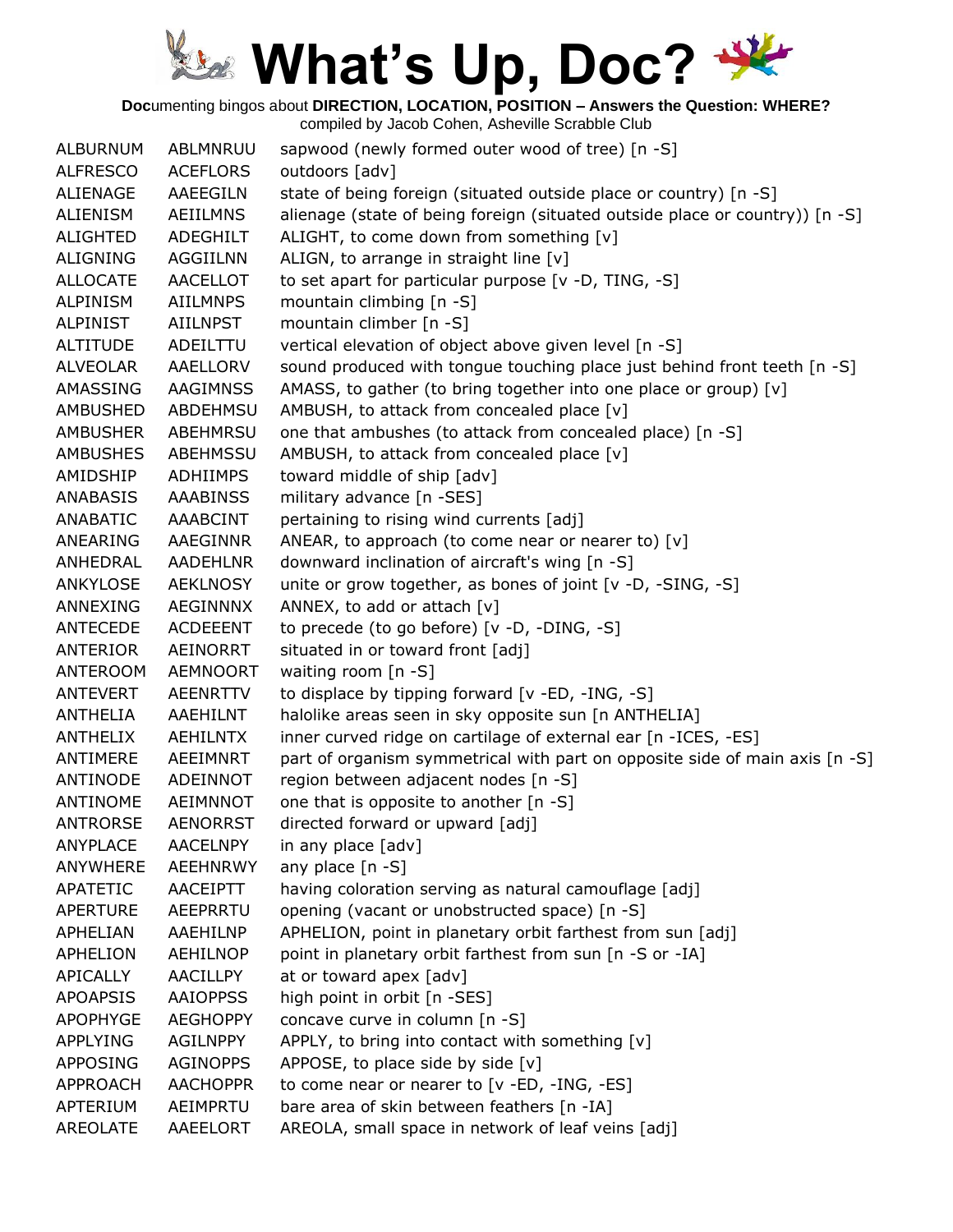**Doc**umenting bingos about **DIRECTION, LOCATION, POSITION – Answers the Question: WHERE?**

| ARILLATE        | AAEILLRT        | ARIL, outer covering of certain seeds [adj]                                                            |
|-----------------|-----------------|--------------------------------------------------------------------------------------------------------|
| ARILLODE        | ADEILLOR        | type of aril (outer covering of certain seeds) [n -S]                                                  |
| ARILLOID        | ADIILLOR        | ARIL, outer covering of certain seeds [adj]                                                            |
| AROINTED        | ADEINORT        | AROINT, to drive away [v]                                                                              |
| AROYNTED        | <b>ADENORTY</b> | AROYNT, to aroint (to drive away) [v]                                                                  |
| ARRANGER        | <b>AAEGNRRR</b> | one that arranges (to put in definite or proper order) [n -S]                                          |
| ARRAYING        | AAGINRRY        | ARRAY, to place in proper or desired order [v]                                                         |
| ARRIVING        | AGIINRRV        | ARRIVE, to reach destination [v]                                                                       |
| ARROWING        | <b>AGINORRW</b> | ARROW, to indicate proper position of with arrow $[v]$                                                 |
| <b>ARTERIES</b> | AEEIRRST        | ARTERY, vessel that carries blood away from heart [n]                                                  |
| <b>ASCENDED</b> | <b>ACDDEENS</b> | ASCEND, to go or move upward [v]                                                                       |
| <b>ASCENDER</b> | <b>ACDEENRS</b> | one that ascends (to go or move upward) [n -S]                                                         |
| <b>ASSEMBLE</b> | <b>ABEELMSS</b> | to come or bring together [v -ED, -ING, -S]                                                            |
| ASSEMBLY        | ABELMSSY        | act of assembling (to come or bring together) [n -LIES]                                                |
| <b>ASSIGNED</b> | <b>ADEGINSS</b> | ASSIGN, to set apart for particular purpose [v]                                                        |
| <b>ASSIGNER</b> | <b>AEGINRSS</b> | one that assigns (to set apart for particular purpose) [n -S]                                          |
| <b>ASTERNAL</b> | AAELNRST        | not connected to sternum [adj]                                                                         |
| <b>ASTRINGE</b> | AEGINRST        | to bind or draw together [v -D, -GING, -S]                                                             |
| <b>ATROPHIA</b> | AAHIOPRT        | wasting away of body or any of its parts [n -S]                                                        |
| <b>ATROPHIC</b> | ACHIOPRT        | ATROPHIA, wasting away of body or any of its parts [adj]                                               |
|                 |                 |                                                                                                        |
| <b>ATTENDED</b> | <b>ADDEENTT</b> | ATTEND, to be present at $[v]$                                                                         |
| <b>ATTENDEE</b> | ADEEENTT        | attender (one that attends (to be present at)) [n -S]                                                  |
| <b>ATTENDER</b> | ADEENRTT        | one that attends (to be present at) [n -S]                                                             |
| <b>AUROREAN</b> | <b>AAENORRU</b> | AURORA, rising light of morning [adj]                                                                  |
| <b>AUTOTOMY</b> | AMOOTTUY        | shedding of damaged body part [n -MIES]                                                                |
| AVENTAIL        | AAEILNTV        | ventail (adjustable front of medieval helmet) [n -S]                                                   |
| <b>AVERTING</b> | <b>AEGINRTV</b> | AVERT, to turn away [v]                                                                                |
| <b>AVIATING</b> | AAGIINTV        | AVIATE, to fly aircraft $[v]$                                                                          |
| <b>AVIATION</b> | AAIINOTV        | act of aviating (to fly aircraft) [n -S]                                                               |
| AVIATRIX        | AAIIRTVX        | female aviator [n - ICES, -ES]                                                                         |
| <b>AVIFAUNA</b> | AAAFINUV        | bird life of particular region [n -E, -S]                                                              |
| <b>AVIGATOR</b> | <b>AAGIORTV</b> | one that navigates aircraft [n -S]                                                                     |
| <b>AVIONICS</b> | <b>ACIINOSV</b> | science of electronics applied to aviation [n AVIONICS]                                                |
| AVOIDING        | ADGIINOV        | AVOID, to keep away from [v]                                                                           |
| <b>AVULSION</b> | <b>AILNOSUV</b> | AVULSE, to tear off forcibly [v]                                                                       |
| <b>AWAYNESS</b> | <b>AAENSSWY</b> | state of being distant (far off or apart) [n -ES]                                                      |
| <b>AWEATHER</b> | <b>AAEEHRTW</b> | toward windward side of vessel [adv]                                                                   |
| <b>AXIALITY</b> | AAIILTXY        | state of being axial (pertaining to or forming axis (straight line upon which body rotates)) [n -TIES] |
| <b>AXILLARY</b> | AAILLRXY        | axillar (feather on under surface of bird's wing) [n -RIES]                                            |
|                 |                 | <b>B</b> 8s                                                                                            |
| <b>BACKACHE</b> | <b>AABCCEHK</b> | pain in back [n -S]                                                                                    |
| <b>BACKBEND</b> | <b>ABBCDEKN</b> | acrobatic feat [n -S]                                                                                  |
| <b>BACKBITE</b> | ABBCEIKT        | to slander (to defame (to attack good name of)) [v -BIT, BITTEN, -ING, -S]                             |
| <b>BACKBONE</b> | ABBCEKNO        | spine (vertebral column) [n -S]                                                                        |
| <b>BACKCAST</b> | <b>AABCCKST</b> | backward movement in casting fishing line [n -S]                                                       |
| <b>BACKCOMB</b> | ABBCCKMO        | to comb hair from ends to scalp [v -ED, -ING, -S]                                                      |
|                 |                 |                                                                                                        |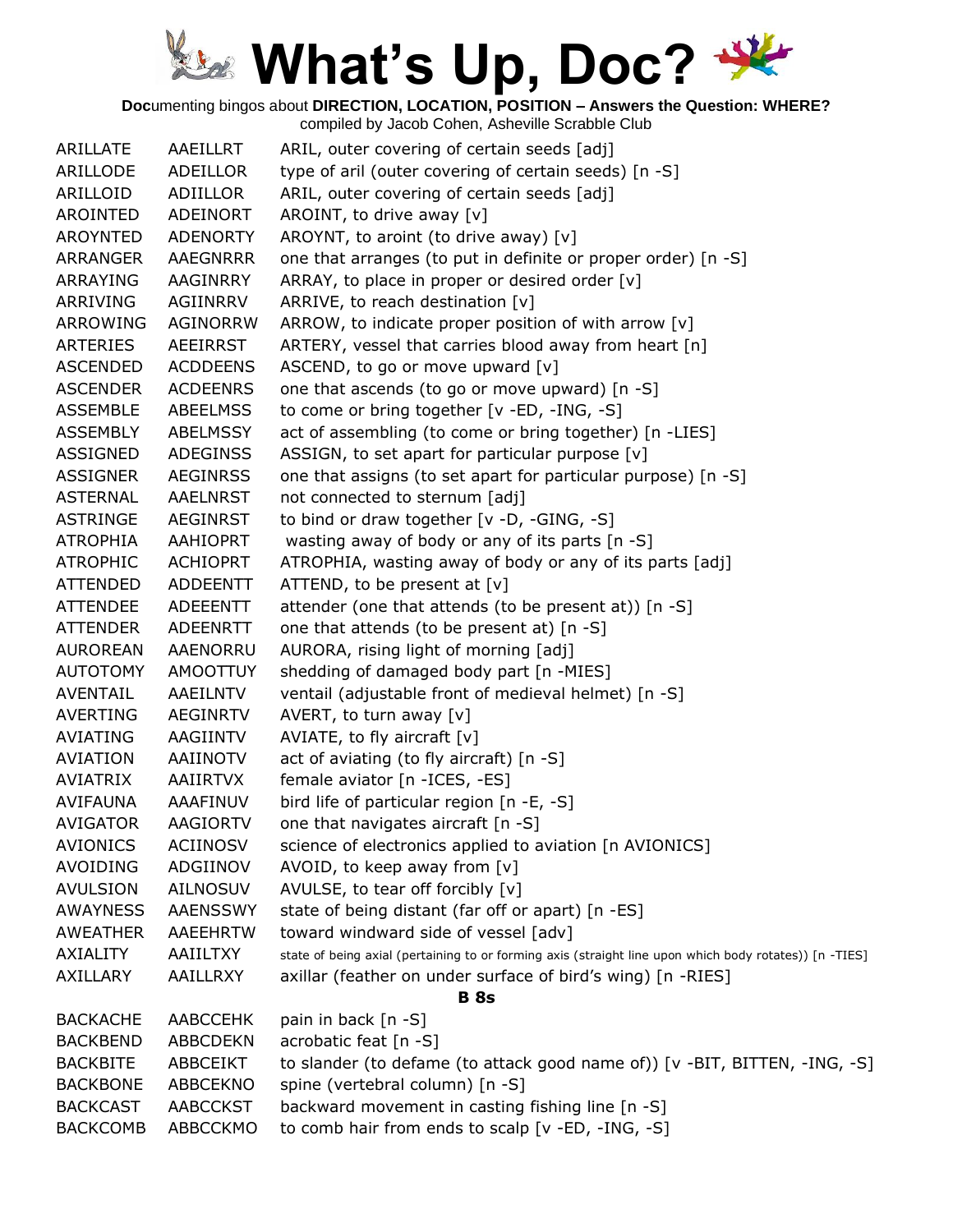**Doc**umenting bingos about **DIRECTION, LOCATION, POSITION – Answers the Question: WHERE?**

compiled by Jacob Cohen, Asheville Scrabble Club BACKDOWN ABCDKNOW act of backing down [n -S] BACKDROP ABCDKOPR to provide with scenic background [v -PPED, -T -PPING, -S] BACKFILL ABCFIKLL to refill (to fill again) [v -ED, -ING, -S] BACKFIRE ABCEFIKR to produce undesirable effects [v -D, -RING, -S] BACKFLIP ABCFIKLP to perform backward somersault [v -PPED, -PPING, -S] BACKFLOW ABCFKLOW flowing back toward source [n -S] BACKHAND AABCDHKN to strike with back of hand [v -ED, -ING, -S] BACKHAUL AABCHKLU to return after delivering load [v -ED, -ING, -S] BACKLAND AABCDKLN region remote from cities [n -S] BACKLASH AABCHKLS to cause reaction [v -ED, -ING, -S] BACKLESS ABCEKLSS having no back [adj] BACKMOST ABCKMOST hindmost (farthest to rear) [adj] BACKPACK AABCCKKP to hike with pack on one's back [v -ED, -ING, -S] BACKREST ABCEKRST back support [n -S] BACKROOM ABCKMOOR place for meeting inconspicuously [n -S] BACKRUSH ABCHKRSU seaward return of water from wave [n -ES] BACKSEAT AABCEKST rear seat [n -S] BACKSIDE ABCDEIKS hind part [n -S] BACKSLAP AABCKLPS to show much approval [v -PPED, -PPING, -S] BACKSLID ABCDIKLS BACKSLIDE, to revert to sin [v] BACKSPIN ABCIKNPS backward rotation [n -S] BACKSTAB AABBCKST to attack or betray behind one's back [v -BBED, -BBING, -S] BACKSTAY AABCKSTY support for mast [n -S] BACKSTOP ABCKOPST to bolster (to support (to hold up or add strength to)) [v -PPED, -PPING, -S] BACKWARD AABCDKRW toward back [adv] BACKWASH AABCHKSW to spray water backward [v -ED, -ING, -ES] BACKWIND ABCDIKNW to deflect airflow into back of sail [v -ED, -ING, -S] BACKWRAP AABCKPRW wraparound garment that fastens in back [n -S] BACKYARD AABCDKRY area at rear of house [n -S] BALKLINE ABEIKLLN starting line in track events [n -S] BANDAGER AABDEGNR one that bandages (to cover wound with strip of cloth) [n -S] BANDYING ABDGINNY BANDY, to throw to and fro [v] BANKSIDE ABDEIKNS slope of river bank [n -S] BARBETTE ABBEERTT platform (raised floor or flat surface) [n -S] BARBICAN AABBCINR outer fortification [n -S] BARKIEST ABEIKRST BARKY, covered with bark (tough outer covering of root or stem) [adj] BARTISAN AABINRST bartizan (small turret) [n -S] BARTIZAN AABINRTZ small turret [n -S] BASELINE ABEEILNS line at either end of court in certain sports [n -S] BASEMENT ABEEMNST part of building below ground level [n -S] BASEPATH AABEHPST baserunner's path between bases [n -S] BASILARY AABILRSY basilar (basal (pertaining to foundation) [adj] BASILECT ABCEILST least prestigious language of area [n -S] BASSETED ABDEESST BASSET, to outcrop (to protrude above soil) [v] BATCHING ABCGHINT BATCH, to bring together [v] BAYFRONT ABFNORTY shoreline of bay (inlet of sea) [n -S]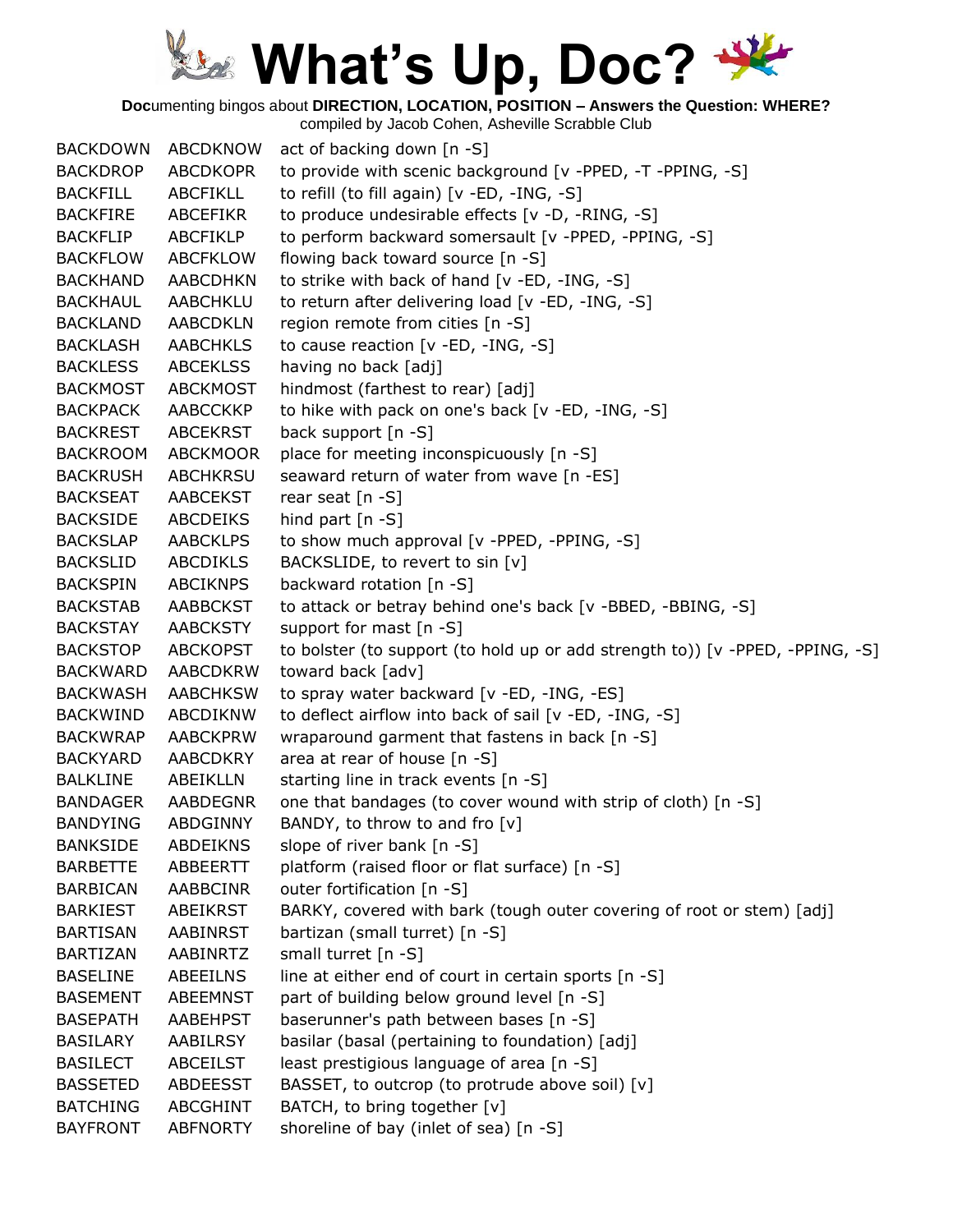**Doc**umenting bingos about **DIRECTION, LOCATION, POSITION – Answers the Question: WHERE?**

| <b>BEACHING</b> | ABCEGHIN        | BEACH, to drive ashore [v]                                           |
|-----------------|-----------------|----------------------------------------------------------------------|
| BEANBALL        | AABBELLN        | baseball thrown at head [n -S]                                       |
| <b>BECARPET</b> | ABCEEPRT        | to cover with carpet [v -ED, -ING, -S]                               |
| <b>BEDCOVER</b> | <b>BCDEEORV</b> | cover for bed $[n - S]$                                              |
| <b>BEDOTTED</b> | <b>BDDEEOTT</b> | covered with dots [adj]                                              |
| <b>BEDRIVEL</b> | <b>BDEEILRV</b> | to cover with saliva [v -ED, -LLED, -ING, -LLING, -S]                |
| <b>BEDSTAND</b> | <b>ABDDENST</b> | table next to bed $[n - S]$                                          |
| <b>BEDWARDS</b> | <b>ABDDERSW</b> | bedward (toward bed) [adv]                                           |
| <b>BEETLING</b> | <b>BEEGILNT</b> | BEETLE, to jut out [v]                                               |
| <b>BEFINGER</b> | <b>BEEFGINR</b> | to touch all over [v -ED, -ING, -S]                                  |
| <b>BEFLOWER</b> | <b>BEEFLORW</b> | to cover with flowers [v -ED, -ING, -S]                              |
| <b>BEGIRDED</b> | <b>BDDEEGIR</b> | BEGIRD, to surround (to extend completely around) [v]                |
| <b>BEGIRDLE</b> | <b>BDEEGILR</b> | to surround (to extend completely around) [v -D, -LING, -S]          |
| <b>BEGULFED</b> | <b>BDEEFGLU</b> | BEGULF, to engulf [v]                                                |
| BEHEADAL        | AABDEEHL        | act of beheading (to cut off head of) [n -S]                         |
| <b>BEHEADED</b> | ABDDEEEH        | BEHEAD, to cut off head of [v]                                       |
| <b>BEHEADER</b> | <b>ABDEEEHR</b> | one that beheads (to cut off head of) [n -S]                         |
| <b>BEJUMBLE</b> | <b>BBEEJLMU</b> | to jumble (to mix in disordered manner) [v -D, -LING, -S]            |
| BEKISSED        | <b>BDEEIKSS</b> | BEKISS, to cover with kisses [v]                                     |
| <b>BEKISSES</b> | <b>BEEIKSSS</b> | BEKISS, to cover with kisses [v]                                     |
| <b>BELEAPED</b> | ABDEEELP        | BELEAP, to leap upon [v]                                             |
| BELLBUOY        | <b>BBELLOUY</b> | buoy (warning float) having bell [n -S]                              |
| <b>BELLYING</b> | <b>BEGILLNY</b> | BELLY, to swell out [v]                                              |
| <b>BELTLINE</b> | <b>BEEILLNT</b> | waistline [n -S]                                                     |
| <b>BEMINGLE</b> | <b>BEEGILMN</b> | to mix together [v -D, -LING, -S]                                    |
| <b>BENDIEST</b> | <b>BDEEINST</b> | BENDY, flexible (capable of being bent) [adj]                        |
| <b>BENDWAYS</b> | <b>ABDENSWY</b> | bendwise (diagonally) [adv]                                          |
| <b>BENDWISE</b> | <b>BDEEINSW</b> | diagonally [adv]                                                     |
| <b>BEPIMPLE</b> | <b>BEEILMPP</b> | to cover in pimples (inflamed swelling of skin) [v -D, -LING, -S]    |
| <b>BEPIMPLE</b> | <b>BEEILMPP</b> | to cover with pimples [v -D, -LING, -S]                              |
| <b>BESHROUD</b> | <b>BDEHORSU</b> | to cover (to place something over or upon) [v -ED, -ING, -S]         |
| <b>BESIEGER</b> | <b>BEEEGIRS</b> | one that besieges (to surround (to extend completely around)) [n -S] |
| <b>BESNOWED</b> | <b>BDEENOSW</b> | BESNOW, to cover with snow [v]                                       |
| <b>BESPREAD</b> | <b>ABDEEPRS</b> | to spread over [v BESPREAD, -ING, -S]                                |
| <b>BESPRENT</b> | <b>BEENPRST</b> | sprinkled over [adj]                                                 |
| <b>BESTRIDE</b> | <b>BDEEIRST</b> | to straddle [v -RID, -RODE, -RIDDEN, -DING, -S]                      |
| <b>BIASNESS</b> | <b>ABEINSSS</b> | state of being slanted [n -ES]                                       |
| <b>BICONVEX</b> | <b>BCEINOVX</b> | convex on both sides [adj]                                           |
| <b>BIGNONIA</b> | ABGIINNO        | climbing plant $[n -S]$                                              |
| <b>BILLIARD</b> | ABDIILLR        | carom shot in billiards (table game) [n -S]                          |
| <b>BILLOWED</b> | <b>BDEILLOW</b> | BILLOW, to swell [v]                                                 |
| <b>BINNACLE</b> | <b>ABCEILNN</b> | compass stand [n -S]                                                 |
| <b>BIOCYCLE</b> | <b>BCCEILOY</b> | life-supporting region [n -S]                                        |
| BIRADIAL        | AABDIILR        | having dual symmetry [adj]                                           |
| <b>BIRDLIFE</b> | <b>BDEFIILR</b> | avifauna (bird life of particular region) [n -S]                     |
| <b>BLASTEMA</b> | AABELMST        | region of embryonic cells [n -S, -TA]                                |
|                 |                 |                                                                      |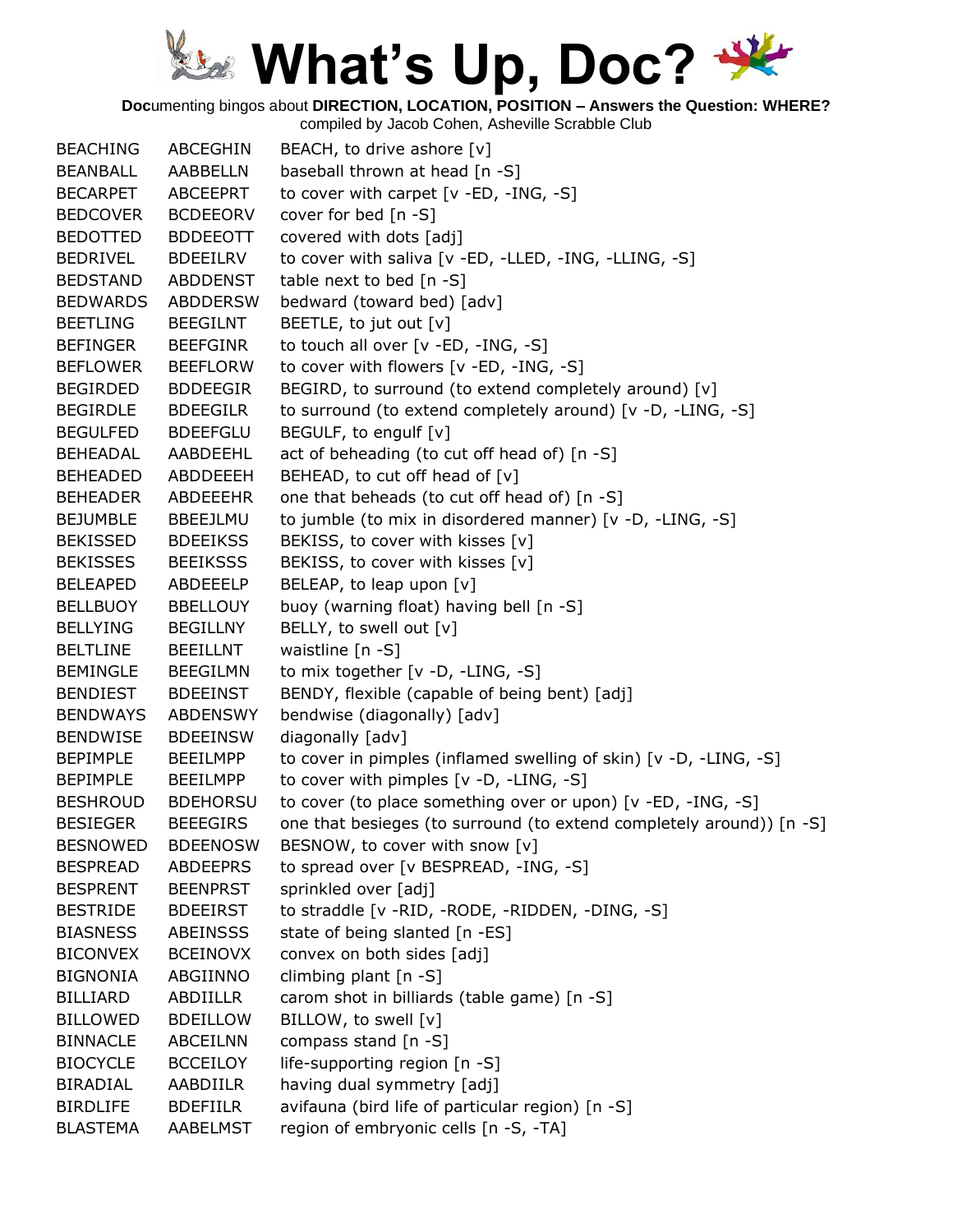**Doc**umenting bingos about **DIRECTION, LOCATION, POSITION – Answers the Question: WHERE?**

compiled by Jacob Cohen, Asheville Scrabble Club

BLASTING ABGILNST act of one that blasts [n -S] / BLAST, to use explosive [v] BLENCHED BCDEEHLN BLENCH, to flinch (to shrink back involuntarily) [v] BLENCHER BCEEHLNR one that blenches (to flinch (to shrink back involuntarily)) [n -S] BLENCHES BCEEHLNS BLENCH, to flinch (to shrink back involuntarily) [v] BLENDING BDEGILNN action of mixing together [n -S] / BLEND, to mix smoothly and inseparably together [v] BLISTERY BEILRSTY having blisters (skin swellings) [adj] BLOOMIER BEILMOOR BLOOMY, covered with flowers [adj] BLOWBACK ABBCKLOW escape of gases [n -S] BLOWDOWN BDLNOOWW tree blown down by wind [n -S] BLUEBACK ABBCEKLU bird or fish having bluish back [n -S] BLUELINE BEEILLNU line that divides hockey rink [n -S] BLUFFEST BEFFLSTU BLUFF, having broad front [adj] BOATYARD AABDORTY marina (docking area for small boats) [n -S] BOBBYSOX BBBOOSXY girls' socks that reach above ankle [n BOBBYSOX] BOBSKATE ABBEKOST child's skate having two parallel blades [n -S] BOCACCIO ABCCCIOO rockfish (fish living around rocks) [n -S] BODYSIDE BDDEIOSY side of body of vehicle [n -S] BOILOVER BEILOORV overflowing while boiling [n -S] BOMBABLE ABBBELMO BOMB, to attack with bombs (explosive projectiles) [adj] BONDABLE ABBDELNO BOND, to join together [adj] BOONDOCK BCDKNOOO pertaining to backwoods area [adj] BORDERER BDEEORRR one that borders (to put border (edge) on) [n -S] BOREASES ABEEORSS BOREAS, north wind [n] BOREHOLE BEEHLOOR hole bored in earth [n -S] BOUNCIER BCEINORU BOUNCY, tending to bounce (spring back) [adj] BOUNCILY BCILNOUY BOUNCY, tending to bounce [adv] BOUNCING BCGINNOU BOUNCE, to spring back [v] BOWERING BEGINORW BOWER, to embower (to surround with foliage) [v] BOWFRONT BFNOORTW having curved front [adj] BOWINGLY BGILNOWY in bowing (to bend forward) manner [adv] BRACHIUM ABCHIMRU upper part of arm [n -IA] BRAIDING ABDGIINR BRAID, to weave together [v] BRAILING ABGIILNR BRAIL, to haul in sail [v] BRANNING ABGINNNR BRAN, to soak in water mixed with bran (outer coat of cereals) [v] BRATTICE ABCEIRTT to partition [v -D, -CING, -S] BREACHED ABCDEEHR BREACH, to break through [v] BREACHER ABCEEHRR one that breaches (to break through) [n -S] BREACHES ABCEEHRS BREACH, to break through [v] BREADING ABDEGINR BREAD, to cover with crumbs of bread (baked foodstuff made from flour)  $[v]$ BREAKOUT ABEKORTU escape [n -S] BREAMING ABEGIMNR BREAM, to clean ship's bottom [v] BREGMATA ABEEGMRT BREGMA, junction point of skull [n] BREGMATE ABEEGMRT BREGMA, junction point of skull [adj] BRIDGING BDGGIINR BRIDGE, to connect [v] BRIMFULL BFILLMRU brimful (ready to overflow) [adj] BRIMLESS BEILMRSS having no brim (upper edge) [adj]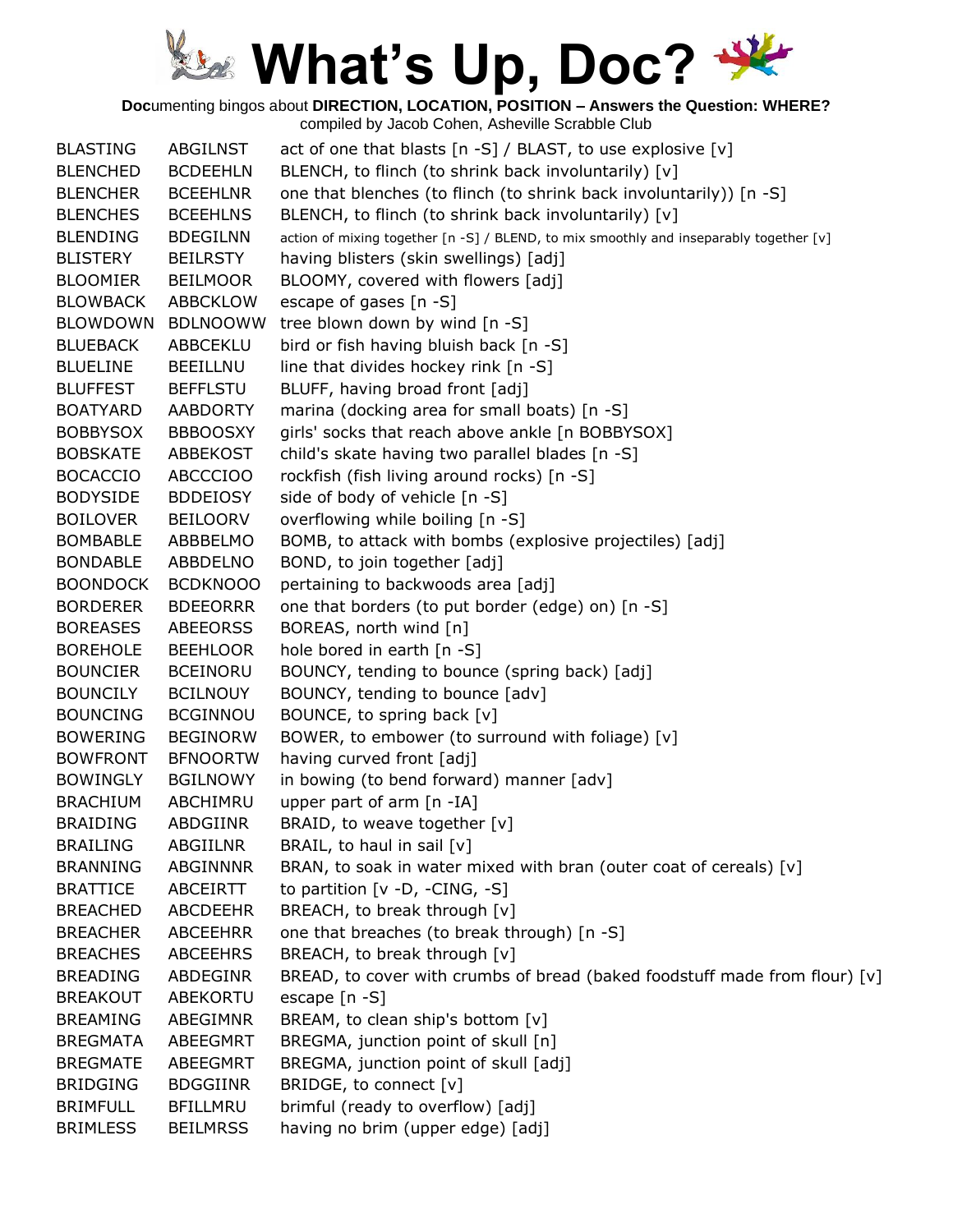**Doc**umenting bingos about **DIRECTION, LOCATION, POSITION – Answers the Question: WHERE?**

| <b>BRIMMING</b> | <b>BGIIMMNR</b> | BRIM, to fill to top [v]                                                   |
|-----------------|-----------------|----------------------------------------------------------------------------|
| <b>BRIONIES</b> | <b>BEIINORS</b> | BRIONY, bryony (climbing plant) [n]                                        |
| <b>BRISANCE</b> | <b>ABCEINRS</b> | shattering effect of explosive [n -S]                                      |
| <b>BROADEST</b> | <b>ABDEORST</b> | BROAD, wide (having great extent from side to side) [adj]                  |
| <b>BROWBONE</b> | <b>BBENOORW</b> | ridge of bone above eye [n -S]                                             |
| <b>BRYONIES</b> | <b>BEINORSY</b> | BRYONY, climbing plant [n]                                                 |
| <b>BUCKLING</b> | <b>BCGIKLNU</b> | BUCKLE, to bend under pressure [v]                                         |
| <b>BULGIEST</b> | <b>BEGILSTU</b> | bulging (to swell out) [adj]                                               |
| <b>BUMBLING</b> | <b>BBGILMNU</b> | BUMBLE, to bungle (to work, make, or do clumsily) [v]                      |
| <b>BUNCHIER</b> | <b>BCEHINRU</b> | BUNCHY, clustered [adj]                                                    |
| <b>BUNCHING</b> | <b>BCGHINNU</b> | BUNCH, to group together [v]                                               |
| <b>BUNDLING</b> | <b>BDGILNNU</b> | BUNDLE, to fasten group of objects together [v]                            |
| <b>BUNGLING</b> | <b>BGGILNNU</b> | BUNGLE, to work, make, or do clumsily [v]                                  |
| <b>BUOYANCE</b> | <b>ABCENOUY</b> | buoyancy (tendency to float) [n -S]                                        |
| <b>BUOYANCY</b> | <b>ABCNOUYY</b> | tendency to float [n -CIES]                                                |
| <b>BURNSIDE</b> | <b>BDEINRSU</b> | mustache and side whiskers on cheeks [n -S]                                |
| <b>BURROWED</b> | <b>BDEORRUW</b> | BURROW, to dig hole or tunnel in ground [v]                                |
| <b>BURROWER</b> | <b>BEORRRUW</b> | one that burrows (to dig hole or tunnel in ground) [n -S]                  |
| <b>BUSHFIRE</b> | <b>BEFHIRSU</b> | fire in wooded area [n -S]                                                 |
| <b>BUSHIEST</b> | <b>BEHISSTU</b> | BUSHY, covered with bushes [adj]                                           |
| <b>BUSTLINE</b> | <b>BEILNSTU</b> | distance around bust (upper torso of woman) [n -S]                         |
| <b>BYPASSED</b> | <b>ABDEPSSY</b> | BYPASS, to avoid by going around [v]                                       |
| <b>BYPASSES</b> | ABEPSSSY        | BYPASS, to avoid by going around [v]                                       |
| <b>BYSTREET</b> | <b>BEERSTTY</b> | side street [n -S]                                                         |
|                 |                 | C <sub>8s</sub>                                                            |
| <b>CABLEWAY</b> | AABCELWY        | suspended cable [n -S]                                                     |
| <b>CACTUSES</b> | <b>ACCESSTU</b> | CACTUS, plant native to arid regions [n]                                   |
| <b>CAKINESS</b> | <b>ACEIKNSS</b> | state of being cakey (tending to form lumps) [n -ES]                       |
| CALCARIA        | AAACCILR        | CALCAR, anatomical projection [n]                                          |
| <b>CALYCATE</b> | <b>AACCELTY</b> | calycine (pertaining to calyx (outer protective covering of flower)) [adj] |
| CALYCEAL        | <b>AACCELLY</b> | calycine (pertaining to calyx (outer protective covering of flower)) [adj] |
| <b>CALYCINE</b> | <b>ACCEILNY</b> | pertaining to calyx (outer protective covering of flower) [adj]            |
| <b>CAMPFIRE</b> | <b>ACEFIMPR</b> | outdoor fire [n -S]                                                        |
| <b>CAMPHENE</b> | <b>ACEEHMNP</b> | camphine (explosive liquid) [n -S]                                         |
| <b>CAMPHINE</b> | <b>ACEHIMNP</b> | explosive liquid [n -S]                                                    |
| <b>CAMPSITE</b> | <b>ACEIMPST</b> | area suitable for camping [n -S]                                           |
| <b>CAMPUSED</b> | <b>ACDEMPSU</b> | CAMPUS, to restrict student to school grounds [v]                          |
| <b>CAMPUSES</b> | <b>ACEMPSSU</b> | CAMPUS, to restrict student to school grounds [v]                          |
| <b>CANDLING</b> | <b>ACDGILNN</b> | CANDLE, to examine eggs in front of light [v]                              |
| CANOPIED        | ACDEINOP        | CANOPY, to cover from above [v]                                            |
| <b>CANOPIES</b> | <b>ACEINOPS</b> | CANOPY, to cover from above [v]                                            |
| <b>CANTORIS</b> | <b>ACINORST</b> | to be sung by north side of choir in church [adj]                          |
| CAPSIDAL        | <b>AACDILPS</b> | CAPSID, outer shell of virus particle [adj]                                |
| <b>CARAPACE</b> | <b>AAACCEPR</b> | hard, protective outer covering [n -S]                                     |
| CARDIGAN        | <b>AACDGINR</b> | type of sweater (knitted outer garment) [n -S]                             |
| CAROMING        | <b>ACGIMNOR</b> | CAROM, to collide with rebound [v]                                         |
|                 |                 |                                                                            |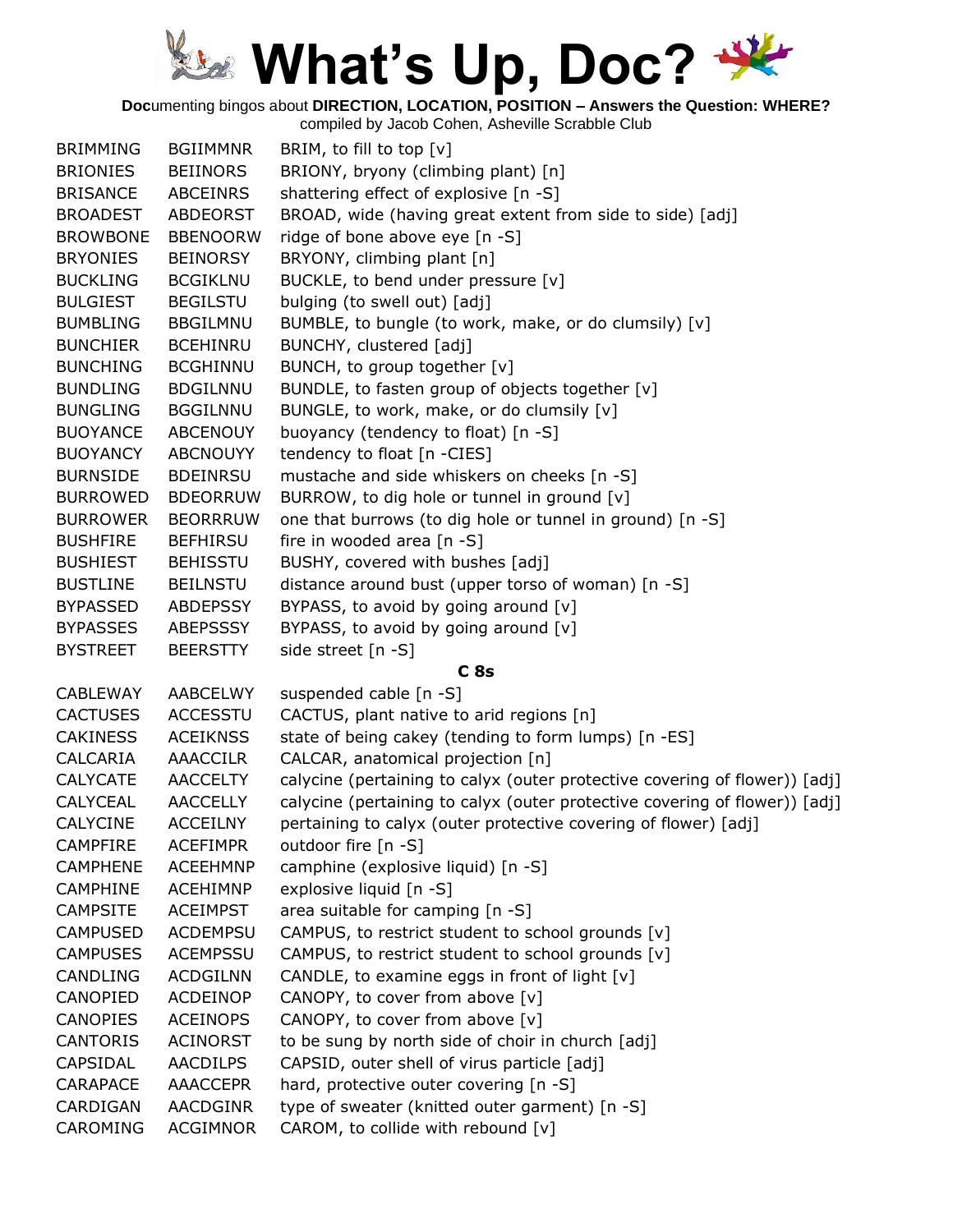**Doc**umenting bingos about **DIRECTION, LOCATION, POSITION – Answers the Question: WHERE?**

| <b>CARPETED</b> | <b>ACDEEPRT</b> | CARPET, to cover floor with heavy fabric [v]                    |
|-----------------|-----------------|-----------------------------------------------------------------|
| CARROMED        | <b>ACDEMMOR</b> | CARROM, to carom (to collide with rebound [v]                   |
| <b>CARRYING</b> | <b>ACGINRRY</b> | CARRY, to convey from one place to another [v]                  |
| <b>CARUNCLE</b> | <b>ACCELNRU</b> | fleshy outgrowth [n -S]                                         |
| <b>CASCABEL</b> | <b>AABCCELS</b> | rear part of cannon [n -S]                                      |
| <b>CASCABLE</b> | <b>AABCCELS</b> | cascabel (rear part of cannon) [n -S]                           |
| <b>CASTABLE</b> | <b>AABCELST</b> | CAST, to throw with force [adj]                                 |
| <b>CASTAWAY</b> | <b>AAACSTWY</b> | outcast (one that is cast out) [n -S]                           |
| <b>CATACOMB</b> | AABCCMOT        | underground cemetery [n -S]                                     |
| <b>CATAPULT</b> | AACLPTTU        | to hurl through air [v -ED, -ING, -S]                           |
| <b>CATARACT</b> | AAACCRTT        | tremendous waterfall [n -S]                                     |
| <b>CATCHING</b> | <b>ACCGHINT</b> | CATCH, to capture after pursuit $[v]$                           |
| <b>CATENATE</b> | <b>AACEENTT</b> | to link together [v -D, -TING, -S]                              |
| <b>CAUSEWAY</b> | <b>AACESUWY</b> | to build causeway (raised roadway) over [v -ED, -ING, -S]       |
| CAVITIED        | <b>ACDEIITV</b> | CAVITY, unfilled space within mass [adj]                        |
| <b>CAVITIES</b> | <b>ACEIISTV</b> | CAVITY, unfilled space within mass [n]                          |
| <b>CENTERED</b> | <b>CDEEENRT</b> | CENTER, to place at center (midpoint) [v]                       |
| <b>CENTIARE</b> | <b>ACEEINRT</b> | centare (measure of land area) [n -S]                           |
| <b>CENTRING</b> | <b>CEGINNRT</b> | CENTRE, to center (to place at center (midpoint)) [v]           |
| <b>CENTROID</b> | <b>CDEINORT</b> | center of mass of object [n -S]                                 |
| <b>CEPHALAD</b> | AACDEHLP        | toward head [adv]                                               |
| <b>CERNUOUS</b> | <b>CENORSUU</b> | drooping or nodding [adj]                                       |
| <b>CESAREAN</b> | <b>AACEENRS</b> | method of child delivery [n -S]                                 |
| <b>CESARIAN</b> | <b>AACEINRS</b> | cesarean (method of child delivery) [n -S]                      |
| <b>CESSPOOL</b> | <b>CELOOPSS</b> | covered well or pit for sewage [n -S]                           |
| <b>CHAPERON</b> | <b>ACEHNOPR</b> | to accompany [v - ED, - ING, - S]                               |
| <b>CHEDDITE</b> | <b>CDDEEHIT</b> | chedite (explosive) [n -S]                                      |
| <b>CHEESING</b> | <b>CEEGHINS</b> | CHEESE, to stop (to discontinue progress or motion of) [v]      |
| <b>CHEVYING</b> | <b>CEGHINVY</b> | CHEVY, to chase about [v]                                       |
| <b>CHIASMUS</b> | ACHIMSSU        | reversal of word order between parallel phrases [n -MI]         |
| <b>CHIASTIC</b> | <b>ACCHIIST</b> | CHIASMUS, reversal of word order between parallel phrases [adj] |
| <b>CHIMENEA</b> | <b>ACEEHIMN</b> | outdoor fireplace shaped like lightbulb [n -S]                  |
| <b>CHIMINEA</b> | <b>ACEHIIMN</b> | chimenea (outdoor fireplace shaped like lightbulb) [n -S]       |
| <b>CHROMING</b> | <b>CGHIMNOR</b> | CHROME, to plate with chromium [v]                              |
| <b>CHUFFING</b> | <b>CFFGHINU</b> | CHUFF, to chug (to move with dull explosive sound) [v]          |
| <b>CHUGGING</b> | <b>CGGGHINU</b> | CHUG, to move with dull explosive sound [v]                     |
| <b>CHUNKING</b> | <b>CGHIKNNU</b> | CHUNK, to make dull explosive sound [v]                         |
| <b>CINCHING</b> | <b>CCGHIINN</b> | CINCH, to girth (to encircle (to form circle around)) [v]       |
| <b>CIPAILLE</b> | <b>ACEIILLP</b> | pie with layers of meat and pastry [n -S]                       |
| <b>CIRCLING</b> | <b>CCGIILNR</b> | CIRCLE, to move or revolve around [v]                           |
| <b>CISLUNAR</b> | <b>ACILNRSU</b> | situated between earth and moon [adj]                           |
| <b>CITYWARD</b> | <b>ACDIRTWY</b> | toward city [adv]                                               |
| <b>CLADDING</b> | <b>ACDDGILN</b> | something that overlays [n S]                                   |
| <b>CLEARING</b> | <b>ACEGILNR</b> | open space [n -S]                                               |
| <b>CLEIDOIC</b> | CCDEIILO        | enclosed in shell [adj]                                         |
| <b>CLIMATAL</b> | AACILLMT        | CLIMATE, weather conditions characteristic of area [adj]        |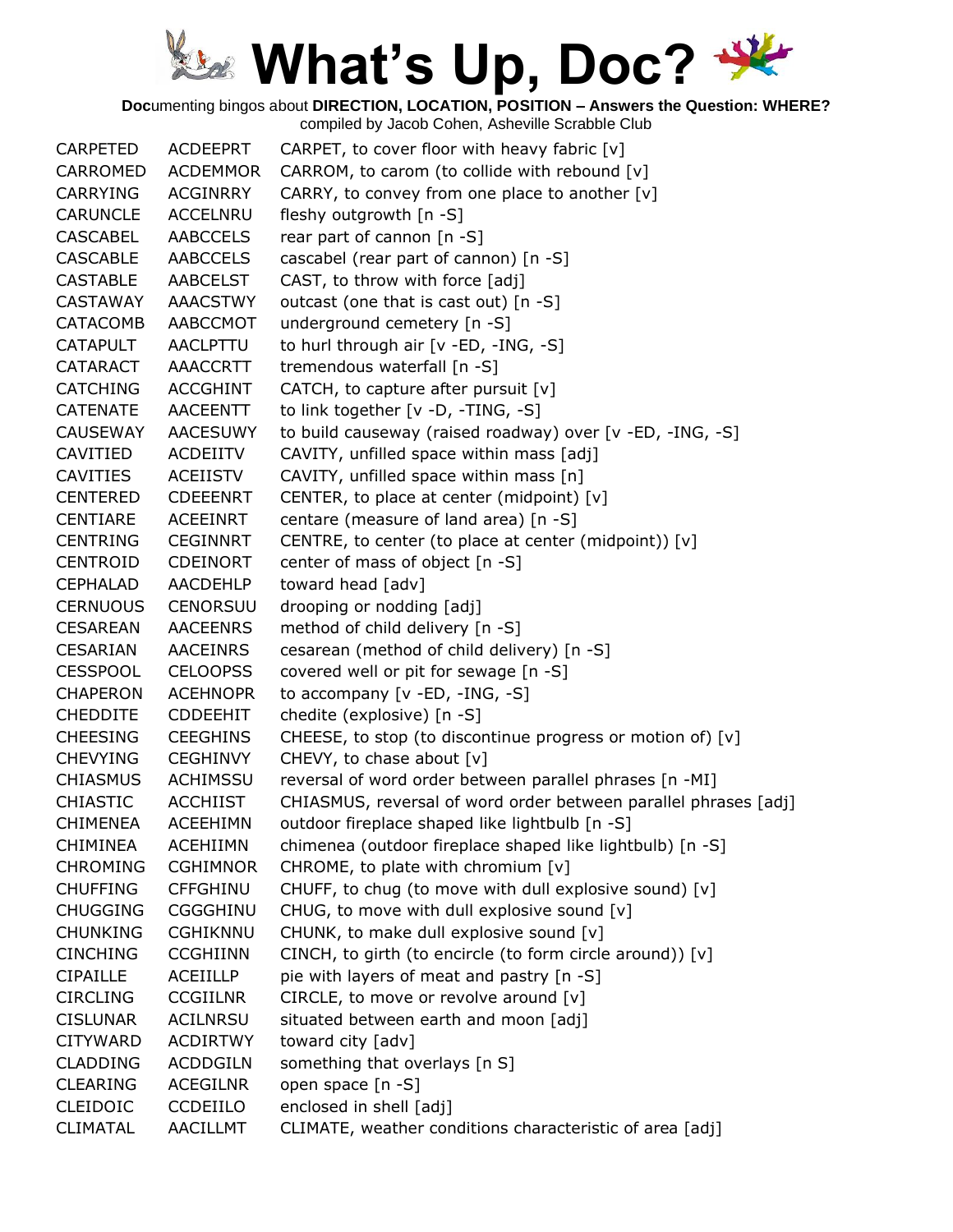**Doc**umenting bingos about **DIRECTION, LOCATION, POSITION – Answers the Question: WHERE?**

| <b>CLIMATIC</b> | <b>ACCIILMT</b> | CLIMATE, weather conditions characteristic of area [adj]                       |
|-----------------|-----------------|--------------------------------------------------------------------------------|
| <b>CLIMBING</b> | <b>BCGIILMN</b> | CLIMB, to ascend (to go or move upward) [v]                                    |
| <b>CLITELLA</b> | ACEILLLT        | regions in body walls of certain annelids [n CLITELLA]                         |
| <b>CLOAKING</b> | <b>ACGIKLNO</b> | CLOAK, to conceal [v]                                                          |
| <b>CLOISTER</b> | <b>CEILORST</b> | to seclude $[v - ED, -ING, -S]$                                                |
| <b>CLOMPING</b> | <b>CGILMNOP</b> | CLOMP, to walk heavily and clumsily [v]                                        |
| <b>CLOUDING</b> | CDGILNOU        | CLOUD, to cover with clouds (masses of visible vapor) [v]                      |
| <b>CLUBHAUL</b> | ABCHLLUU        | to put vessel about [v -ED, -ING, -S]                                          |
| <b>CLUBLAND</b> | ABCDLLNU        | area having many nightclubs [n -S]                                             |
| <b>COALESCE</b> | <b>ACCEELOS</b> | to blend (to mix smoothly and inseparably together) [v -D, -CING, -S]          |
| <b>COALSACK</b> | <b>AACCKLOS</b> | dark region of Milky Way [n -S]                                                |
| <b>COAPPEAR</b> | <b>AACEOPPR</b> | to appear together or at same time [v -ED, -ING, -S]                           |
| <b>COAPTING</b> | <b>ACGINOPT</b> | COAPT, to fit together and make fast [v]                                       |
| <b>COASTING</b> | <b>ACGINOST</b> | COAST, to slide down hill [v]                                                  |
| COATTAIL        | AACILOTT        | back lower portion of coat [n -S]                                              |
| <b>COATTEND</b> | <b>ACDENOTT</b> | to attend together [v -ED, -ING, -S]                                           |
| <b>COBWEBBY</b> | <b>BBBCEOWY</b> | covered with cobwebs [adj -BBIER, -BBIEST]                                     |
| <b>COCKBILL</b> | <b>BCCIKLLO</b> | to raise yardarm on ship [v -ED, -ING, -S]                                     |
| <b>COEXTEND</b> | <b>CDEENOTX</b> | to extend through same space or time as another [v -ED, -ING, -S]              |
| <b>COFFLING</b> | <b>CFFGILNO</b> | COFFLE, to chain slaves together [v]                                           |
| <b>COHERENT</b> | <b>CEEHNORT</b> | sticking together [adj]                                                        |
| <b>COHERING</b> | <b>CEGHINOR</b> | COHERE, to stick together [v]                                                  |
| <b>COINCIDE</b> | <b>CCDEIINO</b> | to be in same place [v -D, -DING, -S]                                          |
| <b>COJOINED</b> | <b>CDEIJNOO</b> | COJOIN, to join together [v]                                                   |
| <b>COLINEAR</b> | <b>ACEILNOR</b> | lying in same straight line [adj]                                              |
| COLLARED        | <b>ACDELLOR</b> | COLLAR, to provide with collar (something worn around neck) [v]                |
| <b>COLLETED</b> | <b>CDEELLOT</b> | COLLET, to set gem in rim of ring [v]                                          |
| <b>COLOCATE</b> | <b>ACCELOOT</b> | to place two or more housing units in close proximity [v -D, -TING, -S]        |
| COLUMNAL        | ACLLMNOU        | COLUMN, vertical cylindrical support [adj]                                     |
| <b>COLUMNAR</b> | <b>ACLMNORU</b> | COLUMN, vertical cylindrical support [adj]                                     |
| COLUMNED        | CDELMNOU        | COLUMN, vertical cylindrical support [adj]                                     |
| <b>COMBINER</b> | <b>BCEIMNOR</b> | one that combines (to blend (to mix smoothly and inseparably together)) [n -S] |
| <b>COMEBACK</b> | <b>ABCCEKMO</b> | return to former prosperity [n -S]                                             |
| COMEDOWN        | <b>CDEMNOOW</b> | drop in status [n -S]                                                          |
| COMMIXED        | <b>CDEIMMOX</b> | COMMIX, to mix together [v]                                                    |
| <b>COMMIXES</b> | <b>CEIMMOSX</b> | COMMIX, to mix together [v]                                                    |
| <b>COMPLECT</b> | <b>CCELMOPT</b> | to weave together [v -ED, -ING, -S]                                            |
| <b>COMPRESS</b> | <b>CEMOPRSS</b> | to compact (to pack closely together) [v -ED, -ING, -ES]                       |
| CONCAVED        | <b>ACCDENOV</b> | CONCAVE, to make concave (curving inward) [v]                                  |
| <b>CONCAVES</b> | <b>ACCENOSV</b> | CONCAVE, to make concave (curving inward) [v]                                  |
| <b>CONDENSE</b> | <b>CDEENNOS</b> | to compress (to compact (to pack closely together)) [v -D, -SING, -S]          |
| <b>CONDYLAR</b> | <b>ACDLNORY</b> | CONDYLE, protuberance on bone [adj]                                            |
| <b>CONFLATE</b> | <b>ACEFLNOT</b> | to blend (to mix smoothly and inseparably together) [v -D, -TING, -S]          |
| <b>CONGRESS</b> | <b>CEGNORSS</b> | to assemble together [v -ED, -ING, -ES]                                        |
| <b>CONJUNCT</b> | <b>CCJNNOTU</b> | one that in joined with another [n -S]                                         |
| <b>CONVERGE</b> | <b>CEEGNORV</b> | to come together [v -D, -GING, -S]                                             |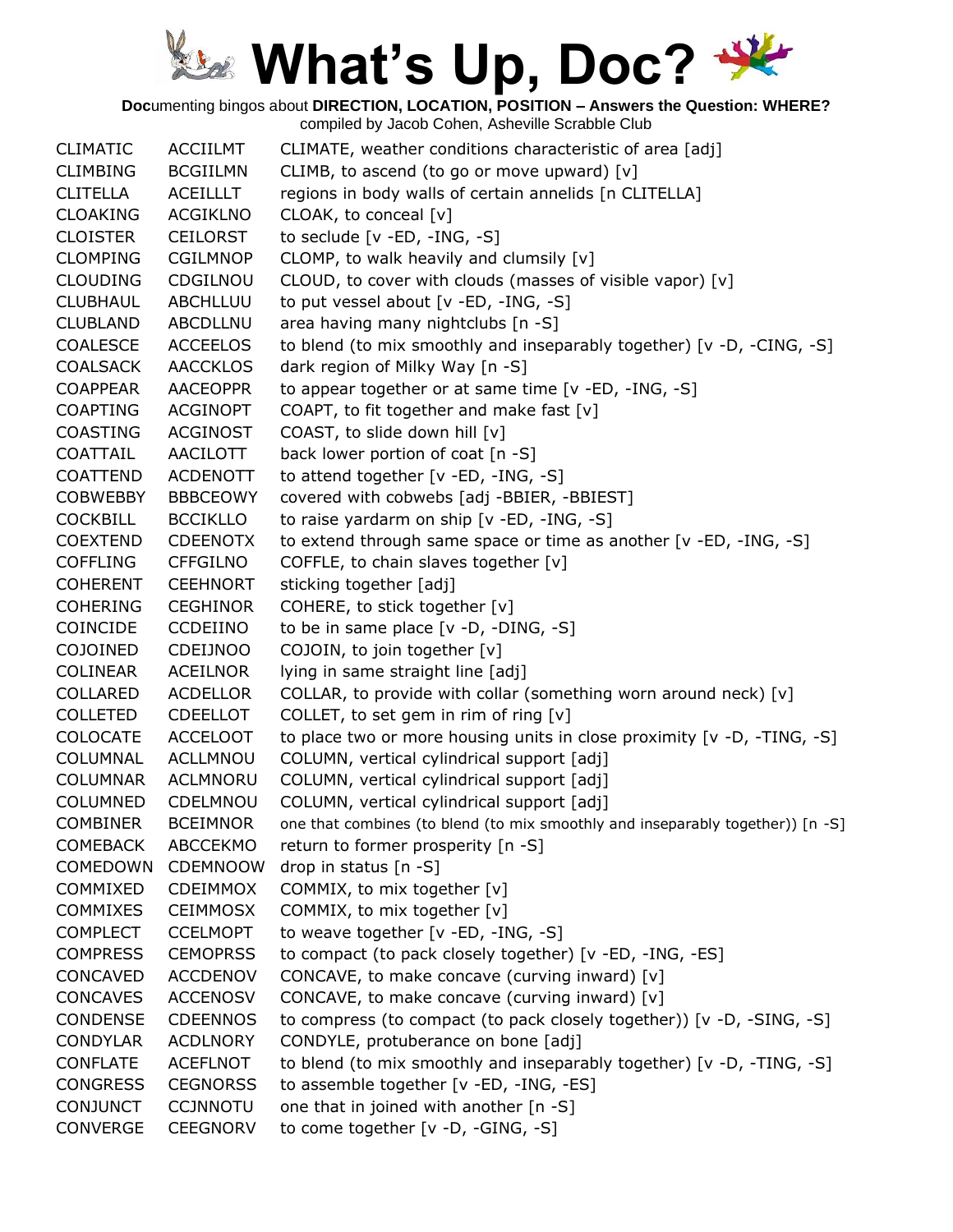**Doc**umenting bingos about **DIRECTION, LOCATION, POSITION – Answers the Question: WHERE?**

| in convex (curving outward) manner [adv]<br>CONVEXLY<br><b>CELNOVXY</b><br>one that convokes (to cause to assemble) [n -S]<br><b>CONVOKER</b><br><b>CEKNOORV</b><br><b>COPLANAR</b><br><b>AACLNOPR</b><br>lying in same plane [adj]<br>COPPER, to cover with copper (metallic element) [v]<br><b>COPPERED</b><br><b>CDEEOPPR</b><br>CORDONED<br><b>CDDENOOR</b><br>CORDON, to form barrier around [v]<br>to place into mutual or reciprocal relation [v -D, -TING, -S]<br><b>CORELATE</b><br><b>ACEELORT</b><br>husk covering ear of corn [n -S]<br><b>CORNHUSK</b><br><b>CHLNORSU</b><br>COROTATE<br>to rotate together [v -D, -TING, -S]<br><b>ACEOORTT</b><br><b>CORTEXES</b><br><b>CEEORSTX</b><br>CORTEX, outer layer of organ [n]<br>CORTICAL<br><b>ACCILORT</b><br>CORTEX, outer layer of organ [adj]<br><b>CORTICES</b><br><b>CCEIORST</b><br>CORTEX, outer layer of organ [n]<br><b>COTTERED</b><br><b>CDEEORTT</b><br>COTTER, pin or wedge used for fastening parts together [adj]<br><b>ACCHNOTU</b><br>lying down [adj]<br><b>COUCHANT</b><br><b>COULISSE</b><br>CEILOSSU<br>side scene of theatre stage [n -S]<br><b>COUPLING</b><br><b>CGILNOPU</b><br>joining device [n -S] / COUPLE, to unite in pairs [v]<br>to curtsy (to bow politely) [v -SIED, -ING, -SIES]<br><b>COURTESY</b><br><b>CEORSTUY</b><br><b>ACEEGORV</b><br>extent to which something is covered [n -S]<br><b>COVERAGE</b><br>something that covers (to place something over or upon) [n -S]<br>COVERING<br><b>CEGINORV</b><br><b>COVERLET</b><br><b>CEELORTV</b><br>bed covering (something that covers (to place something over or upon))) [n -S]<br><b>COVERLID</b><br>CDEILORV<br>coverlet, bed covering (something that covers (to place something over or upon))) [n -S]<br><b>COWERING</b><br><b>CEGINORW</b><br>COWER, to cringe (shrink in fear) $[v]$<br>sideways (toward or from one side) [adv]<br>CRABWISE<br>ABCEIRSW<br>one who climbs crags (large jagged rock) [n -MEN]<br>CRAGSMAN<br><b>AACGMNRS</b><br><b>ACGIMMNR</b><br>CRAM, to fill or pack tightly [v]<br><b>CRAMMING</b><br>crampon (device for raising heavy objects) [n -S]<br><b>CRAMPOON</b><br><b>ACMNOOPR</b><br><b>CRASHING</b><br><b>ACGHINRS</b><br>CRASH, to collide noisily [v]<br><b>CRAWFISH</b><br><b>ACFHIRSW</b><br>to back out or retreat [v -ED, -ING, -ES]<br>CRAWL, to move with body at or near ground [v]<br><b>CRAWLING</b><br><b>ACGILNRW</b><br>CRENEL, to provide with crenelles (rounded projection) [v]<br>CRENELED<br><b>CDEEELNR</b><br>rounded projection [n -S]<br><b>CRENELLE</b><br><b>CEEELLNR</b><br>CREST, to reach crest (peak) [v]<br><b>CRESTING</b><br><b>CEGINRST</b><br><b>CREVASSE</b><br><b>ACEERSSV</b><br>to fissure $[v -D, -SSING, -S]$<br><b>CREVICED</b><br><b>CCDEEIRV</b><br>CREVICE, cleft [adj]<br>CRIBBLED<br>covered with dots [adj]<br><b>BBCDEILR</b><br><b>CRINGING</b><br><b>CGGIINNR</b><br>CRINGE, to shrink in fear [v]<br><b>CRISTATE</b><br><b>ACEIRSTT</b><br>having projection on head [adj]<br>CROP, to cut off short [v]<br><b>CROPPING</b><br><b>CGINOPPR</b><br><b>CROSSARM</b><br><b>ACMORRSS</b><br>horizontal bar [n -S]<br><b>CROSSCUT</b><br><b>CCORSSUT</b><br>to cut across [v CROSSCUT, TTING, -S]<br>CROSS, to intersect [v] / intersection [n -S]<br><b>CROSSING</b><br><b>CGINORSS</b><br>having layers of fabric with cords lying crosswise in tire [adj]<br><b>CROSSPLY</b><br><b>CLOPRSSY</b><br><b>CROSSTIE</b><br><b>CEIORSST</b><br>traverse beam [n -S]<br><b>CROSSWAY</b><br>road that crosses another road [n -S]<br><b>ACORSSWY</b><br>CROTCH, angle formed by two diverging parts [n]<br><b>CROTCHES</b><br><b>CCEHORST</b> | <b>CONVEXES</b> | <b>CEENOSVX</b> | CONVEX, surface or body that is convex (curving outward) [n] |
|--------------------------------------------------------------------------------------------------------------------------------------------------------------------------------------------------------------------------------------------------------------------------------------------------------------------------------------------------------------------------------------------------------------------------------------------------------------------------------------------------------------------------------------------------------------------------------------------------------------------------------------------------------------------------------------------------------------------------------------------------------------------------------------------------------------------------------------------------------------------------------------------------------------------------------------------------------------------------------------------------------------------------------------------------------------------------------------------------------------------------------------------------------------------------------------------------------------------------------------------------------------------------------------------------------------------------------------------------------------------------------------------------------------------------------------------------------------------------------------------------------------------------------------------------------------------------------------------------------------------------------------------------------------------------------------------------------------------------------------------------------------------------------------------------------------------------------------------------------------------------------------------------------------------------------------------------------------------------------------------------------------------------------------------------------------------------------------------------------------------------------------------------------------------------------------------------------------------------------------------------------------------------------------------------------------------------------------------------------------------------------------------------------------------------------------------------------------------------------------------------------------------------------------------------------------------------------------------------------------------------------------------------------------------------------------------------------------------------------------------------------------------------------------------------------------------------------------------------------------------------------------------------------------------------------------------------------------------------------------------------------------------------------------------------------------------------------------------------------------------------------------------------------------------------------------------------------------------------------------------------------------------------------------------------------------------------------------------------------------------------------------------------------------------------------------------------------------------------------------------------------------------------------------------------------------------------------------------------------------------------------------------------------------------------------------|-----------------|-----------------|--------------------------------------------------------------|
|                                                                                                                                                                                                                                                                                                                                                                                                                                                                                                                                                                                                                                                                                                                                                                                                                                                                                                                                                                                                                                                                                                                                                                                                                                                                                                                                                                                                                                                                                                                                                                                                                                                                                                                                                                                                                                                                                                                                                                                                                                                                                                                                                                                                                                                                                                                                                                                                                                                                                                                                                                                                                                                                                                                                                                                                                                                                                                                                                                                                                                                                                                                                                                                                                                                                                                                                                                                                                                                                                                                                                                                                                                                                                      |                 |                 |                                                              |
|                                                                                                                                                                                                                                                                                                                                                                                                                                                                                                                                                                                                                                                                                                                                                                                                                                                                                                                                                                                                                                                                                                                                                                                                                                                                                                                                                                                                                                                                                                                                                                                                                                                                                                                                                                                                                                                                                                                                                                                                                                                                                                                                                                                                                                                                                                                                                                                                                                                                                                                                                                                                                                                                                                                                                                                                                                                                                                                                                                                                                                                                                                                                                                                                                                                                                                                                                                                                                                                                                                                                                                                                                                                                                      |                 |                 |                                                              |
|                                                                                                                                                                                                                                                                                                                                                                                                                                                                                                                                                                                                                                                                                                                                                                                                                                                                                                                                                                                                                                                                                                                                                                                                                                                                                                                                                                                                                                                                                                                                                                                                                                                                                                                                                                                                                                                                                                                                                                                                                                                                                                                                                                                                                                                                                                                                                                                                                                                                                                                                                                                                                                                                                                                                                                                                                                                                                                                                                                                                                                                                                                                                                                                                                                                                                                                                                                                                                                                                                                                                                                                                                                                                                      |                 |                 |                                                              |
|                                                                                                                                                                                                                                                                                                                                                                                                                                                                                                                                                                                                                                                                                                                                                                                                                                                                                                                                                                                                                                                                                                                                                                                                                                                                                                                                                                                                                                                                                                                                                                                                                                                                                                                                                                                                                                                                                                                                                                                                                                                                                                                                                                                                                                                                                                                                                                                                                                                                                                                                                                                                                                                                                                                                                                                                                                                                                                                                                                                                                                                                                                                                                                                                                                                                                                                                                                                                                                                                                                                                                                                                                                                                                      |                 |                 |                                                              |
|                                                                                                                                                                                                                                                                                                                                                                                                                                                                                                                                                                                                                                                                                                                                                                                                                                                                                                                                                                                                                                                                                                                                                                                                                                                                                                                                                                                                                                                                                                                                                                                                                                                                                                                                                                                                                                                                                                                                                                                                                                                                                                                                                                                                                                                                                                                                                                                                                                                                                                                                                                                                                                                                                                                                                                                                                                                                                                                                                                                                                                                                                                                                                                                                                                                                                                                                                                                                                                                                                                                                                                                                                                                                                      |                 |                 |                                                              |
|                                                                                                                                                                                                                                                                                                                                                                                                                                                                                                                                                                                                                                                                                                                                                                                                                                                                                                                                                                                                                                                                                                                                                                                                                                                                                                                                                                                                                                                                                                                                                                                                                                                                                                                                                                                                                                                                                                                                                                                                                                                                                                                                                                                                                                                                                                                                                                                                                                                                                                                                                                                                                                                                                                                                                                                                                                                                                                                                                                                                                                                                                                                                                                                                                                                                                                                                                                                                                                                                                                                                                                                                                                                                                      |                 |                 |                                                              |
|                                                                                                                                                                                                                                                                                                                                                                                                                                                                                                                                                                                                                                                                                                                                                                                                                                                                                                                                                                                                                                                                                                                                                                                                                                                                                                                                                                                                                                                                                                                                                                                                                                                                                                                                                                                                                                                                                                                                                                                                                                                                                                                                                                                                                                                                                                                                                                                                                                                                                                                                                                                                                                                                                                                                                                                                                                                                                                                                                                                                                                                                                                                                                                                                                                                                                                                                                                                                                                                                                                                                                                                                                                                                                      |                 |                 |                                                              |
|                                                                                                                                                                                                                                                                                                                                                                                                                                                                                                                                                                                                                                                                                                                                                                                                                                                                                                                                                                                                                                                                                                                                                                                                                                                                                                                                                                                                                                                                                                                                                                                                                                                                                                                                                                                                                                                                                                                                                                                                                                                                                                                                                                                                                                                                                                                                                                                                                                                                                                                                                                                                                                                                                                                                                                                                                                                                                                                                                                                                                                                                                                                                                                                                                                                                                                                                                                                                                                                                                                                                                                                                                                                                                      |                 |                 |                                                              |
|                                                                                                                                                                                                                                                                                                                                                                                                                                                                                                                                                                                                                                                                                                                                                                                                                                                                                                                                                                                                                                                                                                                                                                                                                                                                                                                                                                                                                                                                                                                                                                                                                                                                                                                                                                                                                                                                                                                                                                                                                                                                                                                                                                                                                                                                                                                                                                                                                                                                                                                                                                                                                                                                                                                                                                                                                                                                                                                                                                                                                                                                                                                                                                                                                                                                                                                                                                                                                                                                                                                                                                                                                                                                                      |                 |                 |                                                              |
|                                                                                                                                                                                                                                                                                                                                                                                                                                                                                                                                                                                                                                                                                                                                                                                                                                                                                                                                                                                                                                                                                                                                                                                                                                                                                                                                                                                                                                                                                                                                                                                                                                                                                                                                                                                                                                                                                                                                                                                                                                                                                                                                                                                                                                                                                                                                                                                                                                                                                                                                                                                                                                                                                                                                                                                                                                                                                                                                                                                                                                                                                                                                                                                                                                                                                                                                                                                                                                                                                                                                                                                                                                                                                      |                 |                 |                                                              |
|                                                                                                                                                                                                                                                                                                                                                                                                                                                                                                                                                                                                                                                                                                                                                                                                                                                                                                                                                                                                                                                                                                                                                                                                                                                                                                                                                                                                                                                                                                                                                                                                                                                                                                                                                                                                                                                                                                                                                                                                                                                                                                                                                                                                                                                                                                                                                                                                                                                                                                                                                                                                                                                                                                                                                                                                                                                                                                                                                                                                                                                                                                                                                                                                                                                                                                                                                                                                                                                                                                                                                                                                                                                                                      |                 |                 |                                                              |
|                                                                                                                                                                                                                                                                                                                                                                                                                                                                                                                                                                                                                                                                                                                                                                                                                                                                                                                                                                                                                                                                                                                                                                                                                                                                                                                                                                                                                                                                                                                                                                                                                                                                                                                                                                                                                                                                                                                                                                                                                                                                                                                                                                                                                                                                                                                                                                                                                                                                                                                                                                                                                                                                                                                                                                                                                                                                                                                                                                                                                                                                                                                                                                                                                                                                                                                                                                                                                                                                                                                                                                                                                                                                                      |                 |                 |                                                              |
|                                                                                                                                                                                                                                                                                                                                                                                                                                                                                                                                                                                                                                                                                                                                                                                                                                                                                                                                                                                                                                                                                                                                                                                                                                                                                                                                                                                                                                                                                                                                                                                                                                                                                                                                                                                                                                                                                                                                                                                                                                                                                                                                                                                                                                                                                                                                                                                                                                                                                                                                                                                                                                                                                                                                                                                                                                                                                                                                                                                                                                                                                                                                                                                                                                                                                                                                                                                                                                                                                                                                                                                                                                                                                      |                 |                 |                                                              |
|                                                                                                                                                                                                                                                                                                                                                                                                                                                                                                                                                                                                                                                                                                                                                                                                                                                                                                                                                                                                                                                                                                                                                                                                                                                                                                                                                                                                                                                                                                                                                                                                                                                                                                                                                                                                                                                                                                                                                                                                                                                                                                                                                                                                                                                                                                                                                                                                                                                                                                                                                                                                                                                                                                                                                                                                                                                                                                                                                                                                                                                                                                                                                                                                                                                                                                                                                                                                                                                                                                                                                                                                                                                                                      |                 |                 |                                                              |
|                                                                                                                                                                                                                                                                                                                                                                                                                                                                                                                                                                                                                                                                                                                                                                                                                                                                                                                                                                                                                                                                                                                                                                                                                                                                                                                                                                                                                                                                                                                                                                                                                                                                                                                                                                                                                                                                                                                                                                                                                                                                                                                                                                                                                                                                                                                                                                                                                                                                                                                                                                                                                                                                                                                                                                                                                                                                                                                                                                                                                                                                                                                                                                                                                                                                                                                                                                                                                                                                                                                                                                                                                                                                                      |                 |                 |                                                              |
|                                                                                                                                                                                                                                                                                                                                                                                                                                                                                                                                                                                                                                                                                                                                                                                                                                                                                                                                                                                                                                                                                                                                                                                                                                                                                                                                                                                                                                                                                                                                                                                                                                                                                                                                                                                                                                                                                                                                                                                                                                                                                                                                                                                                                                                                                                                                                                                                                                                                                                                                                                                                                                                                                                                                                                                                                                                                                                                                                                                                                                                                                                                                                                                                                                                                                                                                                                                                                                                                                                                                                                                                                                                                                      |                 |                 |                                                              |
|                                                                                                                                                                                                                                                                                                                                                                                                                                                                                                                                                                                                                                                                                                                                                                                                                                                                                                                                                                                                                                                                                                                                                                                                                                                                                                                                                                                                                                                                                                                                                                                                                                                                                                                                                                                                                                                                                                                                                                                                                                                                                                                                                                                                                                                                                                                                                                                                                                                                                                                                                                                                                                                                                                                                                                                                                                                                                                                                                                                                                                                                                                                                                                                                                                                                                                                                                                                                                                                                                                                                                                                                                                                                                      |                 |                 |                                                              |
|                                                                                                                                                                                                                                                                                                                                                                                                                                                                                                                                                                                                                                                                                                                                                                                                                                                                                                                                                                                                                                                                                                                                                                                                                                                                                                                                                                                                                                                                                                                                                                                                                                                                                                                                                                                                                                                                                                                                                                                                                                                                                                                                                                                                                                                                                                                                                                                                                                                                                                                                                                                                                                                                                                                                                                                                                                                                                                                                                                                                                                                                                                                                                                                                                                                                                                                                                                                                                                                                                                                                                                                                                                                                                      |                 |                 |                                                              |
|                                                                                                                                                                                                                                                                                                                                                                                                                                                                                                                                                                                                                                                                                                                                                                                                                                                                                                                                                                                                                                                                                                                                                                                                                                                                                                                                                                                                                                                                                                                                                                                                                                                                                                                                                                                                                                                                                                                                                                                                                                                                                                                                                                                                                                                                                                                                                                                                                                                                                                                                                                                                                                                                                                                                                                                                                                                                                                                                                                                                                                                                                                                                                                                                                                                                                                                                                                                                                                                                                                                                                                                                                                                                                      |                 |                 |                                                              |
|                                                                                                                                                                                                                                                                                                                                                                                                                                                                                                                                                                                                                                                                                                                                                                                                                                                                                                                                                                                                                                                                                                                                                                                                                                                                                                                                                                                                                                                                                                                                                                                                                                                                                                                                                                                                                                                                                                                                                                                                                                                                                                                                                                                                                                                                                                                                                                                                                                                                                                                                                                                                                                                                                                                                                                                                                                                                                                                                                                                                                                                                                                                                                                                                                                                                                                                                                                                                                                                                                                                                                                                                                                                                                      |                 |                 |                                                              |
|                                                                                                                                                                                                                                                                                                                                                                                                                                                                                                                                                                                                                                                                                                                                                                                                                                                                                                                                                                                                                                                                                                                                                                                                                                                                                                                                                                                                                                                                                                                                                                                                                                                                                                                                                                                                                                                                                                                                                                                                                                                                                                                                                                                                                                                                                                                                                                                                                                                                                                                                                                                                                                                                                                                                                                                                                                                                                                                                                                                                                                                                                                                                                                                                                                                                                                                                                                                                                                                                                                                                                                                                                                                                                      |                 |                 |                                                              |
|                                                                                                                                                                                                                                                                                                                                                                                                                                                                                                                                                                                                                                                                                                                                                                                                                                                                                                                                                                                                                                                                                                                                                                                                                                                                                                                                                                                                                                                                                                                                                                                                                                                                                                                                                                                                                                                                                                                                                                                                                                                                                                                                                                                                                                                                                                                                                                                                                                                                                                                                                                                                                                                                                                                                                                                                                                                                                                                                                                                                                                                                                                                                                                                                                                                                                                                                                                                                                                                                                                                                                                                                                                                                                      |                 |                 |                                                              |
|                                                                                                                                                                                                                                                                                                                                                                                                                                                                                                                                                                                                                                                                                                                                                                                                                                                                                                                                                                                                                                                                                                                                                                                                                                                                                                                                                                                                                                                                                                                                                                                                                                                                                                                                                                                                                                                                                                                                                                                                                                                                                                                                                                                                                                                                                                                                                                                                                                                                                                                                                                                                                                                                                                                                                                                                                                                                                                                                                                                                                                                                                                                                                                                                                                                                                                                                                                                                                                                                                                                                                                                                                                                                                      |                 |                 |                                                              |
|                                                                                                                                                                                                                                                                                                                                                                                                                                                                                                                                                                                                                                                                                                                                                                                                                                                                                                                                                                                                                                                                                                                                                                                                                                                                                                                                                                                                                                                                                                                                                                                                                                                                                                                                                                                                                                                                                                                                                                                                                                                                                                                                                                                                                                                                                                                                                                                                                                                                                                                                                                                                                                                                                                                                                                                                                                                                                                                                                                                                                                                                                                                                                                                                                                                                                                                                                                                                                                                                                                                                                                                                                                                                                      |                 |                 |                                                              |
|                                                                                                                                                                                                                                                                                                                                                                                                                                                                                                                                                                                                                                                                                                                                                                                                                                                                                                                                                                                                                                                                                                                                                                                                                                                                                                                                                                                                                                                                                                                                                                                                                                                                                                                                                                                                                                                                                                                                                                                                                                                                                                                                                                                                                                                                                                                                                                                                                                                                                                                                                                                                                                                                                                                                                                                                                                                                                                                                                                                                                                                                                                                                                                                                                                                                                                                                                                                                                                                                                                                                                                                                                                                                                      |                 |                 |                                                              |
|                                                                                                                                                                                                                                                                                                                                                                                                                                                                                                                                                                                                                                                                                                                                                                                                                                                                                                                                                                                                                                                                                                                                                                                                                                                                                                                                                                                                                                                                                                                                                                                                                                                                                                                                                                                                                                                                                                                                                                                                                                                                                                                                                                                                                                                                                                                                                                                                                                                                                                                                                                                                                                                                                                                                                                                                                                                                                                                                                                                                                                                                                                                                                                                                                                                                                                                                                                                                                                                                                                                                                                                                                                                                                      |                 |                 |                                                              |
|                                                                                                                                                                                                                                                                                                                                                                                                                                                                                                                                                                                                                                                                                                                                                                                                                                                                                                                                                                                                                                                                                                                                                                                                                                                                                                                                                                                                                                                                                                                                                                                                                                                                                                                                                                                                                                                                                                                                                                                                                                                                                                                                                                                                                                                                                                                                                                                                                                                                                                                                                                                                                                                                                                                                                                                                                                                                                                                                                                                                                                                                                                                                                                                                                                                                                                                                                                                                                                                                                                                                                                                                                                                                                      |                 |                 |                                                              |
|                                                                                                                                                                                                                                                                                                                                                                                                                                                                                                                                                                                                                                                                                                                                                                                                                                                                                                                                                                                                                                                                                                                                                                                                                                                                                                                                                                                                                                                                                                                                                                                                                                                                                                                                                                                                                                                                                                                                                                                                                                                                                                                                                                                                                                                                                                                                                                                                                                                                                                                                                                                                                                                                                                                                                                                                                                                                                                                                                                                                                                                                                                                                                                                                                                                                                                                                                                                                                                                                                                                                                                                                                                                                                      |                 |                 |                                                              |
|                                                                                                                                                                                                                                                                                                                                                                                                                                                                                                                                                                                                                                                                                                                                                                                                                                                                                                                                                                                                                                                                                                                                                                                                                                                                                                                                                                                                                                                                                                                                                                                                                                                                                                                                                                                                                                                                                                                                                                                                                                                                                                                                                                                                                                                                                                                                                                                                                                                                                                                                                                                                                                                                                                                                                                                                                                                                                                                                                                                                                                                                                                                                                                                                                                                                                                                                                                                                                                                                                                                                                                                                                                                                                      |                 |                 |                                                              |
|                                                                                                                                                                                                                                                                                                                                                                                                                                                                                                                                                                                                                                                                                                                                                                                                                                                                                                                                                                                                                                                                                                                                                                                                                                                                                                                                                                                                                                                                                                                                                                                                                                                                                                                                                                                                                                                                                                                                                                                                                                                                                                                                                                                                                                                                                                                                                                                                                                                                                                                                                                                                                                                                                                                                                                                                                                                                                                                                                                                                                                                                                                                                                                                                                                                                                                                                                                                                                                                                                                                                                                                                                                                                                      |                 |                 |                                                              |
|                                                                                                                                                                                                                                                                                                                                                                                                                                                                                                                                                                                                                                                                                                                                                                                                                                                                                                                                                                                                                                                                                                                                                                                                                                                                                                                                                                                                                                                                                                                                                                                                                                                                                                                                                                                                                                                                                                                                                                                                                                                                                                                                                                                                                                                                                                                                                                                                                                                                                                                                                                                                                                                                                                                                                                                                                                                                                                                                                                                                                                                                                                                                                                                                                                                                                                                                                                                                                                                                                                                                                                                                                                                                                      |                 |                 |                                                              |
|                                                                                                                                                                                                                                                                                                                                                                                                                                                                                                                                                                                                                                                                                                                                                                                                                                                                                                                                                                                                                                                                                                                                                                                                                                                                                                                                                                                                                                                                                                                                                                                                                                                                                                                                                                                                                                                                                                                                                                                                                                                                                                                                                                                                                                                                                                                                                                                                                                                                                                                                                                                                                                                                                                                                                                                                                                                                                                                                                                                                                                                                                                                                                                                                                                                                                                                                                                                                                                                                                                                                                                                                                                                                                      |                 |                 |                                                              |
|                                                                                                                                                                                                                                                                                                                                                                                                                                                                                                                                                                                                                                                                                                                                                                                                                                                                                                                                                                                                                                                                                                                                                                                                                                                                                                                                                                                                                                                                                                                                                                                                                                                                                                                                                                                                                                                                                                                                                                                                                                                                                                                                                                                                                                                                                                                                                                                                                                                                                                                                                                                                                                                                                                                                                                                                                                                                                                                                                                                                                                                                                                                                                                                                                                                                                                                                                                                                                                                                                                                                                                                                                                                                                      |                 |                 |                                                              |
|                                                                                                                                                                                                                                                                                                                                                                                                                                                                                                                                                                                                                                                                                                                                                                                                                                                                                                                                                                                                                                                                                                                                                                                                                                                                                                                                                                                                                                                                                                                                                                                                                                                                                                                                                                                                                                                                                                                                                                                                                                                                                                                                                                                                                                                                                                                                                                                                                                                                                                                                                                                                                                                                                                                                                                                                                                                                                                                                                                                                                                                                                                                                                                                                                                                                                                                                                                                                                                                                                                                                                                                                                                                                                      |                 |                 |                                                              |
|                                                                                                                                                                                                                                                                                                                                                                                                                                                                                                                                                                                                                                                                                                                                                                                                                                                                                                                                                                                                                                                                                                                                                                                                                                                                                                                                                                                                                                                                                                                                                                                                                                                                                                                                                                                                                                                                                                                                                                                                                                                                                                                                                                                                                                                                                                                                                                                                                                                                                                                                                                                                                                                                                                                                                                                                                                                                                                                                                                                                                                                                                                                                                                                                                                                                                                                                                                                                                                                                                                                                                                                                                                                                                      |                 |                 |                                                              |
|                                                                                                                                                                                                                                                                                                                                                                                                                                                                                                                                                                                                                                                                                                                                                                                                                                                                                                                                                                                                                                                                                                                                                                                                                                                                                                                                                                                                                                                                                                                                                                                                                                                                                                                                                                                                                                                                                                                                                                                                                                                                                                                                                                                                                                                                                                                                                                                                                                                                                                                                                                                                                                                                                                                                                                                                                                                                                                                                                                                                                                                                                                                                                                                                                                                                                                                                                                                                                                                                                                                                                                                                                                                                                      |                 |                 |                                                              |
|                                                                                                                                                                                                                                                                                                                                                                                                                                                                                                                                                                                                                                                                                                                                                                                                                                                                                                                                                                                                                                                                                                                                                                                                                                                                                                                                                                                                                                                                                                                                                                                                                                                                                                                                                                                                                                                                                                                                                                                                                                                                                                                                                                                                                                                                                                                                                                                                                                                                                                                                                                                                                                                                                                                                                                                                                                                                                                                                                                                                                                                                                                                                                                                                                                                                                                                                                                                                                                                                                                                                                                                                                                                                                      |                 |                 |                                                              |
|                                                                                                                                                                                                                                                                                                                                                                                                                                                                                                                                                                                                                                                                                                                                                                                                                                                                                                                                                                                                                                                                                                                                                                                                                                                                                                                                                                                                                                                                                                                                                                                                                                                                                                                                                                                                                                                                                                                                                                                                                                                                                                                                                                                                                                                                                                                                                                                                                                                                                                                                                                                                                                                                                                                                                                                                                                                                                                                                                                                                                                                                                                                                                                                                                                                                                                                                                                                                                                                                                                                                                                                                                                                                                      |                 |                 |                                                              |
|                                                                                                                                                                                                                                                                                                                                                                                                                                                                                                                                                                                                                                                                                                                                                                                                                                                                                                                                                                                                                                                                                                                                                                                                                                                                                                                                                                                                                                                                                                                                                                                                                                                                                                                                                                                                                                                                                                                                                                                                                                                                                                                                                                                                                                                                                                                                                                                                                                                                                                                                                                                                                                                                                                                                                                                                                                                                                                                                                                                                                                                                                                                                                                                                                                                                                                                                                                                                                                                                                                                                                                                                                                                                                      |                 |                 |                                                              |
|                                                                                                                                                                                                                                                                                                                                                                                                                                                                                                                                                                                                                                                                                                                                                                                                                                                                                                                                                                                                                                                                                                                                                                                                                                                                                                                                                                                                                                                                                                                                                                                                                                                                                                                                                                                                                                                                                                                                                                                                                                                                                                                                                                                                                                                                                                                                                                                                                                                                                                                                                                                                                                                                                                                                                                                                                                                                                                                                                                                                                                                                                                                                                                                                                                                                                                                                                                                                                                                                                                                                                                                                                                                                                      |                 |                 |                                                              |
|                                                                                                                                                                                                                                                                                                                                                                                                                                                                                                                                                                                                                                                                                                                                                                                                                                                                                                                                                                                                                                                                                                                                                                                                                                                                                                                                                                                                                                                                                                                                                                                                                                                                                                                                                                                                                                                                                                                                                                                                                                                                                                                                                                                                                                                                                                                                                                                                                                                                                                                                                                                                                                                                                                                                                                                                                                                                                                                                                                                                                                                                                                                                                                                                                                                                                                                                                                                                                                                                                                                                                                                                                                                                                      |                 |                 |                                                              |
|                                                                                                                                                                                                                                                                                                                                                                                                                                                                                                                                                                                                                                                                                                                                                                                                                                                                                                                                                                                                                                                                                                                                                                                                                                                                                                                                                                                                                                                                                                                                                                                                                                                                                                                                                                                                                                                                                                                                                                                                                                                                                                                                                                                                                                                                                                                                                                                                                                                                                                                                                                                                                                                                                                                                                                                                                                                                                                                                                                                                                                                                                                                                                                                                                                                                                                                                                                                                                                                                                                                                                                                                                                                                                      |                 |                 |                                                              |
|                                                                                                                                                                                                                                                                                                                                                                                                                                                                                                                                                                                                                                                                                                                                                                                                                                                                                                                                                                                                                                                                                                                                                                                                                                                                                                                                                                                                                                                                                                                                                                                                                                                                                                                                                                                                                                                                                                                                                                                                                                                                                                                                                                                                                                                                                                                                                                                                                                                                                                                                                                                                                                                                                                                                                                                                                                                                                                                                                                                                                                                                                                                                                                                                                                                                                                                                                                                                                                                                                                                                                                                                                                                                                      |                 |                 |                                                              |
|                                                                                                                                                                                                                                                                                                                                                                                                                                                                                                                                                                                                                                                                                                                                                                                                                                                                                                                                                                                                                                                                                                                                                                                                                                                                                                                                                                                                                                                                                                                                                                                                                                                                                                                                                                                                                                                                                                                                                                                                                                                                                                                                                                                                                                                                                                                                                                                                                                                                                                                                                                                                                                                                                                                                                                                                                                                                                                                                                                                                                                                                                                                                                                                                                                                                                                                                                                                                                                                                                                                                                                                                                                                                                      |                 |                 |                                                              |
|                                                                                                                                                                                                                                                                                                                                                                                                                                                                                                                                                                                                                                                                                                                                                                                                                                                                                                                                                                                                                                                                                                                                                                                                                                                                                                                                                                                                                                                                                                                                                                                                                                                                                                                                                                                                                                                                                                                                                                                                                                                                                                                                                                                                                                                                                                                                                                                                                                                                                                                                                                                                                                                                                                                                                                                                                                                                                                                                                                                                                                                                                                                                                                                                                                                                                                                                                                                                                                                                                                                                                                                                                                                                                      | <b>CROUCHED</b> | <b>CCDEHORU</b> | CROUCH, to stoop (to bend forward and down) [v]              |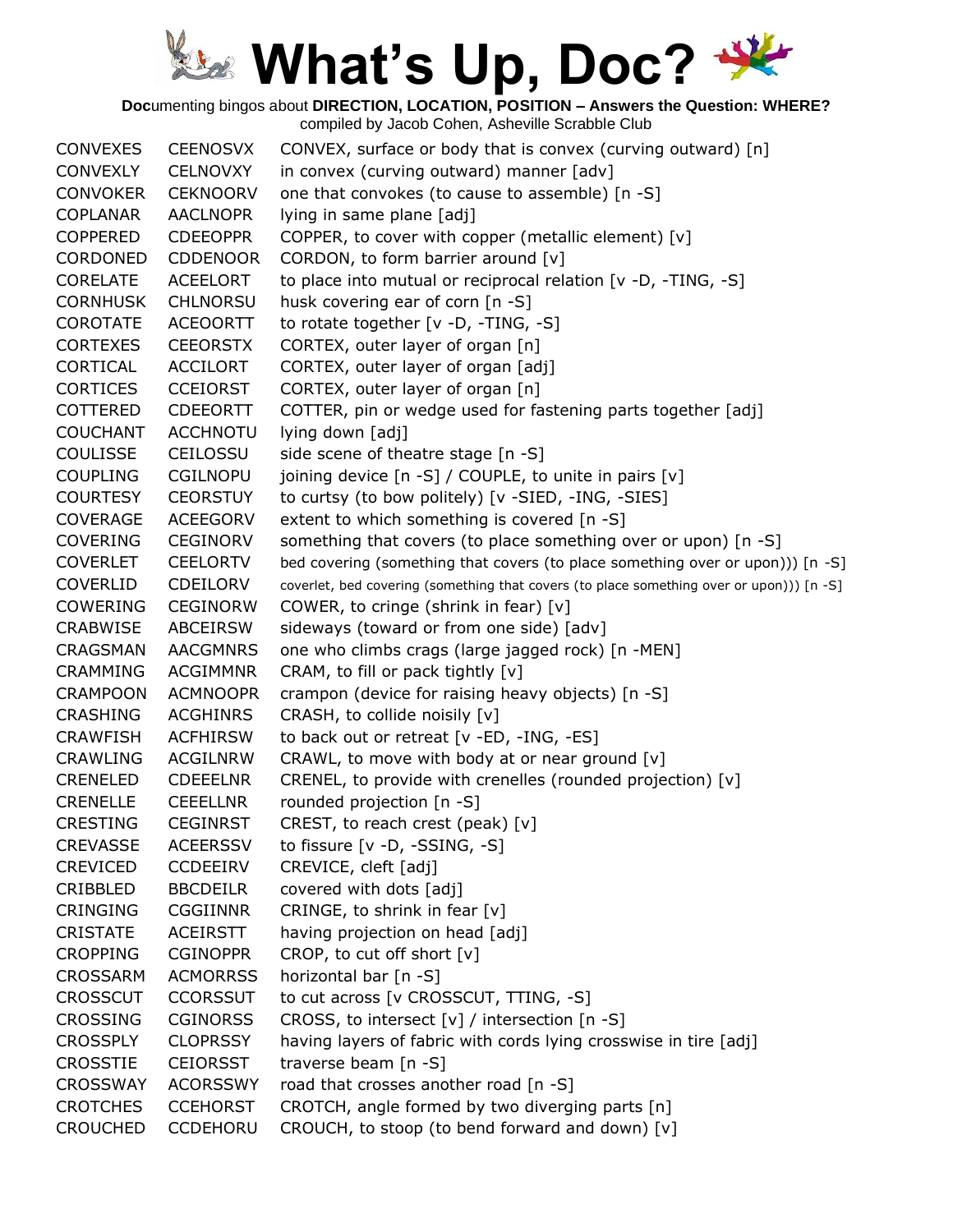**Doc**umenting bingos about **DIRECTION, LOCATION, POSITION – Answers the Question: WHERE?**

| <b>CROUCHES</b> | <b>CCEHORSU</b> | CROUCH, to stoop (to bend body forward and down) [v]                                                |
|-----------------|-----------------|-----------------------------------------------------------------------------------------------------|
| <b>CROWDING</b> | <b>CDGINORW</b> | CROWD, to press into insufficient space [v]                                                         |
| <b>CROWSTEP</b> | <b>CEOPRSTW</b> | step on top of wall [n -S]                                                                          |
| <b>CRUISING</b> | CGIINRSU        | act of driving around in search of fun [n -S] / CRUISE, to sail about touching at several ports [v] |
| CRUNODAL        | <b>ACDLNORU</b> | CRUNODE, point at which curve crosses itself [adj]                                                  |
| <b>CRUSTING</b> | <b>CGINRSTU</b> | CRUST, to form crust (hardened outer surface) [v]                                                   |
| <b>CUFFABLE</b> | ABCEFFLU        | intended to be folded down to ankle - used of sock [adj]                                            |
| <b>CUMULATE</b> | <b>ACELMTUU</b> | to heap (to pile up) $[v -D, -TING, -S]$                                                            |
| <b>CURBSIDE</b> | <b>BCDEIRSU</b> | side of pavement bordered by curbing [n -S]                                                         |
| <b>CURTSIED</b> | <b>CDEIRSTU</b> | CURTSY, to bow politely [v]                                                                         |
| <b>CURTSIES</b> | <b>CEIRSSTU</b> | CURTSY, to bow politely [v]                                                                         |
| <b>CURVETED</b> | <b>CDEERTUV</b> | CURVET, to prance (to spring forward on hind legs) [v]                                              |
| <b>CUTBLOCK</b> | <b>BCCKLOTU</b> | limited area authorized for logging [n -S]                                                          |
| <b>CUTICULA</b> | ACCILTUU        | outer hard covering of insect [n -E]                                                                |
| <b>CUTWATER</b> | <b>ACERTTUW</b> | front part of ship's prow [n -S]                                                                    |
| <b>CYCLOSIS</b> | <b>CCILOSSY</b> | circulation of protoplasm within cell [n -SES]                                                      |
| <b>CYNOSURE</b> | <b>CENORSUY</b> | center of attraction [n -S]                                                                         |
|                 |                 | <b>D</b> 8s                                                                                         |
| <b>DACKERED</b> | <b>ACDDEEKR</b> | DACKER, to waver (to move back and forth) [v]                                                       |
| <b>DAIKERED</b> | ADDEEIKR        | DAIKER, to dacker (to waver (to move back and forth)) [v]                                           |
| <b>DANGLIER</b> | ADEGILNR        | DANGLY, dangling (to hang loosely) [adj]                                                            |
| <b>DEADHEAD</b> | AADDDEEH        | to travel without freight [v -ED, -ING, -S]                                                         |
| <b>DEASHING</b> | <b>ADEGHINS</b> | DEASH, to remove ash from [v]                                                                       |
| <b>DEBAGGED</b> | ABDDEEGG        | DEBAG, to remove pants from someone [v]                                                             |
| <b>DEBARKER</b> | ABDEEKRR        | one that removes bark (outer covering of woody plants) [n -S]                                       |
| DEBARRED        | ABDDEERR        | DEBAR, to exclude (to shut out) [v]                                                                 |
| <b>DECAMPED</b> | <b>ACDDEEMP</b> | DECAMP, to depart from camping ground [v]                                                           |
| <b>DECENTER</b> | <b>CDEEENRT</b> | to put out of center [v -ED, -ING, -S]                                                              |
| <b>DECENTRE</b> | <b>CDEEENRT</b> | to decenter (to put out of center) [v -D, -RING, -S]                                                |
| <b>DECOUPLE</b> | <b>CDEELOPU</b> | to disconnect [v -D, -LING, -S]                                                                     |
| <b>DEDENDUM</b> | <b>DDDEEMNU</b> | root of gear tooth [n -DA, -S]                                                                      |
| <b>DEDICATE</b> | <b>ACDDEEIT</b> | to set apart for some special use [v -D, -TING, -S]                                                 |
| <b>DEDUCTED</b> | <b>CDDDEETU</b> | DEDUCT, to subtract (to take away) [v]                                                              |
| <b>DEEPENED</b> | <b>DDEEEENP</b> | DEEPEN, to make deep (extending far down from surface) [v]                                          |
| <b>DEEPENER</b> | <b>DEEEENPR</b> | one that deepens (to make deep (extending far down from surface) [n -S]                             |
| <b>DEEPNESS</b> | <b>DEEENPSS</b> | quality of being deep (extending far down below surface) [n -ES]                                    |
| <b>DEERYARD</b> | ADDEERRY        | area where deer herd in winter $[n -S]$                                                             |
| <b>DEFERENT</b> | <b>DEEEFNRT</b> | imaginary circle around earth [n -S]                                                                |
| <b>DEFILADE</b> | ADDEEFIL        | to shield from enemy fire [v -D, -DING, -S]                                                         |
| <b>DEFLEXED</b> | <b>DDEEEFLX</b> | bent downward [adj]                                                                                 |
| <b>DEIGNING</b> | <b>DEGGIINN</b> | DEIGN, to lower oneself to do [v]                                                                   |
| <b>DEJECTED</b> | <b>CDDEEEJT</b> | DEJECT, to depress [v]                                                                              |
| <b>DELEADED</b> | ADDDEEEL        | DELEAD, to remove lead from [v]                                                                     |
| <b>DELETING</b> | <b>DEEGILNT</b> | DELETE, to remove [v]                                                                               |
| <b>DELETION</b> | <b>DEEILNOT</b> | act of deleting (to remove) [n -S]                                                                  |
| <b>DEMERSAL</b> | ADEELMRS        | found at bottom of sea [adj]                                                                        |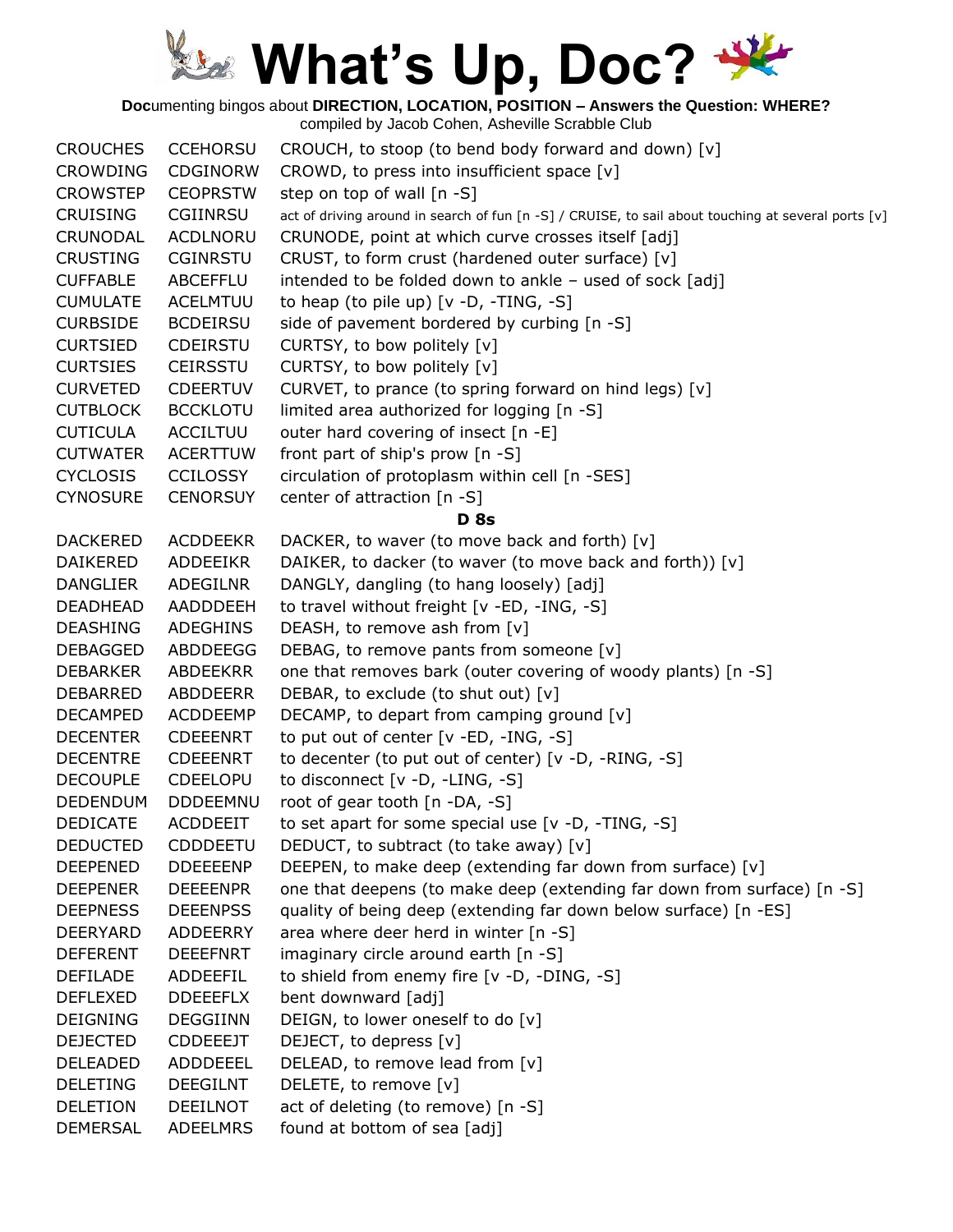**Doc**umenting bingos about **DIRECTION, LOCATION, POSITION – Answers the Question: WHERE?**

| <b>DENTALLY</b> | <b>ADELLNTY</b> | with tip of tongue against upper front teeth [adv]                                                                   |
|-----------------|-----------------|----------------------------------------------------------------------------------------------------------------------|
| <b>DEPARTED</b> | ADDEEPRT        | DEPART, to go away [v]                                                                                               |
| <b>DEPARTEE</b> | ADEEEPRT        | one that departs (to go away) [n -S]                                                                                 |
| <b>DEPLOYED</b> | <b>DDEELOPY</b> | DEPLOY, to position troops for battle [v]                                                                            |
| <b>DEPLOYER</b> | <b>DEELOPRY</b> | one that deploys (to position troops for battle) [n -S]                                                              |
| <b>DEPORTED</b> | <b>DDEEOPRT</b> | DEPORT, to expel from country [v]                                                                                    |
| <b>DEPORTEE</b> | <b>DEEEOPRT</b> | one that is deported (to expel from country) [n -S]                                                                  |
| <b>DEPORTER</b> | <b>DEEOPRRT</b> | one that deports (to expel from country) [n -S]                                                                      |
| <b>DEPRIVAL</b> | ADEILPRV        | act of depriving (to take something away from) [n -S]                                                                |
| <b>DEPRIVER</b> | <b>DEEIPRRV</b> | one that deprives (to take something away from) [n -S]                                                               |
| <b>DERACINE</b> | <b>ACDEEINR</b> | displaced person [n -S]                                                                                              |
| DERAILED        | <b>ADDEEILR</b> | DERAIL, to run off rails of track [v]                                                                                |
| <b>DERANGER</b> | ADEEGNRR        | pne that deranges (to disorder) [n -S]                                                                               |
| <b>DERMISES</b> | <b>DEEIMRSS</b> | DERMIS, derma (layer of skin) [n]                                                                                    |
| <b>DEROGATE</b> | ADEEGORT        | to detract (to take away) $[v -D, -TING, -S]$                                                                        |
| <b>DERRISES</b> | <b>DEEIRRSS</b> | DERRIS, climbing plant [n]                                                                                           |
| <b>DESERTED</b> | <b>DEDEERST</b> | DESERT, to abandon [v]                                                                                               |
| <b>DESERTER</b> | <b>DEEERRST</b> | one that deserts (to abandon) [n -S]                                                                                 |
| <b>DESORBED</b> | <b>BDDEEORS</b> | DESORB, to remove by reverse of absorption [v]                                                                       |
| <b>DESORBER</b> | <b>BDEEORRS</b> | one that desorbs (to remove by reverse absorption) [n -S]                                                            |
| <b>DESPATCH</b> | <b>ACDEHPST</b> | to send off with speed [v -ED, -ING, -S]                                                                             |
| <b>DESTREAM</b> | <b>ADEEMRST</b> | to reverse categorizing of students [v -ED, -ING, -S]                                                                |
| <b>DETACHED</b> | <b>ACDDEEHT</b> | DETACH, to unfasten and separate [v]                                                                                 |
| <b>DETACHER</b> | <b>ACDEEHRT</b> | one that detaches (to unfasten and separate) [n -S]                                                                  |
| <b>DETACHES</b> | <b>ACDEEHST</b> | DETACH, to unfasten and separate $[v]$                                                                               |
| <b>DETONATE</b> | ADEENOTT        | to cause to explode $[v -D, -TING, -S]$                                                                              |
| <b>DETOURED</b> | <b>DDEEORTU</b> | DETOUR, to take indirect route [v]                                                                                   |
| <b>DEVIATOR</b> | ADEIORTV        | one that deviates (to turn aside from course or norm) [n -S]                                                         |
| <b>DIAGONAL</b> | AADGILNO        | oblique line [n -S]                                                                                                  |
| <b>DIALYSER</b> | ADEILYZ         | one that dialyses (to subject to dialysis (separation of substances in solution by diffusion through membrane [n -S] |
| <b>DIALYSIS</b> | ADIILSSY        | separation of substances in solution by diffusion through membrane [n -SES]                                          |
| <b>DIALYTIC</b> | <b>ACDIILTY</b> | pertaining to dialysis [adj]                                                                                         |
| <b>DIALYZER</b> | ADEILYZ         | one that dialyzes (to subject to dialysis (separation of substances in solution by diffusion through membrane [n -S] |
| <b>DIAPIRIC</b> | <b>ACDIIIPR</b> | DIAPIR, bend in layer of rock [adj]                                                                                  |
| <b>DIASTEMA</b> | <b>AADEIMST</b> | space between teeth [n -S, -TA]                                                                                      |
| <b>DIATREME</b> | ADEEIMRT        | volcanic vent produced by gaseous explosions [n -S]                                                                  |
| <b>DILATANT</b> | <b>AADILNTT</b> | dilator (one that dilates (to make wider or larger)) [n -S]                                                          |
| <b>DILATATE</b> | AADEILTT        | dilated (to make wider or larger) [adj]                                                                              |
| <b>DILATING</b> | ADGIILNT        | DILATE, to make wider or larger [v]                                                                                  |
| <b>DILATION</b> | ADIILNOT        | act of dilating (to make wider or larger) [n -S]                                                                     |
| <b>DILATIVE</b> | ADEIILTV        | tending to dilate (to make wider or larger) [adj]                                                                    |
| <b>DIORAMIC</b> | <b>ACDIIMOR</b> |                                                                                                                      |
| <b>DIPLEGIA</b> | ADEGIILP        | DIORAMA, three-dimensional exhibit [adj]<br>paralysis of same part on both sides of body [n -S]                      |
| <b>DIPLEGIC</b> |                 |                                                                                                                      |
|                 | <b>CDEGIILP</b> | DIPLEGIA, paralysis of same part on both sides of body [adj]                                                         |
| <b>DIPLEXER</b> | <b>DEEILPRX</b> | coupling device [n -S]                                                                                               |
| <b>DIPPABLE</b> | ABDEILPP        | capable of being dipped (to immerse briefly) [adj]                                                                   |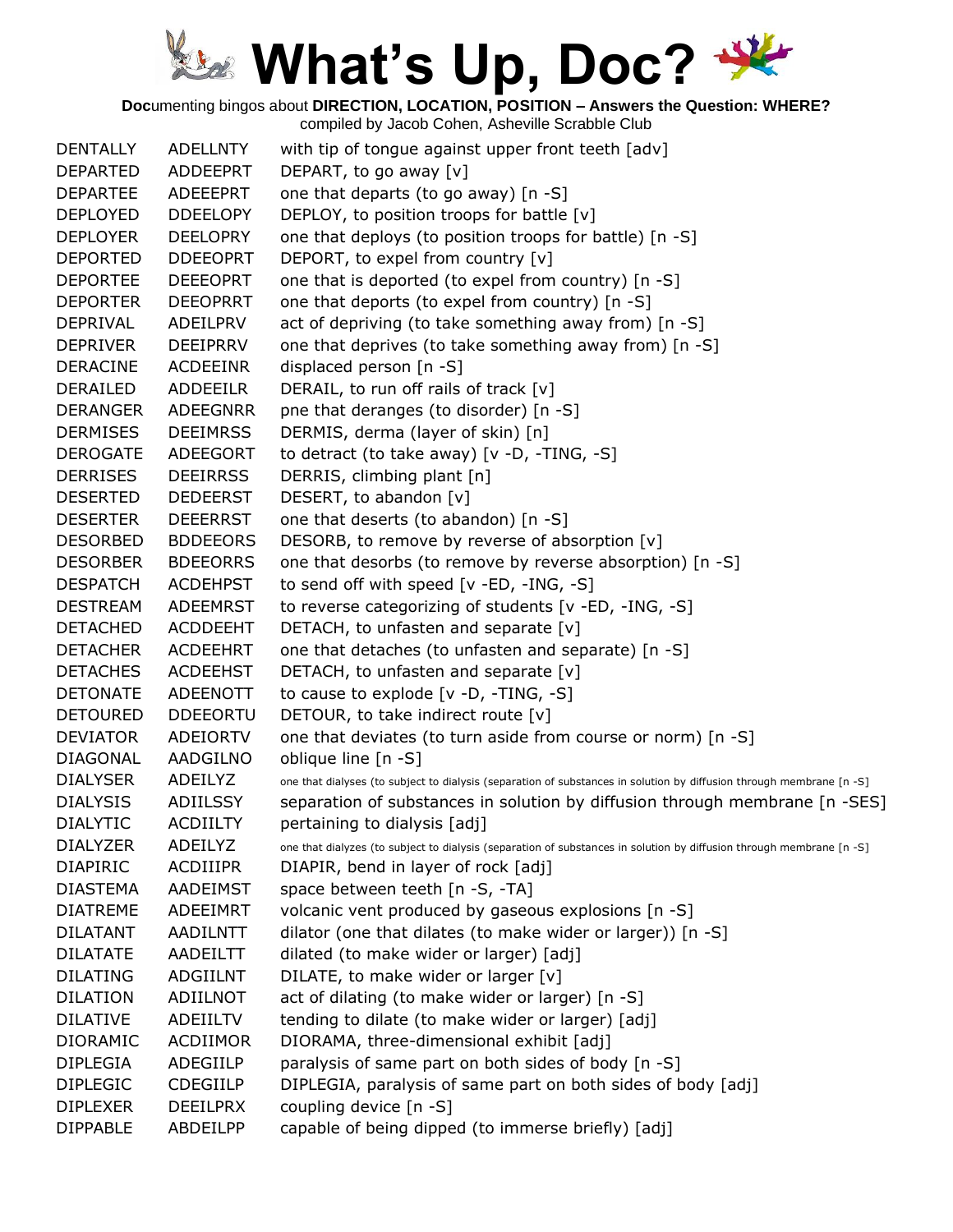**Doc**umenting bingos about **DIRECTION, LOCATION, POSITION – Answers the Question: WHERE?**

| <b>DIRECTER</b> | <b>CDEEIRRT</b> | DIRECT, straightforward [adj]                                            |
|-----------------|-----------------|--------------------------------------------------------------------------|
| <b>DIRECTLY</b> | <b>CDEILRTY</b> | DIRECT, straightforward [adv]                                            |
| <b>DISCOVER</b> | <b>CDEIORSV</b> | to gain sight or knowledge of [v -ED, -ING, -S]                          |
| <b>DISCRETE</b> | <b>CDEEIRST</b> | separate [adj]                                                           |
| <b>DISINTER</b> | DEIINRST        | to exhume [v -RRED, -RRING, -S]                                          |
| <b>DISJOINT</b> | DIIJNOST        | to put out of order [v -ED, -ING, -S]                                    |
| <b>DISLODGE</b> | <b>DDEGILOS</b> | to remove from firm position [v -D, -GING, -S]                           |
| <b>DISMOUNT</b> | <b>DIMNOSTU</b> | to get down from elevated position [v -ED, -ING, -S]                     |
| <b>DISPATCH</b> | <b>ACDHIPST</b> | to send off with speed [v -ED, -ING, -S]                                 |
| <b>DISPENSE</b> | <b>DEEINPSS</b> | to distribute [v -D, -SING, -S]                                          |
| <b>DISPLACE</b> | <b>ACDEILPS</b> | to remove from usual or proper place [v -D, -CING, -S]                   |
| <b>DISPLANT</b> | <b>ADILNPST</b> | to dislodge [v -ED, -ING, -S]                                            |
| <b>DISPLODE</b> | <b>DDEILOPS</b> | to explode (to blow up) [v -D, -DING, -S]                                |
| <b>DISPOSAL</b> | <b>ADILOPSS</b> | act of disposing (to put in place) [n -S]                                |
| <b>DISPOSER</b> | <b>DEIOPRSS</b> | one that disposes (to put in place) [n -S]                               |
| <b>DISPREAD</b> | <b>ADDEIPRS</b> | to spread out [v -ED, -ING, -S]                                          |
| <b>DISSEISE</b> | <b>DEEIISSS</b> | to deprive (to take something away from) [v -D, -SING, -S]               |
| <b>DISSEIZE</b> | <b>DEEIISSZ</b> | to disseise (to deprive (to take something away from)) [v -D, -ZING, -S] |
| <b>DISTALLY</b> | ADILLSTY        | DISTAL, located far from point of origin [adv]                           |
| <b>DISTANCE</b> | <b>ACDEINST</b> | to leave behind [v -D, -CING, -S]                                        |
| <b>DISTRACT</b> | <b>ACDIRSTT</b> | to divert attention of [v -ED, -ING, -S]                                 |
| <b>DISTRICT</b> | <b>CDIIRSTT</b> | to divide into localities [v -ED, -ING, -S]                              |
| <b>DISUNION</b> | DIINNOSU        | state of being disunited (separate) [n -S]                               |
| <b>DISUNITE</b> | DEIINSTU        | separate [v -D, -TING, -S]                                               |
| <b>DISUNITY</b> | <b>DIINSTUY</b> | lack of unity [n -TIES]                                                  |
| <b>DIVAGATE</b> | AADEGITV        | to wander $[v -D, -TING, -S]$                                            |
| <b>DIVEBOMB</b> | <b>BBDEIMOV</b> | to drop bombs on target from diving airplane [v -ED, -ING, -S]           |
| <b>DIVERTED</b> | <b>DDEEIRTV</b> | DIVERT, to turn aside [v]                                                |
| <b>DIVERTER</b> | <b>DEEIRRTV</b> | one that diverts (to turn aside) [n -S]                                  |
| <b>DIVIDING</b> | DDGIIINV        | DIVIDE, to separate into parts, areas, or groups [v]                     |
| <b>DIVIDUAL</b> | ADDIILUV        | capable of being divided [adj]                                           |
| <b>DIVISION</b> | <b>DIIINOSV</b> | act of dividing (to separate into parts, areas, or groups) [n -S]        |
| <b>DIVVYING</b> | <b>DGIINVVY</b> | DIVVY, to divide (to separate into parts, areas, or groups) [v]          |
| <b>DOCKSIDE</b> | <b>CDDEIKOS</b> | area adjacent to dock [n -S]                                             |
| <b>DODGIEST</b> | <b>DDEGIOST</b> | DODGY, evasive [adj]                                                     |
| <b>DOGEARED</b> | ADDEEGOR        | DOGEAR, to turn down corner of page [v]                                  |
| <b>DOORJAMB</b> | <b>ABDJMOOR</b> | vertical piece at side of doorway [n -S]                                 |
| <b>DOORPOST</b> | <b>DOOOPRST</b> | doorjamb (vertical piece at side of doorway) [n -S]                      |
| <b>DOORSTOP</b> | <b>DOOOPRST</b> | object used for holding door open [n -S]                                 |
| <b>DOORYARD</b> | <b>ADDOORRY</b> | yard in front of house [n -S]                                            |
| <b>DORSALLY</b> | <b>ADLLORSY</b> | toward back [adv]                                                        |
| <b>DOSSERET</b> | <b>DEEORSST</b> | block resting on capital of column [n -S]                                |
| <b>DOVETAIL</b> | ADEILOTV        | to fit together closely [v -ED, -ING, -S]                                |
| <b>DOWNCAST</b> | <b>ACDNOSTW</b> | overthrow or ruin [n -S]                                                 |
| <b>DOWNCOME</b> | <b>CDEMNOOW</b> |                                                                          |
|                 |                 | downfall (sudden fall) [n -S]                                            |
| <b>DOWNHILL</b> | <b>DHILLNOW</b> | downward slope [n -S]                                                    |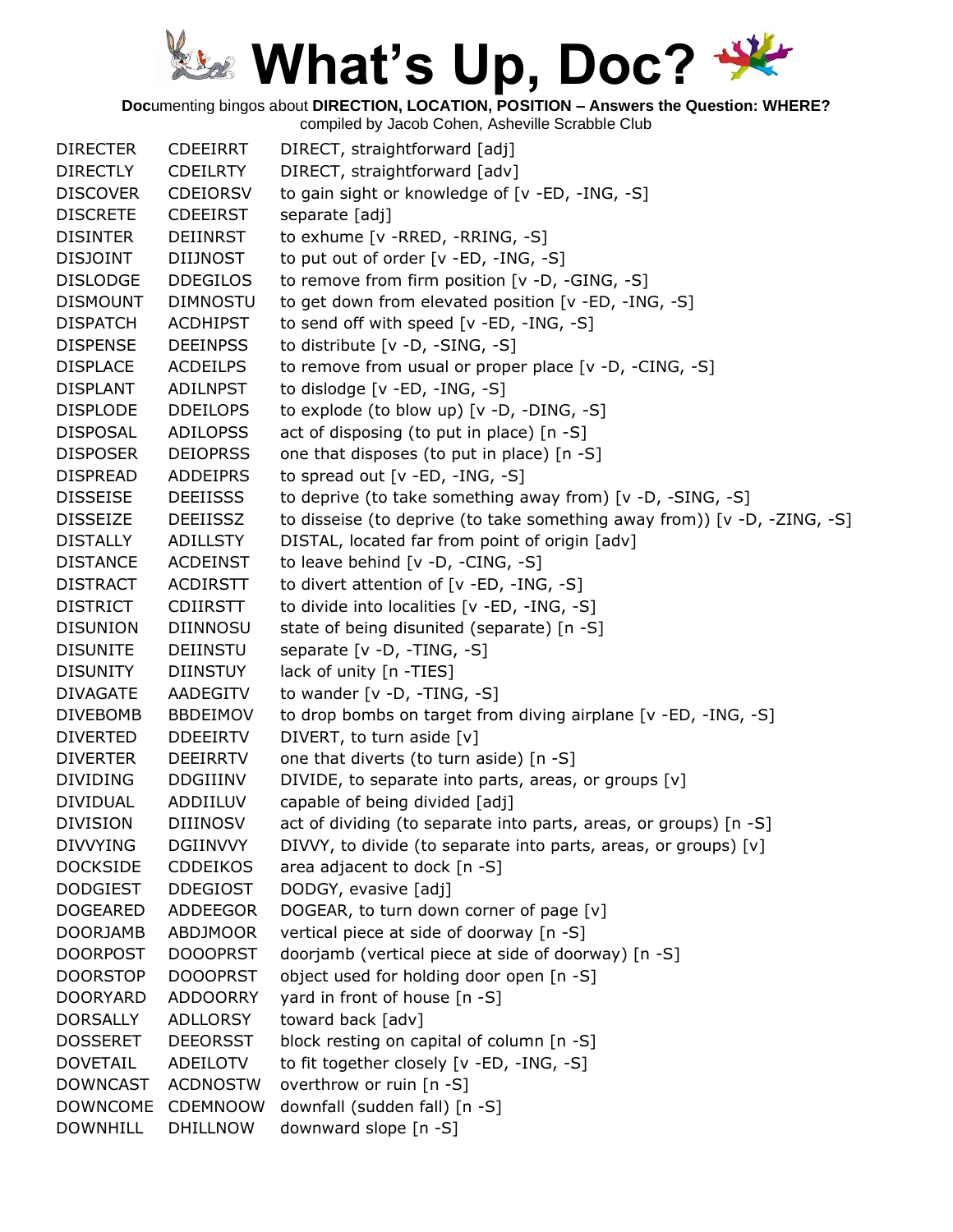**Doc**umenting bingos about **DIRECTION, LOCATION, POSITION – Answers the Question: WHERE?**

| <b>DOWNHOLE</b>   | <b>DEHLNOOW</b>   | used down or in oil well [adj]                             |
|-------------------|-------------------|------------------------------------------------------------|
| DOWNPIPE          | <b>DEINOPPW</b>   | pipe for draining water from roof [n -S]                   |
| DOWNSIDE          | <b>DDEINOSW</b>   | negative aspect [n -S]                                     |
| <b>DOWNSPIN</b>   | <b>DINNOPSW</b>   | spinning motion [n -S]                                     |
| <b>DOWNTURN</b>   | <b>DNNORTUW</b>   | downward turn [n -S]                                       |
|                   | DOWNWARD ADDNORWW | from higher to lower place [adv]                           |
| DOWNWASH ADHNOSWW |                   | downward deflection of air [n -ES]                         |
| <b>DOWNWIND</b>   | <b>DDINNOWW</b>   | in direction that wind blows [adv]                         |
| <b>DRAGGING</b>   | ADGGGINR          | DRAG, to pull along ground [v]                             |
| <b>DRAGLINE</b>   | <b>ADEGILNR</b>   | line used for dragging (to pull along ground) [n -S]       |
| <b>DRAGROPE</b>   | <b>ADEGOPRR</b>   | rope used for dragging [n -S]                              |
|                   | DRAWDOWN ADDNORWW | lowering of water level [n -S]                             |
| <b>DRAWTUBE</b>   | ABDERTUW          | tube that slides within another tube [n -S]                |
| <b>DRESSING</b>   | <b>DEGINRSS</b>   | material applied to cover wound [n -S]                     |
| <b>DRIFTAGE</b>   | ADEFGIRT          | act of drifting (to move along in current) [n -S]          |
| <b>DRIFTING</b>   | <b>DFGIINRT</b>   | DRIFT, to move along in current [v]                        |
| <b>DRIVABLE</b>   | ABDEILRV          | DRIVE, to urge or propel forward [adj]                     |
| <b>DROOPIER</b>   | <b>DEIOOPRR</b>   | DROOPY, drooping (to hang downward) [adj]                  |
| <b>DROOPING</b>   | <b>DGINOOPR</b>   | DROOP, to hang downward [v]                                |
| <b>DROPKICK</b>   | <b>CDIKKOPR</b>   | type of kick in football [n -S]                            |
| <b>DROPPING</b>   | <b>DGINOPPR</b>   | DROP, to fall in drops (globules) [v]                      |
| <b>DROPSHOT</b>   | <b>DHOOPRST</b>   | type of shot in tennis [n -S]                              |
| <b>DUCKWALK</b>   | <b>ACDKKLUW</b>   | to walk in squatting position [v -ED, -ING, -S]            |
| DUNELAND          | ADDELNNU          | area having many dunes [n -S]                              |
| <b>DYNAMITE</b>   | ADEIMNTY          | to blow up with powerful explosive [v -D, -TING, -S]       |
|                   |                   | E <sub>8s</sub>                                            |
| <b>EARSTONE</b>   | <b>AEENORST</b>   | otolith (hard mass that forms in inner ear) [n -S]         |
| <b>EARTHING</b>   | <b>AEGHINRT</b>   | EARTH, to cover with earth (soil) $[v]$                    |
| <b>EARTHSET</b>   | <b>AEEHRSTT</b>   | setting of earth as seen from moon [n -S]                  |
| <b>EASTERLY</b>   | <b>AEELRSTY</b>   | wind from east [n -LIES]                                   |
| EASTWARD          | AADERSTW          | direction toward east [n -S]                               |
| <b>ECDYSIAL</b>   | <b>ACDEILSY</b>   | ECDYSIS, shedding of outer layer of skin [adj]             |
| <b>ECHINATE</b>   | <b>ACEEHINT</b>   | spiny (bearing or covered with thorns) [adj]               |
| <b>ECLIPTIC</b>   | <b>CCEIILPT</b>   | astronomical plane [n -S]                                  |
| <b>ECOTOPIA</b>   | <b>ACEIOOPT</b>   | ecologically ideal region or form of society [n -S]        |
| <b>ECTODERM</b>   | <b>CDEEMORT</b>   | outermost germ layer of embryo [n -S]                      |
| <b>ECTOSARC</b>   | <b>ACCEORST</b>   | outermost layer of protoplasm of certain protozoans [n -S] |
| <b>EDGELESS</b>   | <b>DEEEGLSS</b>   | lacking edge (bounding or dividing line) [adj]             |
| <b>EDGEWAYS</b>   | ADEEGSWY          | edgewise (sideways (toward or from one side)) [adv]        |
| <b>EDGEWISE</b>   | <b>DEEEGISW</b>   | sideways (toward or from one side) [adv]                   |
| <b>EDUCTION</b>   | <b>CDEINOTU</b>   | act of educing (to draw forth or bring out) [n -S]         |
| <b>EFFLUENT</b>   | <b>EEFFLNTU</b>   | outflow [n -S]                                             |
| <b>EFFLUXES</b>   | <b>EEFFLSUX</b>   | EFFLUX, outflow [n]                                        |
| <b>EFFUSING</b>   | <b>EFFGINSU</b>   | EFFUSE, to pour forth [v]                                  |
| <b>EFFUSION</b>   | EFFINOSU          | outpouring of emotion [n -S]                               |
| <b>EFFUSIVE</b>   | <b>EEFFISUV</b>   | pouring forth [adj]                                        |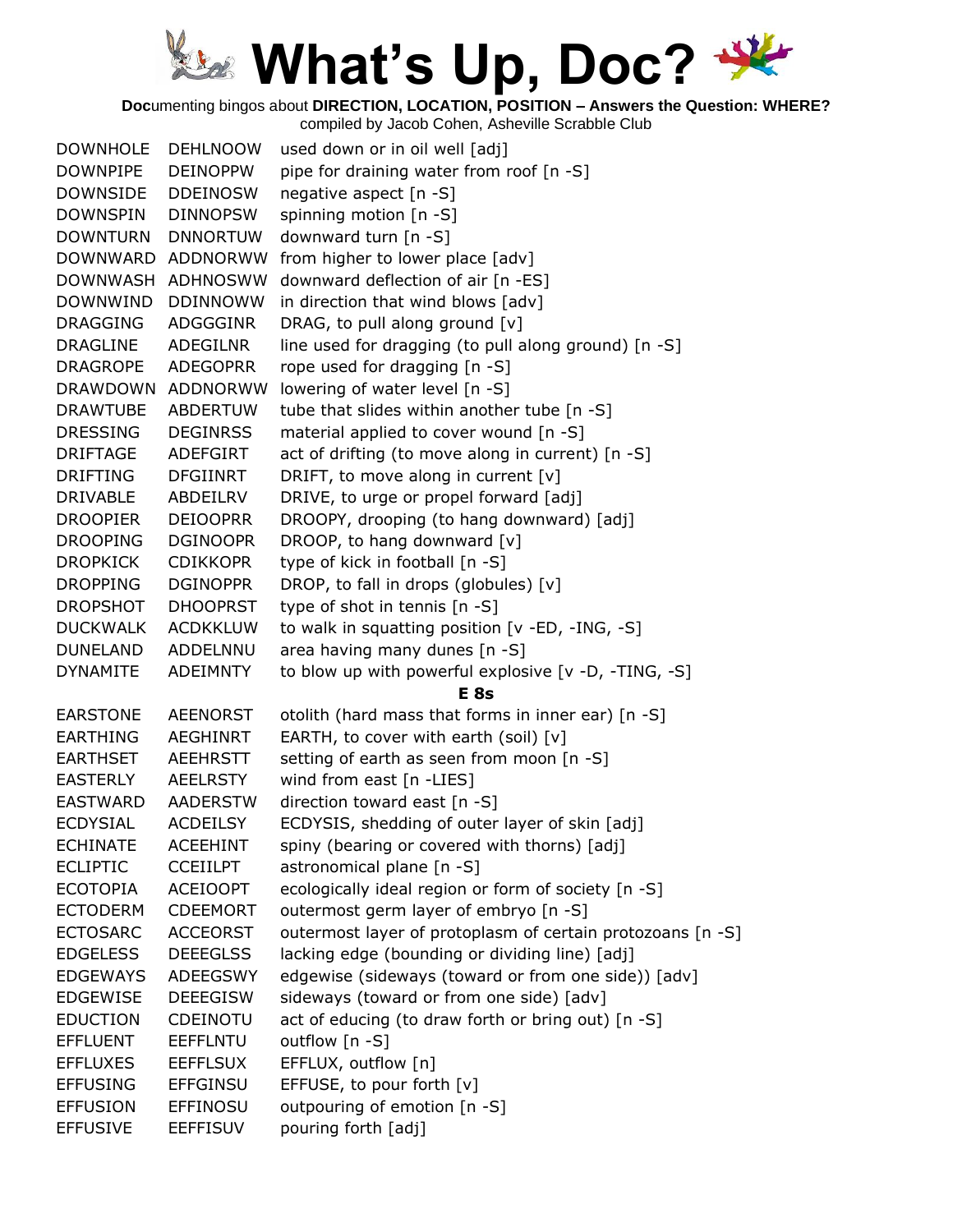**Doc**umenting bingos about **DIRECTION, LOCATION, POSITION – Answers the Question: WHERE?**

| <b>EGLOMISE</b> | <b>EEGILMOS</b> | made of glass with painted picture on back [adj]                                  |
|-----------------|-----------------|-----------------------------------------------------------------------------------|
| <b>EGRESSED</b> | <b>DEEEGRSS</b> | EGRESS, to go out [v]                                                             |
| <b>EGRESSES</b> | <b>EEEGRSSS</b> | EGRESS, to go out [v]                                                             |
| <b>EJECTING</b> | <b>CEEGIJNT</b> | EJECT, to throw out forcibly [v]                                                  |
| <b>EJECTION</b> | <b>CEEIJNOT</b> | act of ejecting (to throw out forcibly) [n -S]                                    |
| <b>EJECTIVE</b> | <b>CEEEIJTV</b> | sound produced with air compressed above closed glottis [n -S]                    |
| <b>EKTEXINE</b> | <b>EEEIKNTX</b> | outer layer of exine [n -S]                                                       |
| <b>ELICITED</b> | <b>CDEEIILT</b> | ELICIT, to educe (to draw out) [v]                                                |
| <b>ELICITOR</b> | <b>CEIILORT</b> | one that elicits (to educe (to draw out) [n -S]                                   |
| <b>ELOIGNED</b> | <b>DEEGILNO</b> | ELOIGN, to remove to distant place [v]                                            |
| <b>ELOINING</b> | EGIILNNO        | ELOIN, eloign (to remove to distant place) [v]                                    |
| <b>EMANATOR</b> | <b>AAEMNORT</b> | one that emanates (to send forth) [n -S]                                          |
| <b>EMBEDDED</b> | <b>BDDDEEEM</b> | EMBED, to fix firmly into surrounding mass [v]                                    |
| <b>EMBIGGEN</b> | <b>BEEGGIMN</b> | to make bigger [v -ED, -ING, -S]                                                  |
| <b>EMBOSSED</b> | <b>BDEEMOSS</b> | EMBOSS, to decorate with raised design [v]                                        |
| <b>EMBOSSER</b> | <b>BDEEMOSS</b> | one that embosses (to decorate with raised design) [n -S]                         |
| <b>EMBOSSES</b> | <b>BEEMOSSS</b> | EMBOSS, to decorate with raised design [v]                                        |
| <b>EMERGING</b> | <b>EEGGIMNR</b> | EMERGE, to come out into view [v]                                                 |
| <b>EMERSION</b> | <b>EEIMNORS</b> | act of emerging (to come out into view) [n -S]                                    |
| EMIGRANT        | <b>AEGIMNRT</b> | one that emigrates (to leave one country or region to settle in another) [n -S]   |
| <b>EMIGRATE</b> | AEEGIMRT        | to leave one country or region to settle in another [v -D, -TING, -S]             |
| <b>EMISSION</b> | <b>EIIMNOSS</b> | act of emitting (to send forth) [n -S]                                            |
| <b>EMISSIVE</b> | <b>EEIIMSSV</b> | EMISSION, act of emitting (to send forth) [adj]                                   |
| <b>EMITTING</b> | <b>EGIIMNTT</b> | EMIT, to send forth [v]                                                           |
| <b>EMPYREAL</b> | AEELMPRY        | pertaining to sky [adj]                                                           |
| <b>EMPYREAN</b> | AEEMNPRY        | highest heaven [adj]                                                              |
| <b>ENAMELED</b> | ADEEELMN        | ENAMEL, to cover with hard, glossy surface [v]                                    |
| <b>ENAMELER</b> | <b>AEEELMNR</b> | one that enamels (to cover with hard, glossy surface) [n -S]                      |
| <b>ENCEINTE</b> | <b>CEEEINNT</b> | encircling fortification [n -S]                                                   |
| <b>ENCHORIC</b> | <b>CCEHINOR</b> | belonging to particular country [adj]                                             |
| <b>ENCIRCLE</b> | <b>CCEEILNR</b> | to form circle around [v -D, -LING, -S]                                           |
| <b>ENCROACH</b> | <b>ACCEHNOR</b> | to advane beyond proper limits [v -ED, -ING, -ES]                                 |
| <b>ENDEXINE</b> | <b>DEEEINNX</b> | inner layer of exine $[n - S]$                                                    |
| <b>ENDOCARP</b> | <b>ACDENOPR</b> | inner layer of pericarp $[n - S]$                                                 |
| <b>ENDODERM</b> | <b>DDEEMNOR</b> | innermost germ layer of embryo [n -S]                                             |
| <b>ENDORSER</b> | <b>DEENORRS</b> | one that endorses (to sign back of negotiable document) [n -S]                    |
| <b>ENDORSOR</b> | <b>DENOORRS</b> | endorser (one that endorses (to sign back of negotiable document)) [n -S]         |
| <b>ENDPAPER</b> | <b>ADEENPPR</b> | sheet of paper used in bookbinding [m -S]                                         |
| <b>ENDPLATE</b> | <b>ADEELNPT</b> | type of nerve terminal [n -S]                                                     |
| <b>ENFACING</b> | <b>ACEFGINN</b> | ENFACE, to write on front of $[v]$                                                |
| <b>ENFOLDED</b> | <b>DDEEFLNO</b> | ENFOLD, to envelop (to cover completely) [v]                                      |
| <b>ENFOLDER</b> | <b>DEEFLNOR</b> | one that enfolds (to envelop (to cover completely)) [n -S]                        |
| <b>ENGIRDED</b> | <b>DDEEGINR</b> | ENGIRD, to gird (to surround (to extend completely around)) [v]                   |
| <b>ENGIRDLE</b> | <b>DEEGILNR</b> | to engird (to gird (to surround (to extend completely around))) [v -D, -LING, -S] |
| <b>ENGULFED</b> | <b>DEEFGLNU</b> | ENGULF, to surround completely [v]                                                |
| <b>ENHALOED</b> | <b>ADEEHLNO</b> | ENHALO, to surround with halo [v]                                                 |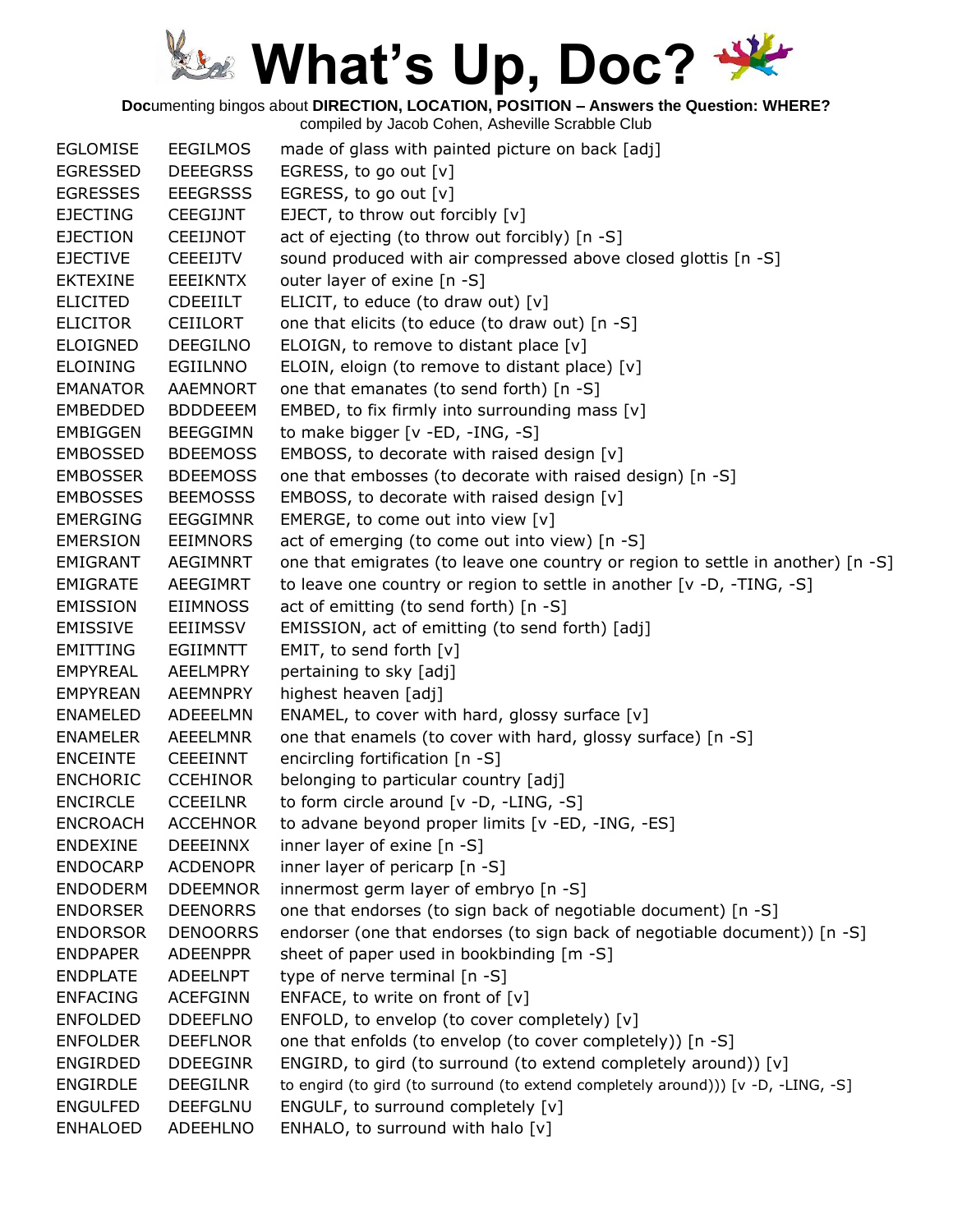**Doc**umenting bingos about **DIRECTION, LOCATION, POSITION – Answers the Question: WHERE?**

| <b>ENHALOES</b> | <b>AEEHLNOS</b> | ENHALO, to surround with halo $[v]$                                    |
|-----------------|-----------------|------------------------------------------------------------------------|
| <b>ENISLING</b> | <b>EGIILNNS</b> | ENISLE, to isolate [v]                                                 |
| <b>ENSHEATH</b> | AEEHHNST        | to enclose in sheath [v -ED, -ING, -ES]                                |
| <b>ENSHROUD</b> | <b>DEHNORSU</b> | to conceal $[v - ED, -ING, -S]$                                        |
| <b>ENSKYING</b> | <b>EGIKNNSY</b> | ENSKY, to raise to skies [v]                                           |
| <b>ENTANGLE</b> | <b>AEEGLNNT</b> | to tangle (to bring together in intricate confusion) [v -D, -LING, -S] |
| <b>ENTERING</b> | <b>EEGINNRT</b> | ENTER, to come or go into [v]                                          |
| <b>ENTHETIC</b> | <b>CEEHINTT</b> | introduced from outside [adj]                                          |
| <b>ENTHRONE</b> | <b>EEHNNORT</b> | to place on throne [v -D, -NING, -S]                                   |
| <b>ENTODERM</b> | <b>DEEMNORT</b> | endoderm (innermost germ layer of embryo) [n -S]                       |
| <b>ENTRYWAY</b> | <b>AENRTWYY</b> | serving as entrance [n -S]                                             |
| <b>ENWOMBED</b> | <b>BDDEENOW</b> | ENWOMB, to enclose as if in womb $[v]$                                 |
| <b>EPIBLAST</b> | <b>ABEILPST</b> | ectoderm (outermost germ layer of embryo) [n -S]                       |
| <b>EPIBOLIC</b> | <b>BCEIILOP</b> | EPIBOLY, growth of one part around another [adj]                       |
| <b>EPICALYX</b> | <b>ACEILPXY</b> | set of bracts close to and resembling calyx [n -ES, -LYCES]            |
| <b>EPICYCLE</b> | <b>CCEEILPY</b> | circle that rolls on circumference of another circle [n -S]            |
| <b>EPIFOCAL</b> | <b>ACEFILOP</b> | pertaining to point of origin of earthquake [adj]                      |
| EPINASTY        | <b>AEINPSTY</b> | downward bending of plant parts [n -TIES]                              |
| <b>EQUITANT</b> | AEINQTTU        | overlapping [adj]                                                      |
| <b>ERADIATE</b> | AADEEIRT        | to radiate (to emit rays) [v -D, -TING, -S]                            |
| <b>ERECTILE</b> | <b>CEEEILRT</b> | capable of being raised upright [adj]                                  |
| <b>ERRANTLY</b> | <b>AELNRRTY</b> | in wandering manner [adv]                                              |
| <b>ERRANTRY</b> | <b>AENRRRTY</b> | state of wandering [n -RIES]                                           |
| <b>ERUMPENT</b> | EEMNPRTU        | bursting forth [adj]                                                   |
| <b>ERUPTING</b> | <b>EGINPRTU</b> | ERUPT, to burst forth [v]                                              |
| <b>ERUPTION</b> | <b>EINOPRTU</b> | act of erupting (to burst forth) [n -S]                                |
| <b>ESCALADE</b> | <b>AACDEELS</b> | to enter by means of ladder [v -D, -DING, -S]                          |
| <b>ESCAPING</b> | <b>ACEGINPS</b> | ESCAPE, to get away [v]                                                |
| <b>ESCHEWAL</b> | <b>ACEEHLSW</b> | act of eschewing (to avoid (to keep away from)) [n -S]                 |
| <b>ESCHEWED</b> | <b>CDEEEHSW</b> | ESCHEW, to avoid (to keep away from) [v]                               |
| <b>ESCHEWER</b> | <b>CEEEHRSW</b> | one that avoids something [n -S]                                       |
| <b>ESCORTED</b> | <b>CDEEORST</b> | ESCORT, to accompany [v]                                               |
| <b>ESTRAYED</b> | <b>ADEERSTY</b> | ESTRAY, to stray (to wander from proper area or course) [v]            |
| <b>EUPHOTIC</b> | <b>CEHIOPTU</b> | pertaining to upper layer of body of water [adj]                       |
| <b>EUROLAND</b> | ADELNORU        | eurozone (area formed by countries using euro) [n -S]                  |
| <b>EUROZONE</b> | EENOORUZ        | area formed by countries using euro [n -S]                             |
| <b>EUSTATIC</b> | ACEISTTU        | eustacy (worldwide change in sea level) [adj]                          |
| <b>EVACUATE</b> | <b>AACEETUV</b> | to remove from dangerous area [v -D, -TING, -S]                        |
| <b>EVADABLE</b> | AABDEELV        | EVADE (to escape or avoid by cleverness or deceit) [adj]               |
| EVADIBLE        | ABDEEILV        | EVADE (to escape or avoid by cleverness or deceit) [adj]               |
| <b>EVANESCE</b> | <b>ACEEENSV</b> | to fade away $[v -D, -CING, -S]$                                       |
| <b>EVERSION</b> | <b>EEINORSV</b> | act of everting (to turn outward or inside out) [n -S]                 |
| <b>EVERTING</b> | EEGINRTV        | EVERT, to turn outward or inside out $[v]$                             |
| <b>EVERYWAY</b> | <b>AEERVWYY</b> | in every way [adv]                                                     |
| <b>EVITABLE</b> | ABEEILTV        | EVITE, to avoid (to keep away from) [adj]                              |
| <b>EVULSING</b> | <b>EGILNSUV</b> | EVULSE, to extract forcibly [v]                                        |
|                 |                 |                                                                        |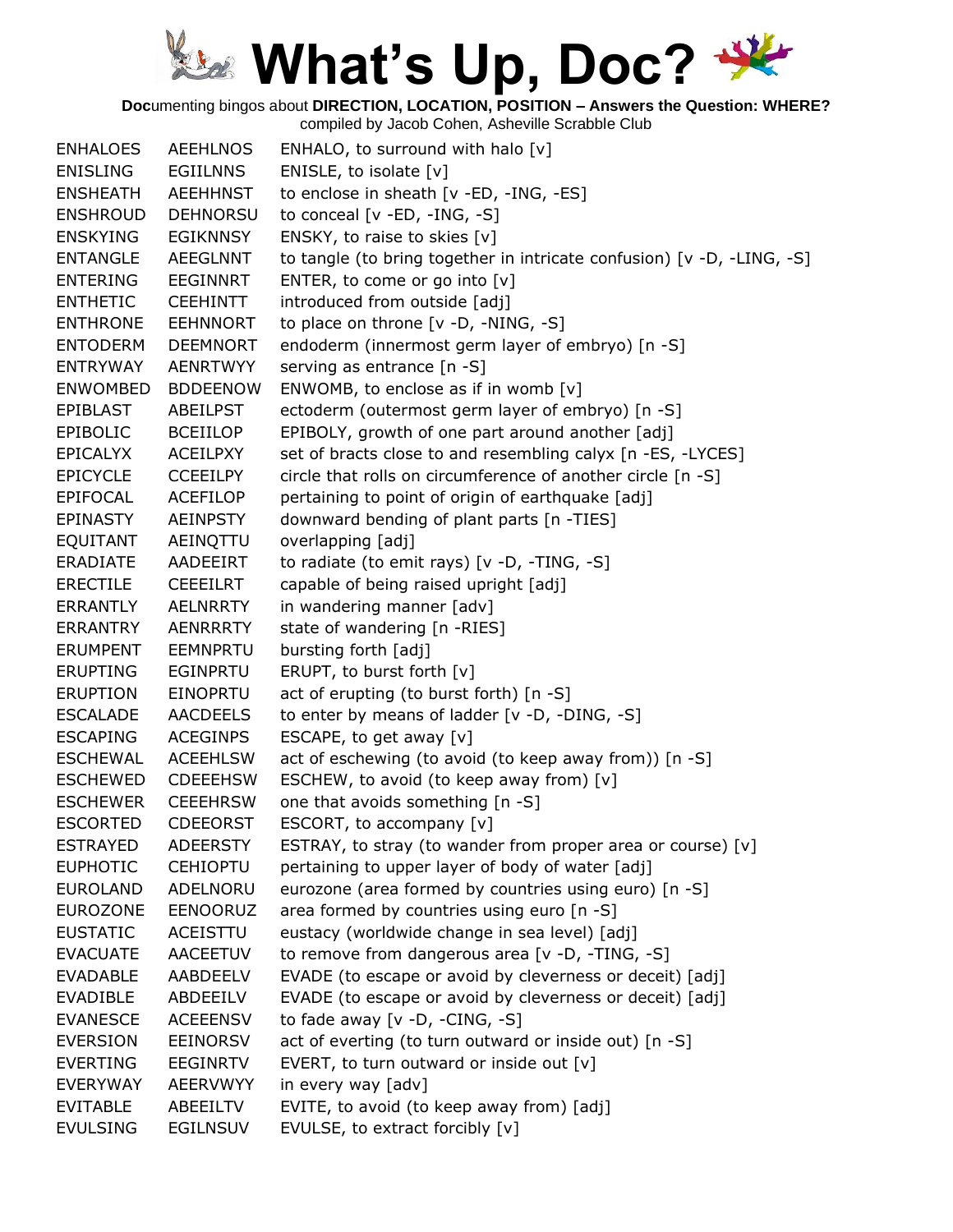**Doc**umenting bingos about **DIRECTION, LOCATION, POSITION – Answers the Question: WHERE?**

| <b>EVULSION</b> | <b>EILNOSUV</b> | act of pulling out [n -S]                                                                |
|-----------------|-----------------|------------------------------------------------------------------------------------------|
| <b>EXANTHEM</b> | AEEHMNTX        | skin eruption [n -S]                                                                     |
| <b>EXCAVATE</b> | AACEETVX        | to dig out $[v - D, -TING, -S]$                                                          |
| <b>EXCEEDER</b> | <b>CDEEEERX</b> | one that exceeds (to go beyond) [n -S]                                                   |
| EXEQUIAL        | AEEILQUX        | EXEQUY, funeral procession [adj]                                                         |
| <b>EXEQUIES</b> | EEIQSUX         | EXEQUY, funeral procession [n]                                                           |
| <b>EXERGUAL</b> | AEEGLRUX        | EXERGUE, space on coin [adj]                                                             |
| <b>EXHUMING</b> | <b>EGHIMNUX</b> | EXHUME, to dig out of earth [v]                                                          |
| <b>EXITLESS</b> | EEILSSTX        | lacking way out [adj]                                                                    |
| <b>EXOCRINE</b> | CEEINORX        | external secretion [n -S]                                                                |
| <b>EXODUSES</b> | <b>DEEOSSUX</b> | EXODUS, movement away [n]                                                                |
| <b>EXOGENIC</b> | CEEGINOX        | formed or occurring on surface of earth [adj]                                            |
| <b>EXOSPORE</b> | <b>EEOOPRSX</b> | outer coat of spore [n -S]                                                               |
| <b>EXPANDER</b> | ADEENPRX        | one that expands (to increase in size or volume) [n -S]                                  |
| <b>EXPLODER</b> | <b>DEELOPRX</b> | one that explodes (to blow up) [n -S]                                                    |
| <b>EXPORTED</b> | <b>DEEOPRTX</b> | EXPORT, to send to other countries for commercial purposes [v]                           |
| <b>EXSERTED</b> | <b>DEEERSTX</b> | EXSERT, to thrust out $[v]$                                                              |
| <b>EXTERIOR</b> | EEIORRTX        | part or surface that is outside [n -S]                                                   |
| <b>EXTERNAL</b> | AEELNRTX        | exterior (part or surface that is outside) [n -S]                                        |
| <b>EXTRADOS</b> | <b>ADEORSTX</b> | outer curve of arch [n -ES]                                                              |
| <b>EXTRORSE</b> | <b>EEORRSTX</b> | facing outward [adj]                                                                     |
| <b>EXTRUDER</b> | <b>DEERRTUX</b> | one that extrudes (to force, thrust, or push out) [n -S]                                 |
| <b>EXUVIATE</b> | AEEITUVX        | to molt (to cast off outer covering) [v -D, TING, -S]                                    |
| <b>EYEPIECE</b> | <b>CEEEEIPY</b> | lens or lens group nearest eye in optical instrument [n -S]                              |
| <b>EYEPOINT</b> | <b>EEINOPTY</b> | point at which eye is placed in using optical instrument [n -S]                          |
|                 |                 | <b>F</b> 8s                                                                              |
| <b>FADEAWAY</b> | <b>AAADEFWY</b> | type of pitch in baseball [n -S]                                                         |
| <b>FAGGOTED</b> | <b>ADEFGGOT</b> | FAGGOT, to fagot (to bind together into bundle) [v]                                      |
| <b>FAGOTING</b> | AFGGINOT        | FAGOT, to bind together into bundle [v]                                                  |
| FALLAWAY        | AAAFLLWY        | shot in basketball [n -S]                                                                |
| <b>FALLBACK</b> | <b>AABCFKLL</b> | act of retreating [n -S]                                                                 |
| <b>FALTERED</b> | <b>ADEEFLRT</b> | FALTER, to hesitate (to hold back in uncertainty) [v]                                    |
| <b>FALTERER</b> | <b>AEEFLRRT</b> | one that falters (to hesitate (to hold back in uncertainty)) [n -S]                      |
| <b>FANEGADA</b> | AAADEFGN        | Spanish unit of area [n -S]                                                              |
| <b>FARMYARD</b> | <b>AADFMRRY</b> | area surrounded by farm buildings [n -S]                                                 |
| <b>FARTHEST</b> | AEFHRSTT        | FAR [adj] / FAR, at or to great distance [adv]                                           |
| <b>FAUBOURG</b> | <b>ABFGORUU</b> | suburb (residential area adjacent to city) [n -S]                                        |
| <b>FAUNALLY</b> | <b>AAFLLNUY</b> | FAUNA, animal life of particular region [adv]                                            |
| <b>FAVONIAN</b> | AAFINNOV        | pertaining to west wind [adj]                                                            |
| <b>FEEDBACK</b> | <b>ABCDEEFK</b> | return of portion of output to input [n -S]                                              |
| <b>FEINTING</b> | <b>EFGIINNT</b> | FEINT, to make deceptive movement $[v]$                                                  |
| <b>FELLABLE</b> | <b>ABEEFLLL</b> | capable of being felled (to cause to fall) [adj]                                         |
| <b>FERNINST</b> | <b>EFINNRST</b> | near to [prep]                                                                           |
| <b>FESSWISE</b> | <b>EEFISSSW</b> | horizontally [adv]                                                                       |
| <b>FETCHING</b> | <b>CEFGHINT</b> | FETCH, to go after and bring back [v]                                                    |
| <b>FETTERED</b> | <b>DEEEFRTT</b> | FETTER, to shackle (to confine with metal fastenings placed around wrists or ankles) [v] |
|                 |                 |                                                                                          |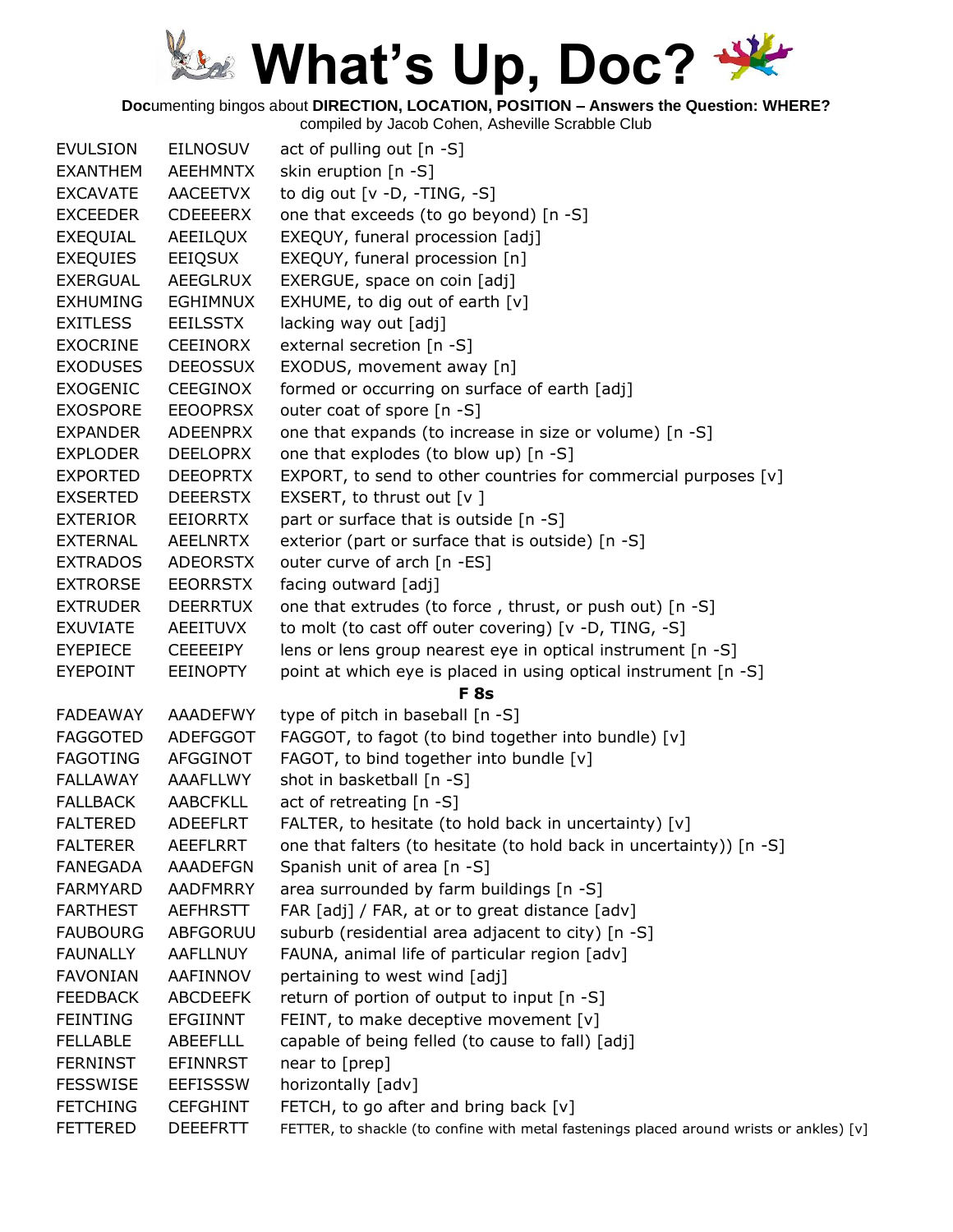**Doc**umenting bingos about **DIRECTION, LOCATION, POSITION – Answers the Question: WHERE?**

| <b>EEEFRRTT</b> | one that fetters (to shackle (to confine with metal fastenings placed around wrists or ankles)) [n -S] |
|-----------------|--------------------------------------------------------------------------------------------------------|
| <b>EFGILNTT</b> | FETTLE, to cover hearth of with fettling [v]                                                           |
| <b>EFGILNTT</b> | FETTLE, to cover hearth with fettling (material to protect it) [n -S]                                  |
| <b>EFIILMST</b> | FILMY, resembling or covered with film; hazy [adj]                                                     |
| <b>DEEFILRT</b> | FILTER, to pass through filter (device for removing suspended matter) [v]                              |
| <b>EEFILRRT</b> | one that filters (to pass through filter (device for removing suspended matter)) [n -S]                |
| <b>AEFILRTT</b> | to filter (to pass through filter (device for removing suspended matter)) [v -D, -TING, -S]            |
| <b>ABDEFILN</b> | FIND, to come upon after search [adj]                                                                  |
| <b>ABCEFIKR</b> | cast-iron plate along back of fireplace [n -S]                                                         |
| <b>ABEEFIRS</b> | military base from which fire is directed against enemy [n -S]                                         |
| <b>EFHIIPRS</b> | burning ship sent among enemy's ships [n -S]                                                           |
| <b>DEEFIIRS</b> | area immediately surrounding fireplace [n -S]                                                          |
| <b>AFHIILST</b> | to have rear end of moving vehicle slide from side to side [v -ED, -ING, -S]                           |
| <b>DEFIIPSS</b> | mammal that has separated toes [n -S]                                                                  |
| <b>EFINOSTT</b> | part of text to which attention is drawn by index mark [n -S]                                          |
| <b>AFGIINTX</b> | FIXATE, to make stable or stationary [v]                                                               |
| <b>AFIINOTX</b> | act of fixating (to make stable or stationary) [n -S]                                                  |
| <b>AEFGGILR</b> | FLAGGY, drooping [adj]                                                                                 |
| <b>AFGIILLN</b> | FLAIL, to swing freely [v]                                                                             |
| <b>AACDFLNR</b> | piece of armor for side of horse [n -S]                                                                |
| <b>AFGIKLNN</b> | FLANK, to be located at side of [v]                                                                    |
| <b>AEFILPPR</b> | FLAPPY, flapping (moving up and down) [adj]                                                            |
| <b>AFGILNPP</b> | FLAP, to wave up and down $[v]$                                                                        |
| <b>AFFLOOT</b>  | to walk with dragging gait [v -ED, -ING, -S]                                                           |
| <b>AFGILLNT</b> | with flat side or edge [adv]                                                                           |
| <b>AFGLLNOT</b> | flatling (with flat side or edge) [adv]                                                                |
| <b>AAFLSTWY</b> | flatwise (with flat side in particular position) [adv]                                                 |
| <b>AEFILSTW</b> | with flat side in particular position [adv]                                                            |
| <b>CEFILNOT</b> | act of bending [n -S]                                                                                  |
| <b>DEEFGILR</b> | FLEDGY, covered with feathers [adj]                                                                    |
| <b>EFGIHLNS</b> | FLESH, to plunge into flesh (soft body tissue) [v]                                                     |
| <b>AEFGLNOX</b> | folded paper construction [n -S]                                                                       |
| <b>BEEFILLX</b> | capable of being bent [adj]                                                                            |
| <b>BEFILLXY</b> | FLEXIBLE, capable of being bent [adv]                                                                  |
| <b>EEFLOSUX</b> | flexuous (winding) [adj]                                                                               |
| <b>EFLOSUUX</b> | winding [adj]                                                                                          |
| <b>AEFLLRUX</b> | FLEXURE, act of bending [adj]                                                                          |
| <b>CEFHILRT</b> | to flicker (to move waveringly) [v -ED, -ING, -S]                                                      |
| <b>CEFIKLRY</b> | flickering (to move waveringly [adj]                                                                   |
| <b>CDEFHILN</b> | FLINCH, to shrink back involuntarily [v]                                                               |
| <b>CEFHILNR</b> | one that flinches (to shrink back involuntarily) [n -S]                                                |
| <b>CEFHILNS</b> | FLINCH, to shrink back involuntarily [v]                                                               |
| <b>BFIKLOOP</b> | book of series of images that when flipped give illusion of movement [n -S]                            |
| <b>FFILLOPP</b> | to perform backward somersault [v -PPED, -PPING, -S]                                                   |
| <b>EFIILPPR</b> | FLIPPY, flaring at bottom [adj]                                                                        |
| AAEFGLOT        | flotage (act of floating (to rest or remain on surface of liquid) [n -S]                               |
|                 |                                                                                                        |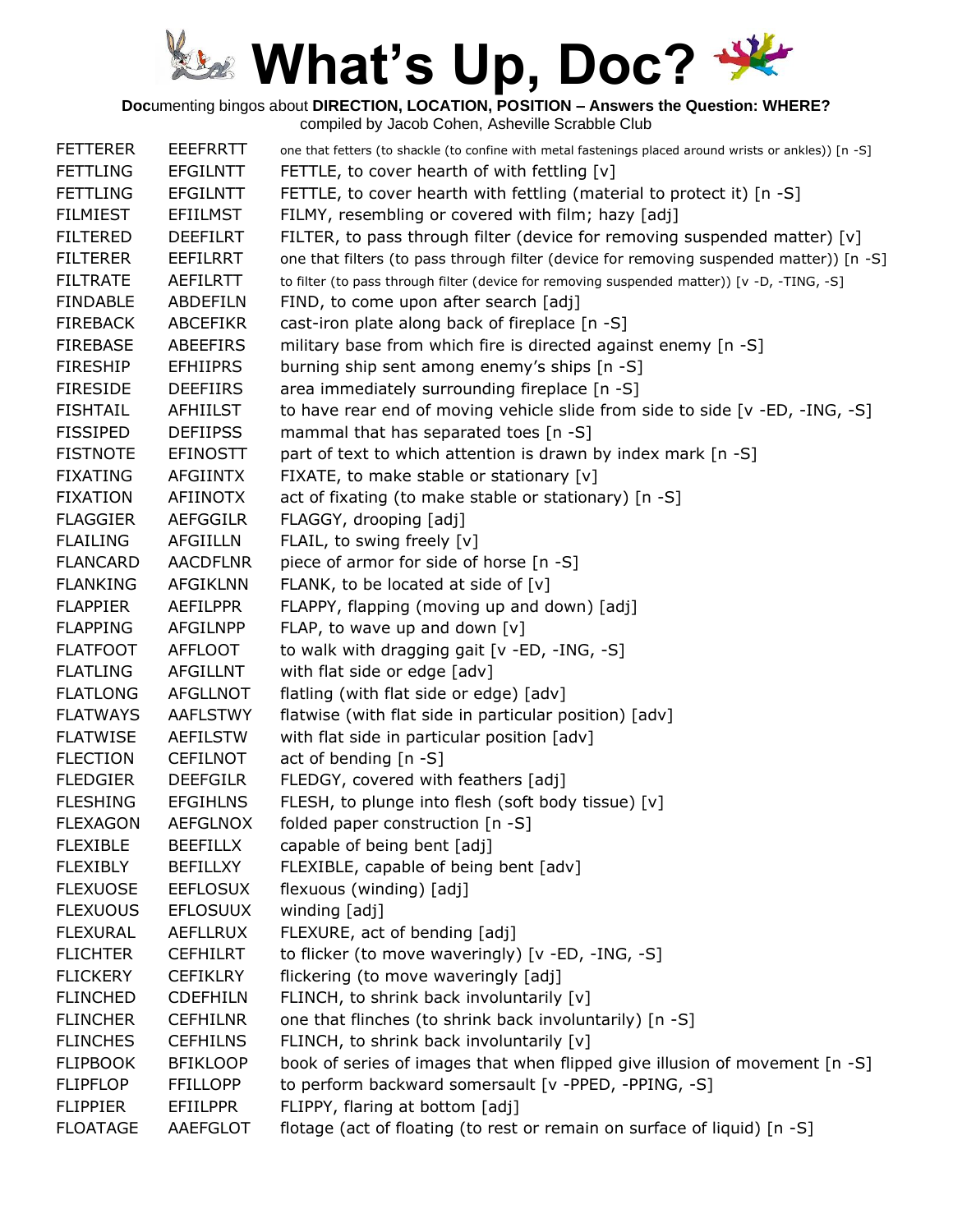**Doc**umenting bingos about **DIRECTION, LOCATION, POSITION – Answers the Question: WHERE?**

| <b>FLOATING</b><br>FLOAT, to rest or remain on surface of liquid [v]<br>AFGILNOT<br>FLOCK, to gather or move in crowd [v]<br><b>FLOCKING</b><br><b>CFGIKLNO</b><br><b>FLOORAGE</b><br><b>AEFGLOOR</b><br>floor space $[n -S]$ |  |
|-------------------------------------------------------------------------------------------------------------------------------------------------------------------------------------------------------------------------------|--|
|                                                                                                                                                                                                                               |  |
|                                                                                                                                                                                                                               |  |
|                                                                                                                                                                                                                               |  |
| <b>FLOORING</b><br><b>FGILNOOR</b><br>FLOOR, to provide with floor (level base of room) [v]                                                                                                                                   |  |
| <b>FLOORPAN</b><br><b>AFLNOOPR</b><br>bottom part of interior of motor vehicle [n -S]                                                                                                                                         |  |
| FLOP, to fall heavily and noisily [v]<br><b>FLOPPING</b><br><b>FGILNOPP</b>                                                                                                                                                   |  |
| FLOUNCE, to move in exaggerated motions [v]<br><b>FLOUNCED</b><br>CDEFLNOU                                                                                                                                                    |  |
| FLOUNCE, to move in exaggerated motions [v]<br><b>FLOUNCES</b><br><b>CEFLNOSU</b>                                                                                                                                             |  |
| <b>FLOURING</b><br><b>FGILNORU</b><br>FLOUR, to cover with flour (finely ground meal of grain) [v]                                                                                                                            |  |
| <b>FLUMPING</b><br><b>FGILMNPU</b><br>FLUMP, to fall heavily [v]                                                                                                                                                              |  |
| marked by fluttering (to wave rapidly and irregularly) [adj -RIER, -RIEST]<br><b>FLUTTERY</b><br><b>EFLRTTUY</b>                                                                                                              |  |
| FOAMY, covered with foam [adj]<br><b>FOAMIEST</b><br><b>AEFIMOST</b>                                                                                                                                                          |  |
| <b>FOCALISE</b><br><b>ACEFILOS</b><br>focalize (to focus) [v -D, -SING, -S]                                                                                                                                                   |  |
| <b>FOCALIZE</b><br>to focus $[v -D, ZING, -S]$<br>ACEFILOZ                                                                                                                                                                    |  |
| <b>FOCUSSED</b><br><b>CDEFOSSU</b><br>FOCUS, to bring to focus (point at which rays converge or from which they diverge [v]                                                                                                   |  |
| <b>FOGBOUND</b><br><b>BDFGNOOU</b><br>surrounded by fog [adj]                                                                                                                                                                 |  |
| <b>FOLDAWAY</b><br>AADFLOWY<br>designed to fold out of way [adj] / object designed to be folded out of way [n -S]                                                                                                             |  |
| <b>FOLKSONG</b><br><b>FGKLNOOS</b><br>song of folk music of area [n -S]                                                                                                                                                       |  |
| FOLLOW, to come or go after [v]<br><b>FOLLOWED</b><br><b>DEFLLOOW</b>                                                                                                                                                         |  |
| <b>FOLLOWER</b><br><b>EFLLOORW</b><br>one that follows (to come or go after) [n -S]                                                                                                                                           |  |
| <b>FONTANEL</b><br><b>AEFLNNOT</b><br>space in fetal and infantile skull [n -S]                                                                                                                                               |  |
| <b>FOOTWALL</b><br><b>AFLLOOTW</b><br>layer of rock beneath vein of ore [n -S]                                                                                                                                                |  |
| space for feet in motor vehicle [n -S]<br><b>FOOTWELL</b><br><b>EFLLOOTW</b>                                                                                                                                                  |  |
| <b>DEFLORSS</b><br>unable to be forded (to cross by wading) [adj]<br><b>FORDLESS</b>                                                                                                                                          |  |
| <b>BDEFOORY</b><br>forward part of ship [n -DIES]<br><b>FOREBODY</b>                                                                                                                                                          |  |
| forward part of ship's deck [n -S]<br><b>CDEEFKOR</b><br><b>FOREDECK</b>                                                                                                                                                      |  |
| <b>FOREFACE</b><br><b>ACEEFFOR</b><br>front part of head of quadruped [n -S]                                                                                                                                                  |  |
| <b>FOREFOOT</b><br><b>EFFOOORT</b><br>one of front feet of animal [n -FEET]                                                                                                                                                   |  |
| <b>FOREGOER</b><br><b>EEFGOORR</b><br>one that foregoes (to go before) [n -S]                                                                                                                                                 |  |
| FOREGO, to go before [v]<br><b>FOREGOES</b><br><b>EEFGOORS</b>                                                                                                                                                                |  |
| FOREGO, to go before [v]<br><b>FOREGONE</b><br><b>EEFGNOOR</b>                                                                                                                                                                |  |
| <b>FOREHAND</b><br><b>ADEFHNOR</b><br>tennis stroke [n -S]                                                                                                                                                                    |  |
| part of face above eyes [n -S]<br><b>FOREHEAD</b><br><b>ADEEFHOR</b>                                                                                                                                                          |  |
| foreleg (one of front legs of animal) [n -S]<br><b>FORELIMB</b><br><b>BEFILMOR</b>                                                                                                                                            |  |
| forward mast of ship [n -S]<br><b>FOREMAST</b><br><b>AEFMORST</b>                                                                                                                                                             |  |
| first in position [adj]<br><b>FOREMOST</b><br><b>EFMOORST</b>                                                                                                                                                                 |  |
| <b>FOREPART</b><br><b>AEFOPRRT</b><br>front part $[n -S]$                                                                                                                                                                     |  |
| forward part of ship's hold [n -S]<br><b>FOREPEAK</b><br><b>AEEFKOPR</b>                                                                                                                                                      |  |
| front side [n -S]<br><b>FORESIDE</b><br><b>DEEFIORS</b>                                                                                                                                                                       |  |
| <b>FORESTED</b><br><b>DEEFORST</b><br>FOREST, to convert into forest (densely wooded area) [v]                                                                                                                                |  |
| FOREGO, to go before [v]<br><b>FOREWENT</b><br><b>EEFNORTW</b>                                                                                                                                                                |  |
| lowest yard on foremast of ship [n -S]<br><b>FOREYARD</b><br><b>ADEFORRY</b>                                                                                                                                                  |  |
| <b>FORKBALL</b><br>breaking pitch in baseball [n -S]<br>ABFKLLOR                                                                                                                                                              |  |
| <b>FOUNDING</b><br><b>DFGINNOU</b><br>FOUND, FIND, to come upon after search [v]                                                                                                                                              |  |
| to flow like fountain (spring of water) [v -ED, -ING, -S]<br><b>FOUNTAIN</b><br>AFINNOTU                                                                                                                                      |  |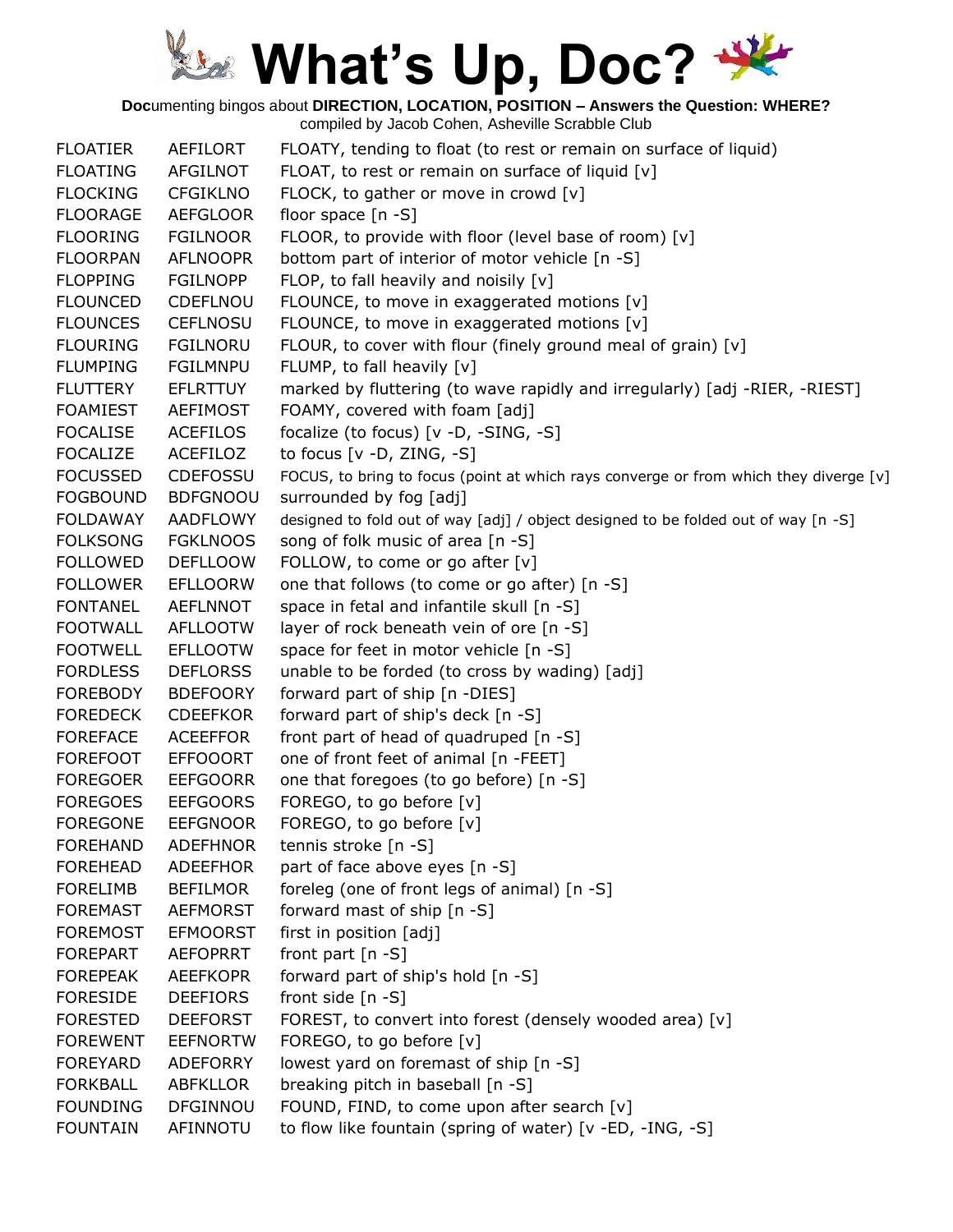**Doc**umenting bingos about **DIRECTION, LOCATION, POSITION – Answers the Question: WHERE?**

| <b>FRAMABLE</b> | AABEFLMR        | FRAME, to construct by putting together various parts [adj]                                                       |
|-----------------|-----------------|-------------------------------------------------------------------------------------------------------------------|
| <b>FROCKING</b> | <b>CFGIKNOR</b> | FROCK, to clothe in long, loose outer garment [v]                                                                 |
| <b>FRONTAGE</b> | <b>AEFGNORT</b> | front of building or lot [n -S]                                                                                   |
| <b>FRONTEST</b> | <b>EFNORSTT</b> | FRONT, pertaining to or situated at forward part of surface [adj]                                                 |
| <b>FRONTIER</b> | <b>EFINORRT</b> | border between two countries [n -S]                                                                               |
| <b>FRONTING</b> | <b>FGINNORT</b> | FRONT, to provide with front (forward part) [v]                                                                   |
| <b>FRONTLET</b> | <b>EFLNORTT</b> | decorative band worn across forehead [n -S]                                                                       |
| <b>FRONTMAN</b> | <b>AFMNNORT</b> | most prominent member of group of musicians [n -MEN]                                                              |
| <b>FROSTIER</b> | <b>EFIORRST</b> | FROSTY, covered with frost [adj]                                                                                  |
| <b>FROSTILY</b> | <b>FILORSTY</b> | FROSTY, covered with frost [adv]                                                                                  |
| <b>FROSTING</b> | <b>FGINORST</b> | icing (sweet mixture for covering cakes) [n -S] / FROST, to cover with frost (deposit of minute ice crystals) [v] |
| <b>FROSTNIP</b> | <b>FINOPRST</b> | freezing of outer skin layers [n -S]                                                                              |
| <b>FROTHIER</b> | <b>EFHIORRT</b> | FROTHY, foamy (covered with foam) [adj]                                                                           |
| <b>FROTHILY</b> | <b>FHILORTY</b> | FROTHY, foamy (covered with foam) [adv]                                                                           |
| <b>FROTHING</b> | <b>FGHINORT</b> | layer of foam in liquid or solid [n -S]                                                                           |
| <b>FUGLEMAN</b> | AEFGLMNU        | leader [n -MEN]                                                                                                   |
| <b>FULLBACK</b> | <b>ABCFKLLU</b> | offensive back in football [n -S]                                                                                 |
| <b>FULMINIC</b> | CFIILMNU        | highly explosive [adj]                                                                                            |
| <b>FUMITORY</b> | <b>FIMORTUY</b> | climbing plant [n -RIES]                                                                                          |
| <b>FURRIEST</b> | EFIRRSTU        | FURRY, covered with fur [adj]                                                                                     |
| <b>FURTHEST</b> | <b>EFHRSTTU</b> | FAR, at or to great distance [adv]                                                                                |
| <b>FUSIFORM</b> | <b>FFIMORSU</b> | tapering toward each end [adj]                                                                                    |
| <b>FUSIONAL</b> | <b>AFILNOSU</b> | FUSION, act of melting together [adj]                                                                             |
|                 |                 | G <sub>8s</sub>                                                                                                   |
| <b>GADABOUT</b> | AABDGOTU        | one that gads (to roam about restlessly) about [n -S]                                                             |
| <b>GALAVANT</b> | AAAGLNTV        | to gad (to roam about restlessly) about [v -ED, -ING, -S]                                                         |
| <b>GALIVANT</b> | AAGILNTV        | to gad (to roam about restlessly) about [v -ED, -ING, -S]                                                         |
| <b>GALOSHED</b> | <b>ADEGHLOS</b> | GALOSH, overshoe (protective outer shoe) [adj]                                                                    |
| <b>GALOSHES</b> | <b>AEGHLOSS</b> | GALOSH, overshoe (protective outer shoe) [n] / GALOSHE, galosh [n]                                                |
| <b>GAMBOLED</b> | ABDEGLMO        | GAMBOL, to leap about playfully [v]                                                                               |
| <b>GANGLAND</b> | AADGGLNN        | criminal underworld [n -S]                                                                                        |
| <b>GAPPIEST</b> | <b>AEGIPPST</b> | GAPPY, having openings (vacant or unobstructed space) [adj]                                                       |
| <b>GARBOARD</b> | <b>AABDGORR</b> | plank on ship's bottom [n -S]                                                                                     |
| <b>GARRETED</b> | ADEEGRRT        | GARRET, attic (story or room directly below roof of house) [adj]                                                  |
| <b>GATHERED</b> | ADEEGHRT        | GATHER, to bring together into one place or group [v]                                                             |
| <b>GATHERER</b> | AEEGHRRT        | one that gathers (to bring together into one place or group) [n -S]                                               |
| <b>GAWKIEST</b> | <b>AEGIKSTW</b> | GAWKY, awkward [adj]                                                                                              |
| <b>GELIDITY</b> | <b>DEGIILTY</b> | iciness (state of being icy (covered with ice)) [n -TIES]                                                         |
| <b>GENTRIFY</b> | <b>EFGINRTY</b> | to renew decayed urban area so as to attract middle-class residents [v -FIED, -ING, -FIES]                        |
| <b>GEOPHYTE</b> | <b>EEGHOPTY</b> | plant having underground buds [n -S]                                                                              |
| <b>GEOPROBE</b> | <b>BEEGOOPR</b> | spacecraft for exploring space near earth [n -S]                                                                  |
| <b>GERBILLE</b> | <b>BEEGILLR</b> | gerbil (burrowing rodent) [n -S]                                                                                  |
| <b>GESTICAL</b> | <b>ACEGILST</b> | gestic (pertaining to bodily motion) [adj]                                                                        |
| <b>GESTURAL</b> | <b>AEGLRSTU</b> | pertaining to or consisting of gestures (expressive bodily motions) [adj]                                         |
| <b>GESTURER</b> | <b>EEGRRSTU</b> | one that gestures (to express by bodily motion) [n -S]                                                            |
| <b>GETTABLE</b> | ABEEGLTT        | GET, to obtain or acquire [adj]                                                                                   |
|                 |                 |                                                                                                                   |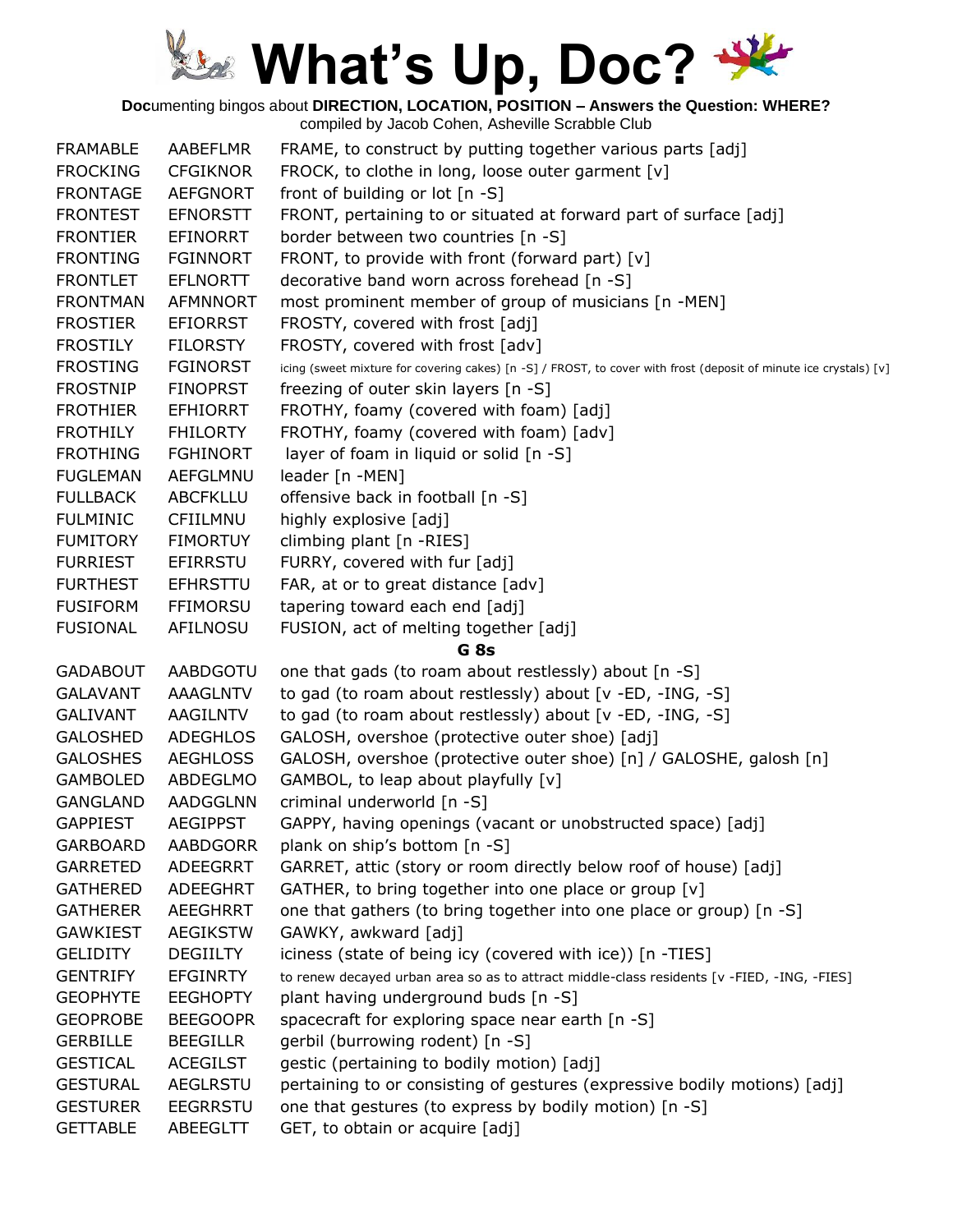**Doc**umenting bingos about **DIRECTION, LOCATION, POSITION – Answers the Question: WHERE?**

| <b>GIGABYTE</b> | ABEGGITY        | 1,073,741,824 bytes (group of adjacent binary bits) [n -S]                                          |
|-----------------|-----------------|-----------------------------------------------------------------------------------------------------|
| <b>GINGIVAL</b> | AGGIILNV        | GINGIVA, fleshy tissue that surrounds teeth [adj]                                                   |
| <b>GIPSYING</b> | <b>GGIINPSY</b> | GIPSY, gypsy (to live like gypsy (wanderer) [v]                                                     |
| <b>GIRTHING</b> | <b>GGHIINRT</b> | GIRTH, to encircle (to form circle around) [v]                                                      |
| <b>GIVEAWAY</b> | AAEGIVWY        | something given away free of charge [n -S]                                                          |
| <b>GLABELLA</b> | AABEGLLL        | smooth area between eyebrows [n -E]                                                                 |
| <b>GLACEING</b> | <b>ACEGGILN</b> | GLACE, to cover with icing [v]                                                                      |
| <b>GLACIATE</b> | AACEGILT        | to cover with glaciers [v -D, -TING, -S]                                                            |
| <b>GLADIEST</b> | ADEGILST        | GLADY, having glades (open space in forest) [adj]                                                   |
| <b>GLASSING</b> | <b>AGGILNSS</b> | GLASS, to encase in glass (transparent substance) [v]                                               |
| <b>GLAZIEST</b> | <b>AEGILSTZ</b> | GLAZY, covered with smooth, glossy coating [adj]                                                    |
| <b>GLEETING</b> | <b>EEGGILNT</b> | GLEET, to discharge mucus from urethra [v]                                                          |
| <b>GLOPPING</b> | <b>GGILNOPP</b> | GLOP, to cover with glop (messy mass or mixture) [v]                                                |
| <b>GNARLIER</b> | AEGILNRR        | GNARLY, gnarled (to twist into state of deformity) [adj]                                            |
| <b>GNARLING</b> | <b>AGGILNNR</b> | GNARL, to twist into state of deformity [v]                                                         |
| <b>GNASHING</b> | <b>AGGHINNS</b> | GNASH, to grind teeth together [v]                                                                  |
| <b>GNATHION</b> | AGHINNOT        | tip of chin $[n - S]$                                                                               |
| <b>GNAWABLE</b> | AABEGLNW        | GNAW, to wear away by persistent biting [adj]                                                       |
| <b>GOALPOST</b> | <b>AGLOOPST</b> | post that marks boundary of scoring area in some games [n -S]                                       |
| <b>GOALWARD</b> | AADGLORW        | toward goal (point-scoring area) [adv]                                                              |
| <b>GOLOSHES</b> | <b>EGHLOOSS</b> | GOLOSH, galosh (overshoe (protective outer shoe)) [n] / GOLOSHE, galosh [n]                         |
| <b>GORBELLY</b> | <b>BEGLLORY</b> | potbelly (protruding abdominal region) [n -LLIES]                                                   |
| <b>GRABBLER</b> | ABBEGLR         | one that grabbles (to grope (to feel about with hands)) [n -S]                                      |
| <b>GRASSING</b> | <b>AGGINRSS</b> | GRASS, to cover with grass (herbaceous plants) [v]                                                  |
| <b>GRATINEE</b> | AEEGINRT        | to cook food that is covered with crust $[v -D, -ING, -S]$                                          |
| <b>GRAYBACK</b> | AABCGKRY        | gray bird $[n -S]$                                                                                  |
| <b>GRITTING</b> | <b>GGIINRTT</b> | GRIT, to press teeth together [v]                                                                   |
| <b>GROINING</b> | <b>GGIINNOR</b> | GROIN, to build with intersecting arches [v]                                                        |
| <b>GROVELED</b> | <b>DEEGLORV</b> | GROVEL, to crawl in abject manner [v]                                                               |
| <b>GUIDABLE</b> | ABDEGILU        | GUIDE, to show way to [adj]                                                                         |
| GUIDEWAY        | ADEGIUWY        | track for controlling line of motion of something [n -S]                                            |
| <b>GULLWING</b> | <b>GGILLNUW</b> | hinged at top to swing upward [adj]                                                                 |
| <b>GUNPAPER</b> | <b>AEGNPPRU</b> | type of explosive paper [n -S]                                                                      |
| <b>GUNSTOCK</b> | <b>CGKNOSTU</b> | rear wooden part of rifle [n -S]                                                                    |
| <b>GYPSEIAN</b> | <b>AEGINPSY</b> | pertaining to gypsies (wanderer)                                                                    |
| <b>GYPSYDOM</b> | <b>DGMOSPYY</b> | realm of gypsies (wanderers)                                                                        |
| <b>GYPSYING</b> | <b>GGINPSYY</b> | GYPSY, to live like gypsy (wanderer) [v]                                                            |
| <b>GYPSYISH</b> | <b>GHIPSSYY</b> | resembling gypsy (wanderer) [adj]                                                                   |
| <b>GYPSYISM</b> | <b>GIMPSSYY</b> | mode of life of gypsies (wanderer) [n -S]                                                           |
| <b>GYRATING</b> | <b>AGGINRTY</b> | GYRATE, to revolve or rotate [v]                                                                    |
| <b>GYRATION</b> | AGINORTY        | gyrating (to revolve or rotate) [n -S]                                                              |
| <b>GYRATORY</b> | <b>AGORRTYY</b> | moving in circle or spiral [adj]                                                                    |
| <b>GYROSTAT</b> | <b>AGORSTTY</b> | type of stabilizing device [n -S]                                                                   |
|                 |                 | <b>H</b> 8s                                                                                         |
| <b>HAGGISES</b> | <b>AEGGHISS</b> | HAGGIS, Scottish dish made of sheep's inner organs, which are cut up, spiced, and cooked in bag [n] |
| <b>HAIRIEST</b> | AEHIIRST        | HAIRY, covered with hair [adj]                                                                      |
|                 |                 |                                                                                                     |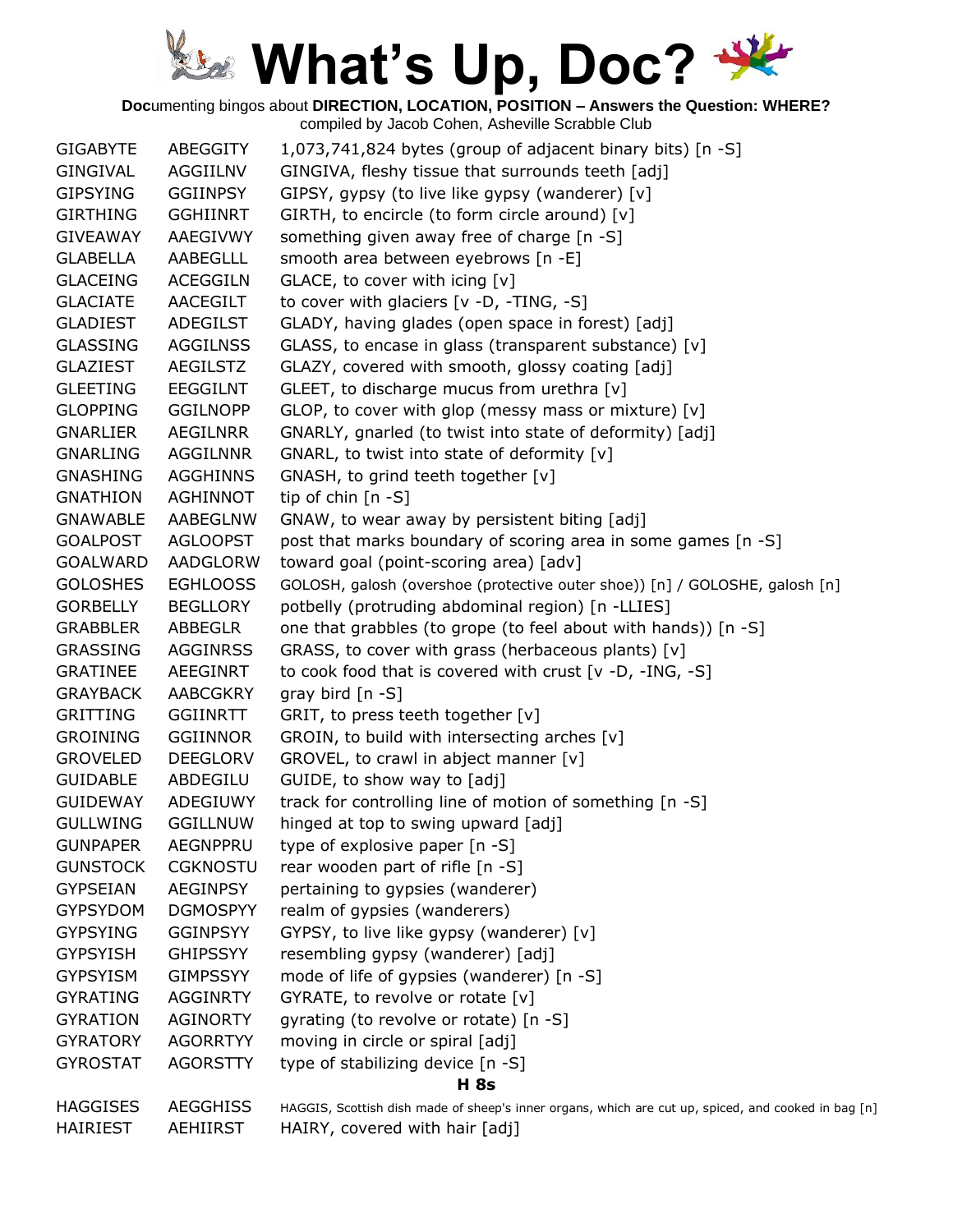**Doc**umenting bingos about **DIRECTION, LOCATION, POSITION – Answers the Question: WHERE?**

| <b>HALFBACK</b> | AABCFHKL                           | football player [n -S]                                                |
|-----------------|------------------------------------|-----------------------------------------------------------------------|
| <b>HANDCLAP</b> | <b>AACDHLNP</b>                    | striking together of palms of hands [n -S]                            |
| <b>HANDFAST</b> | <b>AADFHNST</b>                    | to grip securely [v -ED, -ING, -S]                                    |
| <b>HANDGRIP</b> | <b>ADGHINPR</b>                    | grip by hand or hands [n -S]                                          |
| <b>HANDHOLD</b> | <b>ADDHHLNO</b>                    | handgrip $[n - S]$                                                    |
| <b>HANGABLE</b> | AABEGHLN                           | HANG, to attach from above only [adj]                                 |
| <b>HARDBACK</b> | AABCDHKR                           | hardcover book [n -S]                                                 |
| <b>HARROWED</b> | <b>ADEHORRW</b>                    | HARROW, to break up and level soil [v]                                |
| <b>HARROWER</b> | <b>AEHORRRW</b>                    | one that harrows (to break up and level soil) [n -S]                  |
| <b>HATCHWAY</b> | <b>AACHHTWY</b>                    | opening in deck of ship [n -S]                                        |
| <b>HAULBACK</b> | <b>AABCHKLU</b>                    | line for drawing cable back [n -S]                                    |
| <b>HAVELOCK</b> | <b>ACEHKLOV</b>                    | covering for cap [n -S]                                               |
| <b>HEADACHE</b> | AACDEEHH                           | pain inside head [n -S]                                               |
| <b>HEADACHY</b> | AACDEHHY                           | having headache (pain inside head) [adj -HIER, -HIEST]                |
| <b>HEADBAND</b> | <b>AABDDEHN</b>                    | band worn on head [n -S]                                              |
| <b>HEADLAMP</b> | AADEHLMP                           | light on front of car [n -S]                                          |
| <b>HEADMOST</b> | ADEHMOST                           | foremost [adj]                                                        |
| <b>HEADNOTE</b> | ADEEHNOT                           | prefixed note [n -S]                                                  |
| <b>HEADPOND</b> | ADDEHNOP                           | pond created behind dam [n -S]                                        |
| HEADRAIL        | AADEHILR                           | horizontal rail at top of something [n -S]                            |
| <b>HEADROOM</b> | ADEHMOOR                           | clear vertical space [n -S]                                           |
| <b>HEADSHOT</b> | ADEHHOST                           | photograph of person from neck up [n -S]                              |
| <b>HEADWARD</b> | AADDEHRW                           | toward head [adj / toward head [adv]                                  |
| <b>HEADWORD</b> | ADDEHORW                           | word put at beginning [n -S]                                          |
| <b>HEDGEHOP</b> | <b>DEEGHHOP</b>                    | to fly near ground [v -PPED, -PPING, -S]                              |
| <b>HEELPOST</b> | <b>EEHLOPST</b>                    | post fitted to end of something [n -S]                                |
| <b>HEIGHTEN</b> | <b>EEGHHINT</b>                    | to raise $[v - ED, -ING, -S]$                                         |
| <b>HEMPWEED</b> | <b>DEEEHMPW</b>                    | climbing plant [n -S]                                                 |
| <b>HEREAWAY</b> | AAEEHRWY                           | in this vicinity [adv]                                                |
| <b>HEREINTO</b> | EEHINORT                           | into this place [adv]                                                 |
| <b>HEREUNTO</b> | <b>EEHNORTU</b>                    | here to [adv]                                                         |
| <b>HEREUPON</b> | <b>EEHNOPRU</b>                    | immediately following this [adv]                                      |
| <b>HEREWITH</b> | <b>EEHHIRTW</b>                    | along with this [adv]                                                 |
| <b>HESITATE</b> | <b>AEEHISTT</b>                    | to hold back in uncertainty [v -D, -TING, -S]                         |
| <b>HEXAPLAR</b> | <b>AAEHLPRX</b>                    | HEXAPLA, edition in which six texts are set in parallel columns [adj] |
| HIDDENLY        | <b>DDEHILNY</b>                    | HIDDE, concealed; obscure [adv]                                       |
| <b>HIDEAWAY</b> | AADEHIWY                           |                                                                       |
|                 |                                    | hideout (place of refuge) [n -S]                                      |
| <b>HIGHLAND</b> | <b>ADGHHILN</b><br><b>EGHHINSS</b> | elevated region [n -S]                                                |
| <b>HIGHNESS</b> | <b>EGHHIIRS</b>                    | state of being high (reaching far upward) [n -ES]                     |
| <b>HIGHRISE</b> |                                    | building with many stories (horizontal divisions) [n -S]              |
| <b>HILLIEST</b> | <b>EHIILLST</b>                    | HILLY, abounding in hills (rounded elevation) [adj]                   |
| <b>HILLSIDE</b> | <b>DEHIILLS</b>                    | side of hill [n -S]                                                   |
| <b>HIMATION</b> | AHIIMNOT                           | loose outer garment [n -IA, -S]                                       |
| <b>HINDMOST</b> | <b>DHIMNOST</b>                    | farthest to rear [adj]                                                |
| <b>HINDWING</b> | <b>DGHIINNW</b>                    | posterior wing of insect [n -S]                                       |
| <b>HISTOGEN</b> | <b>EGHINOST</b>                    | interior plant tissues [n -S]                                         |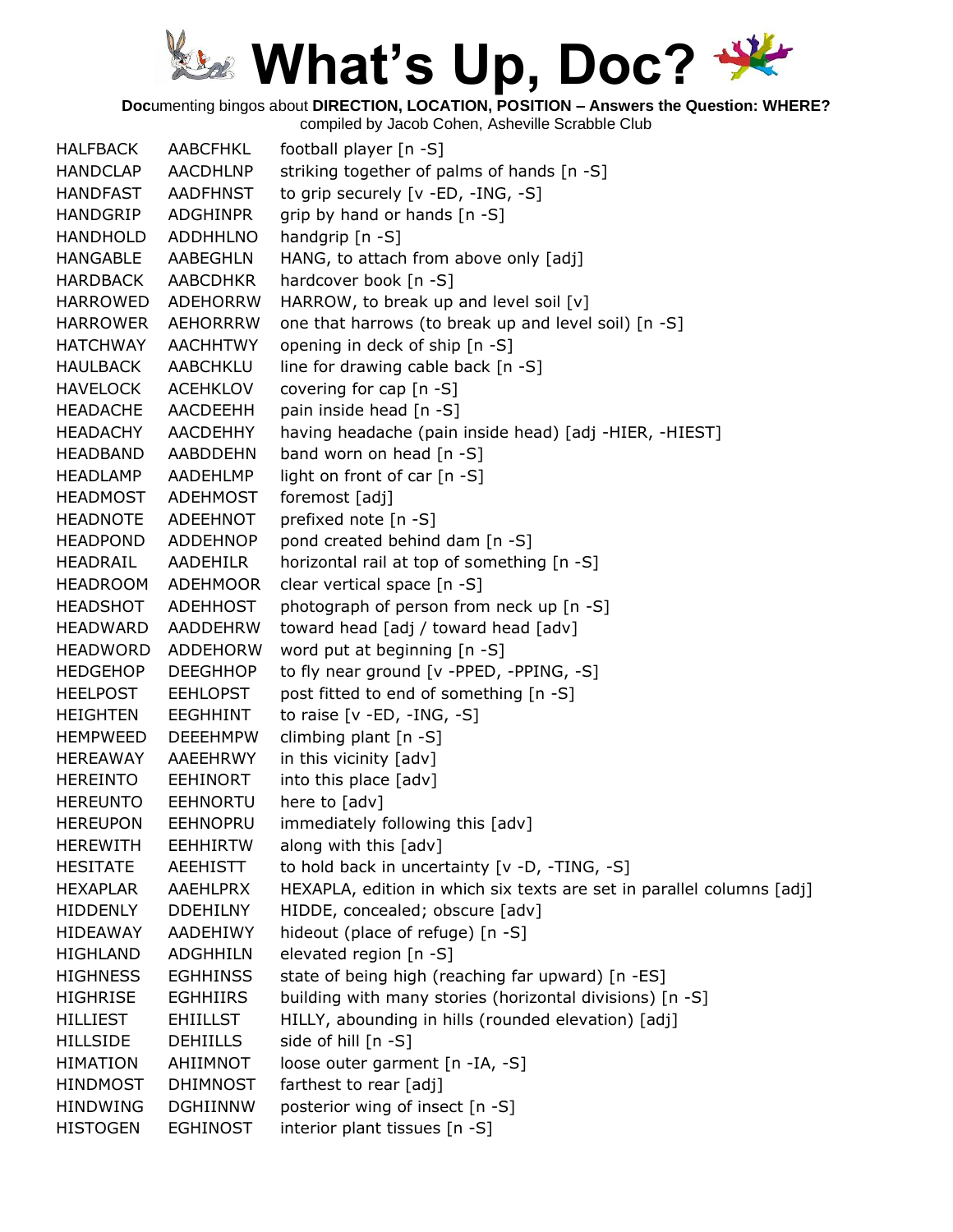**Doc**umenting bingos about **DIRECTION, LOCATION, POSITION – Answers the Question: WHERE?**

| <b>HOARDING</b> | <b>ADGHINOR</b> | something hoarded [n -S] / HOARD, to gather and store away [v]                |
|-----------------|-----------------|-------------------------------------------------------------------------------|
| <b>HOGTYING</b> | <b>GGHINOTY</b> | HOGTIE, to tie together legs of [v]                                           |
| <b>HOICKING</b> | <b>CGHIIKNO</b> | HOICK, to change directions abruptly [v]                                      |
| <b>HOLDBACK</b> | <b>ABCDHKLO</b> | restraining device [n -S]                                                     |
| <b>HOMEBODY</b> | <b>BDEHMOOY</b> | one who likes to stay at home [n -DIES]                                       |
| <b>HOMEBREW</b> | <b>BEEHMORW</b> | alcoholic beverage made at home [n -S]                                        |
| <b>HOMEGIRL</b> | <b>EGHILMOR</b> | girl or woman from one's neighborhood [n -S]                                  |
| <b>HOMELESS</b> | <b>EEHLMOSS</b> | lacking home [adj]                                                            |
| <b>HOMEMADE</b> | ADEEHMMO        | made at home [adj]                                                            |
| <b>HOMESICK</b> | <b>CEHIKMOS</b> | longing for home [adj]                                                        |
| <b>HOMESITE</b> | <b>EEHIMOST</b> | location for house [n -S]                                                     |
| HOMESTAY        | <b>AEHMOSTY</b> | period during which visitor in foreign country lives with local family [n -S] |
| <b>HOMETOWN</b> | <b>EHMNOOTW</b> | town of one's birth or residence [n -S]                                       |
| <b>HOMEWARD</b> | <b>ADEHMORW</b> | toward home [adv]                                                             |
| <b>HONGIING</b> | <b>GGHIINNO</b> | HONGI, to greet another by pressing noses together [v]                        |
| <b>HOODMOLD</b> | DDHLMOOO        | protective projection on cornice [n -S]                                       |
| <b>HOSPODAR</b> | <b>ADHOOPRS</b> | governor of region under Turkish rule [n -S]                                  |
| <b>HOTCHING</b> | <b>CGHHINOT</b> | HOTCH, to wiggle (to move with short, quick movements from side to side) [v]  |
| <b>HOUSESIT</b> | <b>EHIOSSTU</b> | to occupy dwelling while tenants are away [v -SAT, -TTING, -S]                |
| <b>HOVERFLY</b> | <b>EFHLORVY</b> | fly noted for hovering [n -LIES]                                              |
| <b>HUDDLING</b> | <b>DDGHILNU</b> | HUDDLE, to crowd together [v]                                                 |
| <b>HUMPBACK</b> | <b>ABCHKMPU</b> | humped back [n -S]                                                            |
| <b>HUNCHING</b> | <b>CGHHINNU</b> | HUNCH, to arch forward [v]                                                    |
| <b>HUTCHING</b> | <b>CGHHINTU</b> | HUTCH, to store away [v]                                                      |
| <b>HYMENIAL</b> | AEHILMNY        | HYMENIUM, layer in certain fungi [adj]                                        |
| <b>HYMENIUM</b> | EHIMMNUY        | layer in certain fungi [n -IA, -S]                                            |
| <b>HYPODERM</b> | <b>DEHMOPRY</b> | skin layer [n -S]                                                             |
| <b>HYPOGEAL</b> | <b>AEGHLOPY</b> | underground [adj]                                                             |
| <b>HYPOGEAN</b> | <b>AEGGNOPY</b> | hypogeal (underground) [adj]                                                  |
| <b>HYPOGEUM</b> | <b>EGHMOPUY</b> | underground chamber [n -EA]                                                   |
| <b>HYPOGYNY</b> | <b>GHNOPYYY</b> | condition of having flowers with organs situated below ovary [n -NIES]        |
|                 |                 | <b>I</b> 8s                                                                   |
| <b>ICEBOUND</b> | <b>BCDEINOU</b> | surrounded by ice [adj]                                                       |
| <b>ICEFIELD</b> | <b>CDEEFIIL</b> | large area of ice [n -S]                                                      |
| <b>ICESCAPE</b> | <b>ACCEEIPS</b> | landscape covered with ice [n -S]                                             |
| <b>IMBEDDED</b> | <b>BDDDEEIM</b> | IMBED, to embed (to fix firmly into surrounding mass) [v]                     |
| <b>IMMANENT</b> | <b>AEIMMNNT</b> | existing within (interior place or area) [adj]                                |
| <b>IMMINGLE</b> | EGIILMMN        | to blend (to mix smoothly and inseparably together) [v -D, -LING, -S]         |
| IMMIXING        | <b>GIIIMMNX</b> | IMMIX, to mix in [v]                                                          |
| <b>IMPACTED</b> | <b>ACDEIMPT</b> | IMPACT, to pack firmly together [v]                                           |
| <b>IMPACTER</b> | <b>ACEIMPRT</b> | one that impacts (to pack firmly together) [n -S]                             |
| <b>IMPACTOR</b> | <b>ACIMOPRT</b> | impacter (one that impacts (to pack firmly together)) [n -S]                  |
| IMPINGED        | <b>DEGIIMNP</b> | IMPINGE, to collide (to come together with violent impact) [v]                |
| <b>IMPINGER</b> | <b>EGIIMNPR</b> | one that impinges (to collide (to come together with violent impact)) [n -S]  |
| <b>IMPINGES</b> | <b>EGIIMNPS</b> | IMPINGE, to collide (to come together with violent impact) [v]                |
| <b>INARMING</b> | AGIIMNNR        | INARM, to encircle with arms [v]                                              |
|                 |                 |                                                                               |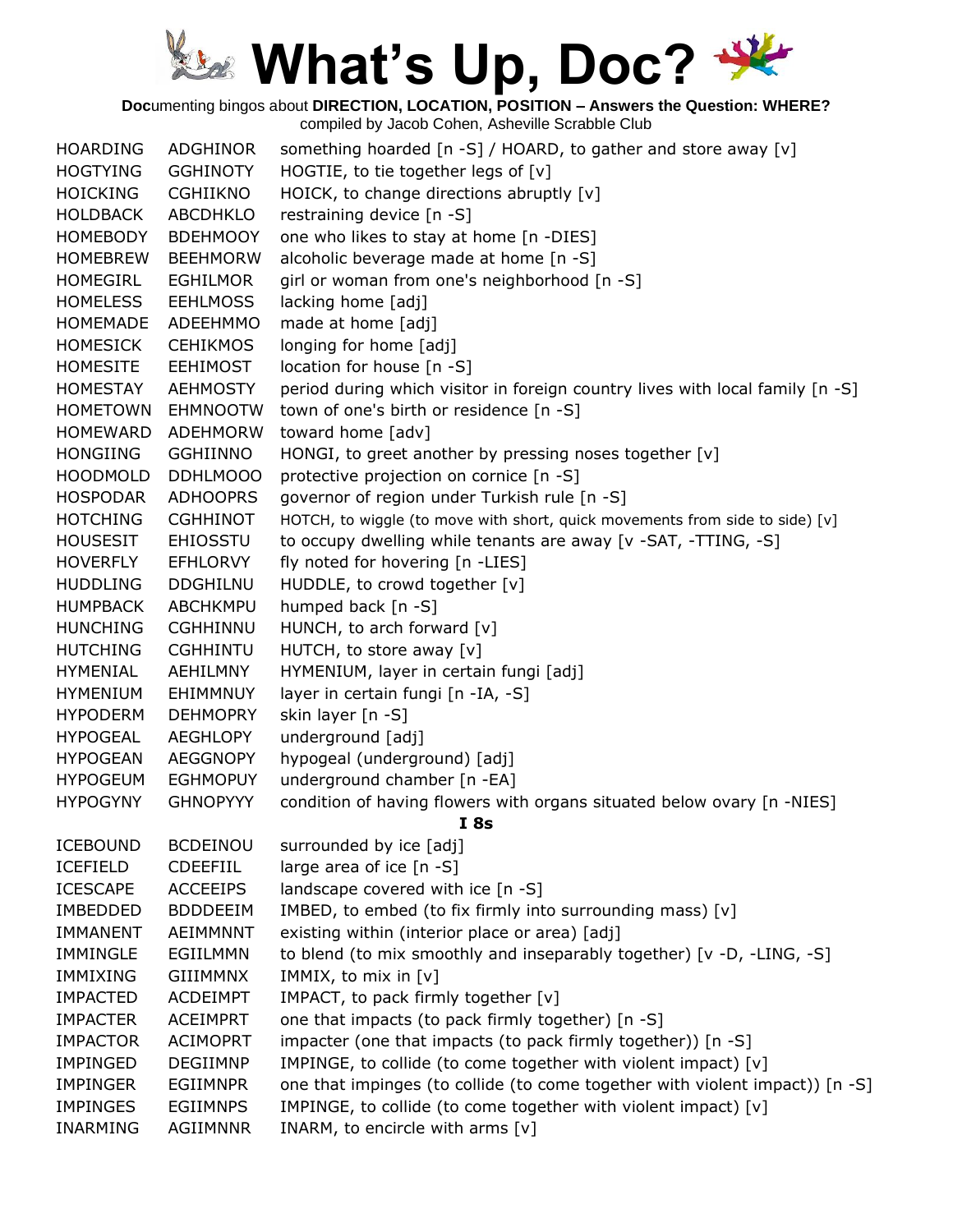**Doc**umenting bingos about **DIRECTION, LOCATION, POSITION – Answers the Question: WHERE?**

| point where three lines bisecting angles of triangle meet [n -S]<br><b>INCENTER</b><br><b>CEEINNRT</b>             |  |
|--------------------------------------------------------------------------------------------------------------------|--|
| <b>INCEPTED</b><br>INCEPT, to take in $[v]$<br><b>CDEEINPT</b>                                                     |  |
| one that incepts (to take in) [n -S]<br><b>INCEPTOR</b><br><b>CEINOPRT</b>                                         |  |
| <b>INCISING</b><br><b>CGIIINNS</b><br>INCISE, to cut into [v]                                                      |  |
| act of incising (to cut into) [n -S]<br><b>INCISION</b><br><b>CIIINNOS</b>                                         |  |
| <b>INCISIVE</b><br>penetrating [adj]<br><b>CEIIINSV</b>                                                            |  |
| one that inclines (to slant (to deviate from horizontal or vertical)) [n -S]<br><b>INCLINER</b><br><b>CEIILNNR</b> |  |
| arrival (act of arriving (to reach destination)) [n -S]<br><b>INCOMING</b><br><b>CGIIMNNO</b>                      |  |
| something that indicates (to point out) [n -S]<br><b>INDICANT</b><br><b>ACDIINNT</b>                               |  |
| <b>INDICATE</b><br>ACDEIINT<br>to point out $[v - D, -TING, -S]$                                                   |  |
| native (original inhabitant of area) [n -S]<br><b>INDIGENE</b><br><b>DEEGIINN</b>                                  |  |
| endorser (one that endorses (to sign back of negotiable document)) [n -S]<br><b>INDORSER</b><br><b>DEINORRS</b>    |  |
| pertaining to hell [adj]<br><b>INFERNAL</b><br>AEFILNNR                                                            |  |
| INFIX, to implant (to set securely) [v]<br><b>INFIXING</b><br>FGIIINNX                                             |  |
| <b>INFIXION</b><br>act of infixing (to implant (to set securely)) [n -S]<br><b>FIIINNOX</b>                        |  |
| bent inward [adj]<br><b>INFLEXED</b><br><b>DEEFILNX</b>                                                            |  |
| <b>INFLUXES</b><br><b>EFILNSUX</b><br>INFLUX, flowing in [n]                                                       |  |
| INFOLD, to fold inward [v]<br><b>INFOLDED</b><br><b>DDEFILNO</b>                                                   |  |
| one that infolds (to fold inward) [n -S]<br><b>INFOLDER</b><br><b>DEFILNOR</b>                                     |  |
| INFUSE, to permeate with something [v]<br><b>INFUSING</b><br><b>FGIINNSU</b>                                       |  |
| act of infusing (to permeate with something) [n -S]<br><b>INFUSION</b><br><b>FIINNOSU</b>                          |  |
| capable of infusing [adj]<br><b>INFUSIVE</b><br><b>EFIINSUV</b>                                                    |  |
| to gather in $[v - ED, -ING, -S]$<br><b>INGATHER</b><br>AEGHINRT                                                   |  |
| built into ground [adj]<br><b>DGINNORU</b><br><b>INGROUND</b>                                                      |  |
| growth inward [n -S]<br><b>INGROWTH</b><br><b>GHINORTW</b>                                                         |  |
| INGULF, to surround completely [v]<br><b>INGULFED</b><br><b>DEGFILNU</b>                                           |  |
| inhaul (line for bringing in sail) [n -S]<br><b>INHAULER</b><br>AEHILNRU                                           |  |
| GHIIMNNU<br>INHUME, to bury (to put in ground and cover with earth) [v]<br><b>INHUMING</b>                         |  |
| INJECT, to force fluid into [v]<br><b>INJECTED</b><br><b>CDEEIJNT</b>                                              |  |
| one that injects (to force fluid into) [n -S]<br><b>INJECTOR</b><br><b>CEIJNORT</b>                                |  |
| one living in interior of region [n -S]<br><b>INLANDER</b><br><b>ADEILNNR</b>                                      |  |
| <b>INLAYING</b><br><b>AGIILNNY</b><br>INLAY, to set into surface [v]                                               |  |
| INPOUR, to pour in [v]<br><b>INPOURED</b><br><b>IDENOPRU</b>                                                       |  |
| INRUSH, rushing in [n]<br><b>INRUSHES</b><br>EHINRSSU                                                              |  |
| INSERT, to put in $[v]$<br><b>INSERTED</b><br><b>DEEINRST</b>                                                      |  |
| one that inserts (to put in) [n -S]<br><b>INSERTER</b><br><b>EEINRRST</b>                                          |  |
| INSET, to insert (to put in) [v]<br><b>INSETTED</b><br><b>DEEINSTT</b>                                             |  |
| one that inserts (to put in) [n -S]<br><b>INSETTER</b><br><b>EEINRSTT</b>                                          |  |
| to ensheath (to enclose in sheath) [v -ED, -ING, -ES]<br><b>INSHEATH</b><br>AEHHINST                               |  |
| <b>EIKNORST</b><br>inward stroke [n -S]<br><b>INSTROKE</b>                                                         |  |
| in unwavering (not wavering (to move back and forth)) manner [adv]<br><b>INTENTLY</b><br><b>EILNNTTY</b>           |  |
| to insert between other layers [v -DDED, -DDING, -S]<br><b>BDEEINRT</b><br><b>INTERBED</b>                         |  |
| inside (something that lies within) [n -S]<br><b>INTERIOR</b><br><b>EIINORRT</b>                                   |  |
| to lap one over another [v -PPED, -PPING, -S]<br><b>INTERLAP</b><br><b>AEILNPRT</b>                                |  |
| to place between [v -AID, -ING, -S]<br><b>INTERLAY</b><br><b>AEILNRTY</b>                                          |  |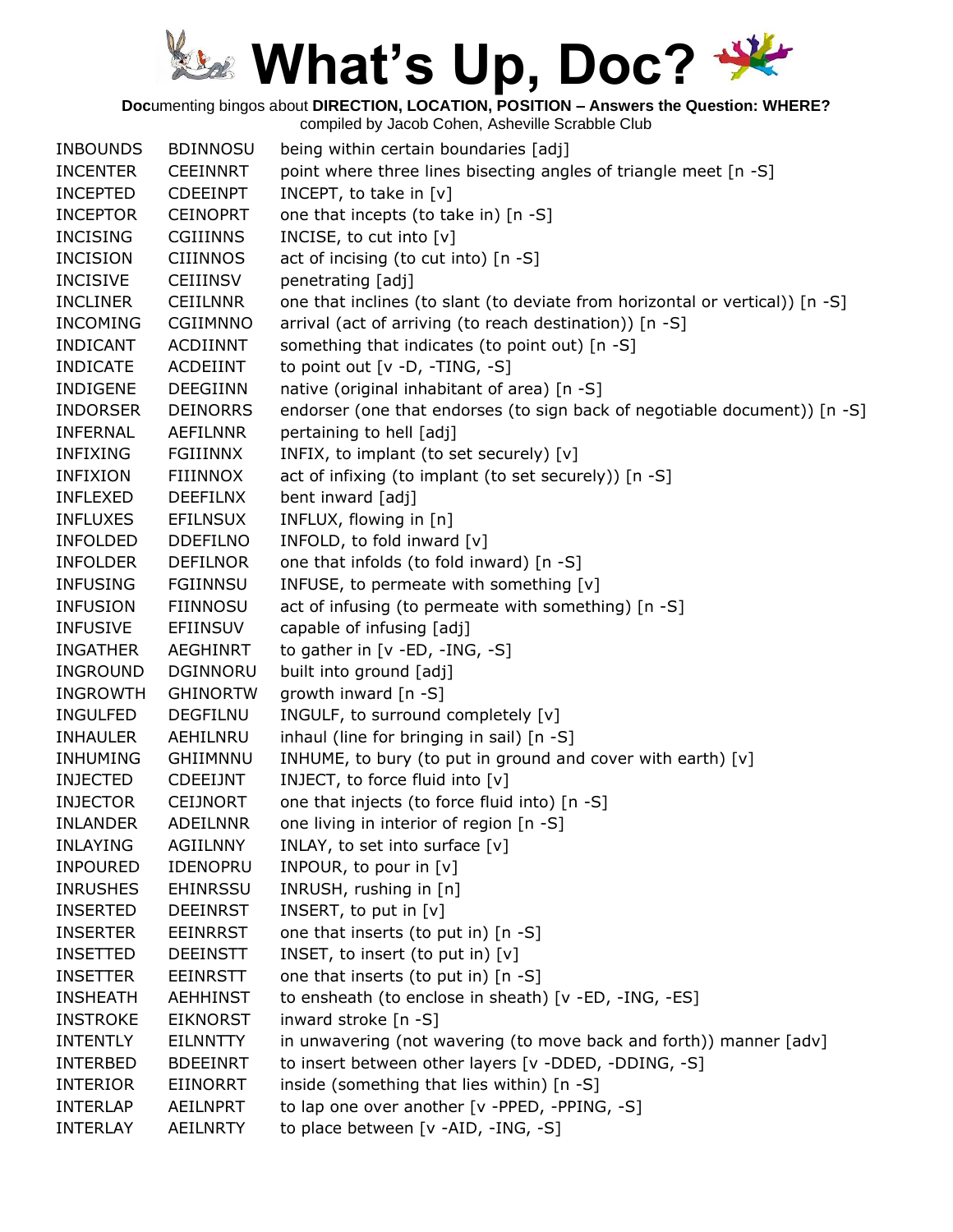**Doc**umenting bingos about **DIRECTION, LOCATION, POSITION – Answers the Question: WHERE?**

| <b>INTERMAT</b> | AEIMNRTT        | to mat fibers together [v -TTED, -TTING, -S]                                  |
|-----------------|-----------------|-------------------------------------------------------------------------------|
| <b>INTERMIX</b> | EIIMNRTX        | to mix together [v -ED, -ING, -ES]                                            |
| <b>INTERNAL</b> | AEILNNRT        | inner attribute [n -S]                                                        |
| <b>INTERRED</b> | <b>DEEINRRT</b> | INTER, to bury (to put in ground and cover with earth) [v]                    |
| <b>INTERROW</b> | <b>EINORRTW</b> | existing between rows [adj]                                                   |
| <b>INTORTED</b> | <b>DEINORTT</b> | INTORT, to twist inward [v]                                                   |
| <b>INTRADOS</b> | ADINORST        | inner curve of arch $[n - ES]$                                                |
| <b>INTROMIT</b> | <b>IIMNORTT</b> | to put in [v -TTED, -TTING, -S]                                               |
| <b>INTRORSE</b> | <b>EINORRST</b> | facing inward [adj]                                                           |
| <b>INTRUDER</b> | <b>DEINRTU</b>  | one that intrudes (to thrust or force oneself in) [n -S]                      |
| <b>INTURNED</b> | <b>DEINNRTU</b> | INTURN, turning inward [adj]                                                  |
| <b>INVERTED</b> | <b>DEEINRTV</b> | INVERT, to turn upside down [v]                                               |
| <b>INVERTER</b> | EEINRRTV        | one that inverts (to turn upside down) [n -S]                                 |
| <b>INVOLUTE</b> | EILNOTUV        | to roll or curl up [v -D, -TING, -S]                                          |
| <b>INWALLED</b> | ADEILLNW        | INWALL, to surround with wall [v]                                             |
| <b>INWARDLY</b> | ADILNRWY        | on inside [adv]                                                               |
| <b>ISLANDED</b> | <b>ADDEILNS</b> | ISLAND, to make into island (land area entirely surrounded by water) [v]      |
| <b>ISOGLOSS</b> | <b>GILOOSSS</b> | line on map between linguistically varied areas [n -ES]                       |
| <b>ISOGRAPH</b> | <b>AGHIOPRS</b> | line on map indicating areas that are linguistically similar [n -S]           |
| <b>ISOLABLE</b> | ABEILLOS        | capable of being isolated [adj]                                               |
| <b>ISOLATOR</b> | <b>AILOORST</b> | one that isolates (to set apart from others) [n -S]                           |
| <b>ISOTROPY</b> | <b>IOOPRSTY</b> | state of being identical in all directions [n -PIES]                          |
| <b>ISSUANCE</b> | <b>ACEINSSU</b> | act of issuing (to come forth) [n -S]                                         |
|                 |                 | <b>J</b> 8s                                                                   |
| <b>JAMMABLE</b> | AABEJLMM        | JAM, to force together tightly [adj]                                          |
| <b>JAUNCING</b> | ACGIJNNU        | JAUNCE, to prance (to spring forward on hind legs) [v]                        |
| <b>JERKIEST</b> | <b>EEIJKRST</b> | JERKY, characterized by jerking movements [adj]                               |
| <b>JETTYING</b> | <b>EGIJNTTY</b> | JETTY, to jut (to protrude (to extend beyond main portion)) [v]               |
| <b>JOINABLE</b> | ABEIJLNO        | JOIN, to unite (to bring together so as to form whole) [adj]                  |
| <b>JOINTERS</b> | <b>EIJNORST</b> | JOINTER, one that joints (to fit together by means of junction) [n]           |
| <b>JOINTING</b> | <b>GIIJNNOT</b> | JOINT, to fit together by means of junction [v]                               |
| <b>JOISTING</b> | <b>GIIJNOST</b> | JOIST, to support with horizontal beams [v]                                   |
| <b>JOLTIEST</b> | <b>EIJLOSTT</b> | JOLTY, marked by jolting motion [adj]                                         |
| <b>JOUNCIER</b> | CEIJNORU        | JOUNCY, marked by jouncing (to move roughly up and down) motion [adj]         |
| <b>JOUNCING</b> | CGIJNNOU        | JOUNCE, to move roughly up and down [v]                                       |
| <b>JUDDERED</b> | <b>DDDEEJRU</b> | JUDDER, to vibrate (to move back and forth rapidly) [v]                       |
| <b>JUMARING</b> | AGIJMNRU        | JUMAR, to climb with ropes using type of clamp [v]                            |
| <b>JUMARRED</b> | ADEJMRRU        | JUMAR, to climb with ropes using type of clamp [v]                            |
| <b>JUNCTURE</b> | <b>CEJNRTUU</b> | act of joining (to unite (to bring together so as to form whole)) [n -S]      |
| <b>JUNGLIER</b> | EGIJLNRU        | JUNGLY, resembling jungle (land covered with dense tropical vegetation) [adj] |
| <b>JUTTYING</b> | <b>GIJNTTUY</b> | JUTTY, to jut (to protrude (to extend beyond main portion)) [v]               |
|                 |                 | K <sub>8s</sub>                                                               |
| <b>KERBSIDE</b> | <b>BDEEIKRS</b> | curbside (side of pavement bordered by curbing) [n -S]                        |
| <b>KERNELED</b> | <b>DEEEKLNR</b> | KERNEL, to envelop as kernel (inner part of nut) $[v]$                        |
| <b>KEYPRESS</b> | <b>EEKPRSSY</b> | single depression of key on keyset [n -ES]                                    |
| <b>KEYSTONE</b> | <b>EEKNOSTY</b> | central stone of arch [n -S]                                                  |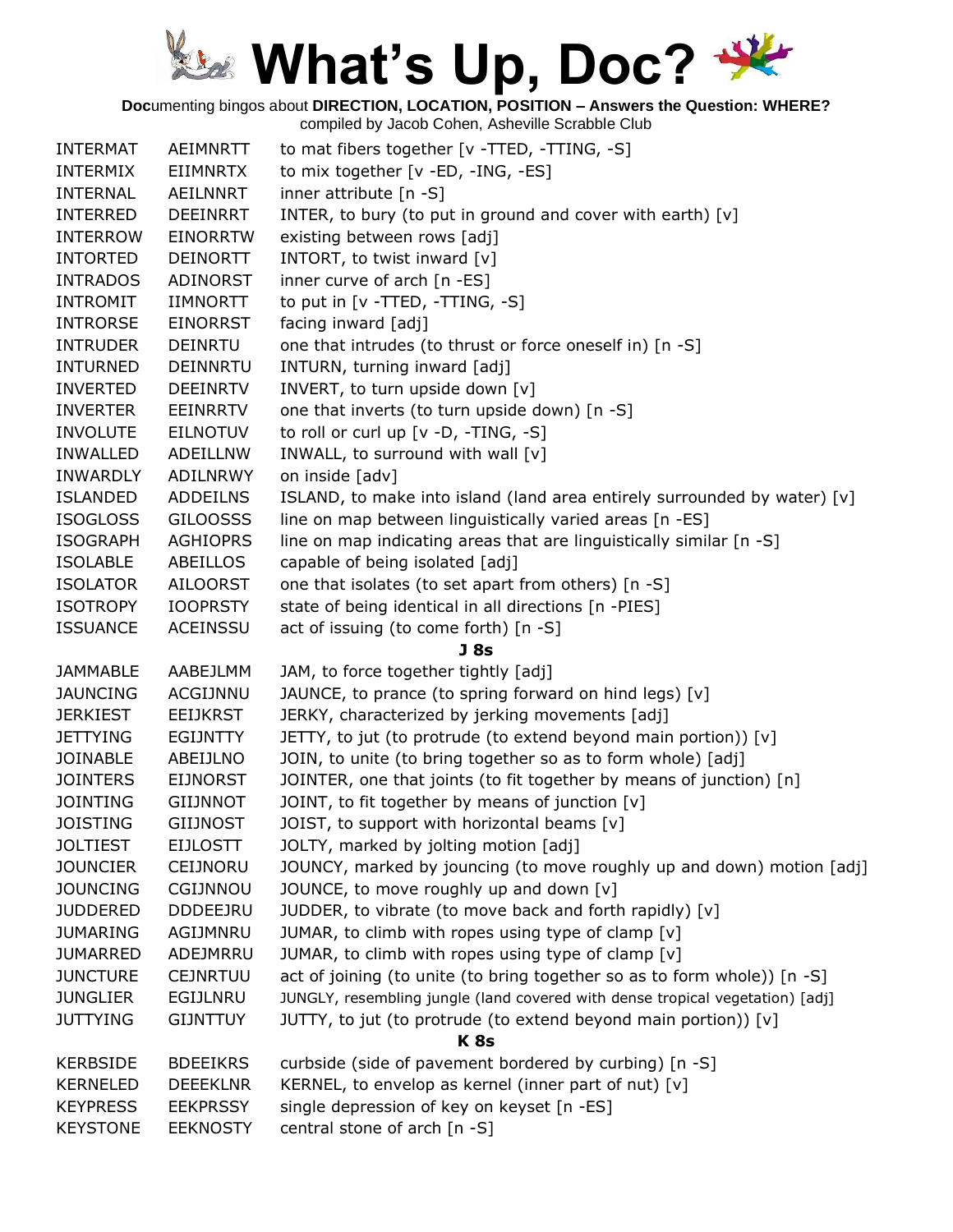**Doc**umenting bingos about **DIRECTION, LOCATION, POSITION – Answers the Question: WHERE?**

| <b>KIBOSHED</b> | <b>BDEHIKOS</b> | KIBOSH, to stop (to discontinue progress or motion of) [v]                                                        |
|-----------------|-----------------|-------------------------------------------------------------------------------------------------------------------|
| <b>KIBOSHES</b> | <b>BEHIKOSS</b> | KIBOSH, to stop (to discontinue progress or motion of) [v]                                                        |
| <b>KICKBACK</b> | <b>ABCCIKKK</b> | strong reaction [n -S]                                                                                            |
| <b>KINGSIDE</b> | <b>DEGIIKNS</b> | part of chessboard [n -S]                                                                                         |
| <b>KLUDGIER</b> | <b>DEGIKLRU</b> | KLUDGEY, kludgy (involving or put together with ill-fitting components) [adj] / KLUDGY, [adj]                     |
| <b>KLUDGING</b> | <b>DGGIKLNU</b> | KLUDGE, to put together from ill-fitting components [v]                                                           |
| <b>KNAPSACK</b> | <b>AACKKNPS</b> | bag carried on back [n -S]                                                                                        |
| <b>KNEEHOLE</b> | <b>EEEHKLNO</b> | space for knees [n -S]                                                                                            |
| <b>KNEELING</b> | <b>EEGIKLNN</b> | KNEEL, to rest on knees [v]                                                                                       |
| <b>KNEESOCK</b> | <b>CEEKKNOS</b> | sock reaching up to knee [n -S]                                                                                   |
| <b>KYBOSHED</b> | <b>BDEHKOSY</b> | KYBOSH, to kibosh (to stop (to discontinue progress or motion of)) [v]                                            |
| <b>KYBOSHES</b> | <b>BEHKOSSY</b> | KYBOSH, to kibosh (to stop (to discontinue progress or motion of)) [v]                                            |
|                 |                 | <b>L</b> 8s                                                                                                       |
| LACUNARY        | <b>AACLNRUY</b> | LACUNA, empty space or missing part [adj]                                                                         |
| <b>LACUNATE</b> | <b>AACELNTU</b> | LACUNA, empty space or missing part [adj]                                                                         |
| <b>LAKEFILL</b> | <b>AEFIKLLL</b> | area of land built by filling lake [n -S]                                                                         |
| LAKELAND        | <b>AADEKLLN</b> | area with many lakes [n -S]                                                                                       |
| <b>LAKEPORT</b> | <b>AEKLOPRT</b> | city located on shore of lake [n -S]                                                                              |
| <b>LAKESIDE</b> | <b>ADEEIKLS</b> | land along edge of lake [n -S]                                                                                    |
| LAMBENCY        | ABCELMNY        | quality or instance of being lambent (flickering lightly and softly over surface) [n -CIES]                       |
| LAMINARY        | AAILMNRY        | LAMINA, thin plate, scale, or layer [adj]                                                                         |
| <b>LANDFILL</b> | <b>ADFILLLN</b> | to build up area by burying refuse [v -ED, -ING, -S]                                                              |
| <b>LANDMASS</b> | <b>AADLMNSS</b> | large area of land [n -ES]                                                                                        |
| LANDSIDE        | <b>ADDEILNS</b> | part of plow [n -S]                                                                                               |
| LANDWARD        | AADDLNRW        | toward land [adv]                                                                                                 |
| LANDWASH        | <b>AADHLNSW</b> | shore area between high-water mark and sea [n -ES]                                                                |
| <b>LANOSITY</b> | <b>AILNOSTY</b> | state of being lanose (lanate (covered with wool)) [n -TIES]                                                      |
| LARBOARD        | <b>AABDLORR</b> | left-hand side of ship [n -S]                                                                                     |
| LATHERED        | ADEEHLRT        | LATHER, to cover with lather (light foam) [v]                                                                     |
| <b>LATHERER</b> | AEEHLRRT        | one that lathers (to cover with lather (light foam)) [n -S]                                                       |
| LATITUDE        | ADEILTTU        | freedom from narrow restrictions [n -S]                                                                           |
| <b>LAUNCHER</b> | <b>ACEHLNRU</b> | launching device [n -S]                                                                                           |
| LAVALIER        | AAEILLRV        | pendant worn on chain around neck [n -S]                                                                          |
| LAYERAGE        | AAEEGLRY        | method of plant propagation [n -S]                                                                                |
| LAYERING        | AEGILNRY        | layerage (method of plant propagation) [n -S] / LAYER, to form layer (single thickness, coating, or covering) [v] |
| <b>LEADABLE</b> | AABDEELL        | LEAD, to cover with lead (heavy metallic element) [adj]                                                           |
| <b>LEAFIEST</b> | <b>AEEFILST</b> | LEAFY, covered with leaves [adj]                                                                                  |
| <b>LEAPFROG</b> | <b>AEFGLOPR</b> | to jump over with legs wide apart [v -GGED, -GGING, -S]                                                           |
| <b>LEAVIEST</b> | <b>AEEILSTV</b> | LEAVY, leafy (covered with leaves) [adj]                                                                          |
| <b>LEFTMOST</b> | <b>EFLMOSTT</b> | farthest on left [adj]                                                                                            |
| LEFTWARD        | ADEFLRTW        | toward left [adv]                                                                                                 |
| <b>LEVANTER</b> | <b>AEELNRTV</b> | easterly Mediterranean wind [n -S]                                                                                |
| <b>LEVELING</b> | EEGILLNV        | LEVEL, to make even [v]                                                                                           |
| <b>LEVELLED</b> | <b>DEEELLLV</b> | LEVEL, to make even [v]                                                                                           |
| <b>LEVELLER</b> | <b>EEELLLRV</b> | leveler (one that levels (to make even)) [n -S]                                                                   |
| LEVITATE        | AEEILTTV        | to rise and float in air $[v -D, -TING, -S]$                                                                      |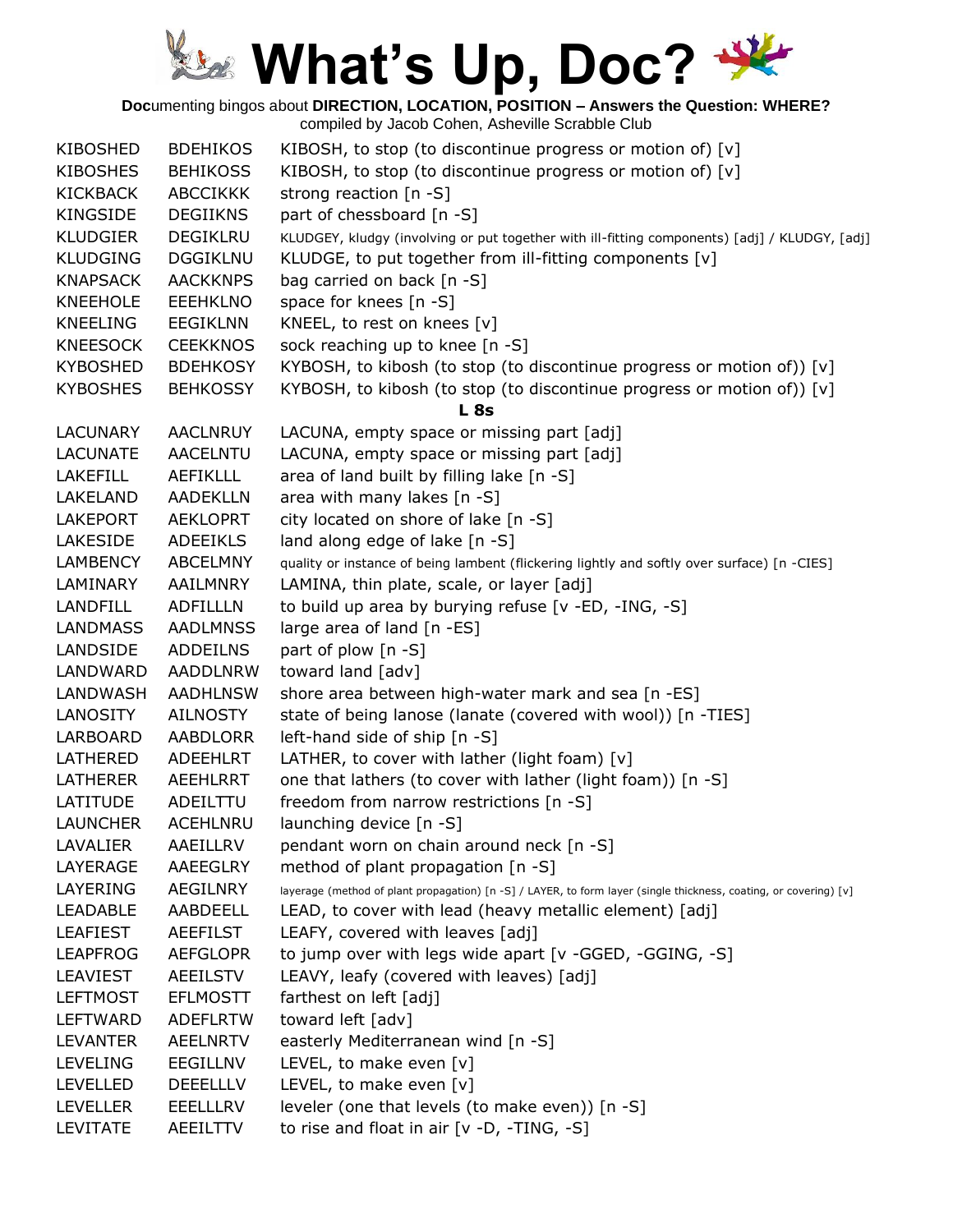**Doc**umenting bingos about **DIRECTION, LOCATION, POSITION – Answers the Question: WHERE?**

| <b>LEVOGYRE</b> | <b>EEGLORVY</b> | turning toward left [adj]                                     |
|-----------------|-----------------|---------------------------------------------------------------|
| LEWISSON        | <b>EILNOSSW</b> | lewis (hoisting device) [n -S]                                |
| <b>LIBECCIO</b> | <b>BECCIILO</b> | southwest wind [n -S]                                         |
| <b>LICHENED</b> | <b>CDEEHILN</b> | LICHEN, to cover with lichens (flowerless plants) [v]         |
| <b>LIFTABLE</b> | ABEFILLT        | LIFT, to move to higher position [adj]                        |
| <b>LIFTGATE</b> | <b>AEFGILTT</b> | rear panel on station wagon that opens upward [n -S]          |
| <b>LIMBUSES</b> | <b>BEILMSSU</b> | LIMBUS, distinctive border [n]                                |
| <b>LIMNETIC</b> | <b>CEIILMNT</b> | pertaining to open water of lake or pond [adj]                |
| <b>LINEABLE</b> | ABEEILLN        | lying in straight line [adj]                                  |
| LINEARLY        | <b>AEILLNRY</b> | LINEAR, of or resembling straight line [adv]                  |
| LINGIEST        | EGIILNST        | LINGY, covered with heaths [adj]                              |
| <b>LINKABLE</b> | <b>ABEIKLLN</b> | LINK, to connect (to join together) [adj]                     |
| <b>LINKWORK</b> | <b>IKKLNORW</b> | something composed of interlocking rings [n -S]               |
| <b>LINTELED</b> | <b>DEEILLNT</b> | having lintel (horizontal supporting beam) [adj]              |
| LINTIEST        | <b>EIILNSTT</b> | LINTY, covered with lint [adj]                                |
| <b>LIQUIDLY</b> | <b>DIILLQUY</b> | in free-flowing manner [adv]                                  |
| <b>LISSOMLY</b> | <b>ILLMOSSY</b> | LISSOM, lissome (lithe (bending easily)) [adv]                |
| <b>LITTORAL</b> | <b>AILLORTT</b> | coastal region [n -S]                                         |
| <b>LOCALISE</b> | <b>ACEILLOS</b> | to localize (to confine to particular area) [v -D, -SING, -S] |
| <b>LOCALISM</b> | <b>ACILLMOS</b> | custom or mannerism peculiar to locality [n -S]               |
| <b>LOCALIST</b> | <b>ACILLOST</b> | one who is strongly concerned with matters of locality [n -S] |
| <b>LOCALITE</b> | <b>ACEILLOT</b> | resident of locality [n -S]                                   |
| <b>LOCALITY</b> | <b>ACILLOTY</b> | area or neighborhood [n -TIES]                                |
| LOCALIZE        | <b>ACEILLOZ</b> | to confine to particular area [v -D, -ZING, -S]               |
| <b>LOCATING</b> | <b>ACGILNOT</b> | LOCATE, to determine position of [v]                          |
| LOCATION        | <b>ACILNOOT</b> | place where something is at given moment [n -S]               |
| <b>LOCATIVE</b> | <b>ACEILOTV</b> | type of grammatical case [n -S]                               |
| LOCAVORE        | <b>ACELOORV</b> | one who eats foods grown locally when possible [n -S]         |
| <b>LOCKSTEP</b> | <b>CEKLOPST</b> | mode of marching in close file [n -S]                         |
| <b>LOFTIEST</b> | <b>EFILOSTT</b> | LOFTY, extending high in air [adj]                            |
| LONGWAYS        | <b>AGLNOSWY</b> | longwise (lengthwise) [adv]                                   |
| LONGWISE        | <b>EGILNOSW</b> | lengthwise [adv]                                              |
| <b>LOOPIEST</b> | <b>EILOOPST</b> | LOOPY, full of loops [adj]                                    |
| <b>LOPSIDED</b> | <b>DDEILOPS</b> | leaning to one side [adj]                                     |
| <b>LORNNESS</b> | <b>ELNNORSS</b> | state of being lorn (abandoned) [n -ES]                       |
| <b>LOSTNESS</b> | <b>ELNOSSST</b> | state of being lost (not to be found or recovered) [n -ES]    |
| LOWERING        | <b>EGILNORW</b> | LOWER, to appear dark and threatening [v]                     |
| <b>LOWLIEST</b> | <b>EILLOSTW</b> | LOWLY, low in position or rank [adj]                          |
| <b>LOWLIFER</b> | <b>EFILLORW</b> | lowlife (despicable person) [n -S]                            |
| LOWLIGHT        | <b>GHILLOTW</b> | unpleasant event, detail, or part [n -S]                      |
| LOWRIDER        | <b>DEILORRW</b> | car having lowered suspension [n -S]                          |
| <b>LUNGEING</b> | EGGILNNU        | LUNGE, to make forceful forward movement [v]                  |
| <b>LURCHING</b> | <b>CGHILNRU</b> | LURCH, to sway abruptly $[v]$                                 |
| LUXATING        | <b>AGILNTUX</b> | LUXATE, to put out of joint [v]                               |
| LUXATION        | <b>AILNOTUX</b> | act of luxating (to put out of joint) n -S]                   |
| <b>LYMPHOMA</b> | <b>AHLMMOPY</b> | type of tumor (abnormal swelling) [n -S, -TA]                 |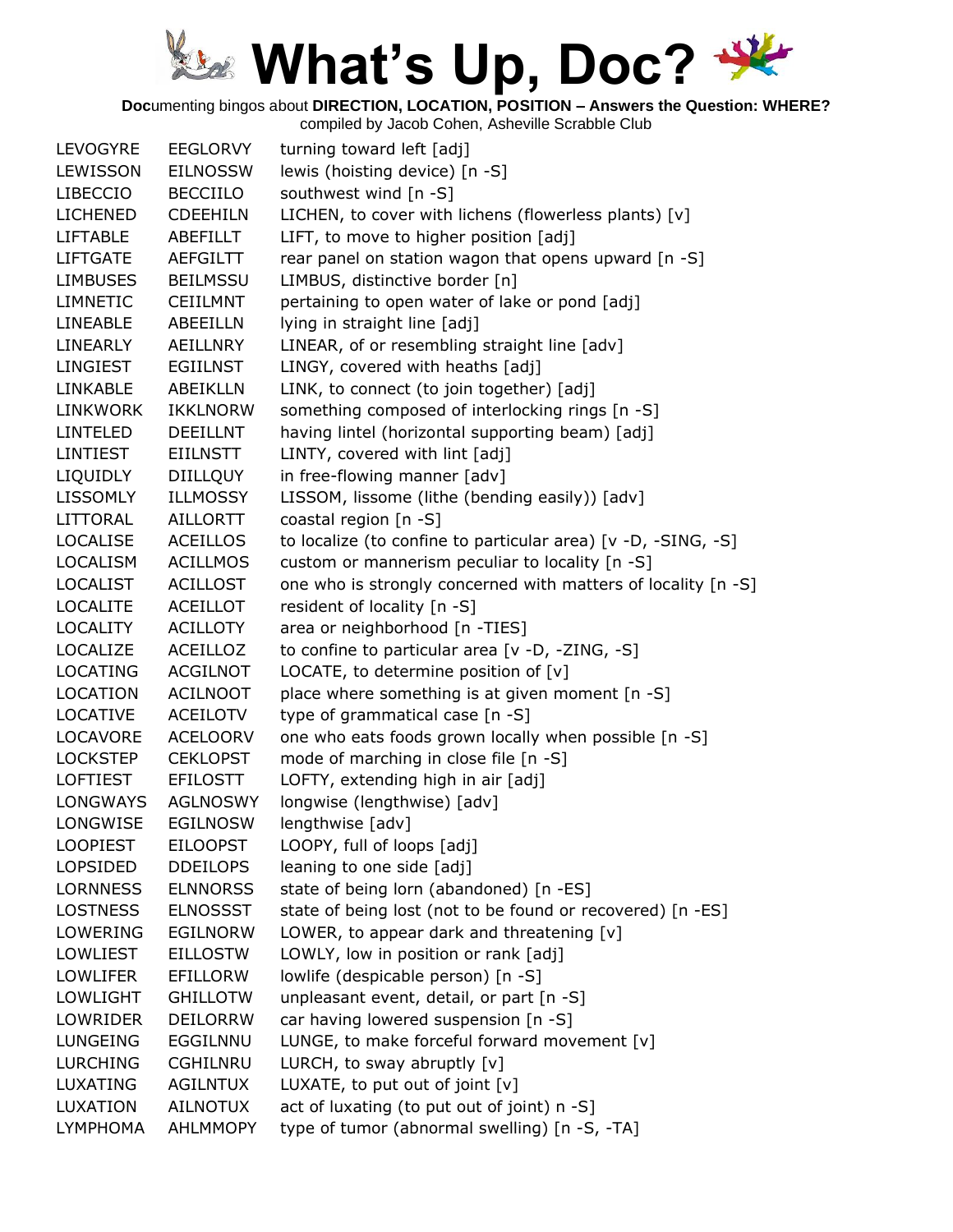

**Doc**umenting bingos about **DIRECTION, LOCATION, POSITION – Answers the Question: WHERE?**

compiled by Jacob Cohen, Asheville Scrabble Club

#### **M 8s**

| MALLEOLI        | AEILLLMO        | bony protuberances of ankle [n]                                                           |
|-----------------|-----------------|-------------------------------------------------------------------------------------------|
| <b>MALPOSED</b> | <b>ADELMOPS</b> | being in wrong position [adj]                                                             |
| <b>MAMMERED</b> | <b>ADEEMMMR</b> | MAMMER, to hesitate (to hold back in uncertainty) [v]                                     |
| MAMMILLA        | AAILLMMM        | nipple (protuberance on breast) [n -E]                                                    |
| <b>MANEUVER</b> | AEEMNRUV        | to change position of for specific purpose [v -ED, -ING, -S]                              |
| MANTLING        | AGILMNNT        | MANTLE, to cloak (to conceal (to keep from sight or discovery)) [v]                       |
| <b>MANWARDS</b> | <b>AADMNRSW</b> | manward (toward man) [adv]                                                                |
| <b>MAPMAKER</b> | <b>AAEKMMPR</b> | one that makes maps [n -S]                                                                |
| <b>MAPPABLE</b> | AABELMPP        | capable of being mapped [adj]                                                             |
| MARASMIC        | <b>AACIMMRS</b> | MARASMUS, wasting away of body [adj]                                                      |
| <b>MARASMUS</b> | <b>AAMMRSSU</b> | wasting away of body [n -ES]                                                              |
| MARGINAL        | AAGILMNR        | one considered to be at lower or outer limit [n -S]                                       |
| MARITIME        | AEIIMMRT        | pertaining to navigation or commerce on sea [adj]                                         |
| <b>MAROONED</b> | <b>ADEMNOOR</b> | MAROON, to abandon in isolated place [v]                                                  |
| MARZIPAN        | AAIMNPRZ        | to cover in marzipan (confectionary paste) [v -NNED, -NNING, -S]                          |
| <b>MASKABLE</b> | <b>AABEKLMS</b> | MASK, to cover with mask (covering used to disguise face) [adj]                           |
| MAXIMITE        | AEIIMMTX        | powerful explosive [n -S]                                                                 |
| MAZELIKE        | AEEIKLMZ        | mazy (full of confusing turns and passages) [adj]                                         |
| <b>MAZINESS</b> | AEIMNSSZ        | quality of being mazy (full of confusing turns and passages) [n -ES]                      |
| MEDIALLY        | ADEILLMY        | in central manner [adv]                                                                   |
| MEDIANLY        | ADEILMNY        | medially (in central manner) [adv]                                                        |
| <b>MELINITE</b> | EEIILMNT        | powerful explosive [n -S]                                                                 |
| <b>MEMBRANE</b> | ABEEMMNR        | thin, pliable layer of tissue [n -S]                                                      |
| MERIDIAN        | ADEIIMNR        | circle around earth passing through both poles [n -S]                                     |
| <b>MESIALLY</b> | AEILLMSY        | MESIAL, situated in middle [adv]                                                          |
| <b>MESOCARP</b> | <b>ACEMOPRS</b> | middle layer of pericarp [n -S]                                                           |
| <b>MESODERM</b> | <b>DEEMMORS</b> | middle germ layer of embryo [n -S]                                                        |
| <b>MESSUAGE</b> | AEEGMSSU        | dwelling house with its adjacent buildings and land [n -S]                                |
| <b>METALING</b> | AEGILMNT        | METAL, to cover with metal (any of various ductile, fusible, and lustrous substances) [v] |
| <b>METALLED</b> | <b>ADEELLMT</b> | METAL, to cover with metal (any of various ductile, fusible, and lustrous substances) [v] |
| MIDBRAIN        | ABDIIMNR        | middle region of brain $[n -S]$                                                           |
| <b>MIDDLING</b> | <b>DDGIILMN</b> | MIDDLE, to place in middle (area or point equidistant from extremes or limits) [v]        |
| MIDPOINT        | <b>DIIMNOPT</b> | point at middle [n -S]                                                                    |
| MIDRANGE        | ADEGIMNR        | middle of range [n -S]                                                                    |
| MIDSPACE        | <b>ACDEIMPS</b> | middle of space $[n - S]$                                                                 |
| <b>MIDWATER</b> | <b>ADEIMRTW</b> | middle portion vertically of body of water [n -S]                                         |
| <b>MIGRATOR</b> | <b>AGIMORRT</b> | migrant (one that migrates (to move from one region to another)) [n -S]                   |
| <b>MILKSHED</b> | <b>DEHIKLMS</b> | region supplying milk to particular community [n -S]                                      |
| MILLIARE        | AEIILLMR        | unit of area $[n -S]$                                                                     |
| MINGLING        | <b>GGIILMNN</b> | MINGLE, to mix together [v]                                                               |
| MIRRORED        | <b>DEIMORRR</b> | MIRROR, to reflect image of [v]                                                           |
| MISAIMED        | ADEIIMMS        | MISAIM, to aim badly [v]                                                                  |
| MISALIGN        | <b>AGIILMNS</b> | to align improperly [v -ED, -ING, -S]                                                     |
| <b>MISENTER</b> | <b>EEIMNRST</b> | to enter erroneously [v -ED, -ING, -S]                                                    |
| <b>MISENTRY</b> | <b>EIMNRSTY</b> | erroneous entry [n -RIES]                                                                 |
|                 |                 |                                                                                           |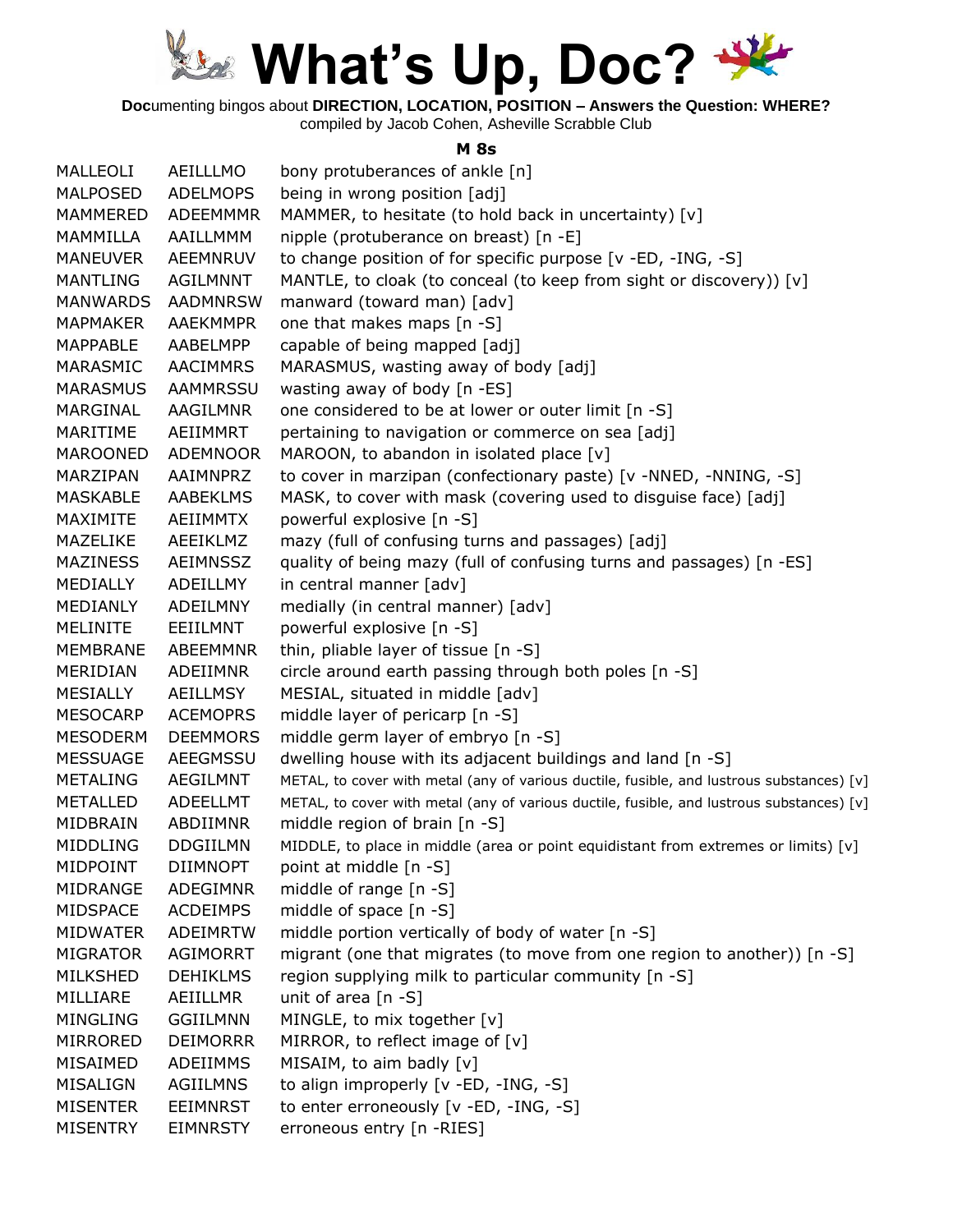**Doc**umenting bingos about **DIRECTION, LOCATION, POSITION – Answers the Question: WHERE?**

| <b>MISINTER</b> | <b>EIIMNRST</b> | to inter improperly [v -RRED, -RRING, -S]                                       |
|-----------------|-----------------|---------------------------------------------------------------------------------|
| <b>MISLIGHT</b> | <b>GHIILMST</b> | to lead astray by its light $[v - ED, -IT, -ING, -S]$                           |
| <b>MISLYING</b> | <b>GIILMNSY</b> | MISLIE, to lie in wrong position [v]                                            |
| <b>MISPLACE</b> | <b>ACEILMPS</b> | to put in wrong place [v -D, -CING, -S]                                         |
| MISPOINT        | IIMNOPST        | to point improperly [v -ED, -ING, -S]                                           |
| <b>MISPOISE</b> | <b>EIIMOPSS</b> | to poise (to hold in state of equilibrium) incorrectly [v -D, -SING, -S]        |
| <b>MISRAISE</b> | <b>AEIIMRSS</b> | to raise wrongly [v -D, -SING, -S]                                              |
| <b>MISROUTE</b> | EIMORSTU        | to route (to send on particular course) incorrectly [v -D, -TING, -S]           |
| MISSABLE        | <b>ABEILMSS</b> | able to be missed [adj]                                                         |
| <b>MISSPACE</b> | <b>ACEIMPSS</b> | to space (to set some distance apart) incorrectly [v -D, -CING, -S]             |
| <b>MISSTEER</b> | <b>EEIMRSST</b> | to steer wrongly [v -ED, -ING, -S]                                              |
| <b>MISTRACE</b> | <b>ACEIMRST</b> | to trace wrongly [v -D, -CING, -S]                                              |
| <b>MODIOLUS</b> | <b>DILMOOSU</b> | bony shaft of inner ear [n -LI]                                                 |
| <b>MOLEHILL</b> | EHILLLMO        | small mound of earth [n -S]                                                     |
| MONAXIAL        | AAILMNOX        | having one axis [adj]                                                           |
| MONOKINI        | <b>IIKMNNOO</b> | lower half of bikini [n -S]                                                     |
| <b>MOONPORT</b> | <b>MNOOOPRT</b> | facility for launching spacecraft to moon [n -S]                                |
| <b>MOONRISE</b> | <b>EIMNOORS</b> | rising of moon above horizon [n -S]                                             |
| <b>MOONSEED</b> | <b>DEEMNOOS</b> | climbing plant [n -S]                                                           |
| <b>MOONWARD</b> | ADMNOORW        | toward moon [adv]                                                               |
| <b>MOSSBACK</b> | <b>ABCKMOSS</b> | large, old fish [n -S]                                                          |
| <b>MOSSIEST</b> | <b>EIMOSSST</b> | MOSSY, covered with moss [adj]                                                  |
| <b>MOULTING</b> | <b>GILMNOTU</b> | MOULT, to molt (to cast off outer covering) [v]                                 |
| <b>MOUNTAIN</b> | <b>AIMNNOTU</b> | large, natural elevation of earth's surface [n -S]                              |
| <b>MOUNTING</b> | <b>GIMNNOTU</b> | MOUNT, to get up on [v]                                                         |
| <b>MOURNING</b> | <b>GIMNNORU</b> | outward sign of grief [n -S]                                                    |
| <b>MOUTHING</b> | <b>GHIMNOTU</b> | MOUTH, to put into mouth [v]                                                    |
| <b>MUDDIEST</b> | <b>DDEIMSTU</b> | MUDDY, covered or filled with mud [adj]                                         |
| <b>MUDSLIDE</b> | <b>DDEILMSU</b> | mudflow down slope [n -S]                                                       |
| MULTIWAY        | <b>AILMTUWY</b> | having several paths or routes [adj]                                            |
| <b>MURICATE</b> | ACEIMRTU        | covered with short, sharp points [adj]                                          |
| <b>MUSKOXEN</b> | <b>EKMNOSUX</b> | MUSKOX, large bovid of arctic regions [n]                                       |
| <b>MYSTIQUE</b> | <b>EIMQSTUY</b> | aura of mystery or mystical power surrounding particular person or thing [n -S] |
|                 |                 | <b>N</b> 8s                                                                     |
| <b>NACREOUS</b> | <b>ACENORSU</b> | NACRE, pearly internal layer of certain shells [adj]                            |
| <b>NAILFOLD</b> | ADFILLNO        | fold of skin around fingernail [n -S]                                           |
| <b>NEARLIER</b> | AEEILNRR        | NEARLY, with close approximation [adv]                                          |
| <b>NEARNESS</b> | <b>AEENNRSS</b> | state of being near (situated within short distance) [n -ES]                    |
| <b>NEARSIDE</b> | ADEEINRS        | left side [n -S]                                                                |
| <b>NECKBAND</b> | <b>ABCDEKNN</b> | band worn around neck (part of body joining head to trunk) [n -S]               |
| <b>NECKLACE</b> | <b>ACCEEKLN</b> | to kill by placing tire around neck and setting it on fire [v -D, -CING, -S]    |
| <b>NECKLINE</b> | <b>CEEIKLNN</b> | line formed by neck opening of garment [n -S]                                   |
| <b>NECKWEAR</b> | <b>ACEEKNRW</b> | something that is worn around neck [n NECKWEAR]                                 |
| <b>NESTLING</b> | <b>EGILNNST</b> | NESTLE, to lie snugly [v] / young bird [n -S]                                   |
| <b>NEXTDOOR</b> | <b>DENOORTX</b> | located in next building or room [adj]                                          |
| <b>NIGHNESS</b> | <b>EGHINNSS</b> | state of being nigh (near (situated within short distance)) [n -ES]             |
|                 |                 |                                                                                 |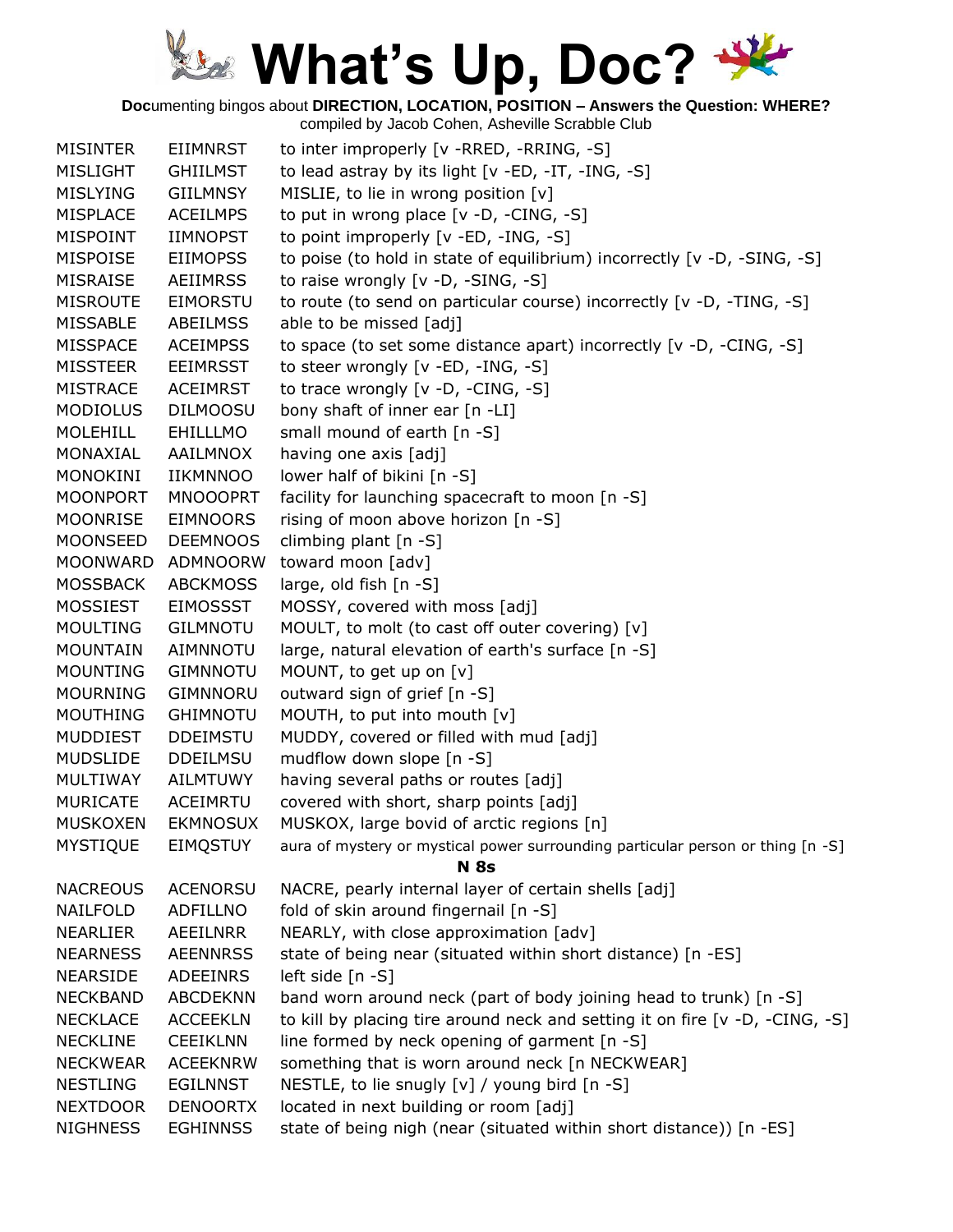**Doc**umenting bingos about **DIRECTION, LOCATION, POSITION – Answers the Question: WHERE?**

| <b>NODOSITY</b> | <b>DINOOSTY</b> | state of being nodose (having nodes (swollen enlargement)) [n -TIES]          |
|-----------------|-----------------|-------------------------------------------------------------------------------|
| <b>NODULOUS</b> | <b>DLNOOSUU</b> | NODULE, small node [adj]                                                      |
| <b>NOMADISM</b> | <b>ADIMMNOS</b> | mode of life of nomad [n -S]                                                  |
| <b>NONENTRY</b> | <b>ENNNORTY</b> | fact of not entering [n -RIES]                                                |
| <b>NONLEVEL</b> | <b>EELLNNOV</b> | not flat or even [adj]                                                        |
| <b>NONMETRO</b> | <b>EMNNOORT</b> | not metropolitan [adj]                                                        |
| <b>NONPOINT</b> | <b>INNNOOPT</b> | not occurring at definite single site [adj]                                   |
| <b>NONPOLAR</b> | <b>ALNNOOPR</b> | not polar [adj]                                                               |
| <b>NORTHERN</b> | <b>EHNNORRT</b> | person living in north [n -S]                                                 |
| <b>NORTHING</b> | <b>GHINNORT</b> | movement toward north [n -S]                                                  |
| <b>NOSEDIVE</b> | <b>DEEINOSV</b> | to go into sudden steep drop [v -ED, -DOVE, -VING, -S]                        |
| <b>NOTCHIER</b> | <b>CEHINORT</b> | NOTCHY, having angular cuts [adj]                                             |
| <b>NOTCHING</b> | <b>CDEHNOT</b>  | NOTCH, to make angular cut in $[v]$                                           |
| <b>NUBBLIER</b> | <b>BBEILNRU</b> | NUBBLY, having nubbles (small nub) [adj]                                      |
| <b>NUCLEOID</b> | CDEILNOU        | DNA-containing area of certain cells [n -S]                                   |
| <b>NUZZLING</b> | <b>GILNNUZZ</b> | NUZZLE, to push with nose [v]                                                 |
|                 |                 | <b>O</b> 8s                                                                   |
| <b>OBLONGLY</b> | <b>BGLLNOOY</b> | in oblong manner [adv]                                                        |
| <b>OBSTACLE</b> | <b>ABCELOST</b> | something that obstructs (to get in way of) [n -S]                            |
| <b>OBSTRUCT</b> | <b>BCORSTTU</b> | to get in way of $[v - ED, -ING, -S]$                                         |
| <b>OBTECTED</b> | <b>BCDEEOTT</b> | obtect (covered by hardened secretion) [adj]                                  |
| <b>OBTRUDER</b> | <b>BDEORRTU</b> | one that obtrudes (to thrust forward) [n -S]                                  |
| <b>OBVOLUTE</b> | <b>BELOOTUV</b> | rolled or turned in [adj]                                                     |
| <b>OCCIDENT</b> | <b>CCDEINOT</b> | west (cardinal point of compass) [n -S]                                       |
| ODONTOID        | <b>DDINOOOT</b> | toothlike vertebral projection [n -S]                                         |
| <b>ODYSSEAN</b> | <b>ADENOSSY</b> | ODYSSEY, long, wandering journey [adj]                                        |
| <b>OFFSHOOT</b> | <b>FFHOOOST</b> | lateral shoot from main stem [n -S]                                           |
| <b>OFFSHORE</b> | <b>EFFHOORS</b> | area of submerged land out from shore [n -S]                                  |
| <b>OFFSTAGE</b> | <b>AEFFGOST</b> | part of stage not visible to audience [n -S]                                  |
| <b>OFFTRACK</b> | <b>ACFFKORT</b> | away from racetrack [adj]                                                     |
| OILFIELD        | <b>DEFIILLO</b> | area that yields petroleum [n -S]                                             |
| <b>OILINESS</b> | <b>EIILNOSS</b> | state of being oily (covered or soaked with oil) [n -ES]                      |
| <b>OMELETTE</b> | <b>EEELMOTT</b> | omelet (dish of beaten eggs cooked and folded around filling) [n -S]          |
| OMISSION        | <b>IIMNOOSS</b> | something left undone [n -S]                                                  |
| OMISSIVE        | EIIMOSSV        | marked by omission [adj]                                                      |
| OMITTING        | <b>GIIMNOTT</b> | OMIT, to leave out [v]                                                        |
| <b>OMPHALOS</b> | <b>AHLMOOPS</b> | central point [n -LI or -OI]                                                  |
| <b>ONCOMING</b> | <b>CGIMNNOO</b> | approach [n -S]                                                               |
| <b>ONRUSHES</b> | <b>EHNORSSU</b> | ONRUSH, forward rush or flow [n]                                              |
| <b>OPENABLE</b> | ABEELNOP        | OPEN, to cause to become open [adj]                                           |
| <b>OPENCAST</b> | <b>ACENOPST</b> | worked from surface open to air [adj]                                         |
| <b>OPENNESS</b> | <b>EENNOPSS</b> | state of being open (affording unobstructed access, passage, or view) [n -ES] |
| <b>OPENWORK</b> | <b>EKNOOPRW</b> | ornamental or structural work containing numerous openings [n -S]             |
| OPPILATE        | <b>AEILOPPT</b> | to obstruct (to get in way of) [v -D, -TING, -S]                              |
| ORBITING        | <b>BGIINORT</b> | ORBIT, to move or revolve around [v]                                          |
| ORDINATE        | ADEINORT        | particular geometric coordinate [n -S]                                        |
|                 |                 |                                                                               |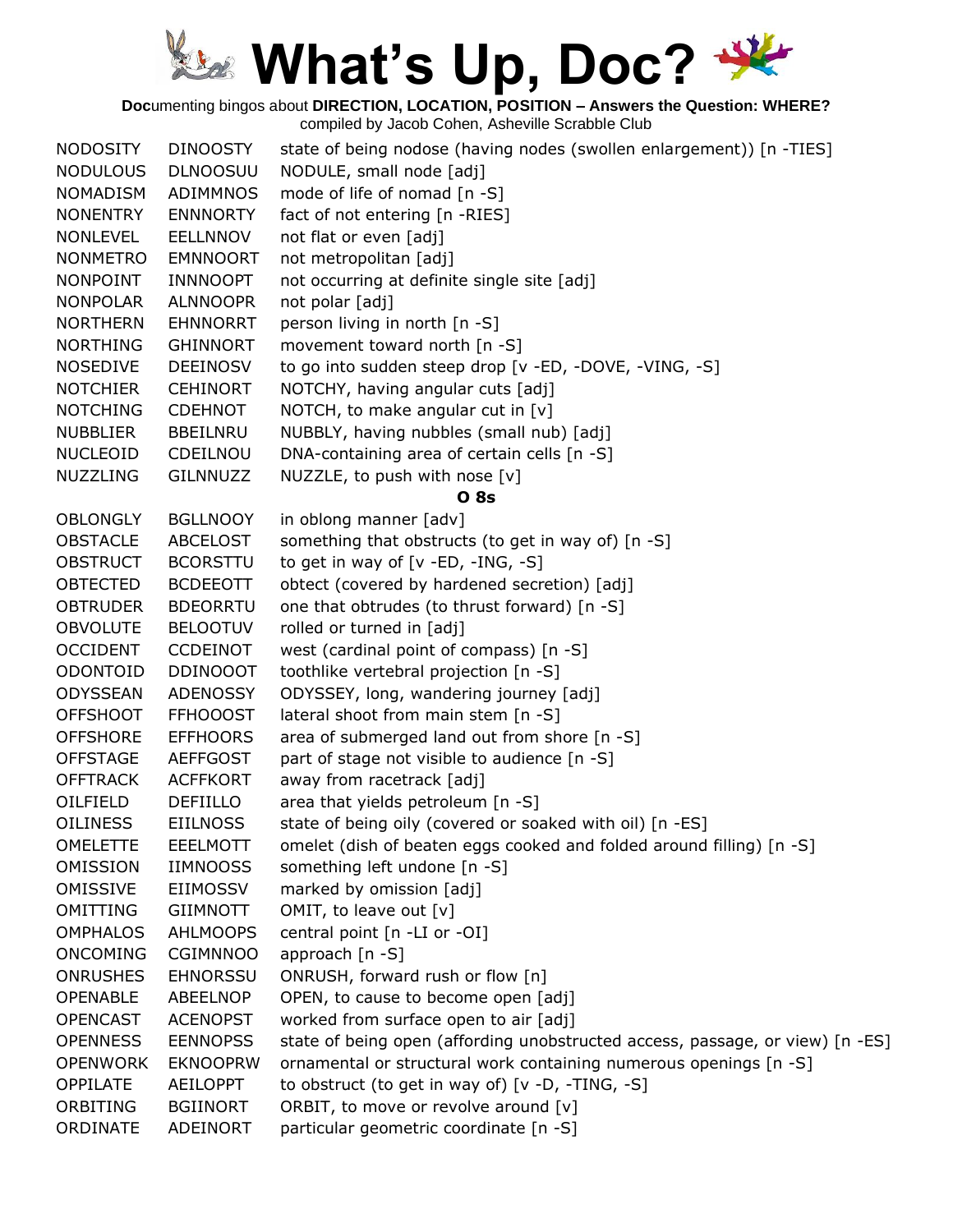**Doc**umenting bingos about **DIRECTION, LOCATION, POSITION – Answers the Question: WHERE?**

| ORIENTAL        | AEILNORT        | inhabitant of eastern country [n -S]                                      |
|-----------------|-----------------|---------------------------------------------------------------------------|
| ORIENTED        | <b>DEEINORT</b> | ORIENT, to adjust in relation to something else [v]                       |
| ORIENTER        | EEINORRT        | one who helps another to adjust to surroundings [n -S]                    |
| <b>ORNITHES</b> | <b>EHINORST</b> | ORNIS, avifauna (bird life of particular region) [n]                      |
| <b>OSCULANT</b> | <b>ACLNOSTU</b> | adhering closely [adj]                                                    |
| <b>OTOTOXIC</b> | <b>CIOOOTTX</b> | adversely affecting hearing or balance [adj]                              |
| <b>OUTBOUND</b> | <b>BDNOOTUU</b> | outward bound [adj]                                                       |
| <b>OUTBULGE</b> | <b>BEGLOTUU</b> | to surpass in size $[v -D, -GING, -S]$                                    |
| <b>OUTCLIMB</b> | <b>BCILMOTU</b> | to surpass in climbing [v -ED, -LOMB, -ING, -S]                           |
| <b>OUTCROWD</b> | <b>CDOORTUW</b> | to cause to be too crowded [v -ED, -ING, -S]                              |
| <b>OUTCURVE</b> | <b>CEORTUUV</b> | type of pitch in baseball [n -S]                                          |
| <b>OUTDODGE</b> | <b>DDEGOOTU</b> | to surpass in dodging [v -D, -GING, -S]                                   |
| <b>OUTFLANK</b> | <b>AFKLNOTU</b> | to gain tactical advantage over [v -ED, -ING, -S]                         |
| OUTFLOAT        | AFLOOTTU        | to float longer than [v -ED, -ING, -S]                                    |
| <b>OUTGASES</b> | AEGOSSTU        | OUTGAS, to remove gas from [v]                                            |
| <b>OUTGOING</b> | <b>GGINOOTU</b> | departure [n -S] / OUTGO, to go beyond [v]                                |
| <b>OUTGUIDE</b> | <b>DEGIOTUU</b> | to surpass in guiding [v -D, -DING, -S]                                   |
| <b>OUTPRESS</b> | <b>EOPRSSTU</b> | to surpass in pressing [v -ED, -ING, -ES]                                 |
| <b>OUTPUPIL</b> | ILOPPTUU        | pupil who lives off campus [n -S]                                         |
| <b>OUTRAISE</b> | AEIORSTU        | to surpass in raising [v -D, -SING, -S]                                   |
| <b>OUTRANGE</b> | <b>AEGNORTU</b> | to surpass in range [v -D, -GING, -S]                                     |
| <b>OUTREACH</b> | <b>ACEHORTU</b> | to reach beyond [v -ED, -ING, -ES]                                        |
| <b>OUTRIDER</b> | DEIORRTU        | mounted attendant who rides before or beside carriage [n -S]              |
| <b>OUTSERVE</b> | <b>EEORSTUV</b> | to surpass in serving [v -D, -VING, -S]                                   |
| <b>OUTSIGHT</b> | <b>GHIOSTTU</b> | power of perceiving external things [n -S]                                |
| <b>OUTSKATE</b> | AEKOSTTU        | to surpass in skating [v -D, -TING, -S]                                   |
| <b>OUTSKIRT</b> | <b>IKORSTTU</b> | outlying area [n -S]                                                      |
| <b>OUTSTART</b> | AORSTTTU        | to get ahead of at start $[v - ED, -ING, -S]$                             |
| <b>OUTSTRIP</b> | <b>IOPRSTTU</b> | to go faster or farther than [v -PPED, -PPING, -S]                        |
| <b>OUTTOWER</b> | <b>EOORTTUW</b> | to tower above [v -ED, -ING, -S]                                          |
| <b>OVERBITE</b> | <b>BEEIORTV</b> | faulty closure of teeth [n -S]                                            |
| <b>OVERBOOK</b> | <b>BEKOOORV</b> | to issue reservations in excess of space available [v -ED, -ING, -S]      |
| <b>OVERCRAM</b> | <b>ACEMORRV</b> | to stuff or cram to excess [v -MMED, -MMING, -S]                          |
| <b>OVERFISH</b> | <b>EFHIORSV</b> | to deplete supply of fish in area by fishing to excess [v -ED, -ING, -ES] |
| <b>OVERHAND</b> | <b>ADEHNORV</b> | to sew with short, vertical stitches [v -ED, -ING, -S]                    |
| <b>OVERHEAP</b> | <b>AEEHOPRV</b> | to heap up or accumulate to excess [v -ED, -ING, -S]                      |
| <b>OVERHIGH</b> | <b>EGHHIORV</b> | too high [adj]                                                            |
| <b>OVERHUNT</b> | <b>EHNORTUV</b> | to deplete supply of game in area by hunting to excess [v -ED, -ING, -S]  |
| <b>OVERLAND</b> | ADELNORV        | train or stagecoach that travels over land [n -S]                         |
| <b>OVERLEAF</b> | AEEFLORV        | on other side of page [adv]                                               |
| <b>OVERLEAP</b> | AEELOPRV        | to leap over $[v - ED, -T, -ING, -S]$                                     |
| <b>OVERNEAR</b> | <b>AEENORRV</b> | too near [adj]                                                            |
| <b>OVERPASS</b> | <b>AEOPRSSV</b> | to pass over $[v - ED, -T, -ING, -ES]$                                    |
| OVERRIDE        | DEEIORRV        | to ride over [v - RODE, - DDEN, - DING, -S]                               |
| <b>OVERSHOE</b> | <b>EEHOORSV</b> | protective outer shoe [n -S]                                              |
| <b>OVERSIDE</b> | DEEIORSV        | other side of phonograph record [n -S]                                    |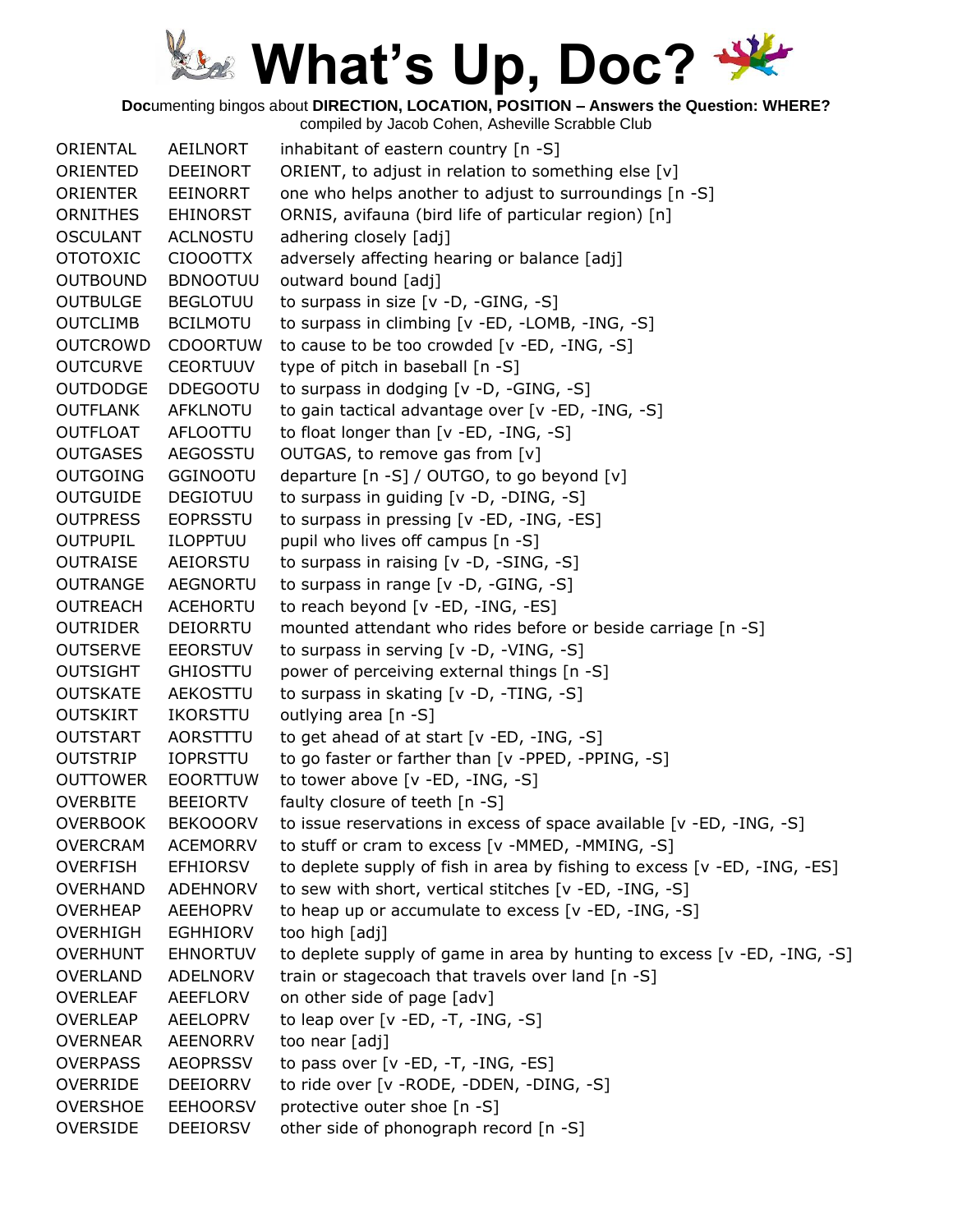**Doc**umenting bingos about **DIRECTION, LOCATION, POSITION – Answers the Question: WHERE?**

| <b>OVERSLIP</b> | <b>EILOPRSV</b> | to leave out [v -PPED, -T, -PPING, -S]                                                 |
|-----------------|-----------------|----------------------------------------------------------------------------------------|
| <b>OVERSPIN</b> | <b>EINOPRSV</b> | forward spin imparted to ball [n -S]                                                   |
| <b>OVERWIDE</b> | <b>DEEIORVW</b> | too wide [adj]                                                                         |
|                 |                 | <b>P</b> 8s                                                                            |
| <b>PACKSACK</b> | <b>AACCKKPS</b> | carrying bag to be worn on back [n -S]                                                 |
| <b>PAINTIER</b> | AEIINPRT        | PAINTY, covered with paint [adj]                                                       |
| <b>PALEOSOL</b> | <b>AELLOOPS</b> | layer of ancient soil [n -S]                                                           |
| <b>PALEWAYS</b> | <b>AAELPSWY</b> | palewise (vertically) [adv]                                                            |
| PALEWISE        | <b>AEEILPSW</b> | vertically [adv]                                                                       |
| <b>PANOPTIC</b> | <b>ACINOPPT</b> | including everything visible in one view [adj]                                         |
| <b>PANORAMA</b> | <b>AAAMNOPR</b> | complete view [n -S]                                                                   |
| <b>PANTILED</b> | ADEILNPT        | PANTILE, roofing tile [adj]                                                            |
| <b>PAPERING</b> | <b>AEGINPPR</b> | PAPER, to cover or wrap with paper (thin sheet of material made of cellulose pulp) [v] |
| PAPILLAR        | AAILLPPR        | PAPILLA, nipple-like projection [adj]                                                  |
| PARABOLA        | <b>AAABLOPR</b> | conic section [n -E, -S]                                                               |
| <b>PARALLEL</b> | <b>AAELLLPR</b> | to be similar or analogous to [v -ED, -LLED, -ING, -LLING, -S]                         |
| PARAVANE        | AAAENPRV        | underwater device used to cut cables [n -S]                                            |
| <b>PARCLOSE</b> | <b>ACELOPRS</b> | screen dividing areas in church [n -S]                                                 |
| <b>PARECISM</b> | <b>ACEIMPRS</b> | state of having male and female sexual organs beside or near each other [n -S]         |
| <b>PARGETED</b> | <b>ADEEGPRT</b> | PARGET, to cover with plaster [v]                                                      |
| <b>PARKLAND</b> | <b>AADKLNPR</b> | grassland region with isolated or grouped trees [n -S]                                 |
| <b>PARKLIKE</b> | <b>AEIKKLPR</b> | resembling outdoor recreational area [adj]                                             |
| <b>PARRYING</b> | <b>AGINPRRY</b> | PARRY, to ward off blow [v]                                                            |
| <b>PARTERRE</b> | <b>AEEPRRRT</b> | section of theater [n -S]                                                              |
| <b>PARVISES</b> | <b>AEIPRSSV</b> | PARVIS, enclosed area in front of church [n] / PARVISE, parvis [n]                     |
| <b>PASSERBY</b> | <b>ABEPRSSY</b> | one who passes by [n -RSBY]                                                            |
| <b>PASSLESS</b> | <b>AELPSSSS</b> | incapable of being traveled over or through [adj]                                      |
| <b>PATELLAR</b> | AAELLPRT        | PATELLA, flat movable bone at front of knee [adj]                                      |
| <b>PATHLESS</b> | <b>AEHLPSST</b> | having no path [adj]                                                                   |
| <b>PATHWAY</b>  | <b>AAHPTWY</b>  | path (trodden way or track) [n -S]                                                     |
| PATINING        | <b>AGIINNPT</b> | PATINE, to cover with patina [v]                                                       |
| <b>PATULENT</b> | <b>AELNPTTU</b> | patulous (spreading; open) [adj]                                                       |
| <b>PATULOUS</b> | <b>ALOPSTUU</b> | spreading; open [adj]                                                                  |
| PAVILION        | AIILNOPV        | to cover with large tent [v -ED, -ING, -S]                                             |
| <b>PEAKLESS</b> | <b>AEEKLPSS</b> | having no peak (pointed top) [adj]                                                     |
| PEAKLIKE        | AEEIKKLP        | resembling peak [adj]                                                                  |
| <b>PEBBLING</b> | <b>BBEGILNP</b> | PEBBLE, to cover with pebbles (small, rounded stones) [v]                              |
| PEDESTAL        | <b>ADEELPST</b> | to provide with architectural support or base [v -ED, -LLED, -ING, -LLING, -S]         |
| PEELABLE        | ABEEELLP        | PEEL, to strip off outer covering of [adj]                                             |
| <b>PENDULAR</b> | ADELNPRU        | PENDULUM, type of free swinging body [adj]                                             |
| PENDULUM        | <b>DELMNPUU</b> | type of free swinging body [n -S]                                                      |
| PEPTIZER        | EEIPPRTZ        | one that peptizes (to increase colloidal dispersion of) [n -S]                         |
| PERIANTH        | AEHINPRT        | outer covering of flower [n -S]                                                        |
| PERIBLEM        | <b>BEEILMPR</b> | region of plant tissue [n -S]                                                          |
| PERIDERM        | <b>DEEIMPRR</b> | outer layer of plant tissue [n -S]                                                     |
| PERIGEAL        | AEEGILPR        | PERIGEE, point in orbit of celestial body which is nearest to earth [adj]              |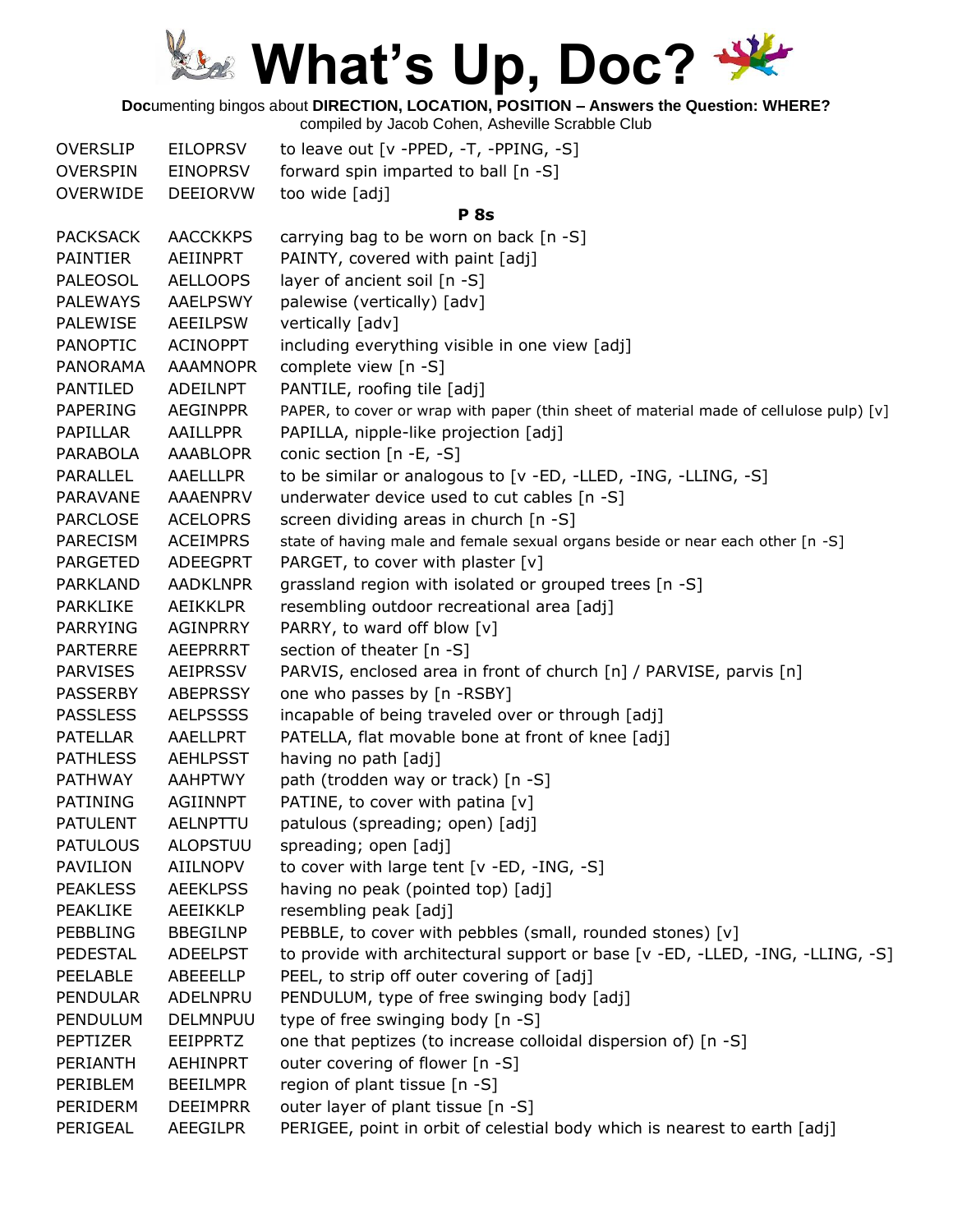**Doc**umenting bingos about **DIRECTION, LOCATION, POSITION – Answers the Question: WHERE?**

| PERIGEAN        | <b>AEEGINPR</b> | PERIGEE, point in orbit of celestial body which is nearest to earth [adj]                            |
|-----------------|-----------------|------------------------------------------------------------------------------------------------------|
| PERIGYNY        | <b>EGINPRYY</b> | state of being situated on cuplike organ surrounding pistil [n -NIES]                                |
| PERILUNE        | EEILNPRU        | point in orbit of celestial body which is nearest to moon [n -S]                                     |
| PERINEAL        | <b>AEEILNPR</b> | PERINEUM, region of body at lower end of trunk [adj]                                                 |
| PERINEUM        | EEIMNPRU        | region of body at lower end of trunk [n -EA]                                                         |
| <b>PERIOTIC</b> | <b>CEIIOPRT</b> | surrounding the ear [adj]                                                                            |
| <b>PERIPETY</b> | EEIPPRTY        | sudden change in course of events [n -TIES]                                                          |
| <b>PERIPTER</b> | <b>EEIPPRRT</b> | structure with row of columns around all sides [n -S]                                                |
| PERMEANT        | AEEMNPRT        | that permeates [adj]                                                                                 |
| PERMEATE        | <b>AEEEMPRT</b> | to spread through [v -D, -TING, -S]                                                                  |
| <b>PERVADER</b> | ADEEPRRV        | one that pervades (to spread through every part of) [n -S]                                           |
| <b>PERVIOUS</b> | <b>EIOPRSUV</b> | capable of being penetrated [adj]                                                                    |
| <b>PESTHOLE</b> | <b>EEHLOPST</b> | place liable to epidemic disease [n -S]                                                              |
| <b>PHAROSES</b> | <b>AEHOPRSS</b> | PHAROS, lighthouse or beacon to guide seamen [n]                                                     |
| PHILTRUM        | <b>HILMPRTU</b> | indentation between upper lip and nose [n -RA]                                                       |
| PHOTOMAP        | <b>AHMOOPPT</b> | to map by means of aerial photography [v -PPED, -PPING, -S]                                          |
| <b>PICKETED</b> | <b>CDEEIKPT</b> | PICKET, to stand outside of some location, as business, to publicize one's grievances against it [v] |
| PIEDMONT        | <b>DEIMNOPT</b> | area lying at foot of mountain [n -S]                                                                |
| <b>PIERCING</b> | <b>CEGIINPR</b> | PIERCE, to cut or pass into or through [v]                                                           |
| <b>PILELESS</b> | <b>EEILLPSS</b> | not having raised surface of yarn [adj]                                                              |
| PILLARED        | <b>ADEILLPR</b> | PILLAR, to provide with vertical building supports [v]                                               |
| PILOSITY        | <b>IILOPSTY</b> | state of being pilose (covered with hair) [n -TIES]                                                  |
| PILOTAGE        | <b>AEGILOPT</b> | act of piloting (to control course of) [n -S]                                                        |
| <b>PILOTING</b> | <b>GIILNOPT</b> | PILOT, to control course of $[v]$                                                                    |
| PIMPLIER        | <b>EIILMPPR</b> | PIMPLY, covered with pimples [adj]                                                                   |
| PINCHING        | <b>CGHIINNP</b> | PINCH, to squeeze between two edges or surfaces [v]                                                  |
| <b>PINERIES</b> | <b>EEIINPRS</b> | PINERY, area where pineapples are grown [n]                                                          |
| PINNACLE        | <b>ACEILNNP</b> | to place on summit [v -D, -LING, -S]                                                                 |
| PINPOINT        | <b>IINNOPPT</b> | to locate precisely [v -ED, -ING, -S]                                                                |
| <b>PINPRICK</b> | <b>CIIKNPPR</b> | to puncture with pin [v -ED, -ING, -S]                                                               |
| PINWHEEL        | <b>EEHILNPW</b> | to revolve at end of stick [v -ED, -ING, -S]                                                         |
| PIPESTEM        | <b>EEIMPPST</b> | stem of tobacco pipe [n -S]                                                                          |
| PITCHOUT        | <b>CHIOPTTU</b> | type of pitch in baseball [n -S]                                                                     |
| PIVOTING        | <b>GIINOPTV</b> | PIVOT, to turn on shaft or rod [v]                                                                   |
| <b>PLAISTER</b> | <b>AEILPRST</b> | to plaster (to cover with plaster (mixture of lime, sand, and water)) [v -ED, -ING, -S]              |
| <b>PLAITING</b> | <b>AGIILNPT</b> | something that is plaited [n -S] / PLAIT, to braid (to weave together) [v]                           |
| <b>PLANFORM</b> | <b>AFLMNOPR</b> | contour of object as viewed from above [n -S]                                                        |
| <b>PLANKING</b> | <b>AGIKLNNP</b> | PLANK, to cover with planks (long, flat pieces of lumber) [v]                                        |
| <b>PLANTING</b> | <b>AGILNNPT</b> | area where plants are grown [n -S]                                                                   |
| <b>PLASHING</b> | <b>AGHILNPS</b> | PLASH, to weave together [v]                                                                         |
| <b>PLATTING</b> | <b>AGILNPTT</b> | PLAT, to plait (to braid (to weave together)) [v]                                                    |
| PLAYLAND        | AADLLNPY        | recreational area [n -S]                                                                             |
| <b>PLEACHED</b> | <b>ACDEEHLP</b> | PLEACH, to weave together [v]                                                                        |
| <b>PLEACHES</b> | <b>ACEEHLPS</b> | PLEACH, to weave together [v]                                                                        |
| <b>PLEATING</b> | <b>AEGILNPT</b> | arrangement of pleats (small folds) in garment [n -S] / PLEAT, to fold in even manner [v]            |
| <b>PLEXUSES</b> | <b>EELPSSUX</b> | PLEXUS, interlacing of parts [n]                                                                     |
|                 |                 |                                                                                                      |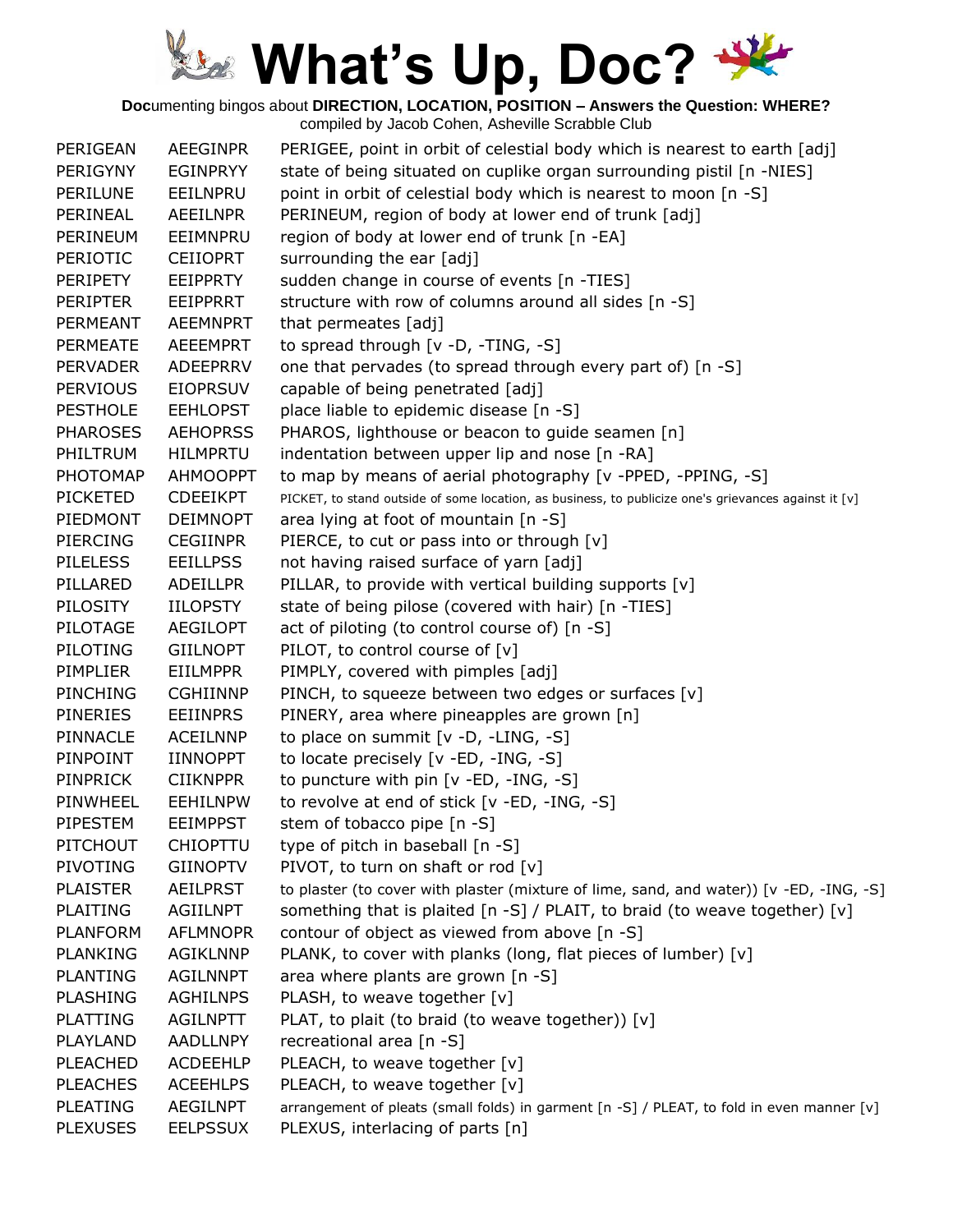**Doc**umenting bingos about **DIRECTION, LOCATION, POSITION – Answers the Question: WHERE?**

| PLIANTLY        | <b>AILLNPTY</b> | PLIANT, easily bent [adv]                                                    |
|-----------------|-----------------|------------------------------------------------------------------------------|
| <b>PLONKING</b> | <b>GIKLNNOP</b> | PLONK, to plunk (to fall or drop heavily) [v]                                |
| <b>PLOPPING</b> | <b>GILNOPPP</b> | PLOP, to drop or fall heavily [v]                                            |
| <b>PLOTTAGE</b> | <b>AEGLOPTT</b> | area of land $[n - S]$                                                       |
| <b>PLUCKIER</b> | <b>CEIKLPRU</b> | PLUCKY, brave and spirited [adj]                                             |
| PLUMIEST        | <b>EILMPSTU</b> | PLUMY, covered with feathers [adj]                                           |
| <b>PLUNGING</b> | <b>GGILNNPU</b> | PLUNGE, to throw or thrust suddenly or forcibly into something [v]           |
| <b>PLUNKING</b> | <b>GIKLNNPU</b> | PLUNK, to fall or drop heavily [v]                                           |
| <b>POCKIEST</b> | <b>CEIKOPST</b> | POCKY, covered with pocks [adj]                                              |
| <b>POCKMARK</b> | <b>ACKKMOPR</b> | to mark with scars caused by eruptive disease [v -ED, -ING, -S]              |
| <b>POECHORE</b> | <b>CEEHOOPR</b> | semiarid region [n -S]                                                       |
| <b>POINTING</b> | <b>GIINNOPT</b> | POINT, to indicate direction with finger [v]                                 |
| <b>POLEWARD</b> | <b>ADELOPRW</b> | in direction of either extremity of earth's axis [adv]                       |
| <b>POLLICAL</b> | ACILLLOP        | POLLEX, innermost digit of forelimb [adj]                                    |
| <b>POLLICES</b> | <b>CEILLOPS</b> | POLLEX, innermost digit of forelimb [n]                                      |
| <b>PONYTAIL</b> | <b>AILNOPTY</b> | hairstyle [n -S]                                                             |
| <b>POOCHING</b> | <b>CGHINOOP</b> | POOCH, to bulge (to swell out) [v]                                           |
| <b>POOLSIDE</b> | <b>DEILOOPS</b> | area surrounding swimming pool [n -S]                                        |
| <b>POPLITEI</b> | <b>EIILOPPT</b> | muscles at back of knees [n POPLITEI]                                        |
| <b>POPLITIC</b> | <b>CIILOPPT</b> | pertaining to part of leg behind knee [adj]                                  |
| <b>POPPLIER</b> | <b>EILOPPPR</b> | POPPLY, choppy (full of short, rough waves) [adj]                            |
| <b>PORPOISE</b> | <b>EIOOPPRS</b> | to move forward with rising and falling motions [v -D, -SING, -S]            |
| <b>PORTHOLE</b> | <b>EHLOOPRT</b> | small window in ship's side [n -S]                                           |
| <b>PORTOLAN</b> | <b>ALNOOPRT</b> | book of sailing directions [n -S]                                            |
| <b>PORTSIDE</b> | <b>DEIOPRST</b> | on left side of ship facing forward [adv]                                    |
| <b>POSEABLE</b> | ABEELOPS        | POSE, to assume fixed position [adj]                                         |
| <b>POSINGLY</b> | <b>GILNOPSY</b> | in posing manner [adv]                                                       |
| <b>POSITION</b> | <b>IINOOPST</b> | to put in particular location [v -ED, -ING, -S]                              |
| POSTANAL        | <b>AALNOPST</b> | situated behind anus [adj]                                                   |
| <b>POSTBASE</b> | ABEOPSST        | following base word [adj]                                                    |
| POSTORAL        | <b>ALOOPRST</b> | situated behind mouth [adj]                                                  |
| <b>POSTPOSE</b> | <b>EOOPPSST</b> | to place (word or phrase) after grammatically related word [v -D, -SING, -S] |
| <b>POSTURAL</b> | <b>ALOPRSTU</b> | pertaining to position of body [adj]                                         |
| <b>POSTURER</b> | <b>EOPRRSTU</b> | one that postures (to assume particular position) [n -S]                     |
| <b>POTBELLY</b> | <b>BELLOPTY</b> | protruding abdominal region [n -LLIES]                                       |
| <b>POTHOLER</b> | <b>EHLOOPRT</b> | one who explores deep underground holes or caves [n -S]                      |
| <b>POUTIEST</b> | <b>EIOPSTTU</b> | POUTY, tending to pout (to protrude lips in ill humor) [adj]                 |
| <b>PRANCING</b> | <b>ACGINNPR</b> | PRANCE, to spring forward on hind legs [v]                                   |
| <b>PRANGING</b> | <b>AGGINNPR</b> | PRANG, to cause to crash [v]                                                 |
| <b>PRATFALL</b> | <b>AAFLLPRT</b> | fall on buttocks [n -S]                                                      |
| PREAXIAL        | AAEILPRX        | situated in front of axis [adj]                                              |
| PREBASAL        | <b>AABELPRS</b> | situated in front of base [adj]                                              |
| <b>PRECRASH</b> | <b>ACEHPRRS</b> | preceding crash [adj]                                                        |
| PREFIXAL        | <b>AEFILPRX</b> | pertaining to or being prefix [adj]                                          |
| PREFIXED        | <b>DEEFIPRX</b> | PREFIX, to add as prefix (form affixed to beginning of root word) [v]        |
| <b>PREFIXES</b> | <b>EEFIPRSX</b> | PREFIX, to add as prefix (form affixed to beginning of root word) [v]        |
|                 |                 |                                                                              |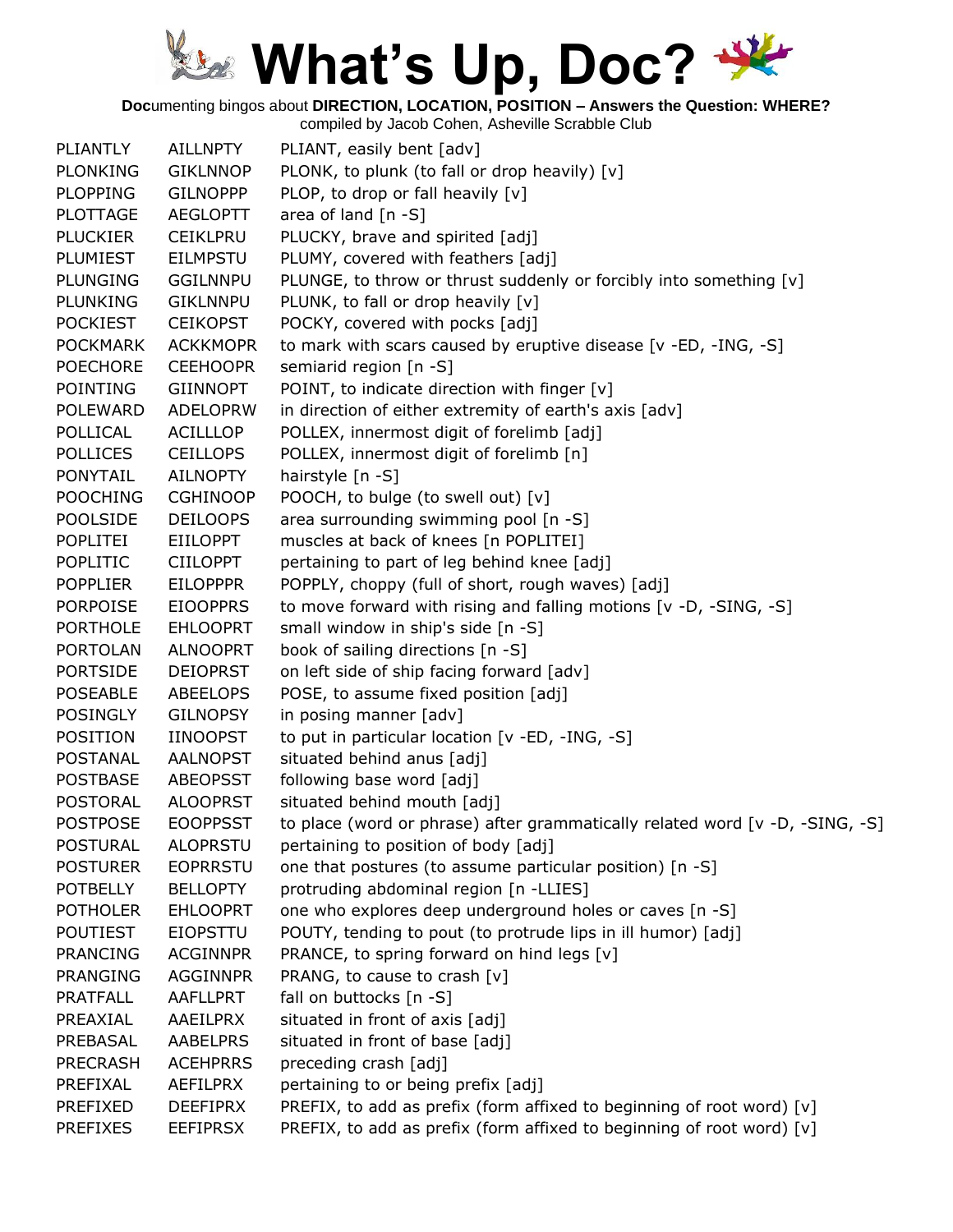**Doc**umenting bingos about **DIRECTION, LOCATION, POSITION – Answers the Question: WHERE?**

| <b>PREGUIDE</b> | DEEGIPRU        | to guide beforehand [v -D, -DING, -S]                                           |
|-----------------|-----------------|---------------------------------------------------------------------------------|
| <b>PREMOTOR</b> | <b>EMOOPRRT</b> | pertaining to part of frontal lobe of brain [adj]                               |
| <b>PREPLACE</b> | <b>ACEELPPR</b> | to place beforehand [v -D, -CING, -S]                                           |
| <b>PREPUBES</b> | <b>BEEPPRSU</b> | PREPUBIS, bone situated in front of pubic bones [n]                             |
| <b>PREPUBIS</b> | <b>BEIPPRSU</b> | bone situated in front of pubic bones [n -S]                                    |
| PRERENAL        | <b>AEELNPRR</b> | situated in front of kidney [adj]                                               |
| <b>PRESENCE</b> | <b>CEEENPRS</b> | close proximity [n -S]                                                          |
| <b>PRESPLIT</b> | <b>EILPPRST</b> | preceding split [adj]                                                           |
| <b>PRESSING</b> | <b>EGINPRSS</b> | PRESS, to act upon with steady force [v]                                        |
| <b>PRICKING</b> | <b>CGIIKNPR</b> | PRICK, to puncture slightly [v]                                                 |
| <b>PROGRADE</b> | <b>ADEGOPRR</b> | pertaining to orbital direction of object [n -S]                                |
| <b>PROGRESS</b> | <b>EGOPRRSS</b> | to move forward or onward [v -ED, -ING, -ES]                                    |
| <b>PROLAPSE</b> | <b>AELOPPRS</b> | to fall or slip out of place [v -D, -SING, -S]                                  |
| <b>PRONOTUM</b> | <b>MNOOPRTU</b> | hard outer plate of insect [n -TA]                                              |
| <b>PROPPING</b> | <b>GINOPPPR</b> | PROP, to keep from falling [v]                                                  |
| PROSOMAL        | <b>ALMOOPRS</b> | PROSOMA, anterior region of body of some invertebrates [adj]                    |
| <b>PROSTYLE</b> | <b>ELOPRSTY</b> | building having row of columns across front only [n -S]                         |
| PROXIMAL        | <b>AILMOPRX</b> | located near point of origin [adj]                                              |
| PROXIMAL        | AILMOPRX        | located near point of origin [adj]                                              |
| <b>PRUNABLE</b> | ABELNPRU        | PRUNE, to cut off branches or parts from [adj]                                  |
| <b>PTERYGIA</b> | <b>AEGIPRTY</b> | fleshy growths over cornea [n PTERYGIA]                                         |
| <b>PTERYLAE</b> | <b>AEELPRTY</b> | PTERYLA, feathered area on skin of bird [n]                                     |
| <b>PUFFBACK</b> | <b>ABCFFKPU</b> | small African bird [n -S]                                                       |
| <b>PUGGAREE</b> | AEEGGPRU        | pugree (cloth band wrapped around hat) [n -S]                                   |
| <b>PUGGRIES</b> | <b>EGGIPRSU</b> | PUGGRY, pugree (cloth band wrapped around hat) [n]                              |
| <b>PULLBACK</b> | ABCKLLPU        | restraint or drawback [n -S]                                                    |
| <b>PULLEYED</b> | <b>DEELLPUY</b> | PULLEY, to hoist with pulley (device used for lifting weight) [v]               |
| <b>PULVINAR</b> | AILNPRUV        | PULVINUS, swelling at base of leaf [adj]                                        |
| <b>PULVINUS</b> | <b>ILNPSUUV</b> | swelling at base of leaf [n -NI]                                                |
| <b>PUNCHEON</b> | <b>CEHNNOPU</b> | vertical supporting timber [n -S]                                               |
| <b>PUNCTATE</b> | <b>ACENPTTU</b> | covered with dots [adj]                                                         |
| <b>PURFLING</b> | <b>FGILNPRU</b> | PURFLE, to decorate border of [v]                                               |
| <b>PURSUING</b> | <b>GINPRSUU</b> | PURSUE, to follow in order to overtake or capture [v]                           |
| <b>PUSHBACK</b> | <b>ABCHKPSU</b> | negative or unfavorable response [n -S]                                         |
| <b>PUSHBALL</b> | ABHLLPSU        | type of ball game [n -S]                                                        |
| <b>PUSHCART</b> | <b>ACHPRSTU</b> | light cart pushed by hand [n -S]                                                |
| <b>PUSHDOWN</b> | <b>DHNOPSUW</b> | store of computer data [n -S]                                                   |
| <b>PUSHIEST</b> | <b>EHIPSSTU</b> | PUSHY, offensively aggressive [adj]                                             |
| <b>PUSHOVER</b> | <b>EHOPRSUV</b> | easily defeated person or team [n -S]                                           |
| <b>PUSTULAR</b> | ALPRSTUU        | PUSTULE, small elevation of skin containing pus [adj]                           |
| <b>PYCNOSIS</b> | <b>CINOPSSY</b> | pyknosis (shrinking and thickening of cell) [n -SES]                            |
| <b>PYCNOTIC</b> | <b>CCINOPTY</b> | pyknotic (exhibiting pyknosis (shrinking and thickening of cell nucleus)) [adj] |
| PYGIDIAL        | ADGIILPY        | PYGIDIUM, posterior region of certain invertebrates [adj]                       |
| <b>PYGIDIUM</b> | <b>DGIIMPUY</b> | posterior region of certain invertebrates [n -IA]                               |
| <b>PYKNOSIS</b> | <b>IKNOPSSY</b> | shrinking and thickening of cell nucleus [n -SES]                               |
| <b>PYKNOTIC</b> | <b>CIKNOPTY</b> | exhibiting pyknosis (shrinking and thickening of cell nucleus) [adj]            |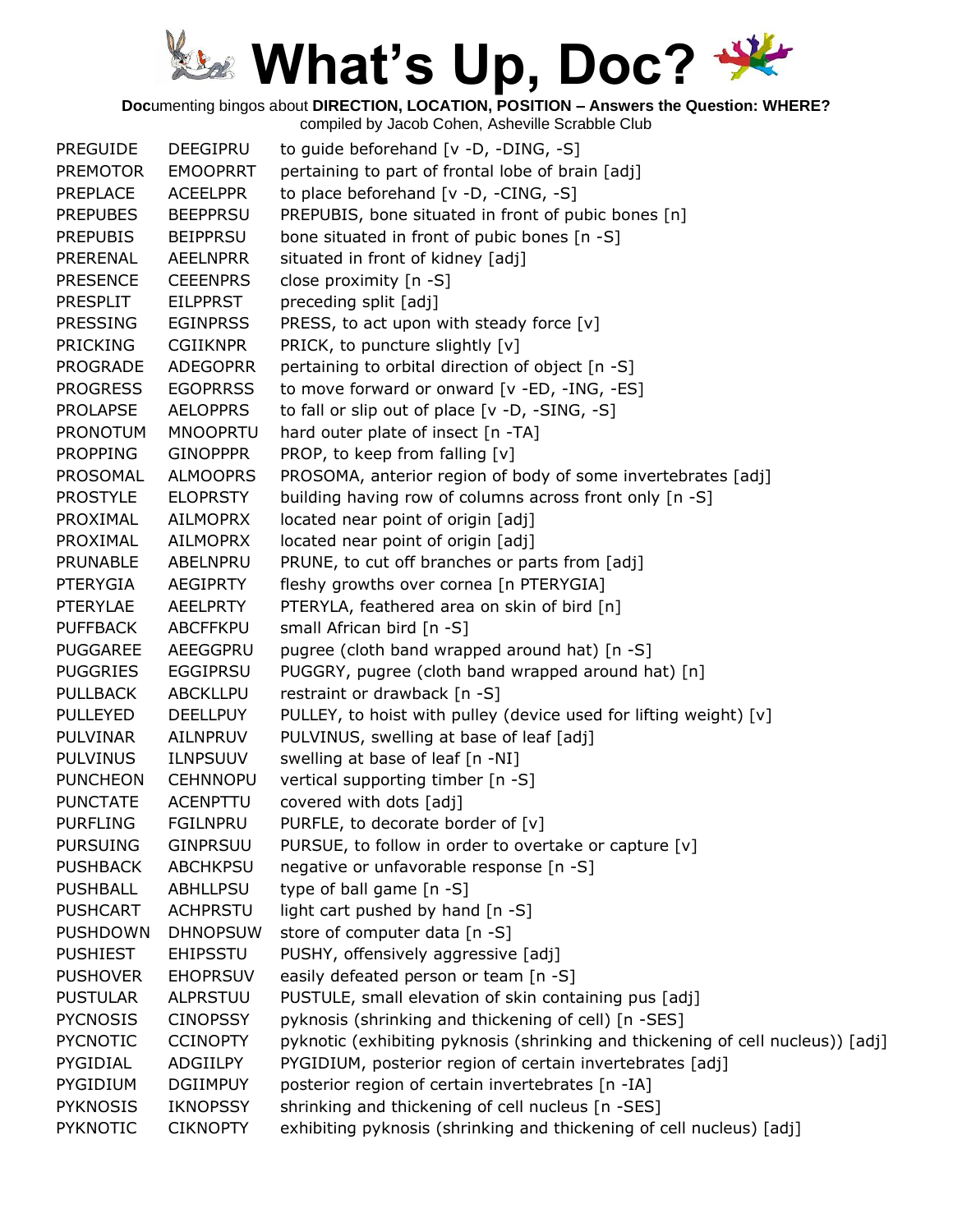

**Doc**umenting bingos about **DIRECTION, LOCATION, POSITION – Answers the Question: WHERE?**

compiled by Jacob Cohen, Asheville Scrabble Club

#### **Q 8s**

| QUADDING        | ADDGINQU        | QUAD, to space out by means of quadrats $[v]$                                                                      |
|-----------------|-----------------|--------------------------------------------------------------------------------------------------------------------|
| QUAGMIRE        | AEGIMQRU        | area of marshy ground $[n -S]$                                                                                     |
| QUAKIEST        | AEIKOSTU        | QUAKY, tending to quake [adj]                                                                                      |
| QUAVERED        | ADEEQRUV        | QUAVER, to quiver (to shake with slight but rapid motion) [v]                                                      |
| <b>QUAVERER</b> | AEEQRRUV        | one that quavers (to quiver (to shake with slight but rapid motion)) [n -S]                                        |
| QUAYSIDE        | ADEIQSUY        | area adjacent to quay [n -S]                                                                                       |
| QUEENDOM        | DEEMNOQU        | area ruled by queen [n -S]                                                                                         |
| QUEUEING        | EEGINQUU        | QUEUE, to line up [v]                                                                                              |
| QUILLING        | GIILLNQU        | QUILL, to press small ridges in [v]                                                                                |
| QUILTING        | GIILNQTU        | QUILT, to stitch together with padding in between [v]                                                              |
| QUINCUNX        | <b>CINNQUUX</b> | arrangement of five objects [n -ES]                                                                                |
| QUINSIED        | DEIINQSU        | QUINSY, inflammation of tonsils [adj]                                                                              |
| QUINSIES        | EIINQSSU        | QUINSY, inflammation of tonsils [n]                                                                                |
| QUIRKING        | GIIKNQRU        | QUIRK, to twist (to combine by winding together) [v]                                                               |
| QUIVERED        | DEEIQRUV        | QUIVER, to shake with slight but rapid motion [v]                                                                  |
| QUIVERER        | EEIQRRUV        | one that quivers (to shake with slight but rapid motion) [n -S]                                                    |
| QUOITING        | GIINOQTU        | QUOIT, to play throwing game similar to ringtoss [v]                                                               |
|                 |                 | <b>R</b> 8s                                                                                                        |
| <b>RABBLING</b> | ABBGILNR        | RABBLE, to mob (to crowd about) [v]                                                                                |
| <b>RACEWALK</b> | <b>AACEKLRW</b> | to walk for speed while maintaining foot contact with ground and keeping supporting leg straight [v -ED, -ING, -S] |
| <b>RADDLING</b> | ADDGILNR        | RADDLE, to weave together [v]                                                                                      |
| RADIABLE        | AABDEILR        | capable of radiating [adj]                                                                                         |
| <b>RADIUSES</b> | ADEIRSSU        | RADIUS, straight line from center of circle to circumference [n]                                                   |
| RAILHEAD        | AADEHILR        | end of railroad line [n -S]                                                                                        |
| RAINBAND        | AABDINNR        | dark band in solar spectrum [n -S]                                                                                 |
| <b>RAINFALL</b> | <b>AAFILLNR</b> | fall of rain $[n -S]$                                                                                              |
| RAINWASH        | <b>AAHINRSW</b> | to wash material downhill by rain [v -ED, -ING, -ES]                                                               |
| RAISONNE        | AEINNORS        | arranged systematically [adj]                                                                                      |
| <b>RALLYING</b> | AGILLNRY        | RALLY, to call together for common purpose [v]                                                                     |
| RALPHING        | <b>AGHILNPR</b> | RALPH, to vomit (to eject contents of stomach through mouth) [v]                                                   |
| RAMIFIED        | ADEFIIMR        | RAMIFY, to divide into branches [v]                                                                                |
| <b>RAMIFIES</b> | <b>AEFIIMRS</b> | RAMIFY, to divide into branches [v]                                                                                |
| <b>RAMOSELY</b> | <b>AELMORSY</b> | RAMOSE, having many branches [adv]                                                                                 |
| <b>RAMOSITY</b> | <b>AIMORSTY</b> | state of being ramose (having many branches) [n -TIES]                                                             |
| RAMULOSE        | AELMORSU        | having many small branches [adj]                                                                                   |
| <b>RAMULOUS</b> | ALMORSUU        | ramulose (having many small branches) [adj]                                                                        |
| <b>RANDOMLY</b> | <b>ADLMNORY</b> | in haphazard manner [adv]                                                                                          |
| <b>RAPPELED</b> | <b>ADEELPPR</b> | RAPPEL, to descend from steep height by means of rope [v]                                                          |
| <b>READJUST</b> | ADEJRSTU        | to adjust again [v -ED, -ING, -S]                                                                                  |
| <b>REARMOST</b> | <b>AEMORRST</b> | coming or situated last [adj]                                                                                      |
| <b>REARREST</b> | <b>AEERRRST</b> | to arrest again [v -ED, -ING, -S]                                                                                  |
| <b>REARWARD</b> | <b>AADERRRW</b> | rearmost division of army [n -S]                                                                                   |
| <b>REASCEND</b> | <b>ACDEENRS</b> | ASCEND, to go or move upward [v -ED, -ING, -S]                                                                     |
| <b>REASCENT</b> | <b>ACEENRST</b> | new or second ascent [n -S]                                                                                        |
| REBELDOM        | <b>BDEELMOR</b> | area controlled by rebels [n -S]                                                                                   |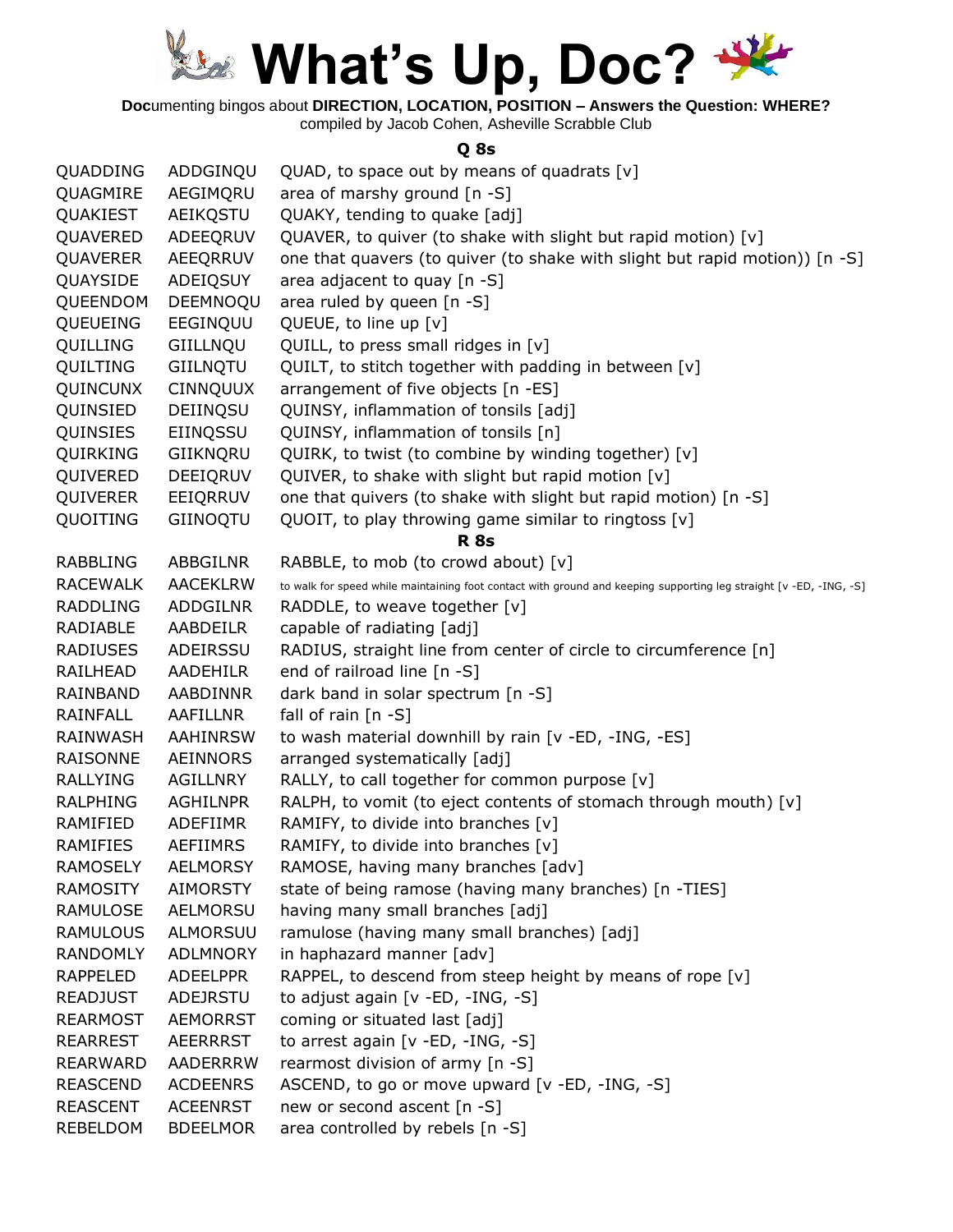**Doc**umenting bingos about **DIRECTION, LOCATION, POSITION – Answers the Question: WHERE?**

| <b>RECAMIER</b> | <b>ACEEIMRR</b> | backless couch [n -S]                                                       |
|-----------------|-----------------|-----------------------------------------------------------------------------|
| <b>RECEDING</b> | <b>CDEEGINR</b> | RECEDE, to move back or away [v]                                            |
| <b>RECESSED</b> | <b>CDEEERSS</b> | RECESS, to place in receding space or hollow [v]                            |
| <b>RECESSES</b> | <b>CEEERSSS</b> | RECESS, to place in receding space or hollow [v]                            |
| <b>RECLINER</b> | <b>CEEILNRR</b> | one that reclines (to lean or lie back) [n -S]                              |
| <b>RECOILED</b> | <b>CDEEILOR</b> | RECOIL, to draw back in fear or disgust $[v]$                               |
| <b>RECOILER</b> | <b>CEEILORR</b> | one that recoils (to draw back in fear or disgust) [n -S]                   |
| <b>RECONVEY</b> | <b>CEENORVY</b> | to convey back to previous position [v -ED, -ING, -S]                       |
| REDIPPED        | <b>DDEEIPPR</b> | REDIP, to dip (to immerse briefly) again [v]                                |
| <b>REDIRECT</b> | <b>CDEEIRRT</b> | to change course or direction of [v -ED, -ING, -S]                          |
| <b>REDIVIDE</b> | <b>DDEEIIRV</b> | to divide (to separate into parts, areas or groups) again [v -D, -DING, -S] |
| REDUVIID        | DDEIIRUV        | bloodsucking insect [n -S]                                                  |
| <b>REEFABLE</b> | ABEEEFLR        | REEF, to reduce area of sail [adj]                                          |
| <b>REEJECTS</b> | <b>CEEEJRST</b> | REEJECT, to eject again [v]                                                 |
| <b>REELABLE</b> | ABEEELLR        | REEL, to wind on type of rotary device [adj]                                |
| <b>REEMERGE</b> | <b>EEEEGMRR</b> | to emerge again [v -D, -GING, -S]                                           |
| <b>REFACING</b> | <b>ACEFGINR</b> | REFACE, to repair outer surface of $[v]$                                    |
| <b>REFALLEN</b> | AEEFLLNR        | REFALL, to fall again [v]                                                   |
| <b>REFLEXED</b> | DEEEFLRX        | REFLEX, to bend back [v]                                                    |
| <b>REFLEXES</b> | <b>EEEFLRSX</b> | REFLEX, to bend back [v]                                                    |
| <b>REFLOWED</b> | <b>DEEFLORW</b> | REFLY, to fly again [v]                                                     |
| <b>REFLUENT</b> | EEFLNRTU        | flowing back [adj]                                                          |
| <b>REFLUXED</b> | <b>DEEFLRUX</b> | REFLUX, to cause to flow back $[v]$                                         |
| <b>REFLUXES</b> | <b>EEFLRSUX</b> | REFLUX, to cause to flow back [v]                                           |
| <b>REFOLDED</b> | <b>DDEEFLOR</b> | REFOLD, to fold again [v]                                                   |
| <b>REFUGIUM</b> | EFGIMRUU        | stable area during period of continental climactic change [n -IA]           |
| <b>REGATHER</b> | <b>AEEGHRRT</b> | to gather again [v -ED, -ING, -S]                                           |
| <b>REGIONAL</b> | <b>AEGILNOR</b> | something that serves as region [n -S]                                      |
| <b>REGOLITH</b> | EGHILORT        | layer of loose rock [n -S]                                                  |
| <b>REGULINE</b> | EEGILNRU        | REGULUS, mass that forms beneath slag in furnace [adj]                      |
| REHANGED        | <b>ADEEGHNR</b> | REHANG, to hang again [v]                                                   |
| <b>REINJECT</b> | <b>CEEIJNRT</b> | to inject again [v -ED, -ING, -S]                                           |
| <b>REINSERT</b> | <b>EEINRRST</b> | to insert again [v -ED, -ING, -S]                                           |
| <b>REINVADE</b> | ADEEINRV        | to invade again [v -D, -DING, -S]                                           |
| <b>REJOINED</b> | <b>DEEIJNOR</b> | REJOIN, to join again [v]                                                   |
| <b>REJUGGLE</b> | <b>EEGGJLRU</b> | to juggle again [v -D, -LING, -S]                                           |
| <b>RELAYING</b> | <b>AEGILNRY</b> | RELAY, to lay again [v]                                                     |
| <b>RELEGATE</b> | <b>AEEEGLRT</b> | to assign (to set apart for particular purpose) [v -D, -TING, -S]           |
| <b>RELOCATE</b> | <b>ACEELORT</b> | to establish in new place [v -D, -TING, -S]                                 |
| REMAINED        | ADEEIMNR        | REMAIN, to continue in same state [v]                                       |
| <b>REMANENT</b> | <b>AEEMNNRT</b> | remaining [adj]                                                             |
| <b>REMAPPED</b> | <b>ADEEMPPR</b> | REMAP, to map again [v]                                                     |
| <b>REMATING</b> | AEGIMNRT        | REMATE, to mate again [v]                                                   |
| <b>REMOTELY</b> | <b>EELMORTY</b> | REMOTE, situated far away [adv]                                             |
| <b>REMOTEST</b> | <b>EEMORSTT</b> | REMOTE, situated far away [adj]                                             |
| REMOTION        | EIMNOORT        | act of removing (to take or move away) [n -S]                               |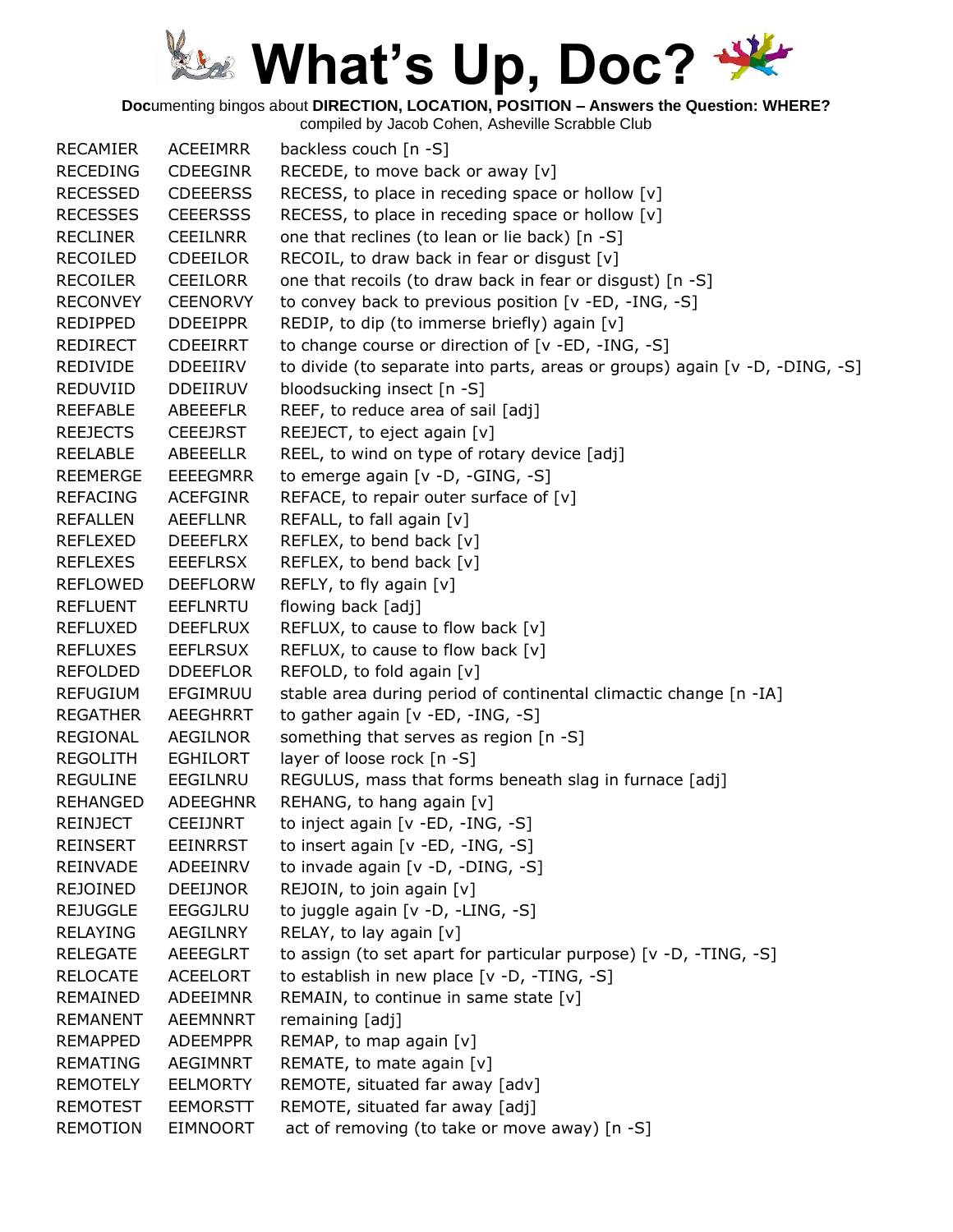**Doc**umenting bingos about **DIRECTION, LOCATION, POSITION – Answers the Question: WHERE?**

| <b>REMOVING</b> | <b>EGIMNORV</b> | REMOVE, to take or move away [v]                                         |
|-----------------|-----------------|--------------------------------------------------------------------------|
| RENDIBLE        | <b>BDEEILNR</b> | capable of being rent [adj]                                              |
| <b>REOBTAIN</b> | ABEINORT        | to obtain again [v -ED, -ING, -S]                                        |
| <b>REOCCUPY</b> | <b>CCEOPRUY</b> | to occupy again [v -PIED, -ING, -PIES]                                   |
| <b>REOPENED</b> | <b>DEEENOPR</b> | REOPEN, to open again [v]                                                |
| <b>REORIENT</b> | <b>EEINORRT</b> | to orient again [v -ED, -ING, -S]                                        |
| <b>REPELLED</b> | <b>DEEELLPR</b> | REPEL, to drive back [v]                                                 |
| <b>REPELLER</b> | <b>EEELLPRR</b> | one that repels (to drive back) [n -S]                                   |
| <b>REPLACER</b> | <b>ACEELPRR</b> | one that replaces (to take place of) [n -S]                              |
| <b>REPLUNGE</b> | <b>EEGLNPRU</b> | to plunge again [v -D, -GING, -S]                                        |
| <b>REPOSING</b> | <b>EGINOPRS</b> | REPOSE, to lie at rest [v]                                               |
| <b>REPOUSSE</b> | <b>EEOPRSSU</b> | raised design hammered in metal [n -S]                                   |
| <b>REPULSER</b> | <b>EELPRRSU</b> | one that repulses (to drive back) [n -S]                                 |
| <b>REPURSUE</b> | <b>EEPRRSUU</b> | to pursue again [v -D, -UING, -S]                                        |
| <b>REREWARD</b> | ADEERRRW        | rearward (rearmost division of army) [n -S]                              |
| <b>RERISING</b> | <b>EGIINRRS</b> | RERISE, RISE, to move upward [v]                                         |
| <b>REROLLER</b> | <b>EELLORRR</b> | one that rerolls (to roll again) [n -S]                                  |
| <b>RESALUTE</b> | <b>AEELRSTU</b> | to salute again [v -D, -TING, -S]                                        |
| <b>RESETTER</b> | <b>EEERRSTT</b> | one that resets (to set again) [n -S]                                    |
| <b>RESETTLE</b> | <b>EEELRSTT</b> | to settle again [v -D, -LING, -S]                                        |
| <b>RESILING</b> | <b>EGIILNRS</b> | RESILE, to spring back [v]                                               |
| <b>RESOUGHT</b> | <b>EGHORSTU</b> | RESEEK, to seek again [v]                                                |
| <b>RESPREAD</b> | <b>ADEEPRRS</b> | to spread again [v RESPREAD, -ING, -S]                                   |
| <b>RESPRING</b> | <b>EGINPRRS</b> | SPRING, to move upward suddenly and swiftly [v -RANG or -RUNG, -ING, -S] |
| <b>RESTRAIN</b> | AEINRRST        | to hold back from action [v -ED, -ING, -S]                               |
| <b>RESUPINE</b> | <b>EEINPRSU</b> | lying on back [adj]                                                      |
| <b>RETAKING</b> | <b>AEGIKNRT</b> | RETAKE, to take back [v]                                                 |
| <b>RETARGET</b> | <b>AEEGRRTT</b> | to target again [v -ED, -ING, -S]                                        |
| <b>RETIRING</b> | EGIINRRT        | RETIRE, to go away or withdraw [v]                                       |
| <b>RETRACER</b> | <b>ACEERRRT</b> | one that retraces (to go back over) [n -S]                               |
| <b>RETRALLY</b> | <b>AELLRRTY</b> | RETRAL, situated toward back [adv]                                       |
| <b>RETRIEVE</b> | <b>EEEIRRTV</b> | to get back $[v -D, -VING, -S]$                                          |
| <b>RETROACT</b> | <b>ACEORRTT</b> | to act in return [v -ED, -ING, -S]                                       |
| <b>RETRORSE</b> | <b>EEORRRST</b> | bent backward [adj]                                                      |
| <b>RETURNED</b> | <b>DEENRRTU</b> | RETURN, to come or go back [v]                                           |
| <b>RETURNEE</b> | <b>EEENRRTU</b> | one that has returned [n -S]                                             |
| <b>RETURNER</b> | <b>EENRRRTU</b> | one that returns (to come or go back) [n -S]                             |
| <b>REUPTAKE</b> | AEEKPRTU        | reabsorption of chemical into cell that released it [n -S]               |
| <b>REVEALED</b> | ADEEELRV        | REVEAL, to make known [v]                                                |
| <b>REVEALER</b> | AEEELRRV        | one that reveals (to make known) [n -S]                                  |
| <b>REVEHENT</b> | <b>EEEHNRTV</b> | carrying back [adj]                                                      |
| <b>REVENANT</b> | <b>AEENNRTV</b> | one that returns (to come or go back) [n -S]                             |
| <b>REVERSAL</b> | <b>AEELRRSV</b> | act of reversing (to turn or move in opposite direction) [n -S]          |
| <b>REVERSER</b> | <b>EEERRRSV</b> | one that reverses (to turn or move in opposite direction) [n -S]         |
| <b>REVOLUTE</b> | <b>EELORTUV</b> | rolled backward or downward [adj]                                        |
| REWINDED        | <b>DDEEINRW</b> | REWIND, to wind again [v]                                                |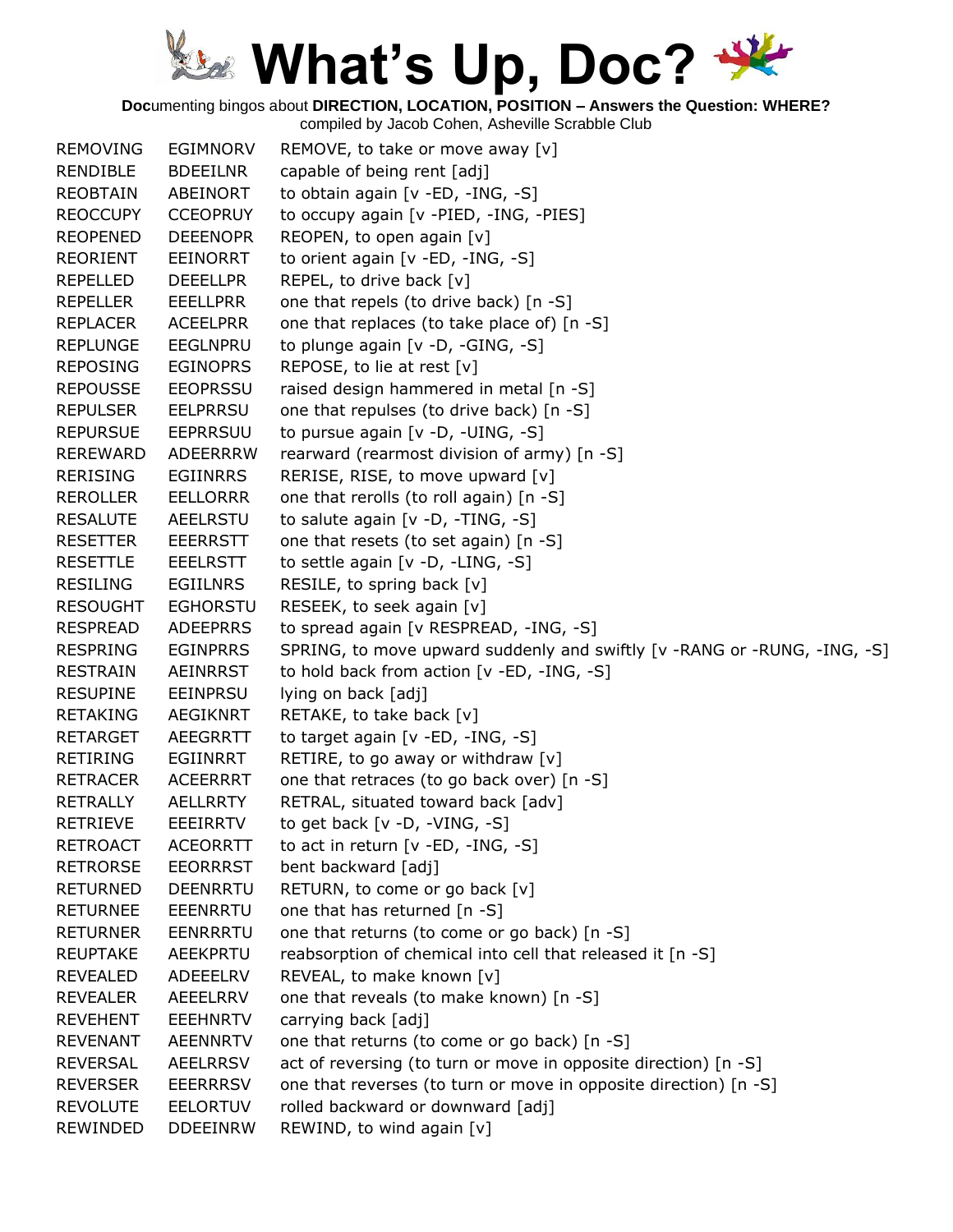**Doc**umenting bingos about **DIRECTION, LOCATION, POSITION – Answers the Question: WHERE?**

| <b>REWINDER</b> | <b>DEEINRRW</b> | one that rewinds (to wind again) [n -S]                              |
|-----------------|-----------------|----------------------------------------------------------------------|
| <b>REZEROED</b> | <b>DEEEORRZ</b> | REZERO, to reset (gauge) back to zero [v]                            |
| <b>REZEROES</b> | <b>EEEORRSZ</b> | REZERO, to reset (gauge) back to zero [v]                            |
| <b>RICOCHET</b> | <b>CCEHIORT</b> | to rebound from surface [v -ED, -TTED, -ING, -TTING, -S]             |
| <b>RIDGEWAY</b> | ADEGIRWY        | road or track along ridge [n -S]                                     |
| RIDGIEST        | DEGIIRST        | RIDGY, having ridges [adj]                                           |
| <b>RINGBARK</b> | <b>ABGIKNRR</b> | to make encircling cut through bark of [v -ED, -ING, -S]             |
| <b>RINGBONE</b> | <b>BEGINNOR</b> | bony growth on horse's foot [n -S]                                   |
| <b>RINGNECK</b> | <b>CEGIKNNR</b> | bird having ring of color around neck [n -S]                         |
| RINGSIDE        | <b>DEGIINRS</b> | area just outside boxing or wrestling ring (square enclosure) [n -S] |
| <b>RINGWORK</b> | <b>GIKNORRW</b> | fortified circular trench around castle [n -S]                       |
| RINKSIDE        | <b>DEIIKNRS</b> | area next to ice at rink [n -S]                                      |
| RIPARIAN        | AAIINPRR        | pertaining to bank of river [adj]                                    |
| RIPPLIER        | <b>EIILPPRR</b> | RIPPLY, marked by ripples [adj]                                      |
| <b>RIPPLING</b> | <b>GIINLPPR</b> | RIPPLE, to form ripples (small waves) [v]                            |
| RIPSAWED        | <b>ADEIPRSW</b> | RIPSAW, to saw wood by cutting with grain [v]                        |
| RIVERBED        | <b>BDEEIRRV</b> | area covered or once covered by river [n -S]                         |
| <b>RIVULOSE</b> | <b>EILORSUV</b> | having narrow, winding lines [adj]                                   |
| <b>ROADSIDE</b> | <b>ADDEIORS</b> | area along side of road [n -S]                                       |
| <b>ROADWORK</b> | <b>ADKOORRW</b> | outdoor running as form of physical conditioning [n -S]              |
| <b>ROCKABLE</b> | <b>ABCEKLOR</b> | ROCK, to move back and forth [adj]                                   |
| <b>ROCKFALL</b> | <b>ACFKLLOR</b> | mass of fallen rocks [n -S]                                          |
| <b>ROCKFISH</b> | <b>CFHIKORS</b> | fish living around rocks [n -ES]                                     |
| <b>ROCKIEST</b> | <b>CEIKORST</b> | ROCKY, unsteady (firm in position) [adj]                             |
| ROILIEST        | <b>EIILORST</b> | ROILY, muddy (covered or filled with mud) [adj]                      |
| ROLLABLE        | ABELLLOR        | ROLL, to move along by repeatedly turning over [adj]                 |
| <b>ROLLAWAY</b> | <b>AALLORWY</b> | piece of furniture that can be rolled away when not in use [n -S]    |
| <b>ROOFLESS</b> | <b>EFLOORSS</b> | having no roof (external upper covering of building) [adj]           |
| <b>ROOFLIKE</b> | <b>EFIKLOOR</b> | resembling roof (external upper covering of building) [adj]          |
| <b>ROOFLINE</b> | <b>EFILNOOR</b> | profile of roof (external upper covering of building) [n -S]         |
| <b>ROOFTREE</b> | <b>EEFOORRT</b> | horizontal timber in roof [n -S]                                     |
| <b>ROOMIEST</b> | <b>EIMOORST</b> | ROOMY, spacious (vast or ample in extent) [adj]                      |
| <b>ROOTBALL</b> | <b>ABLLOORT</b> | mass of plant's roots and surrounding soil [n -S]                    |
| <b>ROOTLING</b> | <b>GILNOORT</b> | ROOTLE, to dig in ground as with snout $[v]$                         |
| <b>ROTARIES</b> | <b>AEIORRST</b> | ROTARY, rotating part or device [n]                                  |
| <b>ROTATING</b> | <b>AGINORTT</b> | ROTATE, to turn about axis [v]                                       |
| <b>ROTATION</b> | AINOORTT        | act or instance of rotating [n -S]                                   |
| <b>ROTATIVE</b> | <b>AEIORTTV</b> | ROTATION, act or instance of rotating [adj]                          |
| <b>ROTATORY</b> | <b>AOORRTTY</b> | pertaining to rotation (act or instance of rotating) [adj]           |
| <b>ROUTEING</b> | EGINORTU        | ROUTE, to send on particular course [v]                              |
| <b>ROUTEMAN</b> | AEMNORTU        | one who conducts business on customary course [n -MEN]               |
| <b>ROUTEWAY</b> | <b>AEORTUWY</b> | established course of travel [n -S]                                  |
| <b>ROVINGLY</b> | GILNORVY        | in roving (roaming) manner [adv]                                     |
| <b>ROWELING</b> | <b>EGILNORW</b> | ROWEL, to prick with spiked wheel in order to urge forward [v]       |
| <b>ROWELLED</b> | <b>DEELLORW</b> | ROWEL, to prick with spiked wheel in order to urge forward [v]       |
| <b>RUBBERED</b> | <b>BBDEERRU</b> | RUBBER, to stretch one's neck in looking at something [v]            |
|                 |                 |                                                                      |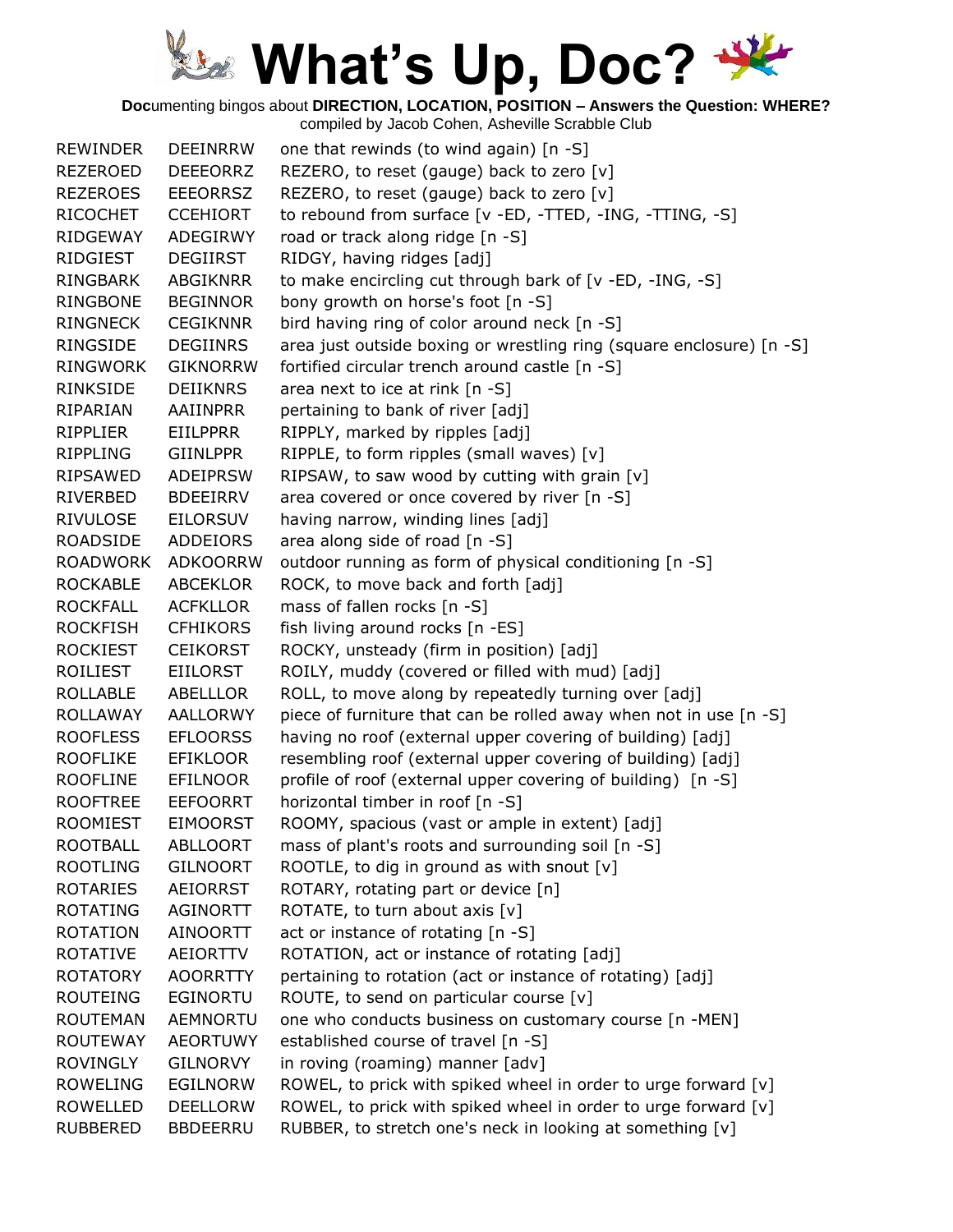**Doc**umenting bingos about **DIRECTION, LOCATION, POSITION – Answers the Question: WHERE?**

| <b>RUCKSACK</b> | <b>ACCKKRSU</b> | knapsack (bag carried on back) [n -S]                                        |
|-----------------|-----------------|------------------------------------------------------------------------------|
| <b>RUMPLESS</b> | <b>ELMPRSSU</b> | RUMP, lower and back part of trunk [adj]                                     |
| <b>RURALISE</b> | AEILRRSU        | to ruralize (to make rural) [v -D, -SING, -S]                                |
| <b>RURALISM</b> | AILMRRSU        | state of being rural (pertaining to country (territory of nation)) [n -S]    |
| <b>RURALIST</b> | <b>AILRRSTU</b> | one who lives in country [n -S]                                              |
| <b>RURALITE</b> | AEILRRTU        | ruralist (one who lives in country) [n -S]                                   |
| <b>RURALITY</b> | <b>AILRRTUY</b> | state of being rural (pertaining to country (territory of nation)) [n -TIES] |
| <b>RURALIZE</b> | AEILRRUZ        | to make rural [v -D, -ZING, -S]                                              |
| <b>RUSTICAL</b> | <b>ACILRSTU</b> | rustic (one who lives in country) [n -S]                                     |
| <b>RUSTICLY</b> | <b>CILRSTUY</b> | in rural (pertaining to country (territory of nation)) manner [adv]          |
| <b>RUSTIEST</b> | <b>EIRSSTTU</b> | RUSTY, covered with rust [adj]                                               |
|                 |                 | S <sub>8s</sub>                                                              |
| <b>SABULOSE</b> | ABELOSSU        | sabulous (sandy (containing or covered with sand)) [adj]                     |
| <b>SABULOUS</b> | ABLOSSUU        | sandy (containing or covered with sand) [adj]                                |
| SALAAMED        | <b>AAADELMS</b> | SALAAM, to greet with low bow [v]                                            |
| <b>SALIENCE</b> | <b>ACEEILNS</b> | projecting feature or detail [n -S]                                          |
| <b>SALIENCY</b> | <b>ACEILNSY</b> | salience (projecting feature or detail) [n -CIES]                            |
| <b>SALLYING</b> | <b>AGILLNSY</b> | SALLY, to rush out suddenly [v]                                              |
| <b>SALTWORT</b> | <b>ALORSTTW</b> | seaside herb [n -S]                                                          |
| SANDIEST        | ADEINSST        | SANDY, containing or covered with sand [adj]                                 |
| SANDWICH        | <b>ACDHINSW</b> | to place between two layers or objects [v -ED, -ING, -S]                     |
| SANTERIA        | AAEINRST        | religion of Caribbean region [n -S]                                          |
| SARTORII        | AIIORRST        | SARTORIUS, muscle on front of thigh [n]                                      |
| <b>SASHAYED</b> | <b>AADEHSSY</b> | SASHAY, to flounce (to move with exaggerated motions) [v]                    |
| <b>SASHLESS</b> | <b>AEHLSSSS</b> | lacking sash (long band worn around waist) [adj]                             |
| <b>SASTRUGA</b> | AAGRSSTU        | ridge of snow formed by wind in polar regions [n -GI]                        |
| <b>SCABBIER</b> | <b>ABBCEIRS</b> | SCABBY, covered with scabs [adj]                                             |
| <b>SCABBILY</b> | <b>ABBCILSY</b> | SCABBY, covered with scabs [adv]                                             |
| <b>SCABBING</b> | <b>ABBCGINS</b> | SCAB, to become covered with scab (crust that forms over healing wound) [v]  |
| <b>SCALABLE</b> | <b>AABCELLS</b> | capable of being scaled (to climb up or over) [adj]                          |
| <b>SCALPING</b> | <b>ACGILNPS</b> | SCALP, to remove upper part from [v]                                         |
| <b>SCAMMONY</b> | <b>ACMMNOSY</b> | climbing plant [n -NIES]                                                     |
| <b>SCANDENT</b> | <b>ACDENNST</b> | climbing, as a plant [adj]                                                   |
| <b>SCAPULAR</b> | AACLPRSU        | sleeveless outer garment worn by monks [n -S]                                |
| <b>SCARFING</b> | <b>ACFGINRS</b> | SCARF, to cover with scarf [v]                                               |
| <b>SCARTING</b> | <b>ACGINRST</b> | SCART, to scratch (to make thin, shallow cut or mark on) [v]                 |
| <b>SCATBACK</b> | <b>AABCCKST</b> | type of player in football [n -S]                                            |
| <b>SCATTING</b> | <b>ACGINSTT</b> | SCAT, to leave hastily [v]                                                   |
| <b>SCENDING</b> | <b>CDEGINNS</b> | SCEND, to rise upward, as ship on wave [v]                                   |
| <b>SCHUSSED</b> | <b>CDEHSSSU</b> | SCHUSS, to make fast, straight run in skiing [v]                             |
| <b>SCHUSSER</b> | <b>CEHRSSSU</b> | one that schusses (to make fast, straight run in skiing) [n -S]              |
| <b>SCHUSSES</b> | <b>CEHSSSSU</b> | SCHUSS, to make fast, straight run in skiing [v]                             |
| <b>SCIATICA</b> | <b>AACCIIST</b> | painful disorder of hip and adjoining areas [n -S]                           |
| <b>SCISSURE</b> | <b>CEIRSSSU</b> | lengthwise cut [n -S]                                                        |
| <b>SCLERITE</b> | <b>CEEILRST</b> | one of hard plates forming outer covering of arthropod [n -S]                |
| <b>SCOLIOMA</b> | <b>ACILMOOS</b> | abnormal curvature of spine [n -S]                                           |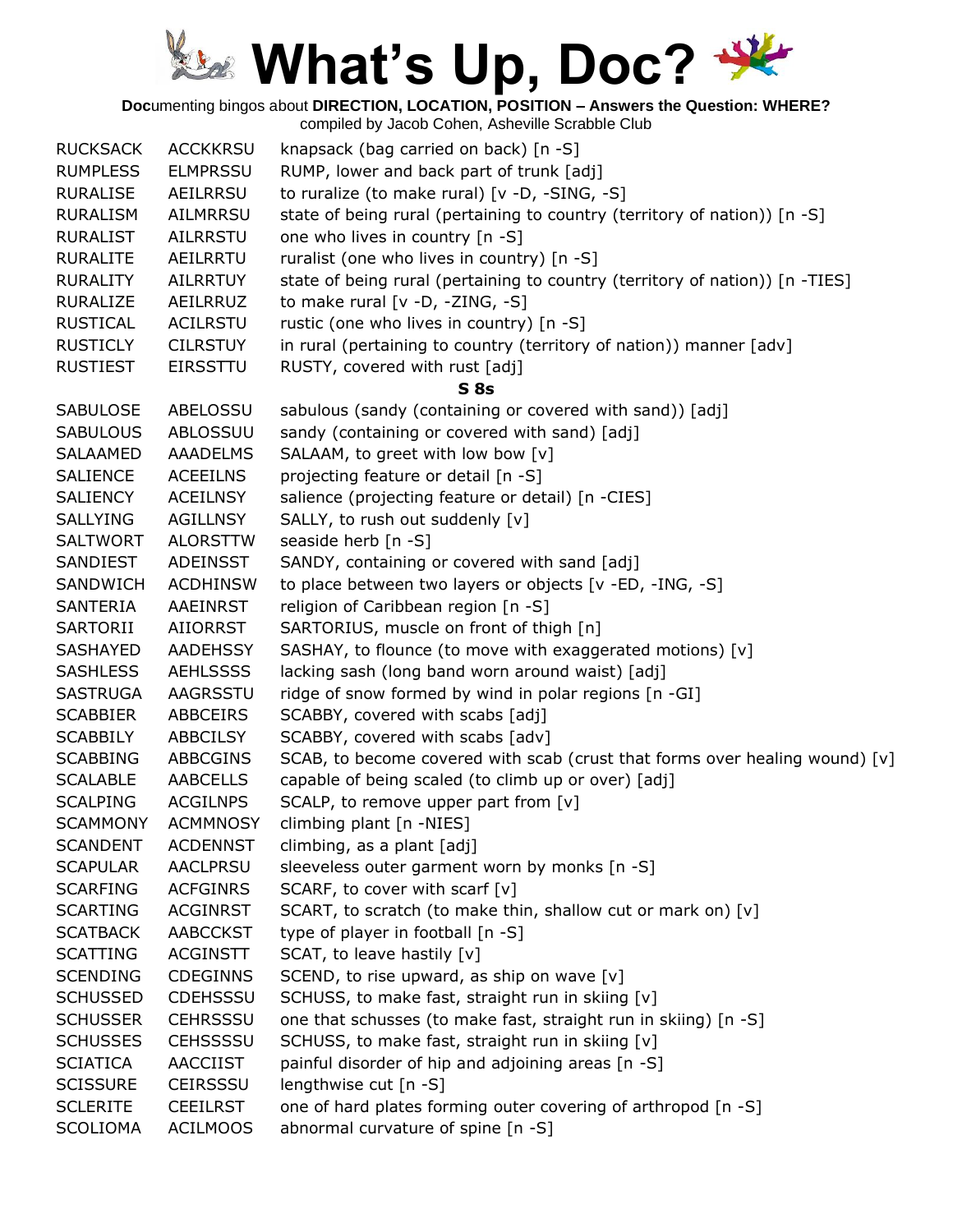**Doc**umenting bingos about **DIRECTION, LOCATION, POSITION – Answers the Question: WHERE?**

| <b>SCOOCHED</b> | <b>CCDEHOOS</b> | SCOOCH, to slide with short movements [v]                                                  |
|-----------------|-----------------|--------------------------------------------------------------------------------------------|
| <b>SCOOCHES</b> | <b>CCEHOOSS</b> | SCOOCH, to slide with short movements [v]                                                  |
| <b>SCRAMBLE</b> | <b>ABCELMRS</b> | to move or climb hurriedly [v -D, -LING, -S]                                               |
| <b>SCRAPING</b> | <b>ACGINPRS</b> | SCRAPE, to rub so as to remove outer layer [v]                                             |
| <b>SCRAPPED</b> | <b>ACDEPPRS</b> | SCRAP, to discard (to throw away) [v]                                                      |
| <b>SCROLLER</b> | <b>CELLORRS</b> | computer game in which background scrolls past [n -S]                                      |
| <b>SCROOTCH</b> | <b>CCHOORST</b> | to scrooch (to crouch (to stoop (to bend body forward and down))) [v -ED, -ING, -ES]       |
| <b>SCRUMMED</b> | <b>CDEMMRSU</b> | SCRUM, to engage in scrummage (formation around ball in rugby) [v]                         |
| <b>SCUMMIER</b> | <b>CEIMMRSU</b> | SCUMMY, covered with scum [adj]                                                            |
| <b>SCUMMILY</b> | <b>CILMMSUY</b> | SCUMMY, covered with scum [adv]                                                            |
| <b>SCURFIER</b> | <b>CEFIRRSU</b> | SCURFY, covered with scurf [adj]                                                           |
| <b>SCUTCHED</b> | <b>CCDEHSTU</b> | SCUTCH, to separate woody fiber from by beating [v]                                        |
| <b>SCUTCHER</b> | <b>CCEHRSTU</b> | one that scutches (to separate woody fiber from by beating) [n -S]                         |
| <b>SCUTCHES</b> | <b>CCEHSSTU</b> | SCUTCH, to separate woody fiber from by beating [v]                                        |
| <b>SEACOAST</b> | AACEOSST        | land bordering on sea [n -S]                                                               |
| <b>SEAFRONT</b> | <b>AEFNORST</b> | area along edge of sea [n -S]                                                              |
| <b>SEAQUAKE</b> | AAEEKQSU        | undersea earthquake [n -S]                                                                 |
| <b>SEARCHED</b> | <b>ACDEEHRS</b> | SEARCH, to look through or over carefully in order to find something [v]                   |
| <b>SEARCHER</b> | <b>ACEEHRRS</b> | one that searches (to look through or over carefully in order to find something) [n -S]    |
| <b>SEARCHES</b> | <b>ACEEHRSS</b> | SEARCH, to look through or over carefully in order to find something [v]                   |
| <b>SEATBACK</b> | <b>AABCEKST</b> | back of seat [n -S]                                                                        |
| <b>SEATMATE</b> | <b>AAEEMSTT</b> | one with whom one shares seat [n -S]                                                       |
| <b>SECANTLY</b> | <b>ACELNSTY</b> | in intersecting manner [adv]                                                               |
| <b>SECTORAL</b> | <b>ACELORST</b> | of or pertaining to sector [adj]                                                           |
| <b>SECTORED</b> | <b>CDEEORST</b> | SECTOR, to divide into sectors (sections) [v]                                              |
| <b>SECUNDLY</b> | <b>CDELNSUY</b> | SECUND, having parts or organs arranged on one side only [adv]                             |
| <b>SEESAWED</b> | <b>ADEEESSW</b> | SEESAW, to move up and down or back and forth [v]                                          |
| <b>SELFWARD</b> | <b>ADEFLRSW</b> | toward oneself [adv]                                                                       |
| <b>SEMIHIGH</b> | <b>EGHHIIMS</b> | moderately high [adj]                                                                      |
| <b>SENDABLE</b> | <b>ABDEELNS</b> | SEND, to scend (to rise upward, as ship on wave) [adj]                                     |
| <b>SEPARATE</b> | AAEEPRST        | to set or keep apart [v -D, -TING, -S]                                                     |
| <b>SERIATIM</b> | AEIIMRST        | serially (in manner or form of serial) [adv]                                               |
| <b>SERRYING</b> | <b>EGINRRSY</b> | SERRY, to crowd together [v]                                                               |
| <b>SESSPOOL</b> | <b>ELOOPSSS</b> | cesspool (covered well or pit for sewage) [n -S]                                           |
| <b>SETTLING</b> | <b>EGILNSTT</b> | SETTLE, to place in desired state or order [v]                                             |
| <b>SETULOSE</b> | <b>EELOSSTU</b> | covered with seta [adj]                                                                    |
| <b>SETULOUS</b> | <b>ELOSSTUU</b> | setulose (covered with seta) [adj]                                                         |
| <b>SHACKLER</b> | <b>ACEHKLRS</b> | one that shackles (to confine with metal fastenings placed around wrists or ankles) [n -S] |
| <b>SHAGGIER</b> | <b>AEGGHIRS</b> | SHAGGY, covered with long, coarse hair [adj]                                               |
| <b>SHAGGILY</b> | <b>AGGHILSY</b> | SHAGGY, covered with long, coarse hair [adv]                                               |
| SHANKING        | <b>AGHIKNNS</b> | SHANK, to hit sharply to right, as golf ball [v]                                           |
| <b>SHAPABLE</b> | <b>AABEHLPS</b> | SHAPE, to give shape (outward form) to [adj]                                               |
| <b>SHAULING</b> | <b>AGHILNSU</b> | SHAUL, to shoal (to become shallow) [v]                                                    |
| <b>SHAVABLE</b> | AABEHLSV        | SHAVE, to sever hair close to roots [adj]                                                  |
| <b>SHEDABLE</b> | <b>ABDEEHLS</b> | capable of being cast off [adj]                                                            |
| SHEERING        | <b>EEGHINRS</b> | SHEER, to swerve (to turn aside suddenly from straight course) [v]                         |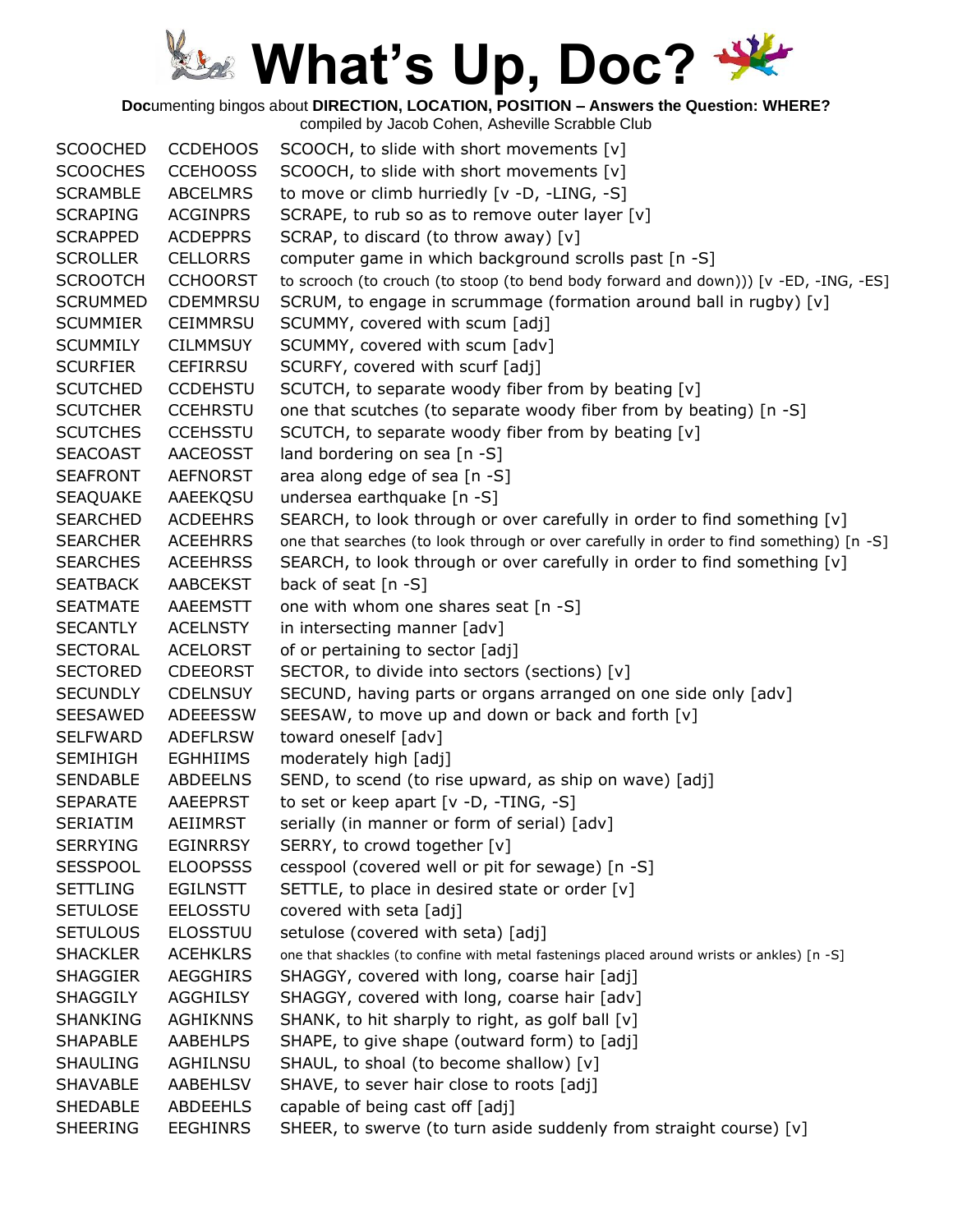**Doc**umenting bingos about **DIRECTION, LOCATION, POSITION – Answers the Question: WHERE?**

| <b>SHEETING</b> | <b>EEGHINST</b> | SHEET, to cover with sheet (thin, rectangular piece of material) [v]                         |
|-----------------|-----------------|----------------------------------------------------------------------------------------------|
| <b>SHEIKDOM</b> | <b>DEHIKMOS</b> | area ruled by sheik [n -S]                                                                   |
| <b>SHELLACK</b> | <b>ACEHKLLS</b> | to shellac (to cover with thin varnish) [v -ED, -ING, -S]                                    |
| <b>SHELLING</b> | <b>EGHILLNS</b> | SHELL, to divest of shell (hard outer covering) [v]                                          |
| <b>SHIFTING</b> | <b>FGHIINST</b> | SHIFT, to move from one position to another $[v]$                                            |
| SHIMMIED        | <b>DEHIIMMS</b> | SHIMMY, to vibrate or wobble [v]                                                             |
| <b>SHIMMIES</b> | <b>EHIIMMSS</b> | SHIMMY, to vibrate or wobble [v]                                                             |
| <b>SHIMMING</b> | <b>GHIIMMNS</b> | SHIM, to fill out or level by inserting thin wedge [v]                                       |
| <b>SHINGLER</b> | <b>EGHILNRS</b> | one that shingles (to cover with shingles (thin, oblong pieces of building material)) [n -S] |
| SHINNIED        | <b>DEHIINNS</b> | SHINNY, to shin (to climb by gripping and pulling alternately with hands and legs) [v]       |
| <b>SHINNIES</b> | <b>EHIINNSS</b> | SHINNY, to shin (to climb by gripping and pulling alternately with hands and legs) [v]       |
| SHINNING        | <b>GHIINNNS</b> | SHIN, to climb by gripping and pulling alternately with hands and legs [v]                   |
| <b>SHIPSIDE</b> | <b>DEHIIPSS</b> | area alongside ship [n -S]                                                                   |
| <b>SHIRRING</b> | <b>GHIINRRS</b> | SHIRR, to draw into three or more parallel rows, as cloth [v]                                |
| <b>SHOALEST</b> | AEHLOSST        | SHOAL, shallow (having little depth) [adj]                                                   |
| <b>SHOALIER</b> | AEHILORS        | SHOALY, full of shallow areas [adj]                                                          |
| <b>SHOALING</b> | <b>AGHILNOS</b> | SHOAL, to become shallow [v]                                                                 |
| <b>SHOEHORN</b> | <b>EHHNOORS</b> | to force into small space [v -ED, -ING, -S]                                                  |
| <b>SHOGGING</b> | <b>GGGIHNOS</b> | SHOG, to move along [v]                                                                      |
| <b>SHORTEST</b> | <b>EHORSSTT</b> | SHORT, having little length [adj]                                                            |
| <b>SHOTHOLE</b> | <b>EHHLOOST</b> | hole drilled in rock to hold explosives [n -S]                                               |
| <b>SHRAPNEL</b> | AEHLNPRS        | fragments from exploding bomb, mine, or shell [n -S]                                         |
| <b>SHRINKER</b> | <b>EHIKNRRS</b> | one that shrinks (to contract or draw back) [n -S]                                           |
| <b>SHRUGGED</b> | <b>DEGGHRSU</b> | SHRUG, to raise and contract shoulders [v]                                                   |
| <b>SHRUNKEN</b> | <b>EHKNNRSU</b> | SHRINK, to contract or draw back [v]                                                         |
| <b>SHUFFLER</b> | <b>EFFHLRSU</b> | one that shuffles (to walk without lifting feet) [n -S]                                      |
| <b>SHUNNING</b> | <b>GHINNNSU</b> | SHUN, to avoid (to keep away from) [v]                                                       |
| <b>SHUNPIKE</b> | <b>EHIKNPSU</b> | to travel on side roads to avoid expressways [v -D, -KING, -S]                               |
| <b>SHUNTING</b> | <b>GHINNSTU</b> | SHUNT, to turn aside [v]                                                                     |
| <b>SHUTTING</b> | <b>GHINSTTU</b> | SHUT, to close (to block against entry or passage) [v]                                       |
| <b>SHUTTLER</b> | <b>EHLRSTTU</b> | one that shuttles (to move or travel back and forth) [n -S]                                  |
| SIDEBAND        | <b>ABDDEINS</b> | band of radio frequencies [n -S]                                                             |
| <b>SIDEBURN</b> | <b>BDEINRSU</b> | either of two strips of hair grown by man down each side of face [n -S]                      |
| SIDEHILL        | <b>DEHIILLS</b> | hillside (side of hill) [n -S]                                                               |
| <b>SIDEKICK</b> | <b>CDEIIKKS</b> | close friend $[n -S]$                                                                        |
| <b>SIDELINE</b> | <b>DEEIILNS</b> | to put out of action $[v -D, -NING, -S]$                                                     |
| <b>SIDELING</b> | <b>DEGIILNS</b> | sloping [adj]                                                                                |
| <b>SIDELOCK</b> | <b>CDEIKLOS</b> | long lock of hair falling from side of head [n -S]                                           |
| <b>SIDELONG</b> | <b>DEGILNOS</b> | directed to one side [adj]                                                                   |
| <b>SIDEMEAT</b> | ADEEIMST        | meat cut from side of pig [n -S]                                                             |
| SIDEROAD        | ADDEIORS        | rural road [n -S]                                                                            |
| <b>SIDESHOW</b> | <b>DEHIOSSW</b> | small show offered in addition to main attraction [n -S]                                     |
| <b>SIDESLIP</b> | <b>DEIILPSS</b> | to slip to one side [v -PPED, -PPING, -S]                                                    |
| SIDESMAN        | <b>ADEIMNSS</b> | lay assistant at Anglican church [n -MEN]                                                    |
| <b>SIDESPIN</b> | <b>DEIINPSS</b> | type of spin imparted to ball [n -S]                                                         |
| <b>SIDESTEP</b> | <b>DEEIPSST</b> | to step to one side [v -PPED, -PPING, -S]                                                    |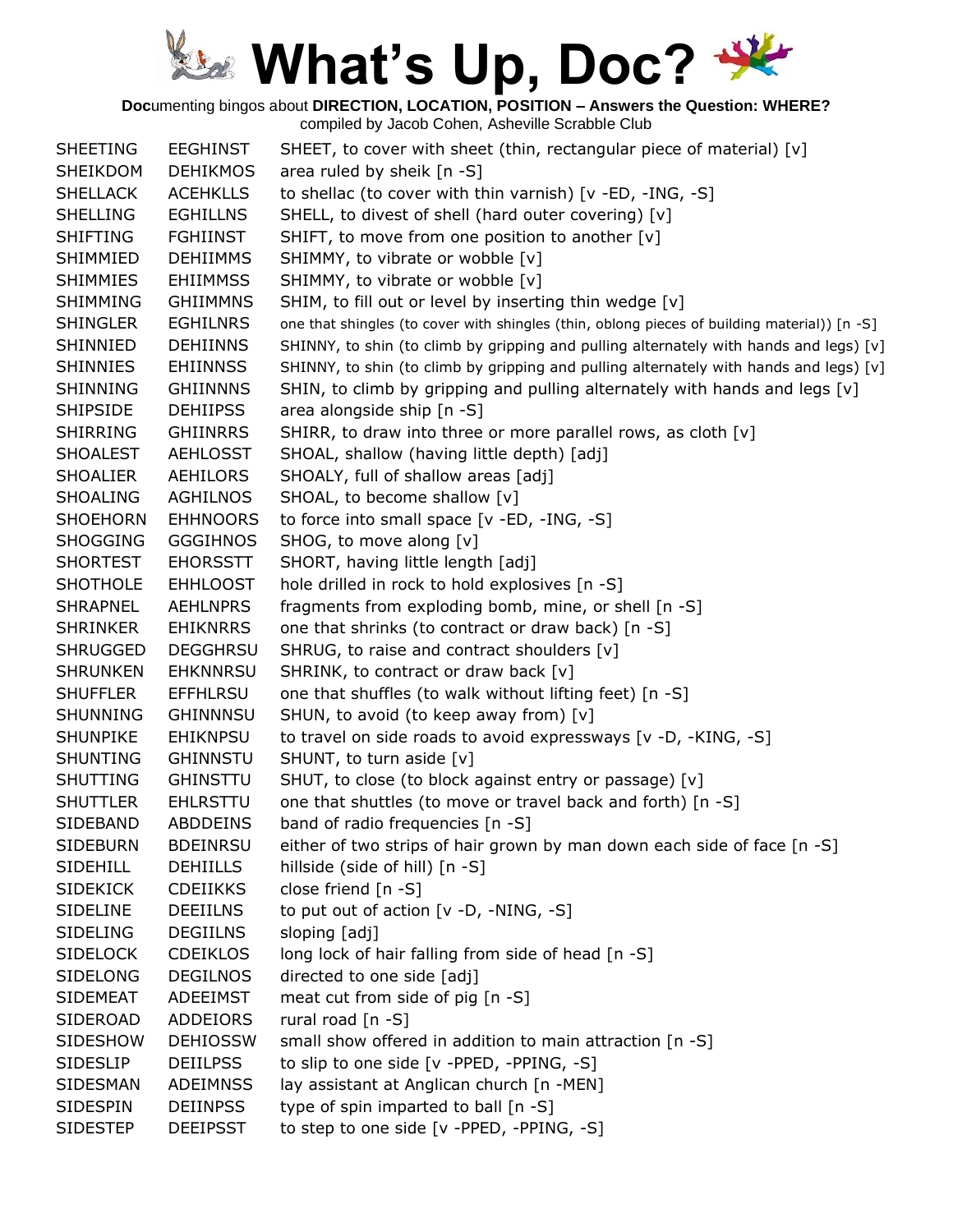**Doc**umenting bingos about **DIRECTION, LOCATION, POSITION – Answers the Question: WHERE?**

| <b>SIDEWALK</b> | <b>ADEIKLSW</b> | paved walk for pedestrians [n -S]                                                      |
|-----------------|-----------------|----------------------------------------------------------------------------------------|
| SIDEWALL        | ADEILLSW        | side surface of tire [n -S]                                                            |
| SIDEWARD        | <b>ADDEIRSW</b> | toward one side [adv]                                                                  |
| <b>SIDEWAYS</b> | ADEISSWY        | toward or from one side [adv]                                                          |
| SIDEWISE        | <b>DEEIISSW</b> | sideways (toward or from one side) [adv]                                               |
| <b>SILVERED</b> | <b>DEEILRSV</b> | SILVER, to cover with silver (metallic element) [v]                                    |
| <b>SILVERER</b> | <b>EEILRRSV</b> | one that silvers (to cover with silver (metallic element)) [n -S]                      |
| <b>SINCIPUT</b> | <b>CIINPSTU</b> | forehead (part of face above eyes) [n -PITA, -S]                                       |
| <b>SINKABLE</b> | <b>ABEIKLNS</b> | SINK, to move to lower level [adj]                                                     |
| <b>SINKHOLE</b> | <b>EHIKLNOS</b> | natural depression in land surface [n -S]                                              |
| SIPHONAL        | <b>AHILNOPS</b> | of or pertaining to siphon [adj]                                                       |
| <b>SIPHONED</b> | <b>DEHINOPS</b> | SIPHON, to draw off through siphon (type of tube) [v]                                  |
| <b>SIPHONIC</b> | <b>CHIINOPS</b> | siphonal (of or pertaining to siphon) [adj]                                            |
| <b>SISTROID</b> | <b>DIIORSST</b> | included between convex sides of two intersecting curves [adj]                         |
| <b>SITZMARK</b> | <b>AIKMRSTZ</b> | mark left in snow by skier who has fallen backward [n -S]                              |
| <b>SKEWBACK</b> | <b>ABCEKKSW</b> | sloping surface against which end of arch rests [n -AS                                 |
| <b>SKIDDIER</b> | <b>DDEIIKRS</b> | SKIDDY, likely to cause skidding [adj]                                                 |
| <b>SKIDDING</b> | <b>DDGIIKNS</b> | SKID, to slide sideways as result of loss of traction [v]                              |
| <b>SKIDOOED</b> | <b>DDEIKOOS</b> | SKIDOO, to skiddoo (to go away) [v]                                                    |
| <b>SKIRTING</b> | GIIKNRST        | SKIRT, to go or pass around [v]                                                        |
| <b>SKLENTED</b> | <b>DEEKLNST</b> | SKLENT, to slant (to deviate from horizontal or vertical) [v]                          |
| <b>SKULLING</b> | <b>GIKLLNSU</b> | SKULL, to hit on head [v]                                                              |
| <b>SKYBORNE</b> | <b>BEKNORSY</b> | airborne (flying) [adj]                                                                |
| <b>SKYBOXES</b> | <b>BEKOSSXY</b> | SKYBOX, enclosure of seats situated high in stadium [n]                                |
| <b>SKYDIVER</b> | DEIKRSVY        | one that skydives (to parachute from airplane for sport) [n -S]                        |
| <b>SKYSCAPE</b> | <b>ACEKPSSY</b> | view of sky [n -S]                                                                     |
| <b>SKYWARDS</b> | <b>ADKRSSWY</b> | skyward (toward sky) [adv]                                                             |
| <b>SKYWATCH</b> | <b>ACHKSTWY</b> | to observe sky for heavenly bodies or aircraft [v -ED, -ING, -ES]                      |
| <b>SKYWRITE</b> | <b>EIKRSTWY</b> | to write in sky by releasing visible vapor from airplane [v -ROTE, -ITTEN,, -TING, -S] |
| <b>SLABBIER</b> | ABBEILRS        | SLABBY, covered or paved with slabs [adj]                                              |
| <b>SLALOMED</b> | <b>ADELLMOS</b> | SLALOM, to ski in zigzag course [v]                                                    |
| <b>SLALOMER</b> | <b>AELLMORS</b> | one that slaloms (to ski in zigzag course) [n -S]                                      |
| <b>SLAMMING</b> | <b>AGILMMNS</b> | SLAM, to shut forcibly and noisily $[v]$                                               |
| <b>SLANTIER</b> | <b>AEILNRST</b> | SLANTY, deviating from horizontal or vertical [adj]                                    |
| <b>SLANTING</b> | <b>AGILNNST</b> | SLANT, to deviate from horizontal or vertical [v]                                      |
| <b>SLAPSHOT</b> | <b>AHLOPSST</b> | type of shot in hockey [n -S]                                                          |
| <b>SLAVERED</b> | <b>ADEELRSV</b> | SLAVER, to drool (to drivel (to let saliva flow from mouth)) [v]                       |
| <b>SLAVERER</b> | <b>AEELRRSV</b> | one that slavers (to drool (to drivel)) [n -S]                                         |
| <b>SLIDABLE</b> | <b>ABDEILLS</b> | SLIDE, to move smoothly along surface [adj]                                            |
| <b>SLIDEWAY</b> | ADEILSWY        | route along which something slides [n -S]                                              |
| <b>SLIPPAGE</b> | <b>AEGILPPS</b> | falling off from standard or level [n -S]                                              |
| <b>SLIPSOLE</b> | <b>EILLOPSS</b> | thin insole $[n - S]$                                                                  |
| <b>SLOTBACK</b> | <b>ABCKLOST</b> | type of football player [n -S]                                                         |
| <b>SLOUCHED</b> | CDEHLOSU        | SLOUCH, to sit, stand, or move with drooping posture [v]                               |
| <b>SLOUCHER</b> | <b>CEHLORSU</b> | one that slouches (to sit, stand, or move with drooping posture) [n -S]                |
| <b>SLOUCHES</b> | <b>CEHLOSSU</b> | SLOUCH, to sit, stand, or move with drooping posture [v]                               |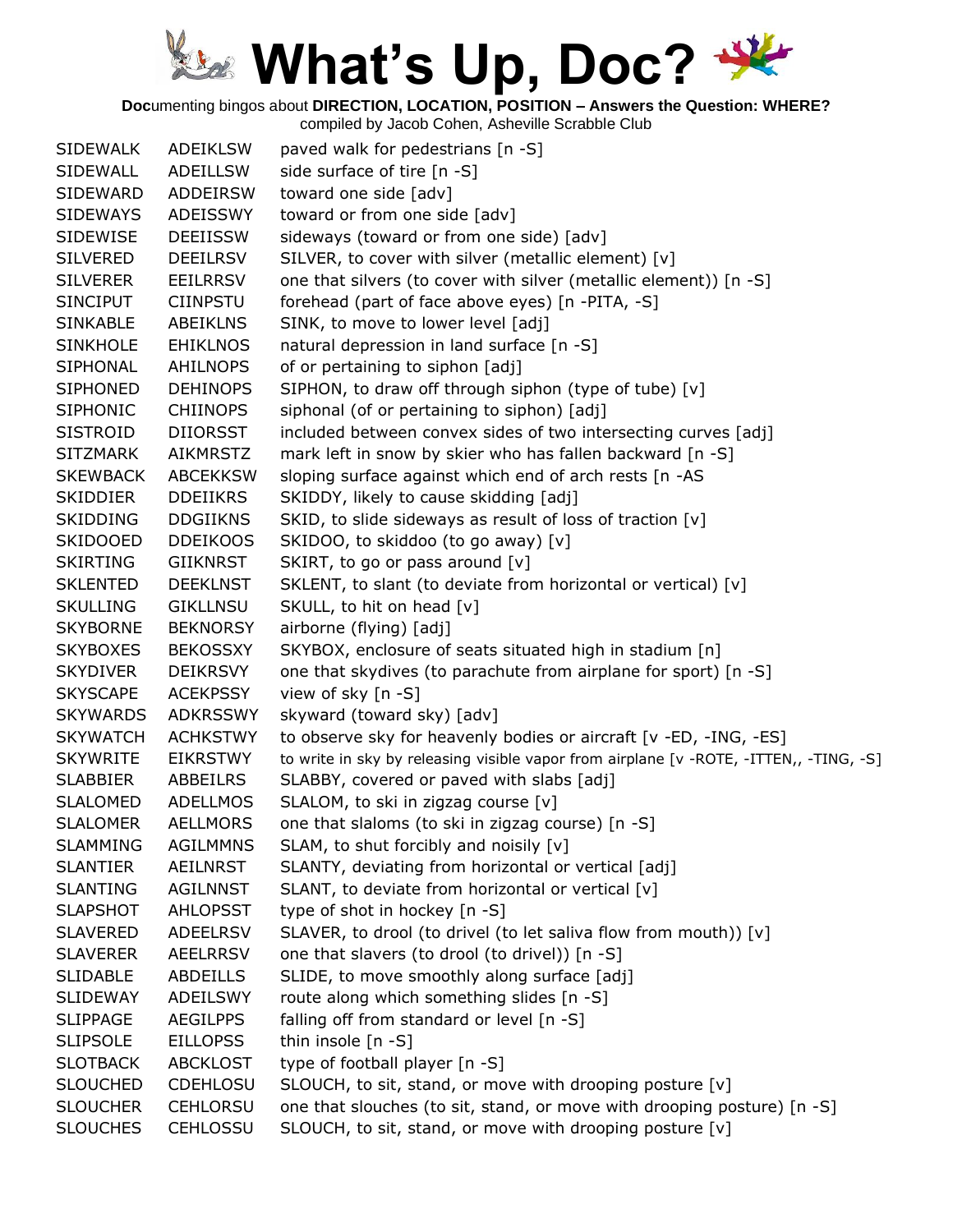**Doc**umenting bingos about **DIRECTION, LOCATION, POSITION – Answers the Question: WHERE?**

| <b>SLOUGHED</b> | <b>DEGHLOSU</b> | SLOUGH, to cast off [v]                                                                   |
|-----------------|-----------------|-------------------------------------------------------------------------------------------|
| <b>SLUBBING</b> | <b>BBGILNSU</b> | slightly twisted roll of textile fibers [n -S] / SLUB, to draw out and twist slightly [v] |
| <b>SLUDGIER</b> | <b>DEGILRSU</b> | SLUDGY, covered with sludge [adj]                                                         |
| <b>SLUMMING</b> | <b>GILMMNSU</b> | SLUM, to visit slums (squalid urban areas) [v]                                            |
| <b>SLUMPING</b> | <b>GILMPNSU</b> | SLUMP, to fall or sink suddenly [v]                                                       |
| <b>SMOCKING</b> | <b>CGIKMNOS</b> | SMOCK, to furnish with smock (loose outer garment) [v]                                    |
| <b>SNAPBACK</b> | <b>AABCKNPS</b> | sudden rebound or recovery [n -S]                                                         |
| <b>SNICKING</b> | <b>CGIIKNNS</b> | SNICK, to nick (to make shallow cut in) [v]                                               |
| <b>SNOUTIER</b> | EINORSTU        | SNOUTY, resembling long, projecting nose [adj]                                            |
| <b>SNOUTISH</b> | <b>HINOSSTU</b> | snouty (resembling long, projecting nose) [adj]                                           |
| SNOWBELT        | <b>BELNOSTW</b> | region that receives appreciable amount of snow each year [n -S]                          |
| <b>SNOWFALL</b> | <b>AFLLNOSW</b> | fall of snow $[n - S]$                                                                    |
| SNOWLAND        | <b>ADLNNOSW</b> | area marked by great amount of snow [n -S]                                                |
| <b>SOFTBACK</b> | <b>ABCFKOST</b> | book bound in flexible paper cover [n -S]                                                 |
| SOLDERED        | <b>DDEELORS</b> | SOLDER, to join closely together [v]                                                      |
| <b>SOLDERER</b> | <b>DEELORRS</b> | one that solders (to join closely together) [n -S]                                        |
| SOLIDARY        | <b>ADILORSY</b> | united [adj]                                                                              |
| <b>SOLSTICE</b> | <b>CEILOSST</b> | time of year when sun is at its greatest distance from celestial equator [n -S]           |
| <b>SOMERSET</b> | <b>EEMORSST</b> | to roll body in complete circle, head over heels [v -ED, -TTED, -ING, -TTING, -S]         |
| <b>SOOTIEST</b> | <b>EIOOSSTT</b> | SOOTY, covered with soot [adj]                                                            |
| <b>SOUTHERN</b> | <b>EHNORSTU</b> | person living in south [n -S]                                                             |
| <b>SOUTHING</b> | <b>GHINOSTU</b> | movement toward south [n -S] / SOUTH, to move toward south [v]                            |
| <b>SOUTHPAW</b> | <b>AHOPSTUW</b> | left-handed person [n -S]                                                                 |
| <b>SOUTHRON</b> | <b>HNOORSTU</b> | southern (person living in south) [n -S]                                                  |
| <b>SPANDREL</b> | <b>ADELNPRS</b> | space between two adjoining arches [n -S]                                                 |
| SPANDRIL        | <b>ADILNPRS</b> | spandrel (space between two adjoining arches) [n -S]                                      |
| <b>SPARTINA</b> | <b>AAINPRST</b> | salt-marsh grass of coastal regions [n -S]                                                |
| SPASMING        | <b>AGIMPNSS</b> | SPASM, to undergo involuntary muscular contraction [v]                                    |
| <b>SPEELING</b> | <b>EEGILNPS</b> | SPEEL, to climb (to ascend (to go or move upward)) [v]                                    |
| <b>SPEILING</b> | <b>EGIILNPS</b> | SPEIL, to speel (to climb (to ascend (to go or move upward))) [v]                         |
| <b>SPHERICS</b> | <b>CEHIPRSS</b> | geometry of figures on surface of sphere [n]                                              |
| SPIDERED        | <b>DDEEIPRS</b> | SPIDER, to move in scuttling manner [v]                                                   |
| <b>SPILLING</b> | <b>GIILLNPS</b> |                                                                                           |
|                 |                 | SPILL, to cause to run out of container [v]                                               |
| SPINIEST        | <b>EIINPSST</b> | SPINY, bearing or covered with thorns [adj]                                               |
| <b>SPINLESS</b> | <b>EILNPSSS</b> | having no rotation [adj]                                                                  |
| SPIRALED        | ADEILPRS        | SPIRAL, to move like spiral (type of plane curve) [v]                                     |
| SPIRALLY        | <b>AILLPRSY</b> | in spiral manner [adv]                                                                    |
| SPIRIEST        | <b>EIIPRSST</b> | SPIRY, tall, slender, and tapering [adj]                                                  |
| <b>SPIRTING</b> | <b>GIINPRST</b> | SPIRT, to gush forth [v]                                                                  |
| <b>SPLASHED</b> | <b>ADEHLPSS</b> | SPLASH, to scatter liquid about [v]                                                       |
| <b>SPLASHER</b> | <b>AEHLPRSS</b> | one that splashes (to scatter liquid about) [n -S]                                        |
| <b>SPLASHES</b> | <b>AEHLPSSS</b> | SPLASH, to scatter liquid about [v]                                                       |
| <b>SPLATTED</b> | <b>ADELPSTT</b> | SPLAT, to flatten on impact [v]                                                           |
| <b>SPLATTER</b> | <b>AELPRSTT</b> | to spatter (to scatter in drops) [v -ED, -ING, -S]                                        |
| <b>SPLAYING</b> | <b>AGILNPSY</b> | SPLAY, to spread out [v]                                                                  |
| <b>SPLITTER</b> | <b>EILPRSTT</b> | one that splits (to separate lengthwise) [n -S]                                           |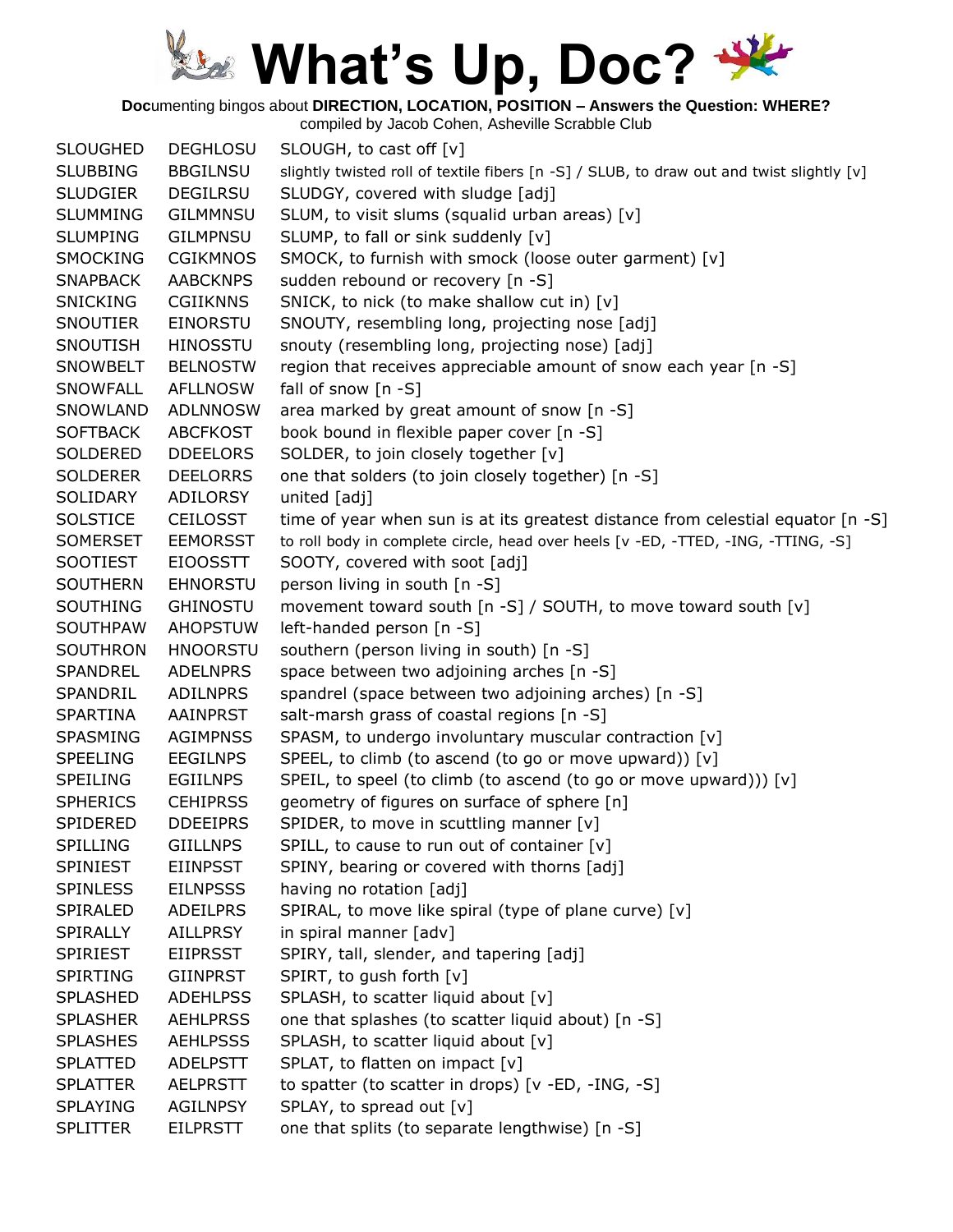**Doc**umenting bingos about **DIRECTION, LOCATION, POSITION – Answers the Question: WHERE?**

| <b>SPLOSHED</b> | <b>DEHLOPSS</b> | SPLOSH, to splash (to scatter liquid about) [v]                                      |
|-----------------|-----------------|--------------------------------------------------------------------------------------|
| <b>SPLOSHES</b> | <b>EHLOPSSS</b> | SPLOSH, to splash (to scatter liquid about) [v]                                      |
| <b>SPOOLING</b> | <b>GILNOOPS</b> | SPOOL, to wind on small cylinder [v]                                                 |
| <b>SPOUTING</b> | <b>GINOPSTU</b> | SPOUT, to eject in rapid stream [v]                                                  |
| <b>SPRADDLE</b> | <b>ADDELPRS</b> | to straddle (to sit, stand, or walk with legs wide apart) [v -D, -LING, -S]          |
| SPRAINED        | ADEINPRS        | SPRAIN, to weaken by sudden and violent twisting or wrenching [v]                    |
| <b>SPRAWLED</b> | <b>ADELPRSW</b> | SPRAWL, to stretch out ungracefully [v]                                              |
| <b>SPRAWLER</b> | <b>AELPRRSW</b> | one that sprawls (to stretch out ungracefully) [n -S]                                |
| <b>SPRAYING</b> | AGINPRSY        | SPRAY, to disperse in fine particles $[v]$                                           |
| <b>SPREADER</b> | <b>ADEEPRRS</b> | one that spreads (to open or expand over larger area) [n -S]                         |
| <b>SPRINGER</b> | <b>EGINPRRS</b> | one that springs (to move upward suddenly and swiftly) [n -S]                        |
| SPRITZED        | <b>DEIPRSTZ</b> | SPRITZ, to spray (to disperse in fine particles) [v]                                 |
| <b>SPRITZES</b> | <b>EIPRSSTZ</b> | SPRITZ, to spray (to disperse in fine particles) [v]                                 |
| <b>SPUMIEST</b> | <b>EIMPSSTU</b> | SPUMY, foamy (covered with foam) [adj]                                               |
| <b>SPURTING</b> | <b>GINPRSTU</b> | SPURT, to gush forth [v]                                                             |
| <b>SPUTTERY</b> | <b>EPRSTTUY</b> | ejecting in short bursts [adj]                                                       |
| SQUASHED        | ADEHQSSU        | SQUASH, to press into pulp or flat mass [v]                                          |
| <b>SQUASHER</b> | AEHQRSSU        | one that squashes (to press into pulp or flat mass) [n -S]                           |
| <b>SQUASHES</b> | AEHQSSSU        | SQUASH, to press into pulp or flat mass [v]                                          |
| SQUEGGED        | <b>DEEGGQSU</b> | SQUEG, to oscillate in irregular manner [v]                                          |
| <b>SQUIGGLE</b> | EGGILQSU        | to wriggle (to turn or twist in sinuous manner) [v -D, -LING, -S]                    |
| SQUIGGLY        | <b>GGILQSUY</b> | wriggly (wriggling) [adj -LIER, -LIEST]                                              |
| SQUIRMED        | <b>DEIMQRSU</b> | SQUIRM, to wriggle (to turn or twist in sinuous manner) [v]                          |
| <b>SQUIRMER</b> | EIMQRRSU        | one that squirms (to wriggle (to turn or twist in sinuous manner)) [n -S]            |
| SQUISHED        | <b>DEHIQSSU</b> | SQUISH, to squash (to press into pulp or flat mass) [v]                              |
| <b>SQUISHES</b> | <b>EHIQSSSU</b> | SQUISH, to squash (to press into pulp or flat mass) [v]                              |
| <b>STACKING</b> | <b>ACGIKNST</b> | STACK, to pile (to lay one upon other) [v]                                           |
| <b>STAKEOUT</b> | AEKOSTTU        | surveillance of area especially by police [n -S]                                     |
| <b>STAMPEDE</b> | ADEEMPST        | to cause to run away in headlong panic [v -D, -DING, -S]                             |
| <b>STAMPING</b> | AGIMNPST        | STAMP, to bring foot down heavily [v]                                                |
| <b>STANNARY</b> | AANNRSTY        | tin-mining region [n -RIES]                                                          |
| <b>STASHING</b> | <b>AGHINSST</b> | STASH, to store in secret place [v]                                                  |
| <b>STATUSES</b> | AESSSTTU        | STATUS, relative position [n]                                                        |
| <b>STEADIED</b> | <b>ADDEEIST</b> | STEADY, to make steady [v]                                                           |
| <b>STEADIER</b> | <b>ADEEIRST</b> | one that steadies (to make steady) [n -S] / STEADY, firm in position [adj]           |
| <b>STEADIES</b> | <b>ADEEISST</b> | STEADY, to make steady [v]                                                           |
| <b>STEADILY</b> | <b>ADEILSTY</b> | STEADY, firm in position [adv]                                                       |
| <b>STEELING</b> | <b>EEGILNST</b> | STEEL, to cover with steel (tough iron alloy) [v]                                    |
| <b>STEEPEST</b> | <b>EEEPSSTT</b> | STEEP, inclined sharply [adj]                                                        |
| <b>STEEPISH</b> | <b>EEHIPSST</b> | somewhat steep [adj]                                                                 |
| <b>STEERAGE</b> | <b>AEEEGRST</b> | act of steering (to direct course of) [n -S]                                         |
| <b>STEERING</b> | <b>EEGINRST</b> | act of directing course of vehicle or vessel [n -S] / STEER, to direct course of [v] |
| <b>STEEVING</b> | <b>EEGINSTV</b> | angular elevation of bowsprit from ship's keel [n -S]                                |
| <b>STEPLESS</b> | <b>EELPSSST</b> |                                                                                      |
|                 |                 | lacking steps (structures for passing from one level to next) [adj]                  |
| <b>STEPLIKE</b> | <b>EEIKLPST</b> | resembling stair (rest for foot used in going from one level to another) [adj]       |
| <b>STERNWAY</b> | <b>AENRSTWY</b> | backward movement of vessel [n -S]                                                   |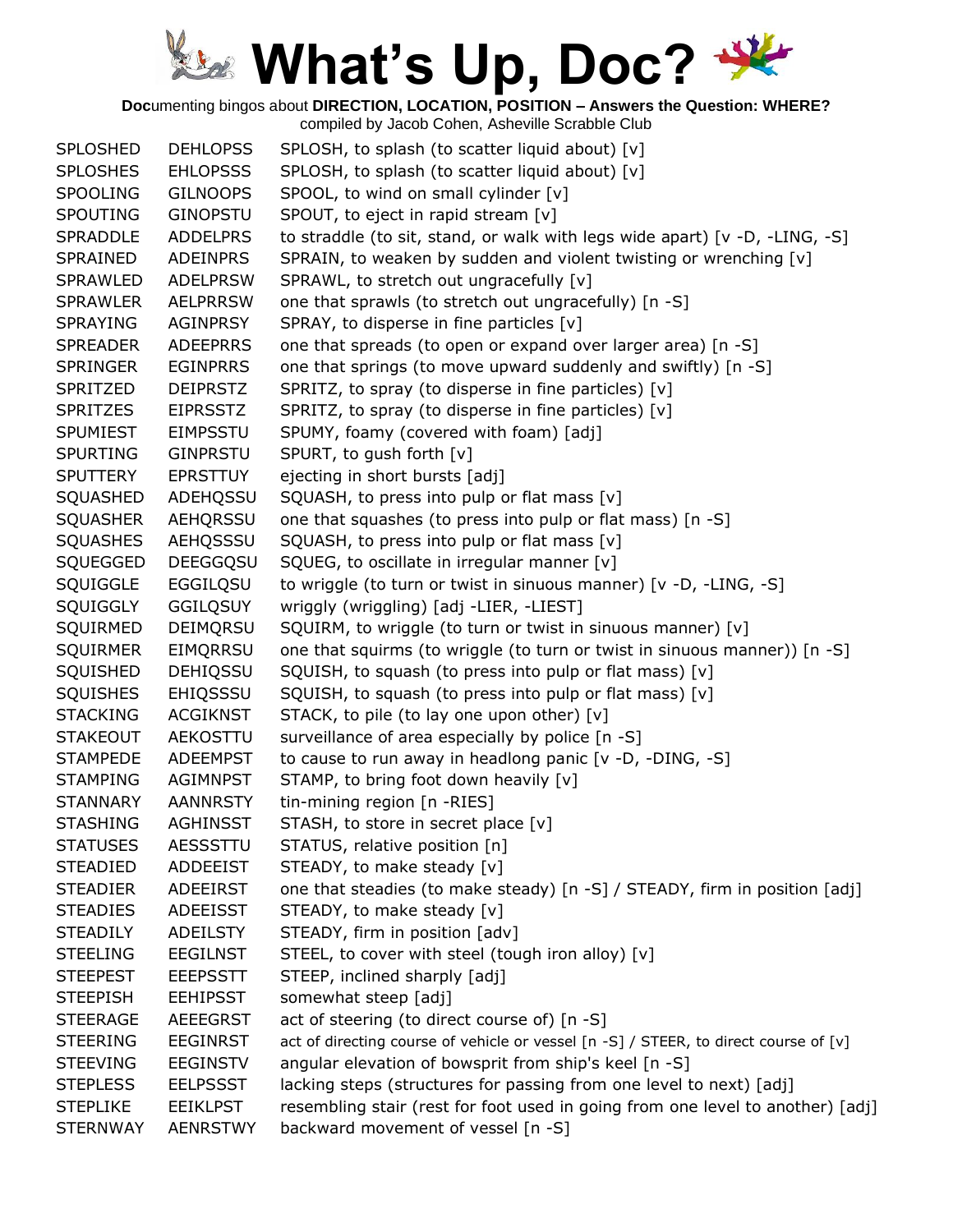**Doc**umenting bingos about **DIRECTION, LOCATION, POSITION – Answers the Question: WHERE?**

| <b>STICKOUT</b> | <b>CIKOSTTU</b> | one that is conspicuous [n -S]                                                                   |
|-----------------|-----------------|--------------------------------------------------------------------------------------------------|
| <b>STILLAGE</b> | <b>AEGILLST</b> | low platform on which to keep goods off floor [n -S]                                             |
| <b>STILTING</b> | <b>GIILNSTT</b> | STILT, to raise on stilts (long, slender poles) [v]                                              |
| <b>STIRRING</b> | <b>GIINRRST</b> | STIR, to pass implement through in circular motions [v]                                          |
| <b>STOCKADE</b> | <b>ACDEKOST</b> | to build type of protective fence around [v -D, -DING, -S]                                       |
| <b>STOMACHY</b> | <b>ACHMOSTY</b> | paunchy (having protruding belly) [adj]                                                          |
| <b>STOOPING</b> | <b>GINOOPST</b> | STOOP, to bend body forward and down [v]                                                         |
| <b>STOPPAGE</b> | <b>AEGOPPST</b> | act of stopping (to discontinue progress or motion of) [n -S]                                    |
| <b>STOPPING</b> | <b>GINOPPST</b> | STOP, to discontinue progress or motion of [v]                                                   |
| <b>STOREYED</b> | <b>DEEORSTY</b> | STOREY, horizontal division of building [adj]                                                    |
| <b>STOTTING</b> | <b>GINOSTTT</b> | STOT, to bound with stiff-legged gait [v] / STOTT, to stot (to bound with stiff-legged gait) [v] |
| <b>STOVETOP</b> | <b>EOOPSTTV</b> | upper surface of cooking apparatus [n -S]                                                        |
| <b>STOWAWAY</b> | <b>AAOSTWWY</b> | one who hides aboard conveyance to obtain free passage [n -S]                                    |
| <b>STRADDLE</b> | <b>ADDELRST</b> | to sit, stand, or walk with legs wide apart [v -D, -LING, -S]                                    |
| <b>STRAGGLE</b> | <b>AEGGLRST</b> | to stray (to wander from proper area or course) [v -D, -LING, -S]                                |
| <b>STRAGGLY</b> | <b>AGGLRSTY</b> | irregularly spread out [adj -LIER, -LIEST]                                                       |
| <b>STRAIGHT</b> | <b>AGHIRSTT</b> | extending uniformly in one direction without bends or irregularities [adj -ER, -EST]             |
| <b>STRANDED</b> | <b>ADDENRST</b> | STRAND, to leave in unfavorable situation [v]                                                    |
| <b>STRATIFY</b> | AFIRSTTY        | to form or arrange in layers [v -FIED, -ING, -FIES]                                              |
| <b>STRATOUS</b> | AORSSTTU        | stratal (pertaining to stratum (layer of material)) [adj]                                        |
| <b>STRAWHAT</b> | <b>AAHRSTTW</b> | pertaining to summer theater situated in resort area [adj]                                       |
| <b>STRAWING</b> | <b>AGINRSTW</b> | STRAW, to cover with straw (stalks of threshed grain) [v]                                        |
| <b>STRAYING</b> | <b>AGINRSTY</b> | STRAY, to wander from proper area or course [v]                                                  |
| <b>STREAKED</b> | <b>ADEEKRST</b> | STREAK, to cover with streaks (long, narrow marks) [v]                                           |
| <b>STREAKER</b> | <b>AEEKRRST</b> | one that streaks (to cover with streaks (long, narrow marks)) [n -S]                             |
| <b>STREEKED</b> | <b>DEEEKRST</b> | STREEK, to stretch (to draw out or open to full length) [v]                                      |
| <b>STREEKER</b> | <b>EEEKRRST</b> | one that streeks (to stretch (to draw out or open to full length)) [n -S]                        |
| <b>STRETCHY</b> | <b>CEHRSTTY</b> | having tendency to stretch [adj -HIER, -HIEST]                                                   |
| <b>STREWING</b> | <b>EGINRSTW</b> | STREW, to scatter about [v]                                                                      |
| <b>STRICKLE</b> | <b>CEIKLRST</b> | to shape or smooth with strickle (instrument for leveling off grain) [v -D, -LING, -S]           |
| <b>STRIGOSE</b> | <b>EGIORSST</b> | covered with short, stiff hairs [adj]                                                            |
| <b>STRIPPED</b> | <b>DEIPPRST</b> | STRIP, to remove outer covering from [v]                                                         |
| <b>STRIPPER</b> | <b>EIPPRRST</b> | one that strips (to remove outer covering from) [n -S]                                           |
| <b>STROWING</b> | <b>GINORSTW</b> | STROW, to strew (to scatter about) [v]                                                           |
| <b>STUBBING</b> | <b>BBGINSTU</b> | STUB, to strike accidentally against projecting object [v]                                       |
| <b>STUDDING</b> | <b>DDGINSTU</b> | STUD, to set thickly with small projections [v]                                                  |
| <b>STUFFING</b> | <b>FFGINSTU</b> | material with which something is stuffed [n -S] / STUFF, to fill or pack tightly [v]             |
| <b>STUMBLER</b> | <b>BELMRSTU</b> | one that stumbles (to miss one's step in walking or running) [n -S]                              |
| SUBAXIAL        | AABILSUX        | somewhat axial [adj]                                                                             |
| <b>SUBBASIN</b> | ABBINSSU        | section of area drained by river [n -S]                                                          |
| <b>SUBDURAL</b> | ABDLRSUU        | situated under dura mater [adj]                                                                  |
| <b>SUBERECT</b> | <b>BCEERSTU</b> | nearly erect [adj]                                                                               |
| <b>SUBFIXES</b> | <b>BEFISSUX</b> | SUBFIX, distinguishing symbol or letter written below another character [n]                      |
| <b>SUBFLOOR</b> | <b>BFLOORSU</b> | rough floor laid as base for finished floor [n -S]                                               |
| <b>SUBINDEX</b> | <b>BDEINSUX</b> | subfix (distinguishing symbol or letter written below another character) [n -ES, -ICES]          |
| <b>SUBLEVEL</b> | <b>BEELLSUV</b> | lower level [n -S]                                                                               |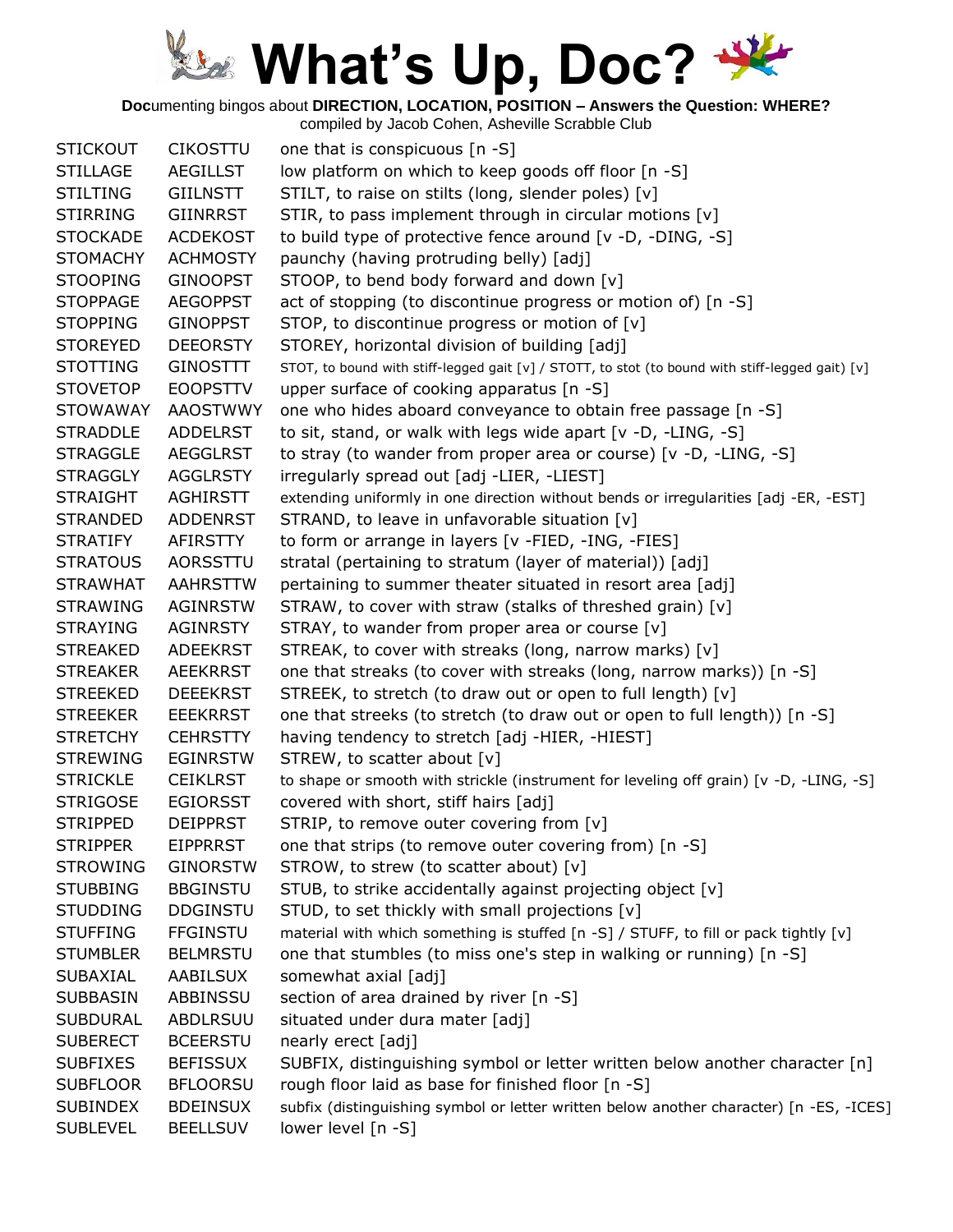**Doc**umenting bingos about **DIRECTION, LOCATION, POSITION – Answers the Question: WHERE?**

| <b>SUBMERGE</b> | <b>BEEGMRSU</b> | to place below surface of liquid [v -D, -GING, -S]                                            |
|-----------------|-----------------|-----------------------------------------------------------------------------------------------|
| <b>SUBMERSE</b> | <b>BEEMRSSU</b> | to submerge (to place below surface of liquid) [v -D, -SING, -S]                              |
| <b>SUBNASAL</b> | AABLNSSU        | situated under nose [adj]                                                                     |
| <b>SUBNODAL</b> | <b>ABDLNOSU</b> | situated under node [adj]                                                                     |
| <b>SUBOCEAN</b> | <b>ABCENOSU</b> | existing below floor of ocean [adj]                                                           |
| <b>SUBOPTIC</b> | <b>BCIOPSTU</b> | situated under eyes [adj]                                                                     |
| <b>SUBPOLAR</b> | <b>ABLOPRSU</b> | situated just outside polar circles [adj]                                                     |
| <b>SUBPUBIC</b> | <b>BBCIPSUU</b> | situated under pubis [adj]                                                                    |
| <b>SUBSHAFT</b> | ABFHSSTU        | shaft that is beneath another shaft [n -S]                                                    |
| <b>SUBSIDER</b> | <b>BDEIRSSU</b> | one that subsides (to sink to lower or normal level) [n -S]                                   |
| <b>SUBSOLAR</b> | ABLORSSU        | situated directly beneath sun [adj]                                                           |
| <b>SUBSPACE</b> | <b>ABCEPSSU</b> | subset of mathematical space [n -S]                                                           |
| <b>SUBTOPIA</b> | ABIOPSTU        | suburbs of city [n -S]                                                                        |
| <b>SUBTRACT</b> | ABCRSTTU        | to take away $[v - ED, -ING, -S]$                                                             |
| <b>SUBTUNIC</b> | <b>BCINSTUU</b> | tunic worn under another tunic [n -S]                                                         |
| <b>SUBURBED</b> | <b>BBDERSUU</b> | SUBURB, residential area adjacent to city [adj]                                               |
| <b>SUDSIEST</b> | <b>DEISSSTU</b> | SUDSY, foamy (covered with foam) [adj]                                                        |
| <b>SUGARING</b> | AGGINRSU        | SUGAR, to cover with sugar (sweet carbohydrate) [v]                                           |
| <b>SUMMITAL</b> | <b>AILMMSTU</b> | pertaining to highest point [adj]                                                             |
| <b>SUNWARDS</b> | <b>ADNRSSUW</b> | sunward (toward sun) [adv]                                                                    |
| <b>SUPERLIE</b> | <b>EEILPRSU</b> | to lie above [v -LAY, -LAIN, -ING, -S]                                                        |
| <b>SUPERNAL</b> | <b>AELNPRSU</b> | pertaining to sky [adj]                                                                       |
| <b>SUPINATE</b> | AEINPSTU        | to turn so that palm is facing upward $[v -D, -TING, -S]$                                     |
| <b>SUPPLANT</b> | <b>ALNPPSTU</b> | to take place of $[v - ED, -ING, -S]$                                                         |
| <b>SUPPLELY</b> | <b>ELLPPSUY</b> | SUPPLE, pliant (easily bent) [adv]                                                            |
| <b>SUPPLEST</b> | <b>ELPPSSTU</b> | SUPPLE, pliant (easily bent) [adj]                                                            |
| <b>SURBASED</b> | <b>ABDERSSU</b> | SURBASE, molding or border above base of structure [adj]                                      |
| <b>SURCEASE</b> | <b>ACEERSSU</b> | to cease (to stop (to discontinue progress or motion of)) [ $v$ -D, -SING, -S]                |
| <b>SURFACER</b> | <b>ACEFRRSU</b> | one that surfaces (to apply outer layer to) [n -S]                                            |
| <b>SURFSIDE</b> | <b>DEFIRSSU</b> | situated near seashore [adj]                                                                  |
| <b>SURICATE</b> | ACEIRSTU        | burrowing mammal [n -S]                                                                       |
| <b>SURMOUNT</b> | <b>MNORSTUU</b> | to get over or across [v -ED, -ING, -S]                                                       |
| <b>SURPRINT</b> | <b>INPRRSTU</b> | to print over something already printed [v -ED, -ING, -S]                                     |
| <b>SURROUND</b> | <b>DNORRSUU</b> | to extend completely around [v -ED, -ING, -S]                                                 |
| <b>SURROYAL</b> | <b>ALORRSUY</b> | topmost prong of stag's antler [n -S]                                                         |
| <b>SURTITLE</b> | <b>EILRSTTU</b> | translation of foreign-language dialogue displayed above screen or stage [n -S]               |
| <b>SURVEYED</b> | <b>DEERSUVY</b> | SURVEY, to determine boundaries, area, or elevations of by measuring angles and distances [v] |
| <b>SUTURING</b> | <b>GINRSTUU</b> | SUTURE, to unite by sewing [v]                                                                |
| <b>SWAGGING</b> | AGGGINSW        | SWAG, to sway (to move slowly back and forth) [v]                                             |
| <b>SWAPFILE</b> | <b>AEFILPSW</b> | computer file with space for transferred programs [n -S]                                      |
| <b>SWARDING</b> | ADGINRSW        | SWARD, to cover with turf [v]                                                                 |
| SWARMING        | <b>AGIMNRSW</b> | surrounding of victim by group of attackers [n -S]                                            |
| <b>SWAYABLE</b> | AABELSWY        | SWAY, to move slowly back and forth [adj]                                                     |
| <b>SWAYBACK</b> | <b>AABCKSWY</b> | abnormal sagging of back [n -S]                                                               |
| <b>SWEATIER</b> | <b>AEEIRSTW</b> | SWEATY, covered with perspiration [adj]                                                       |
| <b>SWEATILY</b> | AEILSTWY        | SWEATY, covered with perspiration [adv]                                                       |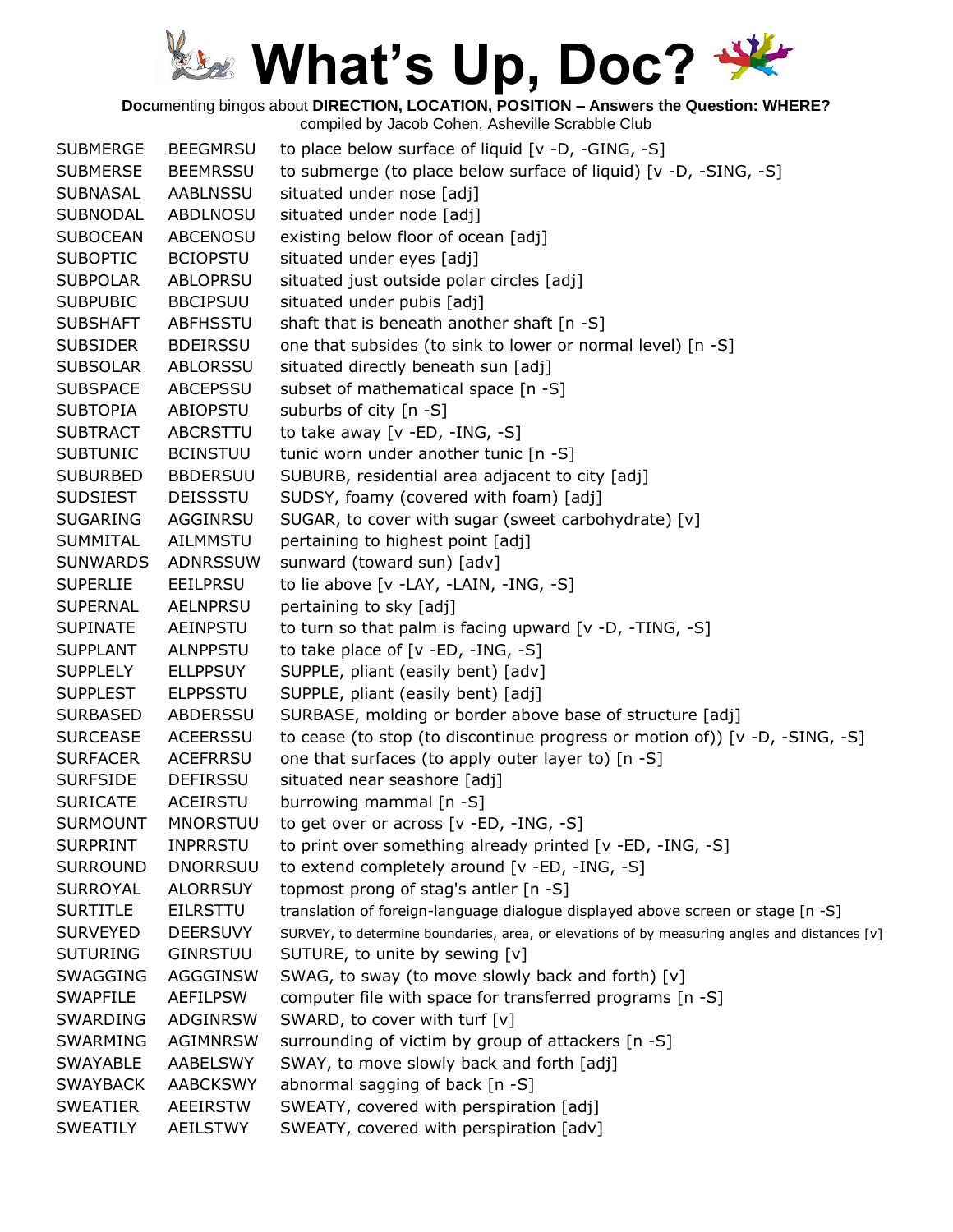**Doc**umenting bingos about **DIRECTION, LOCATION, POSITION – Answers the Question: WHERE?**

| <b>SWEEPIER</b> | <b>EEEIPRSW</b> | SWEEPY, of wide range or scope [adj]                                               |
|-----------------|-----------------|------------------------------------------------------------------------------------|
| <b>SWERVING</b> | <b>EGINRSVW</b> | SWERVE, to turn aside suddenly from straight course [v]                            |
| <b>SWIMMIER</b> | <b>EIIMMRSW</b> | SWIMMY, dizzy (having sensation of whirling) [adj]                                 |
| SWIMMILY        | <b>IILMMSWY</b> | SWIMMY, dizzy (having sensation of whirling) [adv]                                 |
| <b>SWINGIER</b> | EGIINRSW        | SWINGY, marked by swinging [adj]                                                   |
| SWINGING        | <b>GGIINNSW</b> | SWING, to move freely back and forth [v]                                           |
| <b>SWIRLIER</b> | <b>EIILRRSW</b> | SWIRLY, swirling [adj]                                                             |
| <b>SWIRLING</b> | <b>GIILNRSW</b> | SWIRL, to move with whirling motion [v]                                            |
| SWIVELED        | <b>DEEILSVW</b> | SWIVEL, to turn on pivoted support [v]                                             |
| <b>SWOOPING</b> | <b>GINOOPSW</b> | SWOOP, to make sudden descent [v]                                                  |
| <b>SYMPATRY</b> | <b>AMPRSTYY</b> | state of occupying same area without loss of identity from interbreeding [n -RIES] |
| <b>SYNDETIC</b> | <b>CDEINSTY</b> | serving to connect [adj]                                                           |
| <b>SYPHERED</b> | <b>DEEHPRSY</b> | SYPHER, to overlap so as to make even surface, as beveled plank edges $[v]$        |
|                 |                 | <b>T</b> 8s                                                                        |
| <b>TABARDED</b> | AABDDERT        | TABARD, sleeveless outer garment [adj]                                             |
| <b>TABLETOP</b> | <b>ABELOPTT</b> | top of table $[n - S]$                                                             |
| <b>TACKLING</b> | <b>ACGIKLNT</b> | TACKLE, to seize and throw to ground [v]                                           |
| <b>TAFFAREL</b> | AAEFFLRT        | taffrail (rail around stern of ship) [n -S]                                        |
| <b>TAFFEREL</b> | <b>AEEFFLRT</b> | taffrail (rail around stern of ship) [n -S]                                        |
| <b>TAFFRAIL</b> | AAFFILRT        | rail around stern of ship [n -S]                                                   |
| <b>TAGALONG</b> | AAGGLNOT        | one that follows another [n -S]                                                    |
| <b>TAILBACK</b> | <b>AABCIKLT</b> | member of backfield in some football formations [n -S]                             |
| <b>TAILGATE</b> | AAEGILTT        | to drive dangerously close behind another vehicle [v -D, -ING, -S]                 |
| <b>TAILLAMP</b> | AAILLMPT        | light at rear of vehicle [n -S]                                                    |
| <b>TAILPIPE</b> | AEIILPPT        | exhaust pipe [n -S]                                                                |
| <b>TAILSPIN</b> | <b>AIILNPST</b> | to spin headlong down toward earth [v -NNED or -PUN, -NNING, -S]                   |
| <b>TAILWIND</b> | <b>ADIILNTW</b> | wind coming from behind moving vehicle [n -S]                                      |
| <b>TAKEAWAY</b> | <b>AAAEKTWY</b> | prepared food to be taken away from its place of sale [n -S]                       |
| <b>TALLNESS</b> | <b>AELLNSST</b> | state of being tall (having great height) [n -ES]                                  |
| <b>TANGENCE</b> | <b>ACEEGNNT</b> | tangency (state of being in immediate physical contact) [n -S]                     |
| <b>TANGENCY</b> | <b>ACEGNNTY</b> | state of being in immediate physical contact [n -CIES]                             |
| <b>TANGLING</b> | <b>AGGILNNT</b> | TANGLE, to bring together in intricate confusion [v]                               |
| <b>TAPERING</b> | <b>AEGINPRT</b> | TAPER, to become gradually narrower toward one end [v]                             |
| <b>TEARAWAY</b> | AAAERTWY        | rebellious person [n -S]                                                           |
| <b>TEETERED</b> | <b>DEEEERTT</b> | TEETER, to move unsteadily [v]                                                     |
| <b>TEETOTUM</b> | EEMOTTTU        | spinning toy $[n - S]$                                                             |
| <b>TELEMARK</b> | <b>AEEKLMRT</b> | to perform telemark (skiing turn) [v -ED, -ING, -S]                                |
| <b>TELOMERE</b> | <b>EEELMORT</b> | natural end of chromosome [n -S]                                                   |
| <b>TENAILLE</b> | AEEILLNT        | outer defense [n -S]                                                               |
| <b>TENNISES</b> | <b>EEINNSST</b> | TENNIS, outdoor ball game [n]                                                      |
| <b>TENONING</b> | <b>EGINNNOT</b> | TENON, to unite by means of tenon (projection on end of piece of wood) [v]         |
| <b>TENTERED</b> | <b>DEEENRTT</b> | TENTER, to stretch on type of frame [v]                                            |
| <b>TERMINAL</b> | AEILMNRT        | end or extremity [n -S]                                                            |
| <b>TERMINUS</b> | EIMNRSTU        | terminal (end or extremity) [n -NI, -ES]                                           |
| <b>TERRASSE</b> | <b>AEERRSST</b> | paved area outside French cafe [n TERRASSE]                                        |
| <b>THACKING</b> | <b>ACGHIKNT</b> | THACK, to thatch (to cover with thatch (plant stalks or foliage)) [v]              |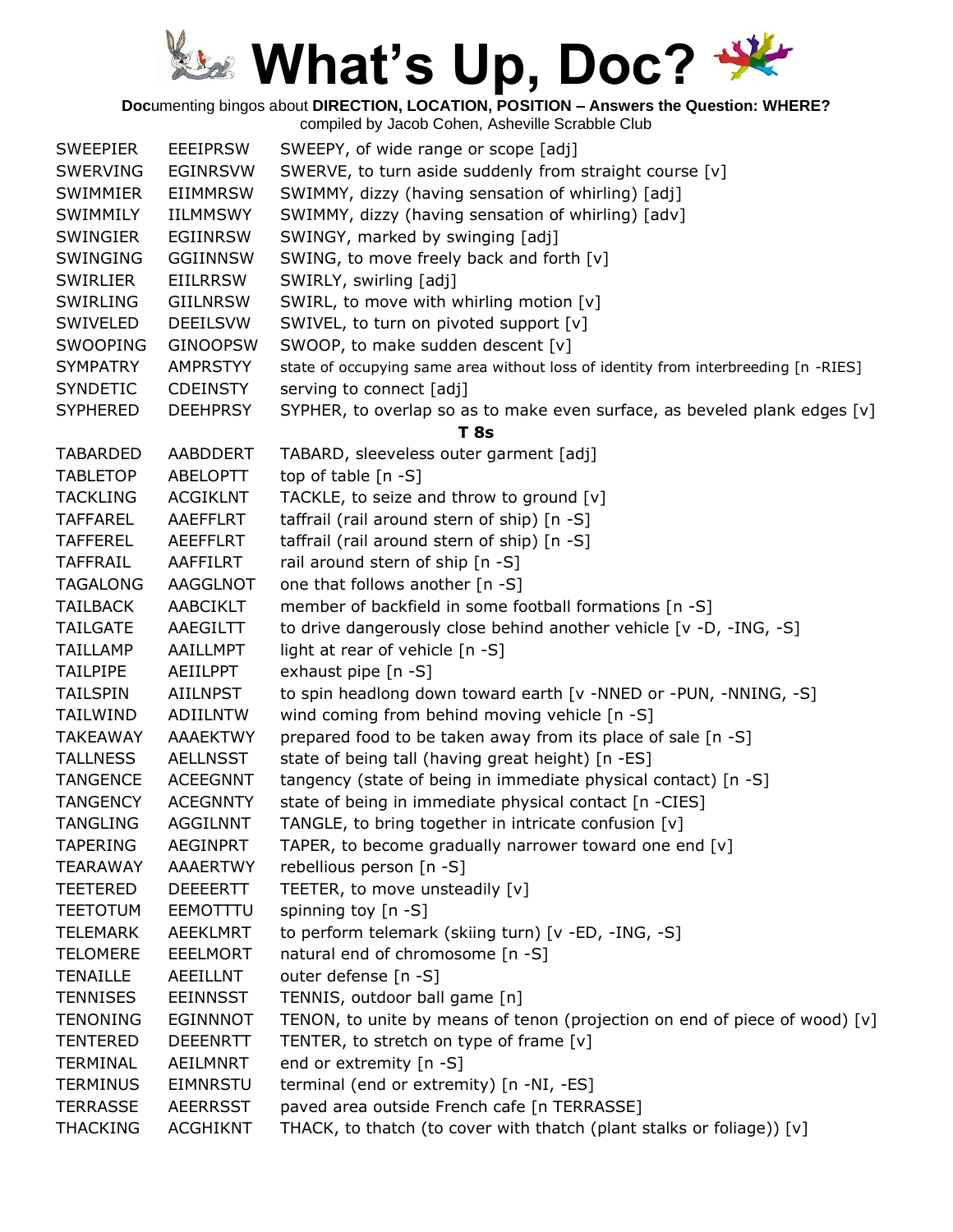**Doc**umenting bingos about **DIRECTION, LOCATION, POSITION – Answers the Question: WHERE?**

compiled by Jacob Cohen, Asheville Scrabble Club THATAWAY AAAHTTWY in that direction [adv] THATCHED ACDEHHTT THATCH, to cover with thatch (plant stalks or foliage) [v] THATCHER ACEHHRTT one that thatches (to cover with thatch (plant stalks or foliage)) [n -S] THATCHES ACEHHSTT THATCH, to cover with thatch (plant stalks or foliage) [v] THISAWAY AAHISTWY this way [adv] THRAWING AGHINRTW THRAW, to twist (to combine by winding together) [v] THROBBED BBDEHORT THROB, to pulsate (to expand and contract rhythmically) [v] THROBBER BBEHORRT one that throbs (to pulsate (to expand and contract rhythmically)) [n -S] THRONGED DEGHNORT THRONG, to crowd into [v] THWARTLY AHLRTTWY athwart (from side to side) [adv] TIDELAND ADDEILNT land alternately covered and uncovered by tide [n -S] TILTYARD ADILRTTY area for jousting contests [n -S] TIPPABLE ABEILPPT capable of being tipped [adj] TIPPIEST EIIPPSTT TIPPY, unsteady (firm in position) [adj] TIPPYTOE EIOPPTTY to tiptoe (to walk on tips of one's toes) [v -ED, -ING, -S] TITTUPPY IPPTTTUY shaky; unsteady [adj] TITUBANT ABINTTTU marked by wavering [adj] TODDLING DDGILNOT TODDLE, to walk unsteadily [v] TOEPIECE CEEEIOPT piece of shoe designed to cover toes [n -S] TOEPLATE AEELOPTT metal tab attached to tip of shoe [n -S] TOGETHER EEGHORTT into union or relationship [adv] TOPPLING GILNOPPT TOPPLE, to fall forward [v] TOPSTONE ENOOPSTT stone at top of structure [n -S] TOPWATER AEOPRTTW floating on or near top of water [adj] TORQUATE AEOQRTTU having torques (band of feathers, hair, or coloration around neck) [adj] TORQUING GINOQRTU TORQUE, to cause to twist [v] TORTUOUS OORSTTUU marked by repeated turns or bends [adj] TOWERIER EEIORRTW TOWERY, very tall [adj] TOWERING EGINORTW TOWER, to rise to great height [v] TOWNWARD ADNORTWW toward town [adv] TRABEATE AABEERTT constructed with horizontal beams [adj] TRACKING ACGIKNRT TRACK, to follow marks left by animal, person, or vehicle [v] TRANSECT ACENRSTT to cut across [v -ED, -ING, -S] TRANSUDE ADENRSTU to pass through membrane [v -D, -DING, -S] TRAPDOOR ADOOPRRT lifting or sliding door covering opening [n -S] TRAPEZIA AAEIPRTZ four-sided polygons having no parallel sides [n TRAPEZIA] TRAPEZII AEIIPRTZ triangular muscles of back [n TRAPEZII] TRAVELED ADEELRTV TRAVEL, to go from one place to another [v] TRAVELER AEELRRTV one that travels (to go from one place to another) [n -S] TREELAWN AEELNRTW strip of lawn between street and sidewalk [n -S] TRENCHED CDEEHNRT TRENCH, to dig long, narrow excavation in ground  $[v]$ TRENCHES CEEHNRST TRENCH, to dig long, narrow excavation in ground  $[v]$ TRICORNE CEINORRT tricorn (hat with brim turned up on three sides) [n -S] TRIPPANT AINPPRTT walking -- used of heraldic animal [adj] TRISTATE AEIRSTTT pertaining to area made up of three adjoining states [adj] TROPICAL ACILOPRT plant of region lying between tropics [n -S]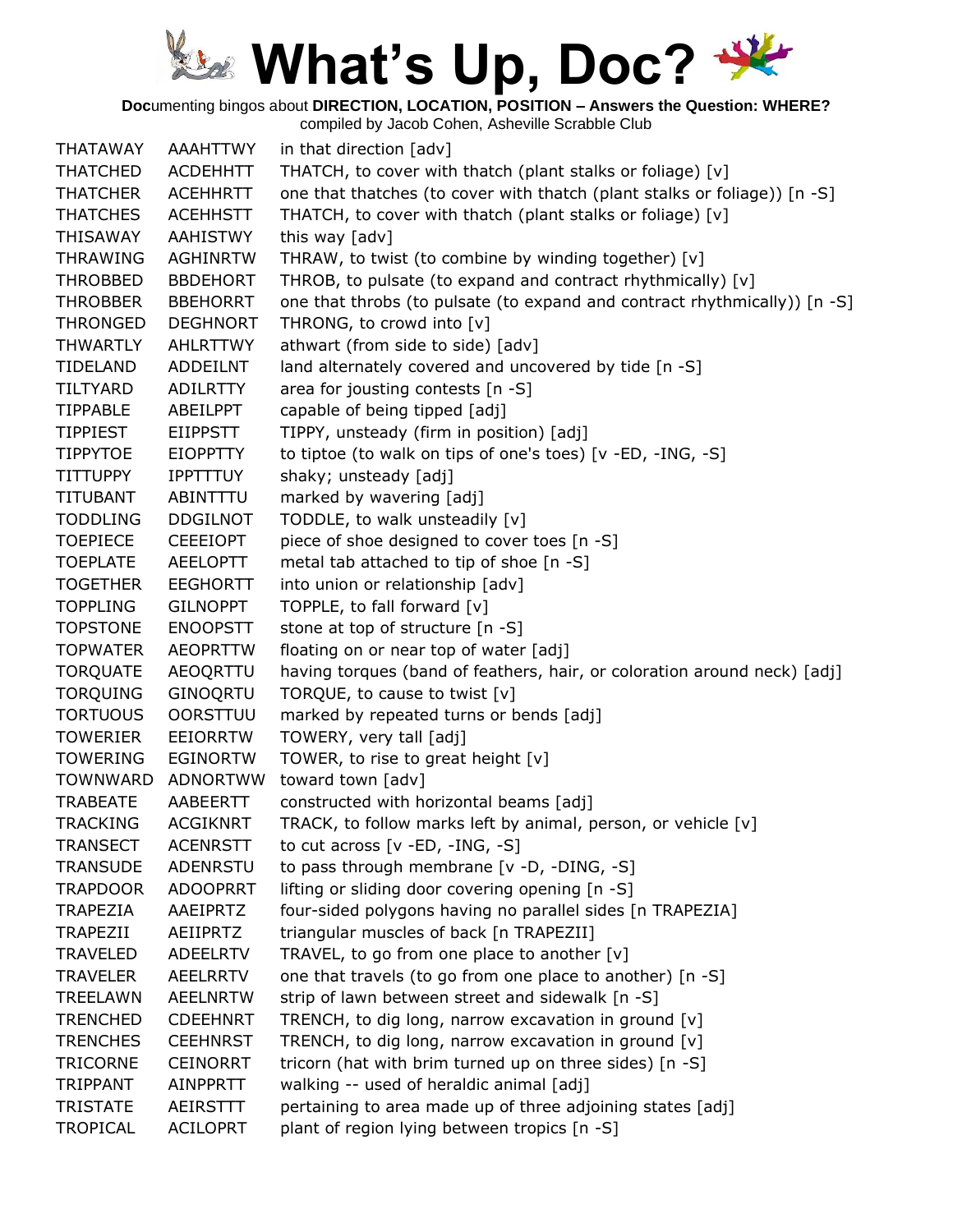**Doc**umenting bingos about **DIRECTION, LOCATION, POSITION – Answers the Question: WHERE?**

| <b>TRUNDLER</b> | <b>DELNRRTU</b> | one that trundles (to propel by causing to rotate) [n -S]                       |
|-----------------|-----------------|---------------------------------------------------------------------------------|
| <b>TRUNNION</b> | <b>INNNORTU</b> | pin or pivot on which something can be rotated [n -S]                           |
| <b>TUBERCLE</b> | <b>BCEELRTU</b> | small, rounded swelling [n -S]                                                  |
| <b>TUMBLING</b> | <b>BGILMNTU</b> | sport of gymnastics [n -S] / TUMBLE, to fall or roll end over end [v]           |
| <b>TUMPLINE</b> | EILMNPTU        | strap for supporting load on back [n -S]                                        |
| <b>TUMULOSE</b> | <b>ELMOSTUU</b> | full of mounds [adj]                                                            |
| <b>TUMULOUS</b> | <b>LMOSTUUU</b> | tumulose (full of mounds) [adj]                                                 |
| <b>TUNNELED</b> | <b>DEELNNTU</b> | TUNNEL, to dig tunnel (underground passageway) [v]                              |
| TUNNELER        | EELNNRTU        | one that tunnels (to dig tunnel (underground passageway)) [n -S]                |
| <b>TURFIEST</b> | EFIRSTTU        | TURFY, covered with turf [adj]                                                  |
| <b>TURFLIKE</b> | <b>EFIKLRTU</b> | resembling turf (surface layer of earth containing dense growth of grass) [adj] |
| <b>TURNABLE</b> | ABELNRTU        | TURN, to move around central point [adj]                                        |
| <b>TWEAKING</b> | <b>AEGIKNTW</b> | TWEAK, to pinch and twist sharply [v]                                           |
| <b>TWERKING</b> | <b>EGIKNRTW</b> | TWERK, to dance in particular style originating in New Orleans [v]              |
| TWILLING        | GIILLNTW        | twilled fabric [n -S] / TWILL, to weave so as to produce diagonal pattern [v]   |
| <b>TWINNING</b> | <b>GIINNNTW</b> | TWIN, to bring together in close association [v]                                |
| <b>TWIRLING</b> | GIILNTRW        | TWIRL, to rotate rapidly [v]                                                    |
| TWISTING        | GIINSTTW        | TWIST, to combine by winding together [v]                                       |
| <b>TWITCHED</b> | <b>CDEHITTW</b> | TWITCH, to move or pull with sudden motion [v]                                  |
| <b>TWITCHER</b> | <b>CEHIRTTW</b> | one that twitches (to move or pull with sudden motion) [n -S]                   |
| <b>TWITCHES</b> | <b>CEHISTTW</b> | TWITCH, to move or pull with sudden motion [v]                                  |
| <b>TYMPANAL</b> | <b>AALMNPTY</b> | tympanic (pertaining to tympanum (middle ear)) [adj]                            |
| <b>TYMPANIC</b> | <b>ACIMNPTY</b> | pertaining to tympanum (middle ear) [adj]                                       |
| <b>TYMPANUM</b> | <b>AMMNPTUY</b> | middle ear [n -NA, -S]                                                          |
| <b>TYROPITA</b> | <b>AIOPRTTY</b> | pastry made with layers of phyllo and filled with cheese-egg mixture [n -S]     |
|                 |                 | <b>U</b> 8s                                                                     |
| <b>UBIETIES</b> | <b>BEEIISTU</b> | UBIETY, state of having definite location [n]                                   |
| <b>UBIQUITY</b> | <b>BIIQTUUY</b> | state of being everywhere at same time [n -TIES]                                |
| <b>UNBASTED</b> | <b>ABDENSTU</b> | not basted (to sew loosely together) [adj]                                      |
| <b>UNBOBBED</b> | <b>BBBDENOU</b> | not bobbed (to move up and down) [adj]                                          |
| <b>UNBONDED</b> | <b>BDDENNOU</b> | not bonded (to join together) [adj]                                             |
| <b>UNBOUNCY</b> | <b>BCNNOUUY</b> | not bouncy (tending to bounce) [adj]                                            |
| <b>UNBOWING</b> | <b>BGINNOUW</b> | not bowing (to bend forward) [adj]                                              |
| <b>UNBURIED</b> | <b>BDEINRUU</b> | UNBURY, to remove from ground after burial [v]                                  |
| <b>UNBURIES</b> | <b>BEINRSUU</b> | UNBURY, to remove from ground after burial [v]                                  |
| <b>UNCAUGHT</b> | <b>ACGHNTUU</b> | not caught (to capture after pursuit) [adj]                                     |
| <b>UNCOATED</b> | <b>ACDENOTU</b> | not coated (to cover with coat (outer garment)) [adj]                           |
| <b>UNDERBUD</b> | <b>BDDENRUU</b> | to bud from beneath [v -DDED, -DDING, -S]                                       |
| <b>UNDERFUR</b> | <b>DEFNRRUU</b> | thick, soft fur beneath outer coat of certain mammals [n -S]                    |
| <b>UNDERLAP</b> | ADELNPRU        | to extend partly under [v -PPED, -PPING, -S]                                    |
| <b>UNDERLAY</b> | ADELNRUY        | to place under [v -LAID, -ING, -S] / UNDERLIE, to lie under [v]                 |
| <b>UNDERLIE</b> | DEEILNRU        | to lie under [v -LAIN, -LAY, -S, -LYING]                                        |
| <b>UNDERLIP</b> | DEILNPRU        | lower lip [n -S]                                                                |
| <b>UNDERPAD</b> | ADDENPRU        | layer of soft foam laid under carpeting [n -S]                                  |
| <b>UNDERPIN</b> | DEINNPRU        | to support from below [v -NNED, -NNING, -S]                                     |
| <b>UNDERRUN</b> | DENNRRUU        | to pass or extend under [v -RAN, -ING, -S]                                      |
|                 |                 |                                                                                 |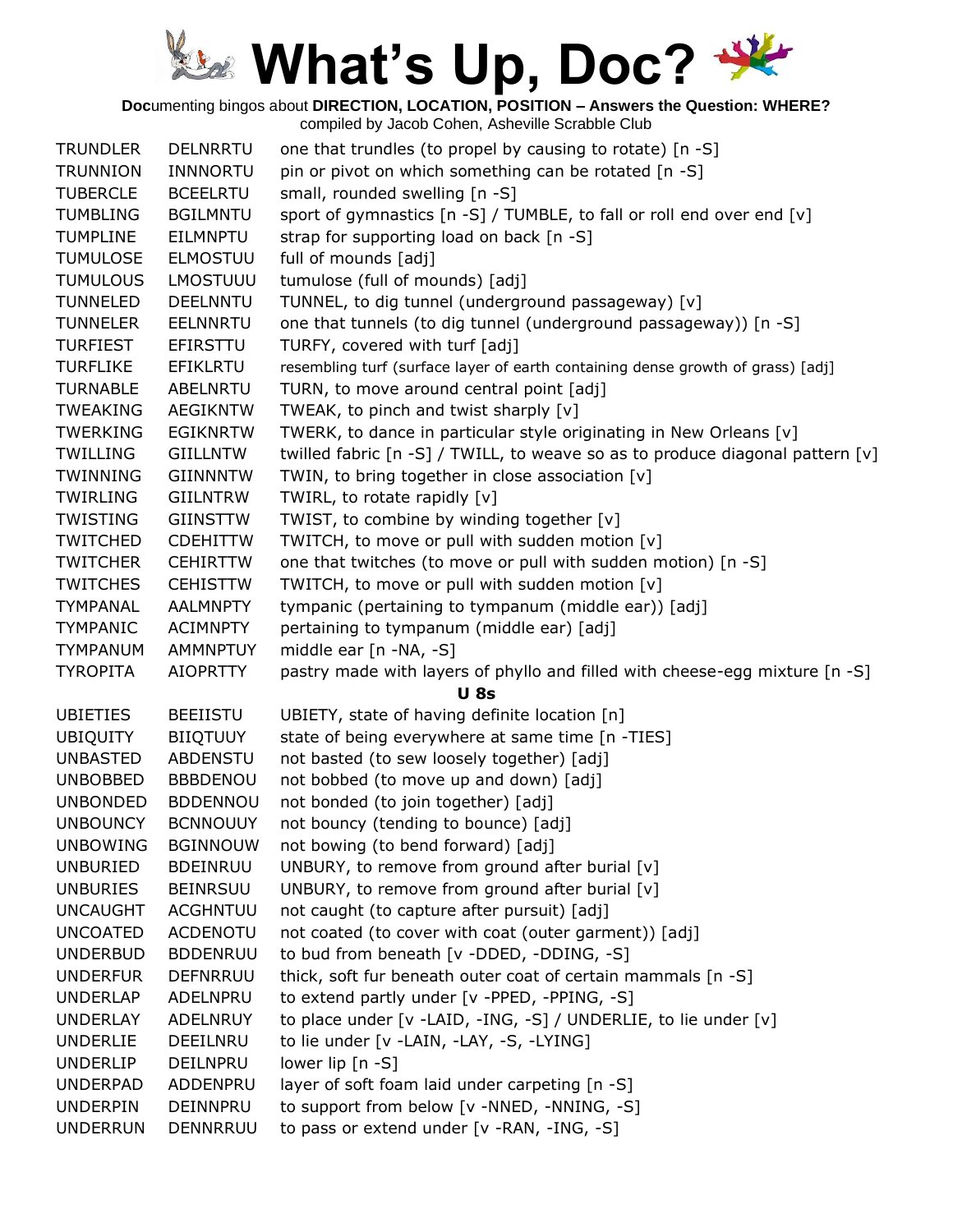**Doc**umenting bingos about **DIRECTION, LOCATION, POSITION – Answers the Question: WHERE?**

| <b>UNDERSEA</b> | <b>ADEENRSU</b> | beneath surface of sea [adv]                                                      |
|-----------------|-----------------|-----------------------------------------------------------------------------------|
| <b>UNDERSET</b> | DEENRSTU        | to place under something [v -TTING, -S]                                           |
| <b>UNDOCKED</b> | CDDEKNOU        | UNDOCK, to move away from dock [v]                                                |
| <b>UNDOTTED</b> | <b>DDENOTTU</b> | not dotted (to cover with dots (tiny round marks)) [adj]                          |
| <b>UNDULANT</b> | <b>ADLNNTUU</b> | undulating [adj]                                                                  |
| <b>UNDULATE</b> | ADELNTUU        | to move with wavelike motion [v -D, -TING, -S]                                    |
| <b>UNDULOUS</b> | <b>DLNOSUUU</b> | undulating [adj]                                                                  |
| <b>UNEVADED</b> | ADDEENUV        | not evaded (to escape or avoid by cleverness or deceit) [adj]                     |
| <b>UNEVENER</b> | EEENNRUV        | UNEVEN, EVEN, flat and smooth [adj]                                               |
| <b>UNEVENLY</b> | <b>EELNNUVY</b> | not evenly (in even (flat and smooth) manner) [adv]                               |
| <b>UNFALLEN</b> | <b>AEFLLNNU</b> | not fallen (to descend under force of gravity) [adj]                              |
| <b>UNFLEXED</b> | <b>DEEFLNUX</b> | not flexed (to bend (to curve)) [adj]                                             |
| <b>UNFRAMED</b> | ADEFMNRU        | not framed (to construct by putting together various parts) [adj]                 |
| <b>UNFURLED</b> | <b>DEFLNRUU</b> | UNFURL, to unroll (to open something that is rolled up) [v]                       |
| <b>UNGOWNED</b> | DEGNNOUW        | not gowned (to dress in gown (long, loose outer garment)) [adj]                   |
| <b>UNHATTED</b> | ADEHNTTU        | UNHAT, to remove one's hat [v]                                                    |
| <b>UNHEDGED</b> | <b>DDEEGHNU</b> | not hedged (to surround with a hedge (dense row of shrubs)) [adj]                 |
| UNIAXIAL        | <b>AAIILNUX</b> | having one axis [adj]                                                             |
| <b>UNISSUED</b> | <b>DEINSSUU</b> | not issued (to come forth) [adj]                                                  |
| <b>UNITEDLY</b> | <b>DEILNTUY</b> | UNITE, to bring together so as to form whole [adv]                                |
| <b>UNJAMMED</b> | ADEJMMNU        | UNJAM, to undo things tightly crammed together [v]                                |
| <b>UNJOINED</b> | DEIJNNOU        | not joined (to unite (to bring together so as to form whole)) [adj]               |
| <b>UNMAPPED</b> | ADEMNPPU        | not mapped (to delineate on map (representation of region)) [adj]                 |
| <b>UNMINGLE</b> | EGILMNNU        | to separate things that are mixed [v -D, -LING, -S]                               |
| <b>UNPEELED</b> | <b>DEEELNPU</b> | not peeled (to strip off outer covering of) [adj]                                 |
| <b>UNPEOPLE</b> | <b>EELNOPPU</b> | to remove people from [v -D, L-ING, -S]                                           |
| <b>UNPLACED</b> | <b>ACDELNPU</b> | not placed (to set in particular position) [adj]                                  |
| <b>UNRAISED</b> | ADEINRSU        | not raised (to move to higher position) [adj]                                     |
| <b>UNSCALED</b> | <b>ACDELNSU</b> | not scaled (to climb up or over) [adj]                                            |
| <b>UNSHAPED</b> | ADEHNPSU        | not shaped (to give shape (outward form) to) [adj]                                |
| <b>UNSHAPEN</b> | <b>AEHNNPSU</b> | not shapen (to give shape (outward form) to) [adj]                                |
| <b>UNSHRUNK</b> | <b>HKNNRSUU</b> | not shrunk (to contract or draw back) [adj]                                       |
| <b>UNSOUGHT</b> | <b>GHNOSTUU</b> | not sought (to go in search of) [adj]                                             |
| <b>UNSPHERE</b> | <b>EEHNPRSU</b> | to remove from sphere [v -D, -RING, -S]                                           |
| <b>UNSPRUNG</b> | <b>GNNPRSUU</b> | SPRUNG, SPRING, to move upward suddenly and swiftly [adj]                         |
| <b>UNSWAYED</b> | <b>ADENSUWY</b> | not swayed (to move slowly back and forth) [adj]                                  |
| <b>UNTILTED</b> | <b>DEILNTTU</b> | not tilted (to cause to slant) [adj]                                              |
| <b>UNTIPPED</b> | <b>DEINPPTU</b> | not tipped (to tilt (to cause to slant)) [adj]                                    |
| <b>UNTRACED</b> | <b>ACDENRTU</b> | not traced (to follow course of) [adj]                                            |
| <b>UNTURNED</b> | <b>DENNRTUU</b> | TURN, to move around central point [adj]                                          |
| <b>UNUNITED</b> | DEINNTUU        | not united (to bring together so as to form whole) [adj]                          |
| <b>UNWALLED</b> | ADELLNUW        | not walled (to provide with wall (upright structure built to enclose area)) [adj] |
| <b>UNWINDER</b> | <b>DEINNRUW</b> | one that unwinds (to reverse winding of) [n -S]                                   |
| <b>UPBEARER</b> | ABEEPRRU        | one that upbears (to raise aloft) [n -S]                                          |
| <b>UPCOILED</b> | <b>CDEILOPU</b> | UPCOIL, to coil up [v]                                                            |
| <b>UPCURLED</b> | CDELPRUU        | UPCURL, to curl up [v]                                                            |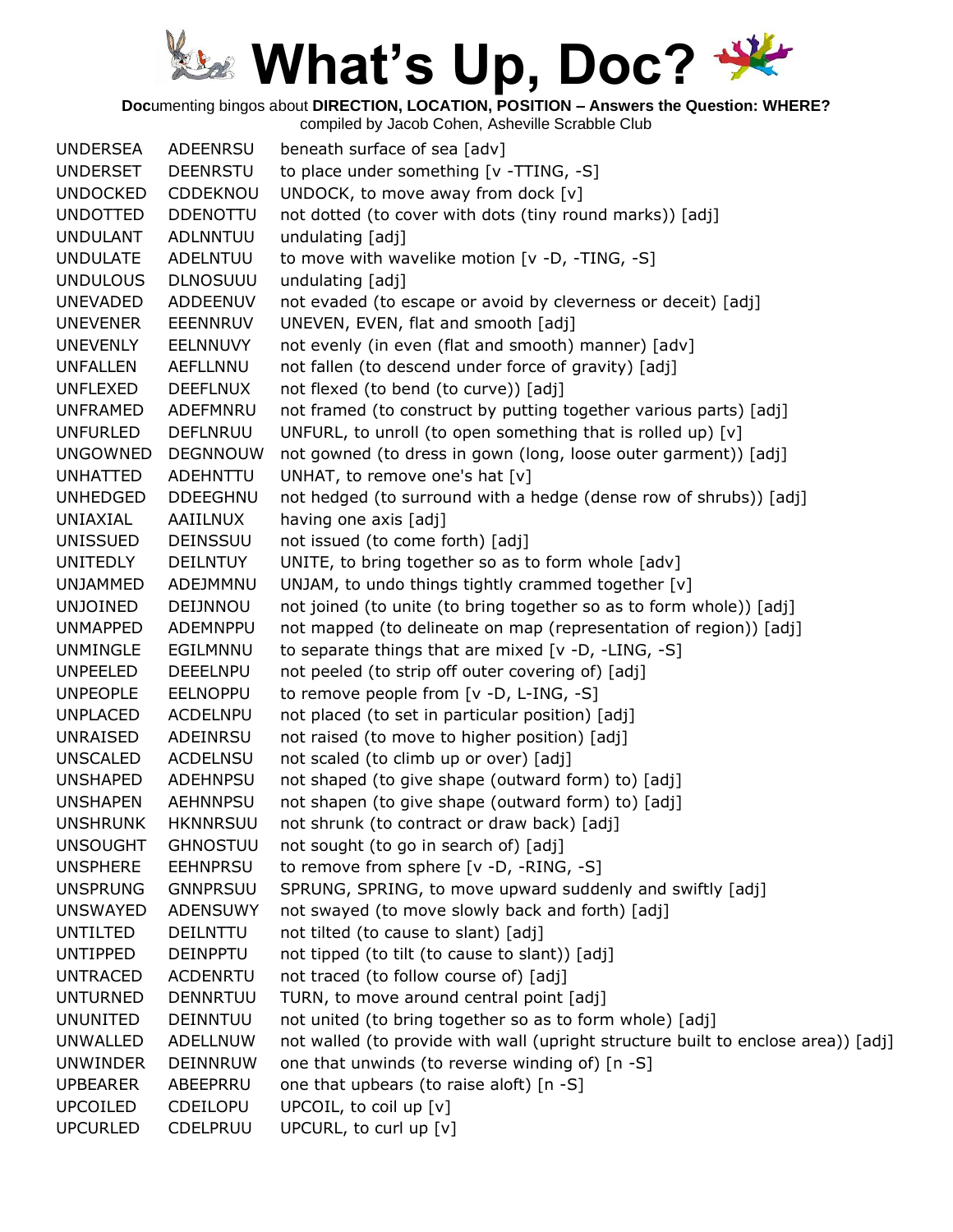**Doc**umenting bingos about **DIRECTION, LOCATION, POSITION – Answers the Question: WHERE?**

| <b>UPDARTED</b> | ADDEPRTU        | UPDART, to dart up [v]                                                     |
|-----------------|-----------------|----------------------------------------------------------------------------|
| <b>UPDIVING</b> | <b>DGIINPUV</b> | UPDIVE, to spring upward [v]                                               |
| <b>UPDOMING</b> | <b>DGIMNOPU</b> | upward deformation of rock mass into dome shape [n -S]                     |
| <b>UPDRYING</b> | <b>DGINPRUY</b> | UPDRY, to dry completely [v]                                               |
| <b>UPENDING</b> | <b>DEGINNPU</b> | UPEND, to set or stand on end [v]                                          |
| <b>UPFLOWED</b> | <b>DEFLOPUW</b> | UPFLOW, to flow up [v]                                                     |
| <b>UPFOLDED</b> | <b>DDEFLOPU</b> | UPFOLD, to fold up [v]                                                     |
| <b>UPGATHER</b> | <b>AEGHPRTU</b> | to gather up [v -ED, -ING, -S]                                             |
| <b>UPGAZING</b> | AGGINPUZ        | UPGAZE, to gaze up $[v]$                                                   |
| <b>UPGROWTH</b> | <b>GHOPRTUW</b> | process of growing up [n -S]                                               |
| <b>UPHEAPED</b> | ADEEHPPU        | UPHEAP, to heap up [v]                                                     |
| <b>UPHEAVAL</b> | AAEHLPUV        | act of upheaving (to heave up) [n -S]                                      |
| <b>UPHEAVER</b> | <b>AEEHPRUV</b> | one that upheaves (to heave up) [n -S]                                     |
| <b>UPHOLDER</b> | <b>DEHLOPRU</b> | one that upholds (to hold aloft) [n -S]                                    |
| <b>UPLANDER</b> | ADELNPRU        | inhabitant of upland [n -S]                                                |
| <b>UPLEAPED</b> | ADEELPPU        | UPLEAP, to leap up [v]                                                     |
| <b>UPLIFTED</b> | <b>DEFILPTU</b> | UPLIFT, to lift up [v]                                                     |
| <b>UPLIFTER</b> | EFILPRTU        | one that uplifts (to lift up) [n -S]                                       |
| <b>UPLINKED</b> | <b>DEIKLNPU</b> | UPLINK, to transmit (data) to spacecraft or satellite [v]                  |
| <b>UPLOADED</b> | ADDELOPU        | UPLOAD, to transfer information from small computer to larger computer [v] |
| <b>UPPERCUT</b> | <b>CEPPRTUU</b> | to strike upward blow [v UPPERCUT, -ING, -S]                               |
| <b>UPPILING</b> | <b>GIILNPPU</b> | UPPILE, to pile up [v]                                                     |
| <b>UPRAISED</b> | ADEIPRSU        | UPRAISE, to raise up [v]                                                   |
| <b>UPRAISER</b> | AEIPRRSU        | one that upraises (to raise up) [n -S]                                     |
| <b>UPREARED</b> | ADEEPRRU        | UPREAR, to upraise (to raise up) $[v]$                                     |
| <b>UPRISING</b> | <b>GIINPRSU</b> | revolt [n -S] / UPRISE, to rise up [v]                                     |
| <b>UPROOTAL</b> | <b>ALOOPRTU</b> | act of uprooting (to pull up by roots) [n -S]                              |
| <b>UPROOTED</b> | <b>DEOOPRTU</b> | UPROOT, to pull up by roots [v]                                            |
| <b>UPROOTER</b> | <b>EOOPRRTU</b> | one that uproots (to pull up by roots) [n -S]                              |
| <b>UPRUSHED</b> | <b>DEHPRSUU</b> | UPRUSH, to rush up [v]                                                     |
| <b>UPRUSHES</b> | <b>EHPRSSUU</b> | UPRUSH, to rush up [v]                                                     |
| <b>UPSETTER</b> | <b>EEPRSTTU</b> | one that upsets (to overturn (to turn over)) [n -S]                        |
| UPSIZING        | GIINPSUZ        | UPSIZE, to increase in size [v]                                            |
| <b>UPSOARED</b> | ADEOPRSU        | UPSOAR, to soar upward [v]                                                 |
| <b>UPSPRING</b> | <b>GINPPRSU</b> | to spring up [v -RANG, -RUNG, -ING, -S]                                    |
| <b>UPSTAGER</b> | AEGPRSTU        | one that upstages (to outdo theatrically) [n -S]                           |
| <b>UPSTAIRS</b> | <b>AIPRSSTU</b> | up stairs [adv]                                                            |
| <b>UPSTATER</b> | <b>AEPRSTTU</b> | inhabitant of upstate region [n -S]                                        |
| <b>UPSTREAM</b> | <b>AEMPRSTU</b> | toward source of stream [adv]                                              |
| <b>UPSTROKE</b> | <b>EKOPRSTU</b> | upward stroke [n -S]                                                       |
| <b>UPTALKED</b> | ADEKLPTU        | UPTALK, to speak with rising intonation [v]                                |
| <b>UPTHRUST</b> | <b>HPRSTTUU</b> | to thrust up $[v - ED, -ING, -S]$                                          |
| <b>UPTILTED</b> | DEILPTTU        | UPTILT, to tilt upward [v]                                                 |
| <b>UPTOSSED</b> | <b>DEOPSSTU</b> | UPTOSS, to toss upward [v]                                                 |
| <b>UPTOSSES</b> | <b>EOPSSSTU</b> | UPTOSS, to toss upward [v]                                                 |
| <b>UPTOWNER</b> | <b>ENOPRTUW</b> | one that lives uptown [n -S]                                               |
|                 |                 |                                                                            |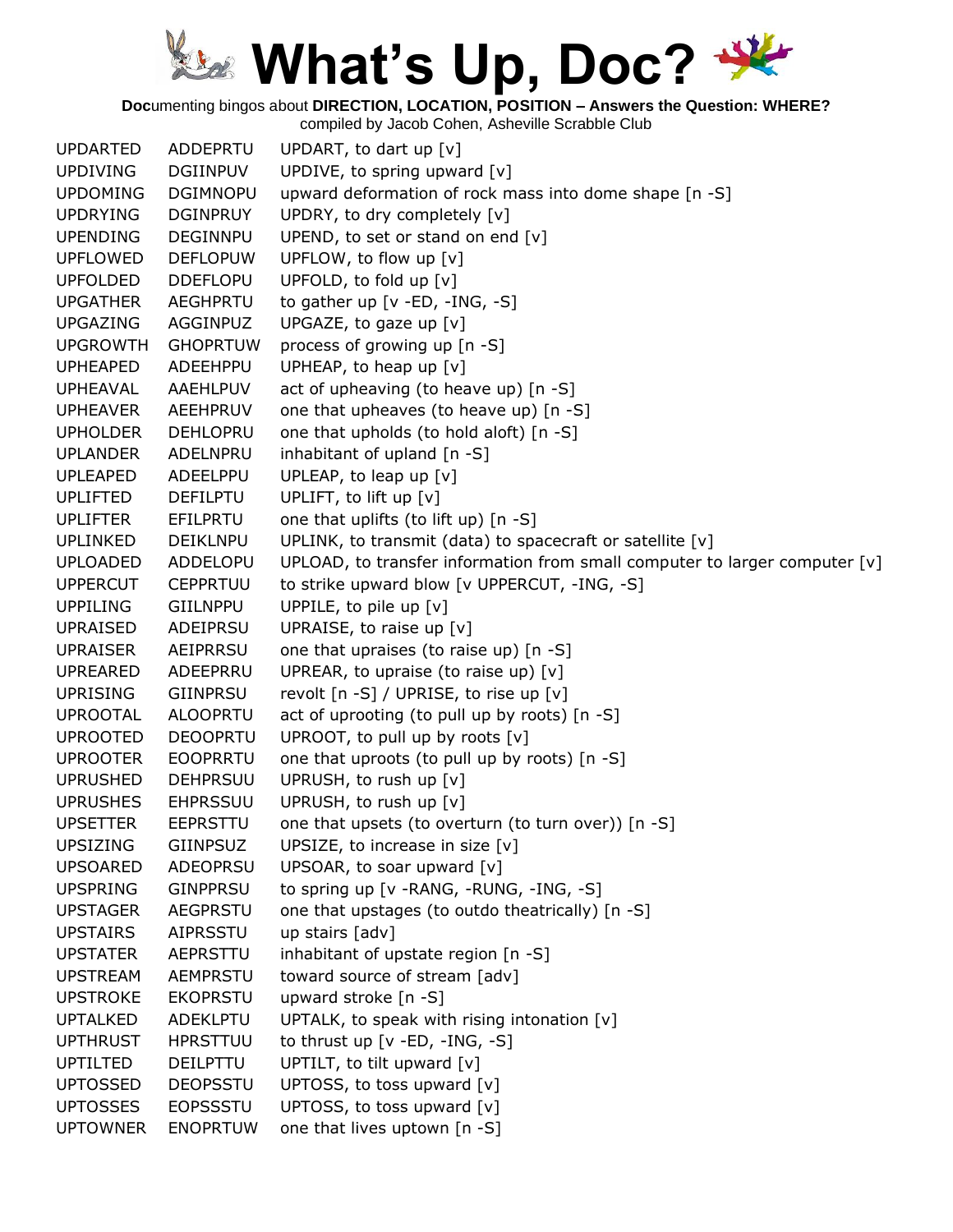**Doc**umenting bingos about **DIRECTION, LOCATION, POSITION – Answers the Question: WHERE?**

| <b>UPTURNED</b> | <b>DENPRTUU</b> | UPTURN, to turn up or over [v]                                             |
|-----------------|-----------------|----------------------------------------------------------------------------|
| <b>UPWAFTED</b> | <b>ADEFPTUW</b> | UPWAFT, to waft upward [v]                                                 |
| <b>UPWARDLY</b> | <b>ADLPRUWY</b> | UPWARD, toward higher place or position [adv]                              |
| <b>UPWELLED</b> | <b>DEELLPUW</b> | UPWELL, to well up [v]                                                     |
| <b>USHERING</b> | <b>EGHINRSU</b> | USHER, to conduct to place $[v]$                                           |
| <b>UTILIDOR</b> | <b>DIILORTU</b> | insulated system of pipes for use in arctic regions [n -S]                 |
| <b>UTRICULI</b> | <b>CIILRTUU</b> | utricles (saclike cavity in inner ear) [n UTRICULI]                        |
|                 |                 | <b>V</b> 8s                                                                |
| <b>VALGUSES</b> | <b>AEGLSSUV</b> | VALGUS, position of joint that is abnormally turned outward [n]            |
| VANGUARD        | <b>AADGNRUV</b> | forefront of movement [n -S]                                               |
| VANISHED        | ADEHINSV        | VANISH, to disappear [v]                                                   |
| <b>VANISHER</b> | AEHINRSV        | one that vanishes (to disappear) [n -S]                                    |
| <b>VANISHES</b> | <b>AEHINSSV</b> | VANISH, to disappear [v]                                                   |
| <b>VECTORED</b> | <b>CDEEORTV</b> | VECTOR, to guide in flight by means of radioed directions [v]              |
| VELARIZE        | AEEILRVZ        | to pronounce with back of tongue touching soft palate $[v -D, -ZING, -S]$  |
| <b>VENEERED</b> | <b>DEEEENRV</b> | VENEER, to overlay with thin layers of material [v]                        |
| <b>VENEERER</b> | <b>EEEENRRV</b> | one that veneers (to overlay with thin layers of material) [n -S]          |
| <b>VERANDAH</b> | <b>AADEHNRV</b> | veranda (type of porch (covered structure at entrance to building)) [n -S] |
| <b>VERTICAL</b> | ACEILRTV        | something that is vertical (extending up and down) [n -S]                  |
| <b>VERTICES</b> | <b>CEEIRSTV</b> | VERTEX, highest point of something [n]                                     |
| <b>VIBRATOR</b> | ABIORRTV        | something that vibrates (to move back and forth rapidly) [n -S]            |
| <b>VICINAGE</b> | ACEGIINV        | vicinity (region near or about place) [n -S]                               |
| <b>VICINITY</b> | <b>CIIINTVY</b> | region near or about place [n -TIES]                                       |
| <b>VIEWSHED</b> | <b>DEEHISVW</b> | natural environment visible from viewing point [n -S]                      |
| <b>VILLATIC</b> | <b>ACIILLTV</b> | rural (pertaining to country (territory of nation)) [adj]                  |
| VINEYARD        | ADEINRVY        | area planted with grapevines [n -S]                                        |
| <b>VISCERAL</b> | <b>ACEILRSV</b> | pertaining to internal organs [adj]                                        |
|                 |                 | <b>W 8s</b>                                                                |
| WALKAWAY        | <b>AAAKLWWY</b> | easy victory [n -S]                                                        |
| <b>WALKOVER</b> | <b>AEKLORVW</b> | walkaway (easy victory) [n -S]                                             |
| WALLOWED        | ADELLOWW        | WALLOW, to roll about [v]                                                  |
| <b>WALLOWER</b> | <b>AELLORWW</b> | one that wallows (to roll about) [n -S]                                    |
| WAMMUSES        | <b>AEMMSSUW</b> | WAMMUS, wamus (heavy outer jacket) [n]                                     |
| <b>WAMPUSES</b> | <b>AEMPSSUW</b> | WAMPUS, wamus (heavy outer jacket) [n]                                     |
| <b>WARDROOM</b> | <b>ADMOORRW</b> | dining area for officers on warship [n -S]                                 |
| WARPWISE        | <b>AEIPRSWW</b> | in vertical direction [adv]                                                |
| WARTIEST        | <b>AEIRSTTW</b> | WARTY, covered with warts [adj]                                            |
| WAVERING        | <b>AEGINRVW</b> | WAVER, to move back and forth [v]                                          |
| <b>WAYFARER</b> | <b>AAEFRRWY</b> | traveler (one that travels (to go from one place to another)) [n -S]       |
| WAYGOING        | <b>AGGINOWY</b> | act of leaving (to go away from) [n -S]                                    |
| <b>WAYPOINT</b> | <b>AINOPTWY</b> | point between major points along route [n -S]                              |
| WEAKSIDE        | ADEEIKSW        | side of basketball court with fewer players [n -S]                         |
| WEFTWISE        | <b>EEFISTWW</b> | in horizontal direction [adv]                                              |
| <b>WELLCURB</b> | <b>BCELLRUW</b> | stone ring around well (hole dug in ground to obtain water) [n -S]         |
| WELLHEAD        | <b>ADEEHLLW</b> | source of spring or stream [n -S]                                          |
| WELTERED        |                 | WELTER, to roll about [v]                                                  |
|                 | <b>DEEELRTW</b> |                                                                            |